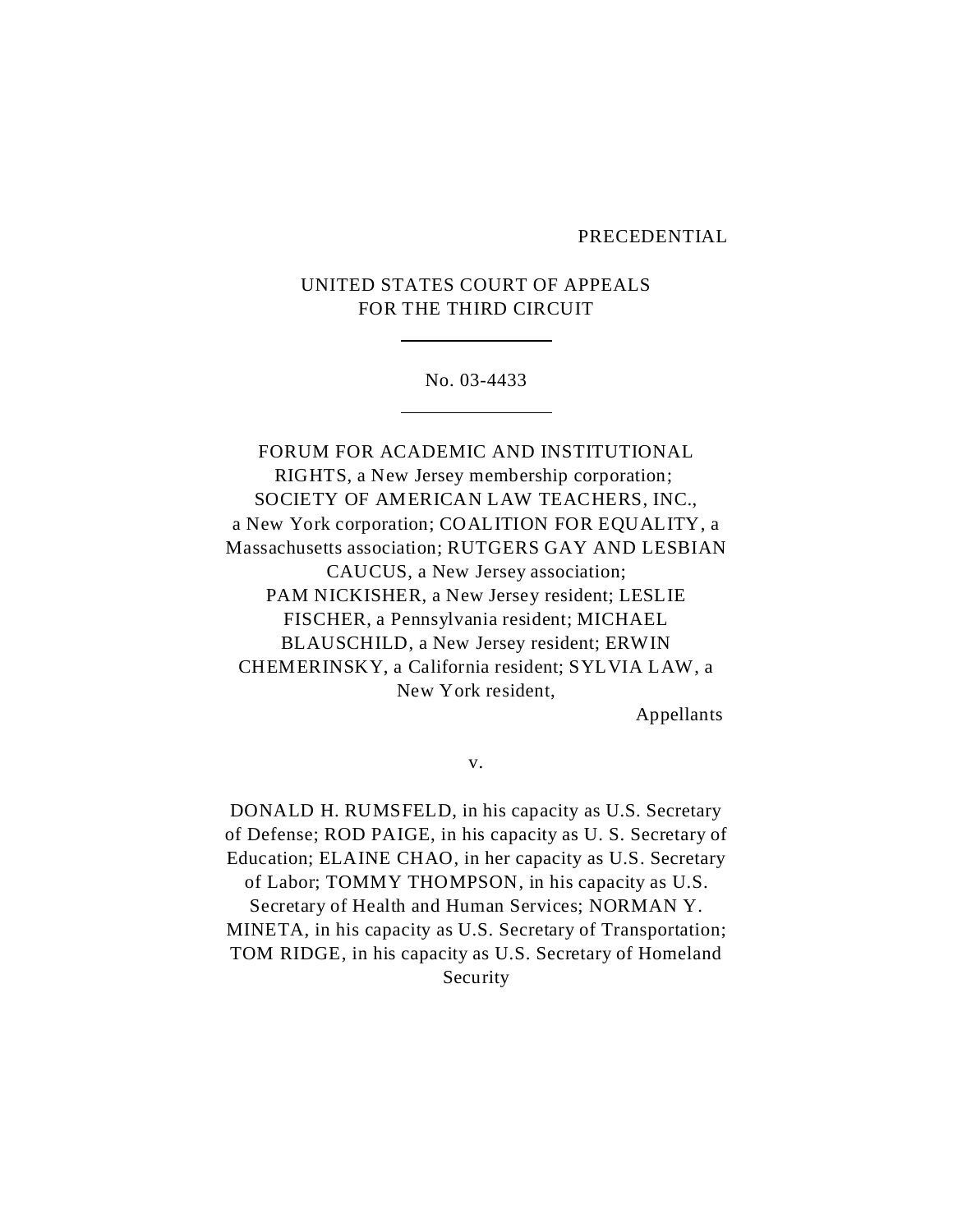Appeal from the United States District Court for the District of New Jersey (D.C. Civil Action No. 03-cv-04433) District Judge: Honorable John C. Lifland

l,

l,

Argued June 30, 2004

Before: AMBRO, ALDISERT and STAPLETON, Circuit Judges

(Opinion filed November 29, 2004 )

E. Joshua Rosenkranz, Esquire (Argued) Timothy P. Wei, Esquire Sharon E. Frase, Esquire Heller, Ehrman, White & McAuliffe LLP 120 West 45th Street, 20th Floor New York, NY 10036-4041

Warrington S. Parker, III, Esquire Aaron M. Armstrong, Esquire Benjamin D. Hauser, Esquire Heller, Ehrman, White & McAuliffe LLP 333 Bush Street San Francisco, CA 94104-2878

Attorneys for Appellants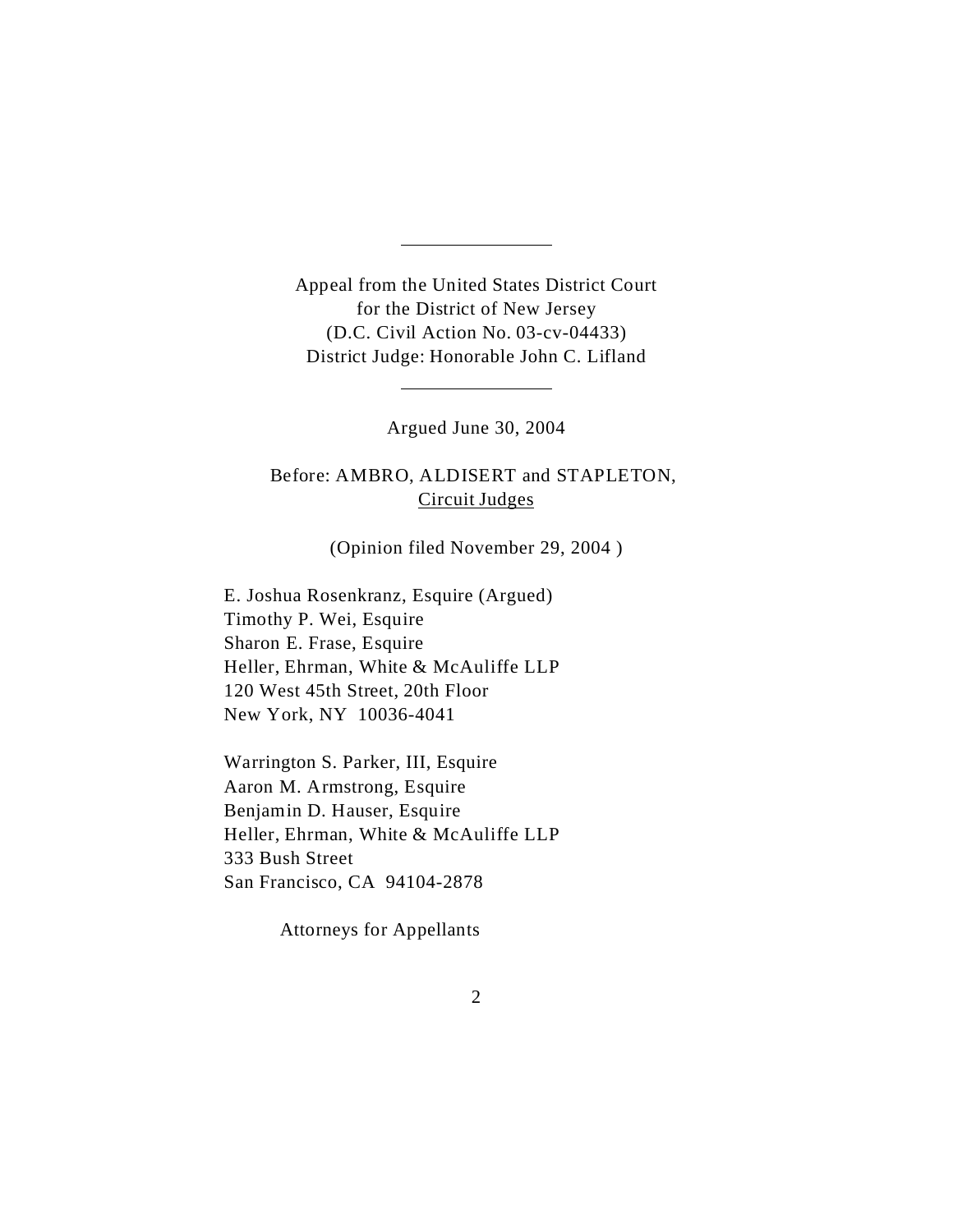Peter D. Keisler Assistant Attorney General Christopher J. Christie United State Attorney Gregory G. Katsas (Argued) Deputy Assistant Attorney General Douglas N. Letter, Esquire Scott R. McIntosh, Esquire United States Department of Justice Civil Division, Appellate Staff 601 D Street, N.W., Room 9550 Washington, DC 20530

George S. Leone, Esquire Office of the United States Attorney 970 Broad Street, Room 700 Newark, NJ 07102

Attorneys for Appellees

Paul M. Smith, Esquire (Argued) William M. Hohengarten, Esquire Daniel Mach, Esquire Jenner & Block, Suite 1200 South 601 13th Street, N.W., 12th Floor Washington, DC 20005

Philip G. Gallagher, Esquire Lawrence S. Lustberg, Esquire Jonathan L. Hafetz, Esquire Gibbons, Del Deo, Dolan, Griffinger & Vecchione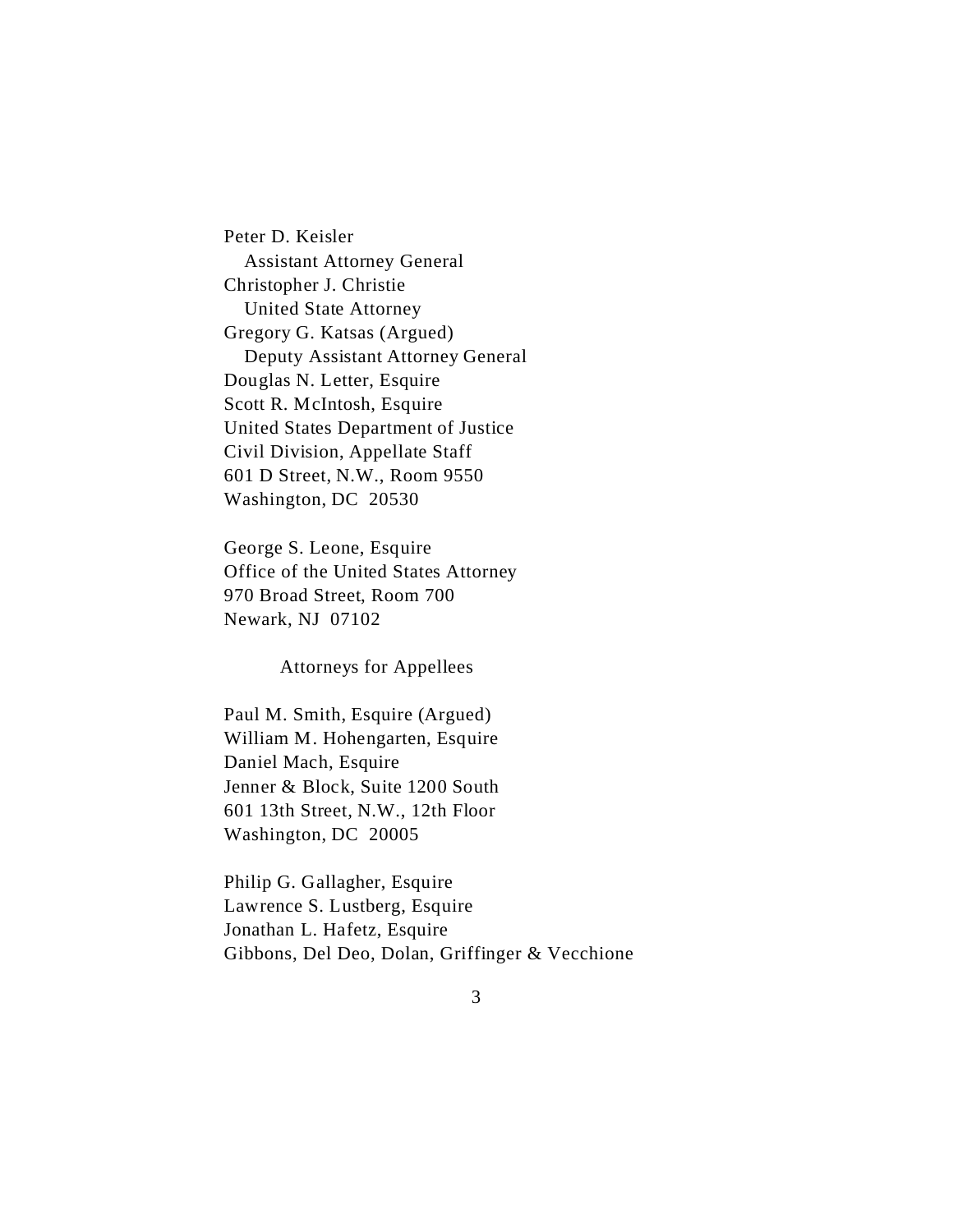One Pennsylvania Plaza, 37th Floor New York, NY 10119

Stuart D. Rosen, Esquire Bingham McCutchen One State Street Hartford, CT 06103

Jonathan A. Kenter, Esquire Bingham McCutchen LLP 399 Park Avenue New York, NY 10022

Tyler M. Paetkau, Esquire Melissa J. Goldberg, Esquire Bingham McCutchen LLP Three Embarcadero Center San Francisco, CA 94111

Walter E. Dellinger, III, Esquire (Argued) Pamela Harris, Esquire O'Melveny & Myers 1625 Eye Street, N.W. Washington, DC 20006

Hilary E. Ball, Esquire Sam Heldman, Esquire Gardner, Middlebrooks, Gibbons, Kittrell & Olsen 2805 31st Street, N.W. Washington, DC 20008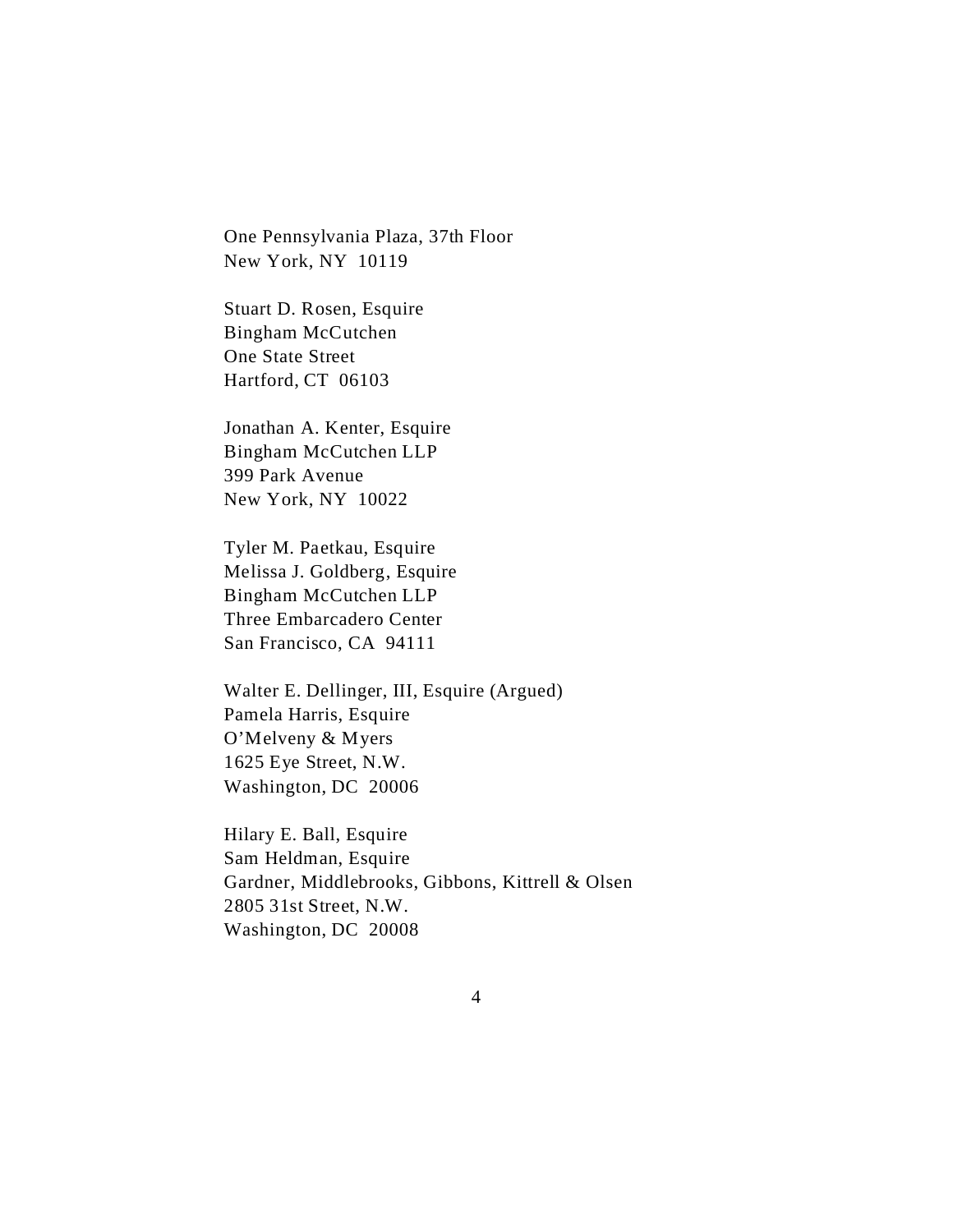David M. Rabban, Esquire University of Texas School of Law 727 East Dean Keeton Street Austin, TX 78705

Ann D. Springer, Esquire Donna R. Euben, Esquire American Association of University Professors 1012 Fourteenth Street, N.W., Suite 500 Washington, DC 20005

John L. Moore, Jr., Esquire Louis J. Rouleau, Esquire Piper Rudnick LLP 1200 Nineteenth Street, N.W. Washington, DC 20036

E. O'Brien Kelley, Esquire Darren G. Gibson, Esquire Piper Rudnick LLP 1251 Avenue of the Americas New York, NY 10020

Attorneys for Amicus-Appellants

Howard J. Bashman, Esquire (Argued) 1250 Virginia Drive Suite 1000 Fort Washington, PA 19034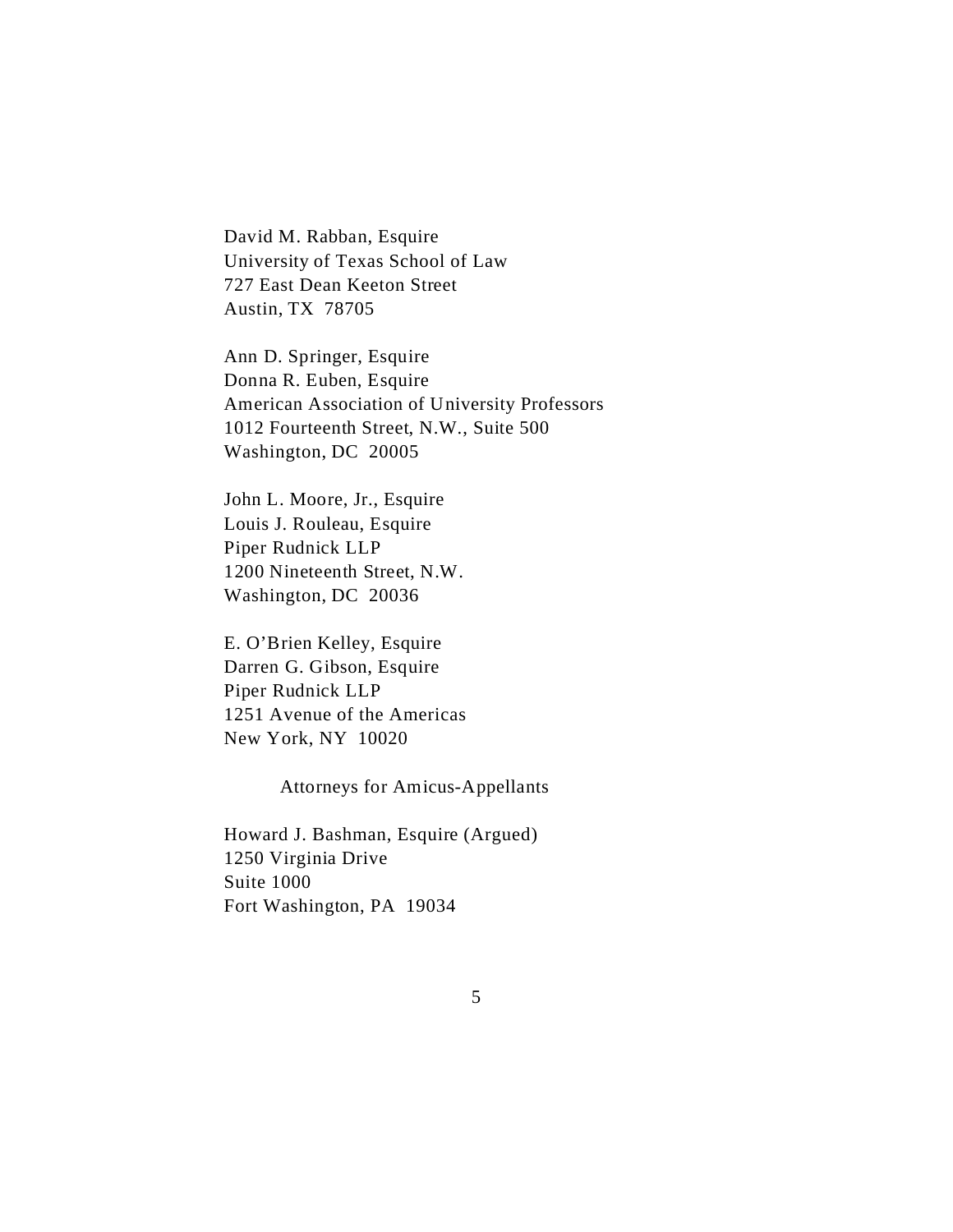Steven W. Fitschen, Esquire The National Legal Foundation 2224 Virginia Beach Boulevard Suite 204 Virginia Beach, VA 23454

Attorneys for Amicus-Appellees

 $\overline{a}$ 

 $\overline{a}$ 

## OPINION OF THE COURT

Ambro, *Circuit Judge*

The Solomon Amendment, 10 U.S.C. § 983, requires the United States Department of Defense ("DOD") to deny federal funding to institutions of higher education that prohibit military representatives access to and assistance for recruiting purposes. Last fall, the Forum for Academic and Institutional Rights, Inc. ("FAIR"),<sup>1</sup> an association of law

<sup>&</sup>lt;sup>1</sup>Joining FAIR in its preliminary injunction motion and in this appeal are: the Society for Law Teachers, Inc.; the Coalition for Equality; Rutgers Gay and Lesbian Caucus; law professors Erwin Chemerinsky and Sylvia Law; and law students Pam Nickisher, Leslie Fischer, Ph.D., and Michael Blauschild. For convenience, we refer to all plaintiff-appellants collectively as "FAIR."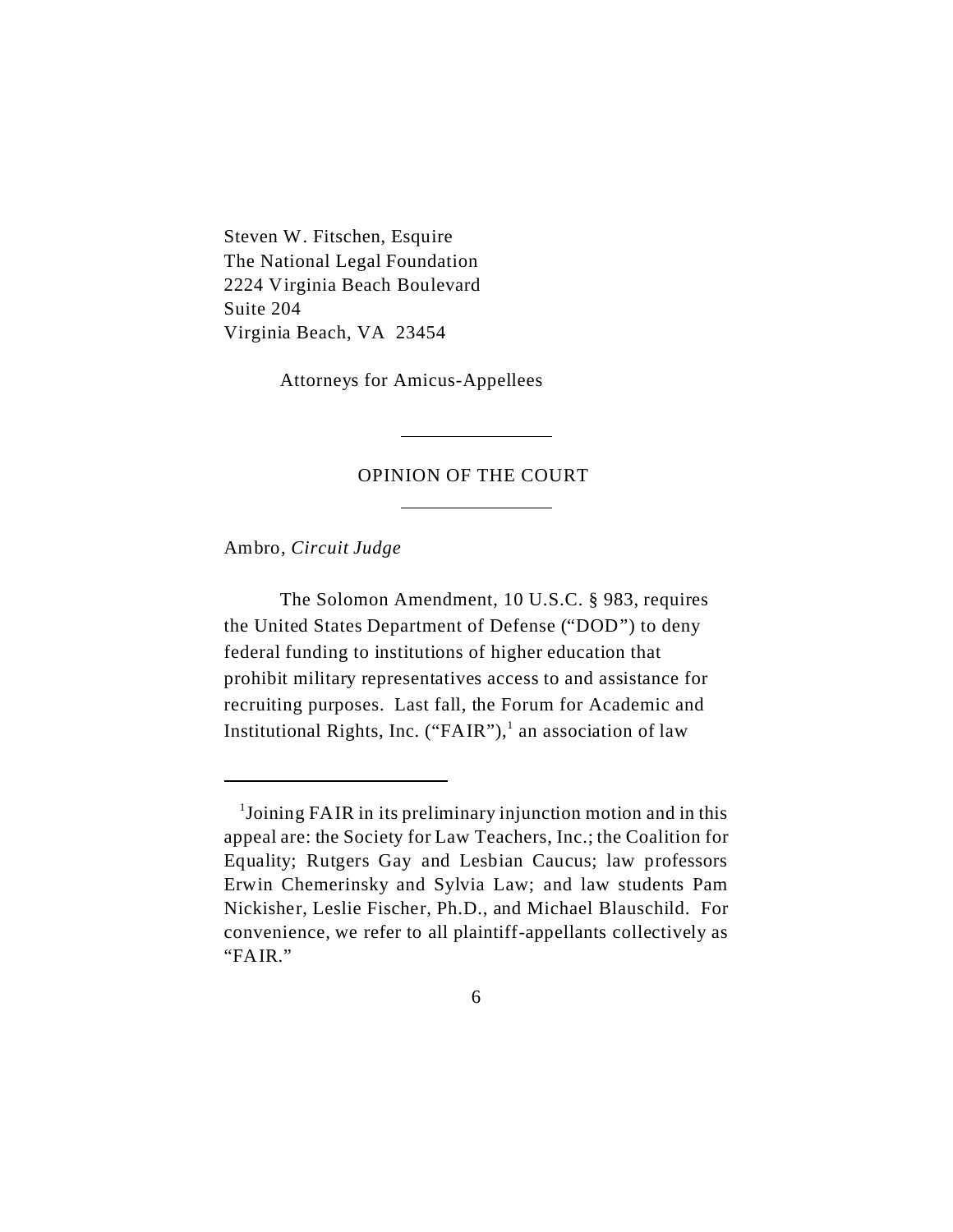schools and law faculty, asked the United States District Court for the District of New Jersey to enjoin enforcement of the Solomon Amendment. The District Court denied FAIR's motion. *Forum for Academic & Institutional Rights, Inc. v. Rumsfeld*, 291 F. Supp. 2d 269 (D.N.J. 2003) ("*FAIR*"). On appeal, we hold that FAIR has demonstrated a likelihood of success on the merits of its First Amendment claims and that it is entitled to preliminary injunctive relief. Accordingly, we reverse.

## **I. Background Facts**<sup>2</sup>  **and Procedural Posture**

#### **A. Law Schools' Nondiscrimination Policies**

Law schools have long maintained formal policies of nondiscrimination that withhold career placement services from employers who exclude employees and applicants based on such factors as race, gender, and religion. In the 1970s law schools began expanding these policies to prohibit discrimination based on sexual orientation as well. In response to this trend the American Association of Law Schools ("AALS") voted unanimously in 1990 to include sexual orientation as a protected category. As a result,

<sup>&</sup>lt;sup>2</sup>The facts on appeal are not in dispute. As the District Court noted, the Government did not challenge or supplement the factual assertions presented by FAIR in its motion for injunctive relief. *FAIR*, 291 F. Supp. 2d at 277.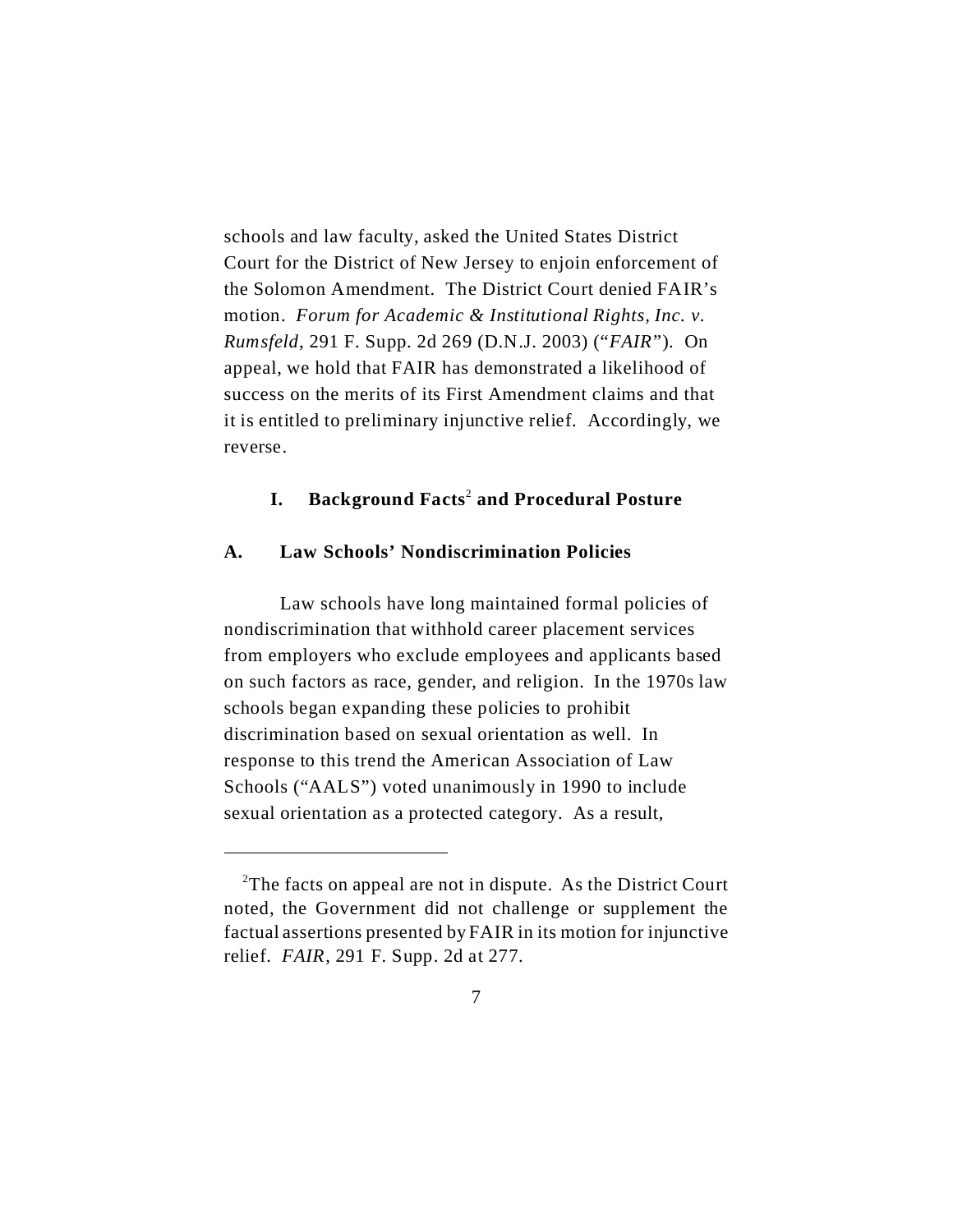virtually every law school now has a comprehensive policy like the following:

> [The] School of Law is committed to a policy of equal opportunity for all students and graduates. The Career Services facilities of this school shall not be available to those employers who discriminate on the grounds of race, color, religion, national origin, sex, handicap or disability, age, or sexual orientation . . . . Before using any of the Career Services interviewing facilities of this school, an employer shall be required to submit a signed statement certifying that its practices conform to this policy.

## **B. Congress Passes the Solomon Amendment**

The United States military excludes servicemembers based on evidence of homosexual conduct and/or orientation. See 10 U.S.C. § 654.<sup>3</sup> Citing their nondiscrimination policies,

<sup>3</sup>While the current statutory version of the military's exclusionary policy has existed since 1993, National Defense Authorization Act for Fiscal Year 1994, Pub. L. No. 103-160, § 571(a)(1), 107 Stat. 1547, 1670 (Nov. 30, 1993), the military has had formal regulatory policies excluding gays and lesbians since World War I and a practice of such exclusion since the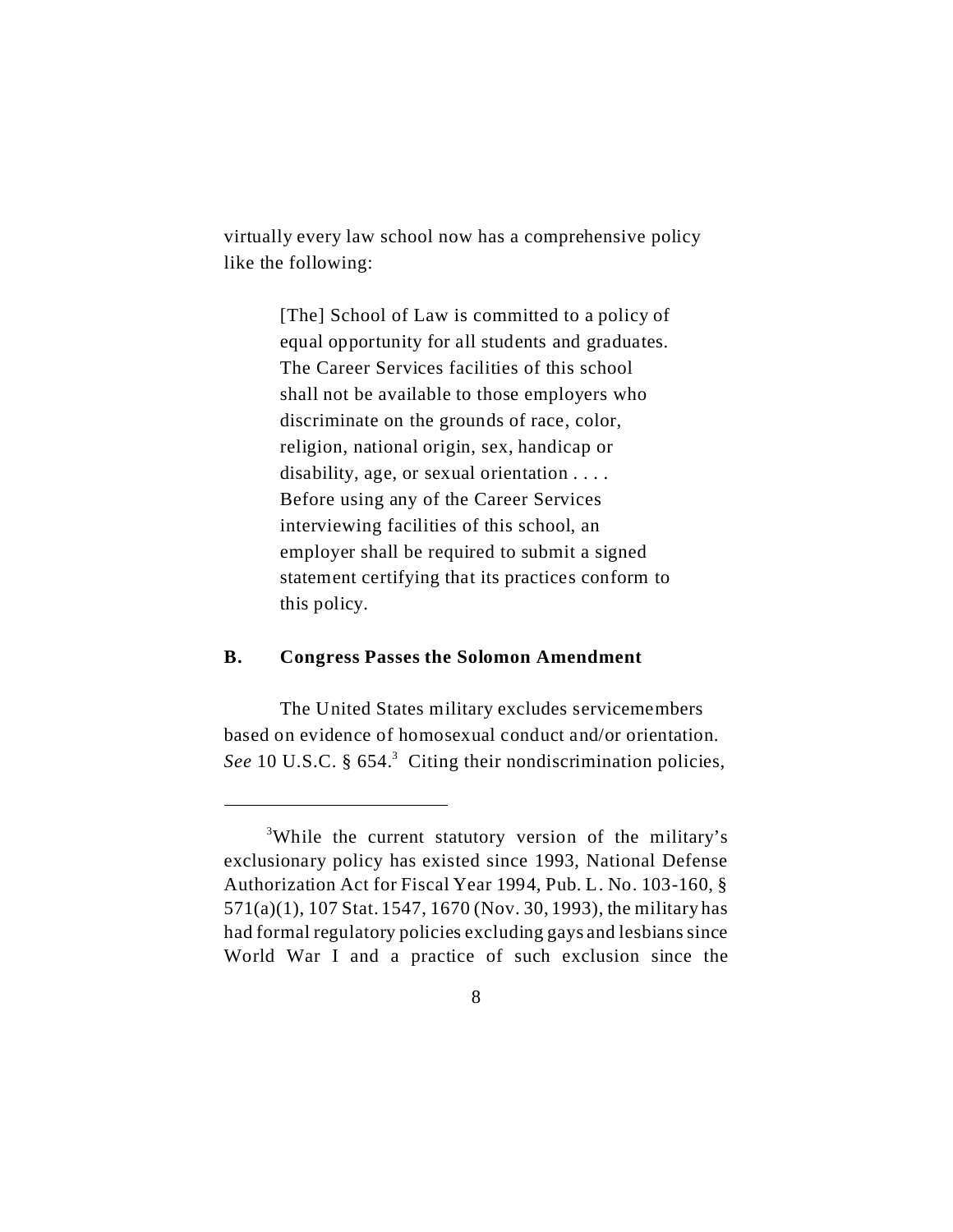some law schools began in the 1980s refusing to provide access and assistance to military recruiters. This caught the attention of members of Congress. In 1994, Representative Gerald Solomon of New York sponsored an amendment to the annual defense appropriation bill that proposed to withhold DOD funding from any educational institution with a policy of denying or effectively preventing the military from obtaining entry to campuses (or access to students on campuses) for recruiting purposes. National Defense Authorization Act for Fiscal Year 1995, Pub. L. No. 103-337

Revolutionary War. *See*, *e.g.*, Articles of War of 1916, Pub. L. No. 242, art. 93, 39 Stat. 619, 664 (assault with intent to commit sodomy punishable by court martial); *see generally* Randy Shilts, *Conduct Unbecoming: Gays & Lesbians in the U.S. Military* 11–17 (1994).

Under the current statute, a servicemember is separated from the military if it is found that he or she "engaged in . . . a homosexual act" or "stated that he or she is a homosexual" or "married or attempted to marry a person known to be of the same biological sex." 10 U.S.C. § 654(b). It defines "homosexual" and "homosexual act" to include evidence demonstrating "a propensity or intent to engage in homosexual acts." *Id*. It also allows servicemembers to rebut findings of proscribed conduct with evidence of the lack of a propensity to engage in homosexual conduct, *i.e.*, evidence of a heterosexual orientation. *Id.* Law schools interpret the ban as conflicting with their policies against discrimination on the basis of sexual orientation.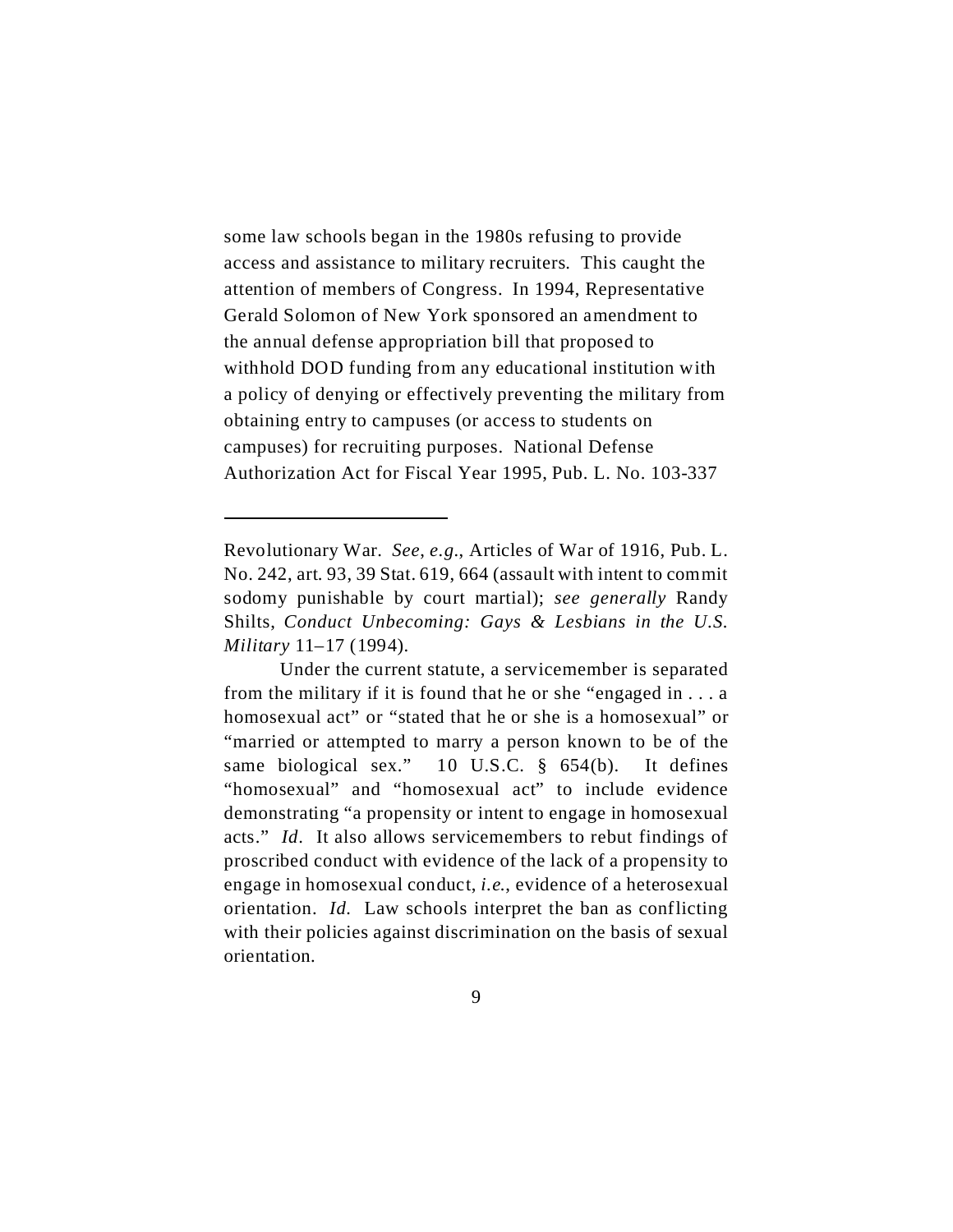§ 558, 108 Stat. 2663, 2776 (1994).

During debate in the House of Representatives, Representative Solomon urged the passage of his amendment "on behalf of military preparedness" because "recruiting is the key to an all-volunteer military." 140 Cong. Rec. H3861 (daily ed. May 23, 1994). He argued that it was hypocritical for schools to receive federal money while at the same time denying the military access to their campuses: "[T]ell[] recipients of Federal money at colleges and universities that if you do not like the Armed Forces, if you do not like its policies, that is fine. That is your [F]irst [A]mendment right[]. But do not expect Federal dollars to support your interference with our military recruiters." *Id*. The amendment's co-sponsor, Representative Richard Pombo of California, said Congress needed to target "policies of ambivalence or hostility to our Nation's armed services" that are "nothing less than a backhanded slap at the honor and dignity of service in our Nation's Armed Forces." *Id*. at H3863. He urged his colleagues to "send a message over the wall of the ivory tower of higher education" that colleges' and universities' "starry-eyed idealism comes with a price. If they are too good—or too righteous—to treat our Nation's military with the respect it deserves[,] then they may also be too good to receive the generous level of taxpayer dollars presently enjoyed by many institutions of higher education in America." *Id*.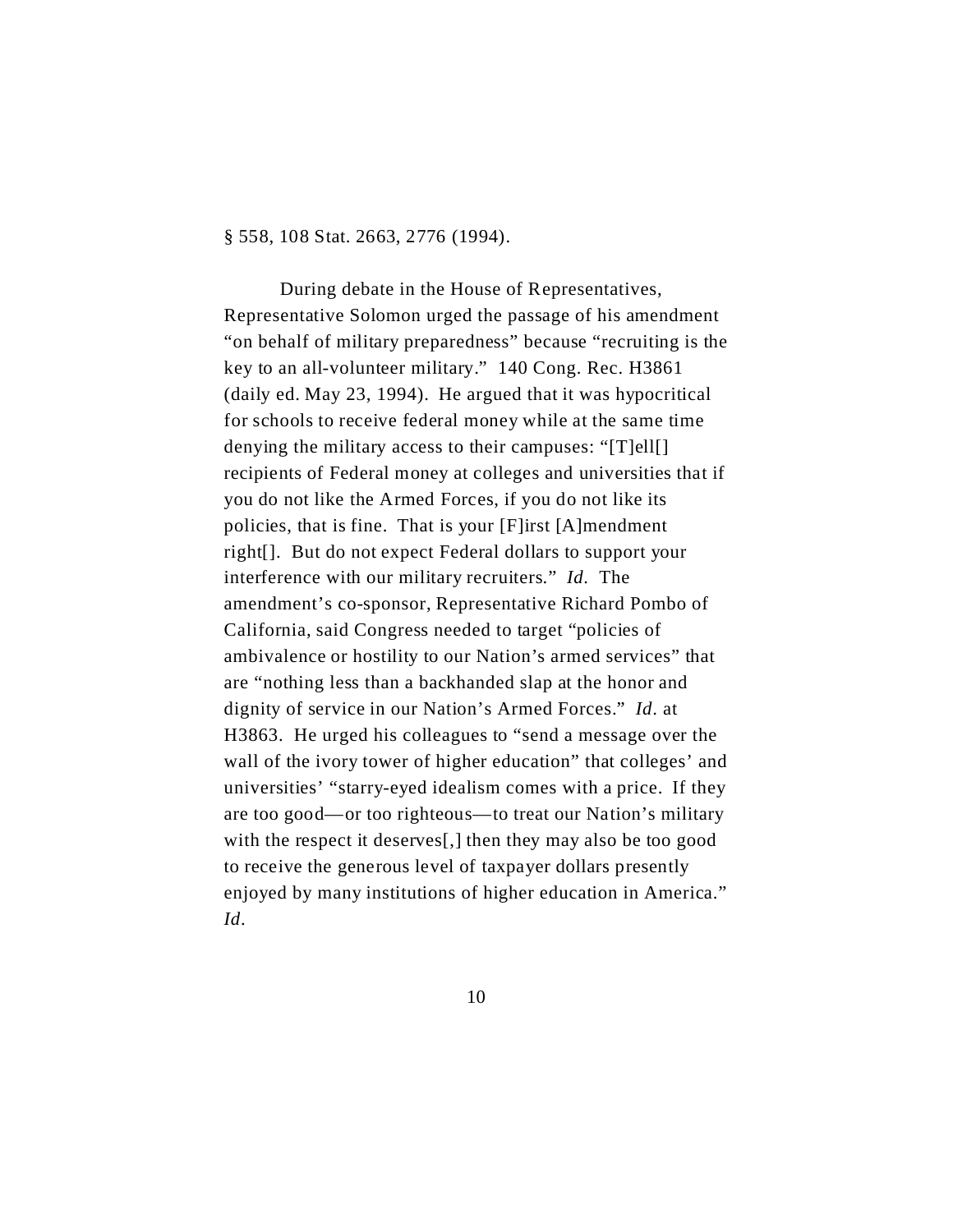Other Representatives opposed the amendment, alleging violations of academic freedom and civil rights. *See, e.g.*, *id*. at H3862 (Rep. Dellums) ("We should not . . . chill or abridge privacy, speech, or conscience by threatening a college with a Federal funds termination because it chose for whatever reason to deny access to military recruiters . . . . We should not browbeat them . . . into becoming involuntary agents of Federal policy."). In light of Vietnam War-era legislation, rarely invoked, that already granted the DOD discretion to withhold funding from colleges and universities that barred military recruiters, *see* Pub. L. No. 92-436, § 606, 86 Stat. 734, 740 (1972), the DOD itself objected to the proposed amendment as "unnecessary" and "duplicative." 140 Cong. Rec. H3864 (Rep. Schroeder) (explaining the DOD's position). The DOD also feared that withholding funds from universities could be potentially harmful to defense research initiatives. *Id*. But the House voted for the amendment by a vote of 271 to 126. *Id*. at H3865. Several months later the Senate approved the defense spending appropriations bill, including Representative Solomon's amendment, and the "Solomon Amendment" ultimately became law.

# **C. Subsequent Amendments and Regulatory Interpretations**

In 1997 Congress amended the Solomon Amendment by expanding its penalty to include, in addition to DOD funds, funds administered by other federal agencies, including the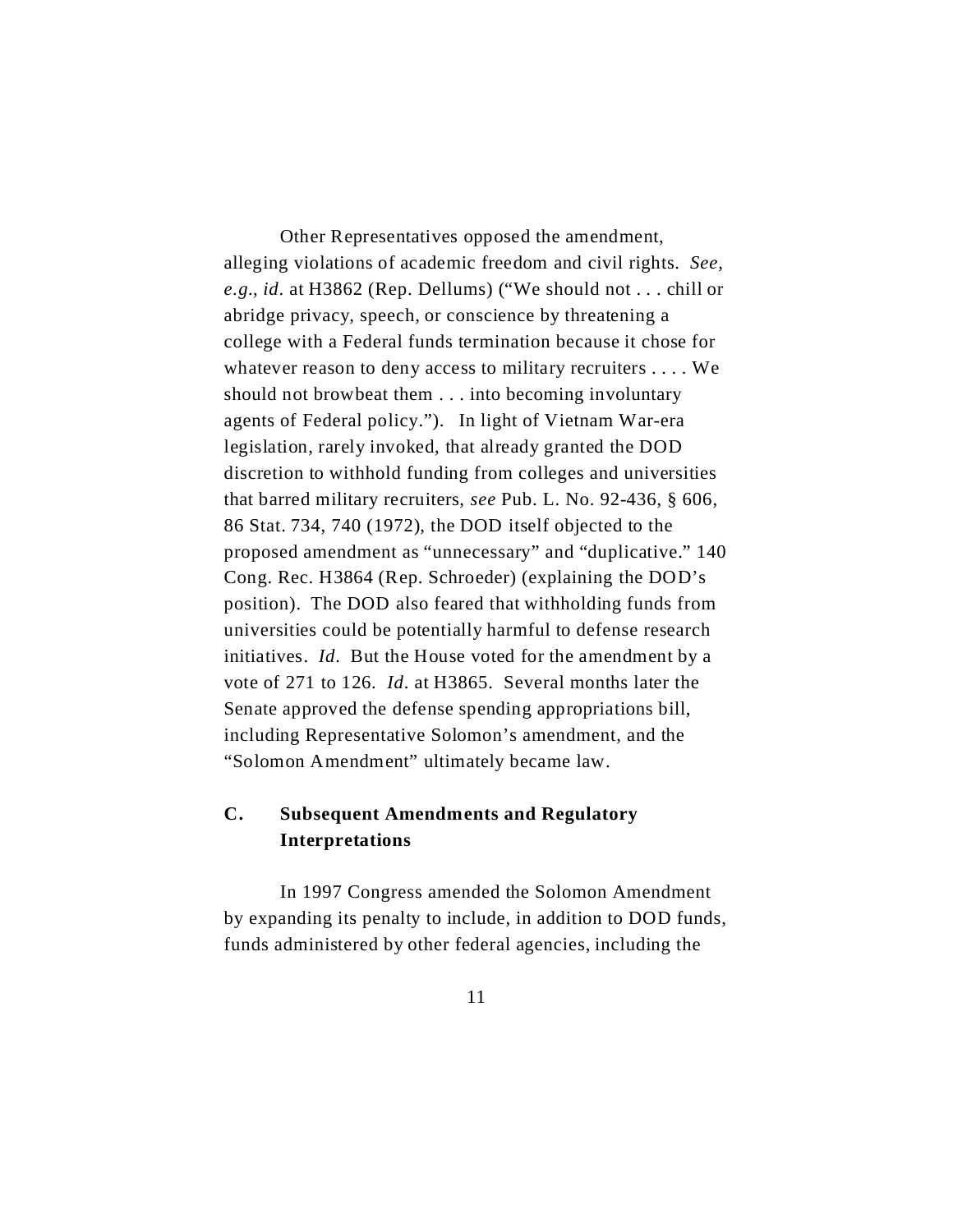Departments of Transportation,<sup>4</sup> Labor, Health and Human Services, and Education.<sup>5</sup> Omnibus Consolidated Appropriations Act, 1997, Pub. L. No. 104–208, § 514(b), 110 Stat. 3009–270 (1996). This amendment was recodified in another amendment in 1999. National Defense Authorization Act for Fiscal Year 2000, Pub. L. No. 106–65, § 549, 113 Stat. 512, 609–11 (1999). DOD regulations have clarified this expansion, penalizing an offending "subelement" of a college or university (*i.e*., a law school) that prohibits or effectively prevents military recruiting with the loss of federal funding from all of the federal agencies identified in the statute, while withholding from the offending subelement's parent institution only DOD funds. 32 C.F.R. §  $216.3(b)(1)$ .

The 1999 amendment also codified exceptions to the Solomon Amendment's penalties for schools that (1) have ceased an offending policy or practice, or (2) have a longstanding religious-based policy of pacifism. § 549, 113

<sup>4</sup>Department of Homeland Security funds later replaced Department of Transportation funds. Pub. L. No. 107-296, § 1704(b)(1), 116 Stat. 2314 (2002).

<sup>5</sup>A separate amendment cancelled the application of the Solomon Amendment to direct student aid. Department of Defense Appropriations Act of 2000, § 8120, Pub. L. No. 106- 79, 113 Stat. 1212, 1260 (1999).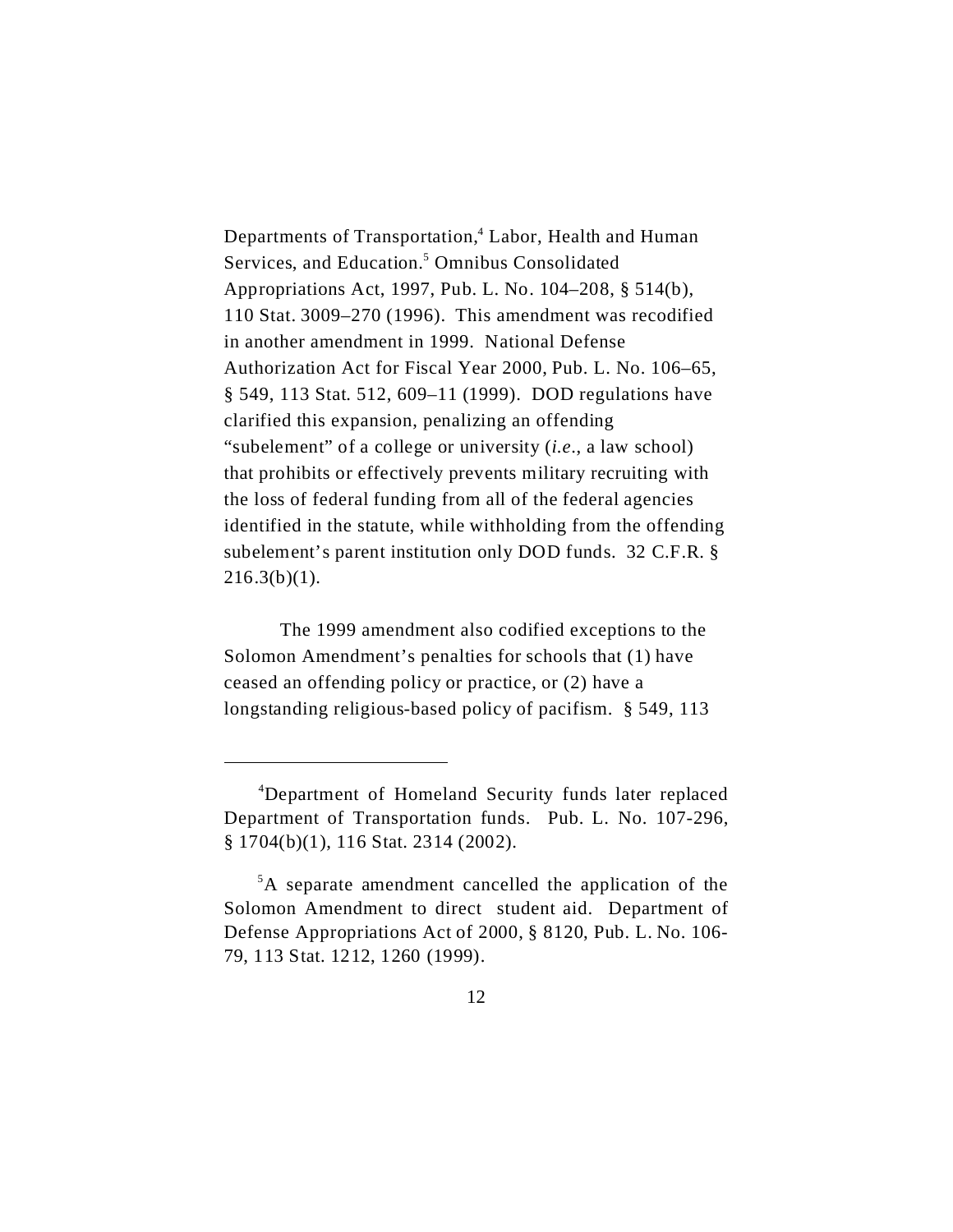Stat. at  $610(c)$  (codified at 10 U.S.C. § 983(c)). DOD regulations subsequently added a third exception for schools that provide military recruiters a degree of access equal to that provided to other recruiters. 32 C.F.R. § 216.4(c).

Following the 1999 amendment, the DOD enforced the Solomon Amendment consistent with its terms. Only schools whose policies or practices "prohibit[ed], or in effect prevent[ed]," military representatives "from gaining entry to campuses, or access to students . . . on campuses for purposes of military recruiting," were penalized. Thus, by merely allowing military recruiters to gain access to campuses, many law schools avoided the Solomon Amendment's penalty while reaffirming their opposition to the military's exclusionary employment policy by not providing them affirmative assistance in the manner provided to other recruiters. Harvard Law School, for example, allowed military recruiters on campus to recruit at the offices of its Veterans Association but did not volunteer its placement personnel to arrange interviews. Boston College Law School allowed military recruiters to conduct on-campus interviews, but kept their literature in the library rather than in the career services office. Until the fall of 2001, the DOD did not consider these and other similar "ameliorative measures" to violate the Solomon Amendment and expressed enthusiasm for the law schools' cooperation with what it described as successful recruiting efforts. *See FAIR*, 291 F. Supp. 2d at 282 (citing record evidence).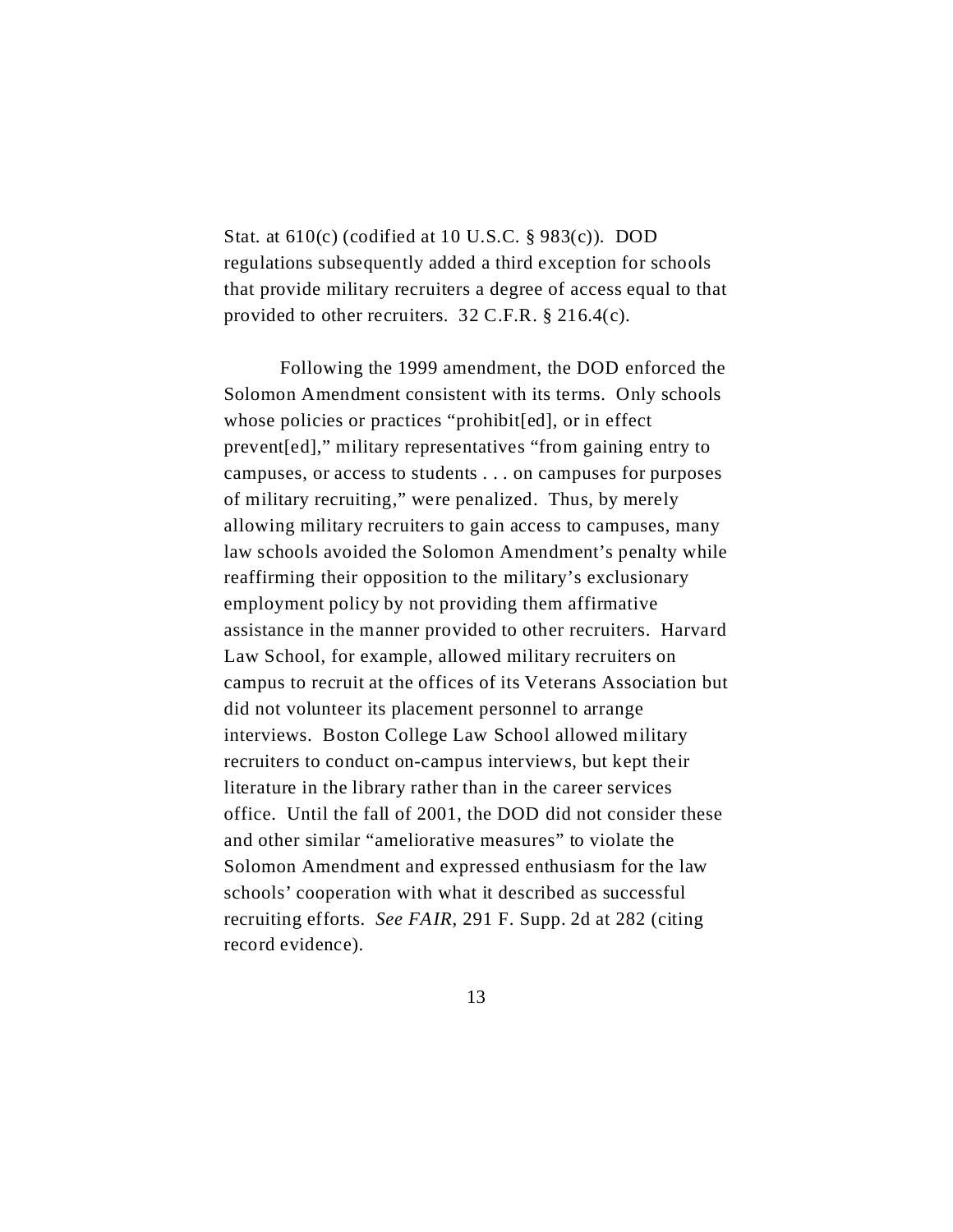But following the terrorist attacks in the United States in September 2001, the DOD began applying an informal policy of requiring not only access to campuses, but treatment equal to that accorded other recruiters. As evidence of this informal policy, a letter from the DOD's Acting Deputy Undersecretary William J. Carr to Richard Levin, the President of Yale University, stated that universities are required "to provide military recruiters access to students equal in quality and scope to that provided to other recruiters."<sup>6</sup> The same letter stated that the "DOD requires that there not be a substantial disparity in the treatment of military recruiters as compared to other potential employers." This changed context meant that Yale's willingness to let military recruiters use a room in Yale Law School's building for interviews would not pass muster unless it also provided military recruiters with the same level of assistance from its career development office (arranging interviews, posting notices, *etc*.) provided to other recruiters. Furthermore, the DOD intimated that failure to comply would result in a loss to

<sup>6</sup> In wording the new informal policy's substantive requirement, the DOD borrowed language from the existing policy's regulatory exception—32 C.F.R. 216.4(c) (exempting from Solomon Act compliance a law school that "presents evidence that the degree of access by military recruiters is at least equal in quality and scope to that afforded to other employers").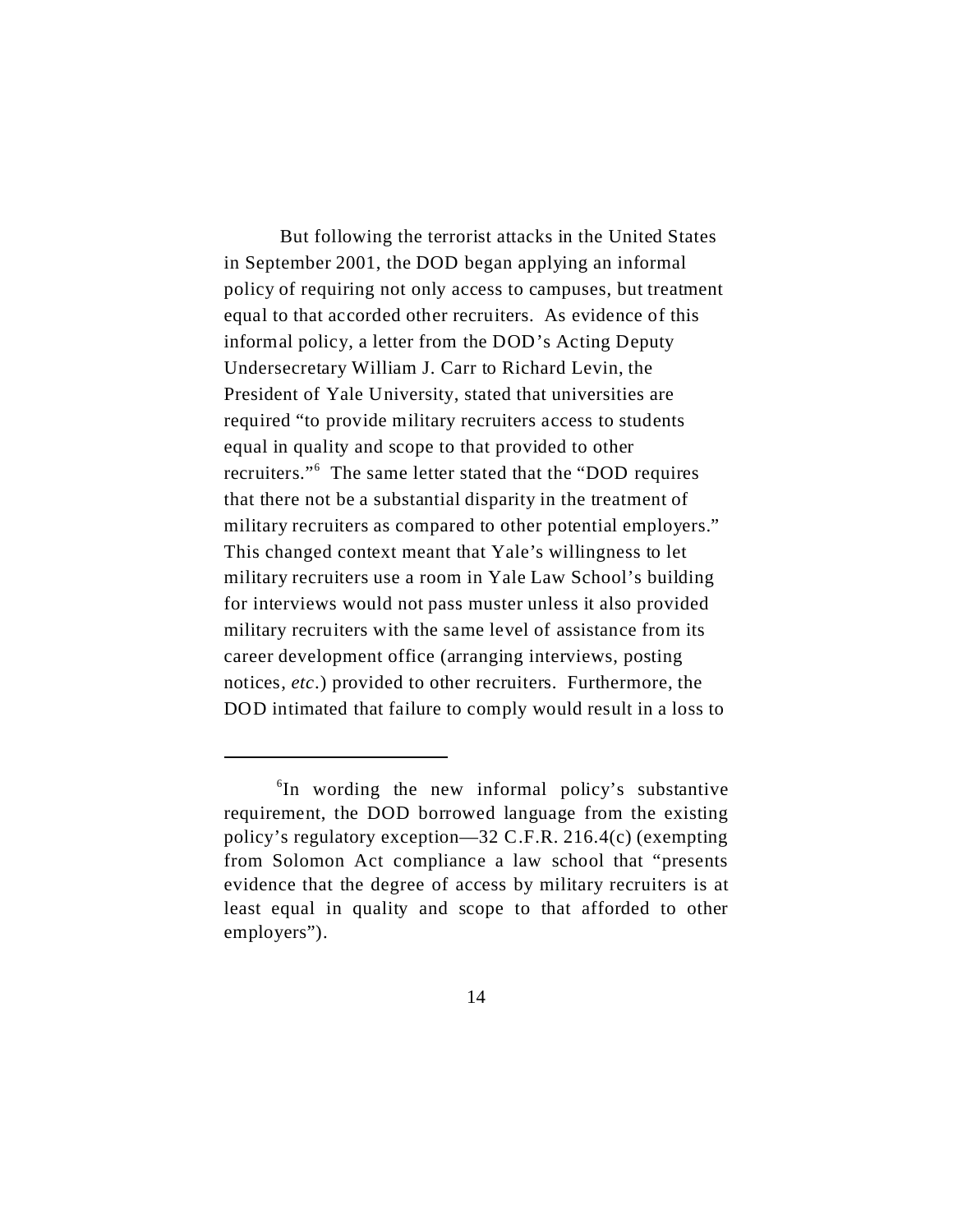Yale University not only of DOD funds, but of all federal funds (a penalty that is not consistent with the DOD's existing regulations, under which the offending subelement's parent institution is penalized with the loss of only DOD funds, *see* 32 C.F.R. § 216.3(b)(1)).

In another example, the DOD advised the University of Southern California Law School in 2002 that its past practice of accommodating military recruiters—providing them with standard employer information, referring them to the campus ROTC office for scheduling of interview office space, posting notices in the weekly newsletter for students, and making military recruitment materials available to students—would violate the Solomon Amendment unless its career services office invited military recruiters to participate in an offcampus job fair open to other employers. According to the DOD, anything less than equal treatment for military recruiters "sends the message that employment in the Armed Forces is less honorable or desirable than employment with other organizations"—a dangerous message to be sending "in today's military climate." In light of the millions of dollars at stake, every law school that receives federal funds had, by the 2003 recruiting season, suspended its nondiscrimination policy as applied to military recruiters.

This past summer Congress amended the Solomon Amendment to codify the DOD's informal policy. Ronald W. Reagan National Defense Authorization Act for Fiscal Year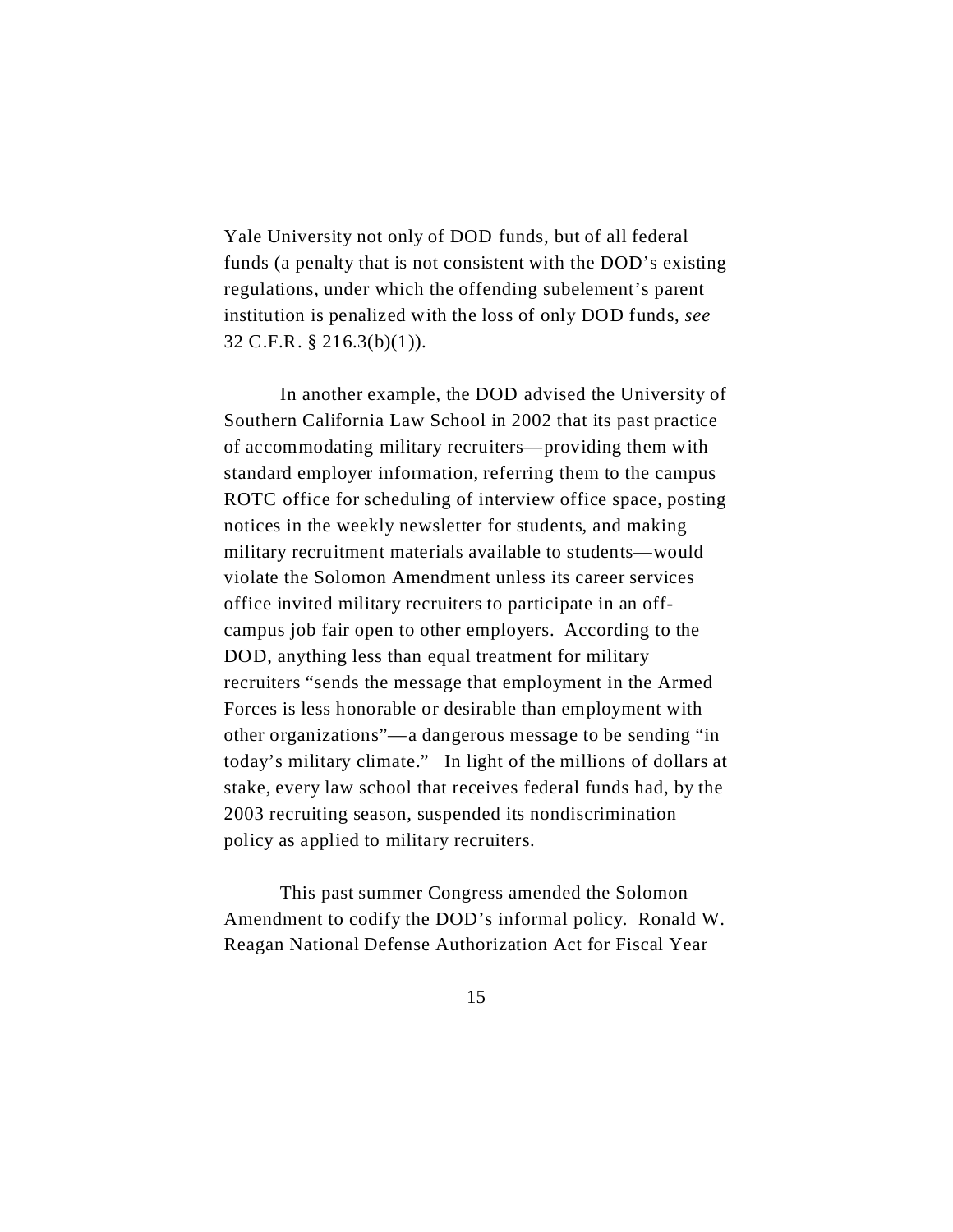2005, Pub. L. No. 108–375, § 552, 118 Stat. 1811, 1911 (2004). Now, under the terms of the statute itself, law schools and their parent institutions are penalized for preventing military representatives from gaining entry to campuses for the purpose of military recruiting "in a manner that is at least equal in quality and scope to the [degree of] access to campuses and to students that is provided to any other employer." 10 U.S.C. § 983(b).

## **D. Current Litigation**

In September 2003, FAIR sued the DOD and the other federal departments whose funds are restricted under the Solomon Amendment, seeking on constitutional grounds a preliminary injunction enjoining enforcement of the statute and the then-existing (now codified) informal policy. The Government defendants moved to dismiss for lack of standing. The District Court denied both the motion to dismiss and FAIR's motion for preliminary injunction. *See FAIR*, 291 F. Supp. 2d at 296, 322. This appeal followed.

## **II. Jurisdiction**

Under 28 U.S.C. § 1331, a federal district court has original subject matter jurisdiction over an action for injunctive relief based on constitutional claims. *Tenafly Eruv Ass'n v. Borough of Tenafly*, 309 F.3d 144, 156 n.12 (3d Cir.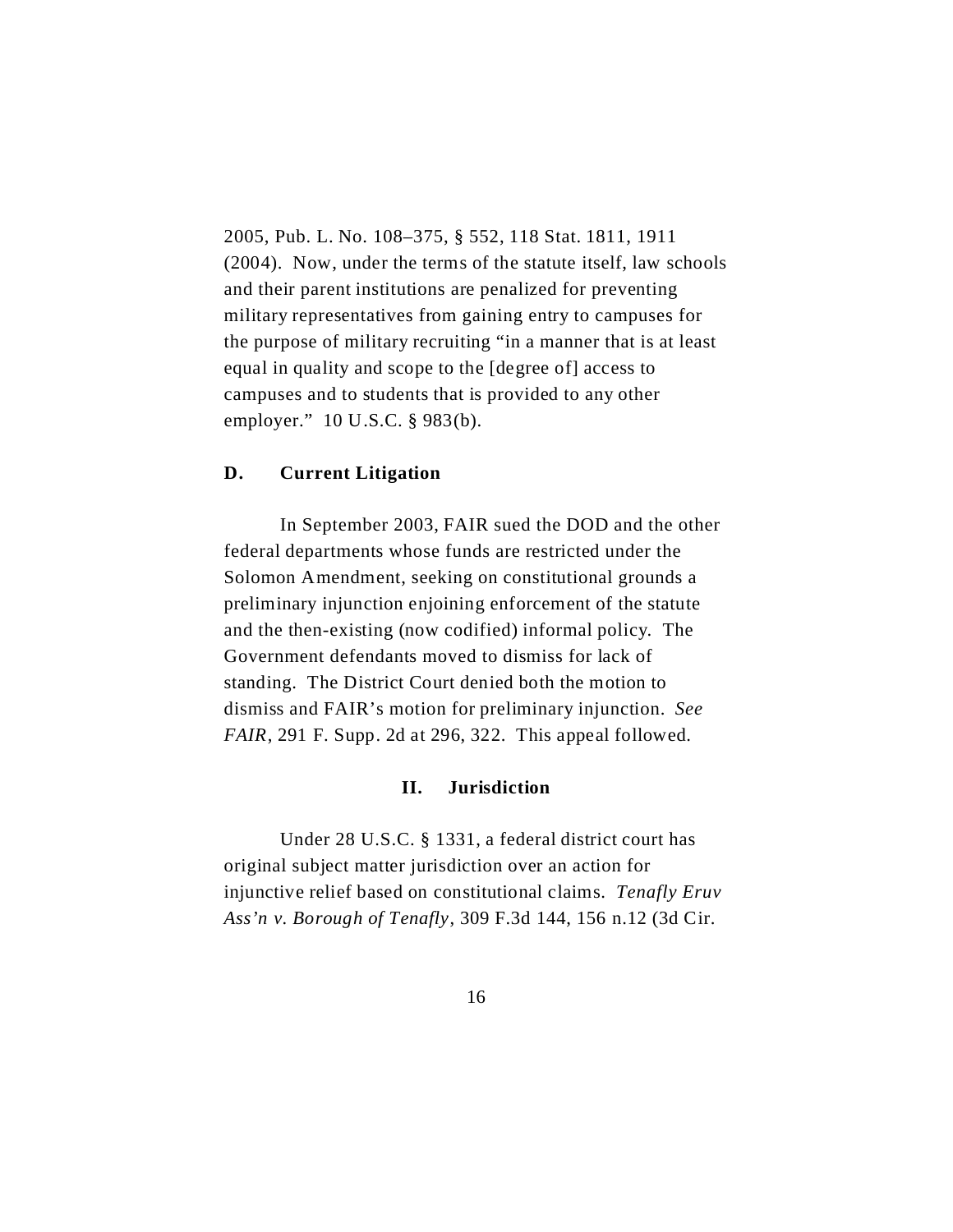2002), *cert. denied*, 539 U.S. 942 (2003).<sup>7</sup> Our appellate jurisdiction exists under 28 U.S.C. § 1292(a)(1).

### **III. Analysis**

To obtain a preliminary injunction FAIR must establish (1) a reasonable likelihood of success on the merits, (2) irreparable harm absent the injunction, (3) that the harm to FAIR absent the injunction outweighs the harm to the Government of granting it, and (4) that the injunction serves

<sup>&</sup>lt;sup>7</sup>Standing must also be proper for subject matter jurisdiction to exist. *See, e.g.*, *Storino v. Borough of Point Pleasant Beach*, 322 F.3d 293, 296 (3d Cir. 2003); Charles Alan Wright & Arthur R. Miller *et al.*, *Federal Practice & Procedure* § 3531 (2d ed. 1984). The District Court held that FAIR had standing to seek a preliminary injunction against the Solomon Amendment, and the Government has conceded this issue on appeal. Acknowledging our continuing obligation to verify subject matter jurisdiction when it is in question, *see, e.g.*, *Exxon Mobil Corp. v. Saudi Basic Indus. Corp.*, 364 F.3d 102, 104 (3d Cir.), *cert. granted on other grounds*, No. 03-1696, 125 S. Ct. 310 (2004), we affirm the District Court's holding that FAIR's standing was proper for the reasons it provided. *FAIR*, 291 F. Supp. 2d at 285–91.

While the Government does not concede that the non-FAIR plaintiffs had standing, the presence of one plaintiff with standing is sufficient to satisfy that requirement. *Bowsher v. Synar*, 478 U.S. 714, 721 (1986).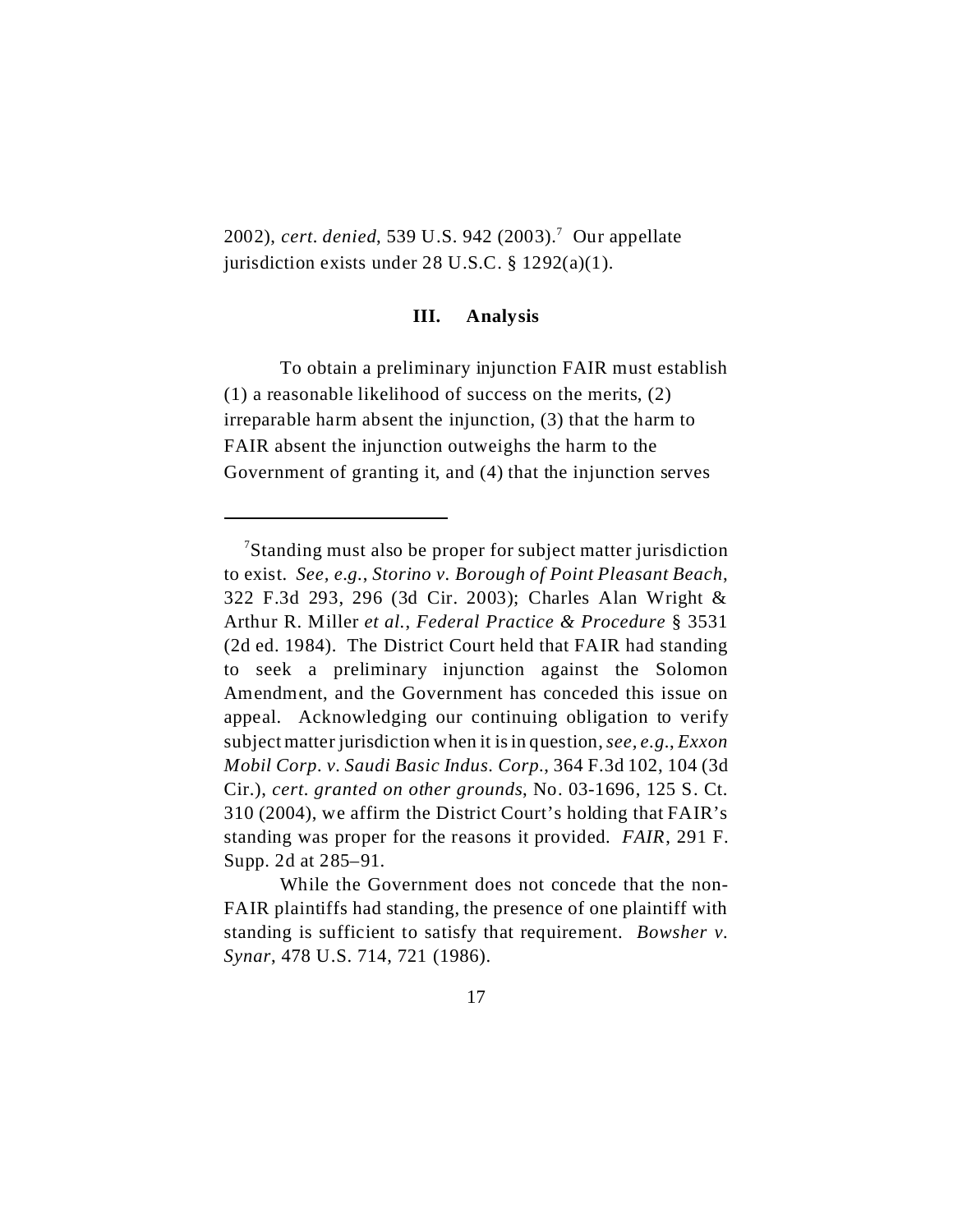the public interest. *Tenafly Eruv Ass'n*, 309 F.3d at 157. While we review a district court's balancing of the preliminary injunction factors for abuse of discretion, we review "any determination that is a prerequisite to the issuance of an injunction . . . according to the standard applicable to that particular determination." *Id*. at 156 (citations omitted). Thus, because the District Court's ruling was based on its application of the First Amendment and other constitutional principles to the Solomon Amendment—issues of law to which a plenary standard of review applies—our review is plenary. *Id.*

### **A. Unconstitutional Conditions Doctrine**

FAIR argues that the Solomon Amendment is an unconstitutional condition.<sup>8</sup> Under the unconstitutional

<sup>8</sup>Our dissenting colleague urges us to begin our analysis with the presumption that congressional statutes are constitutional. It is a fundamental canon of statutory construction that, when there are "'two possible interpretations of a statute, by one of which it would unconstitutional and by the other valid, our plain duty is to adopt that which will save the Act.'" *Rust v. Sullivan*, 500 U.S. 173, 190 (1991) (quoting *Blodgett v. Holden*, 275 U.S. 142, 148 (1927)). But in this case it is not argued that there are two possible constructions of the Solomon Amendment. The canons of statutory construction therefore do not apply. Moreover, "although a duly enacted statute normally carries with it a presumption of constitutionality, when a [statute]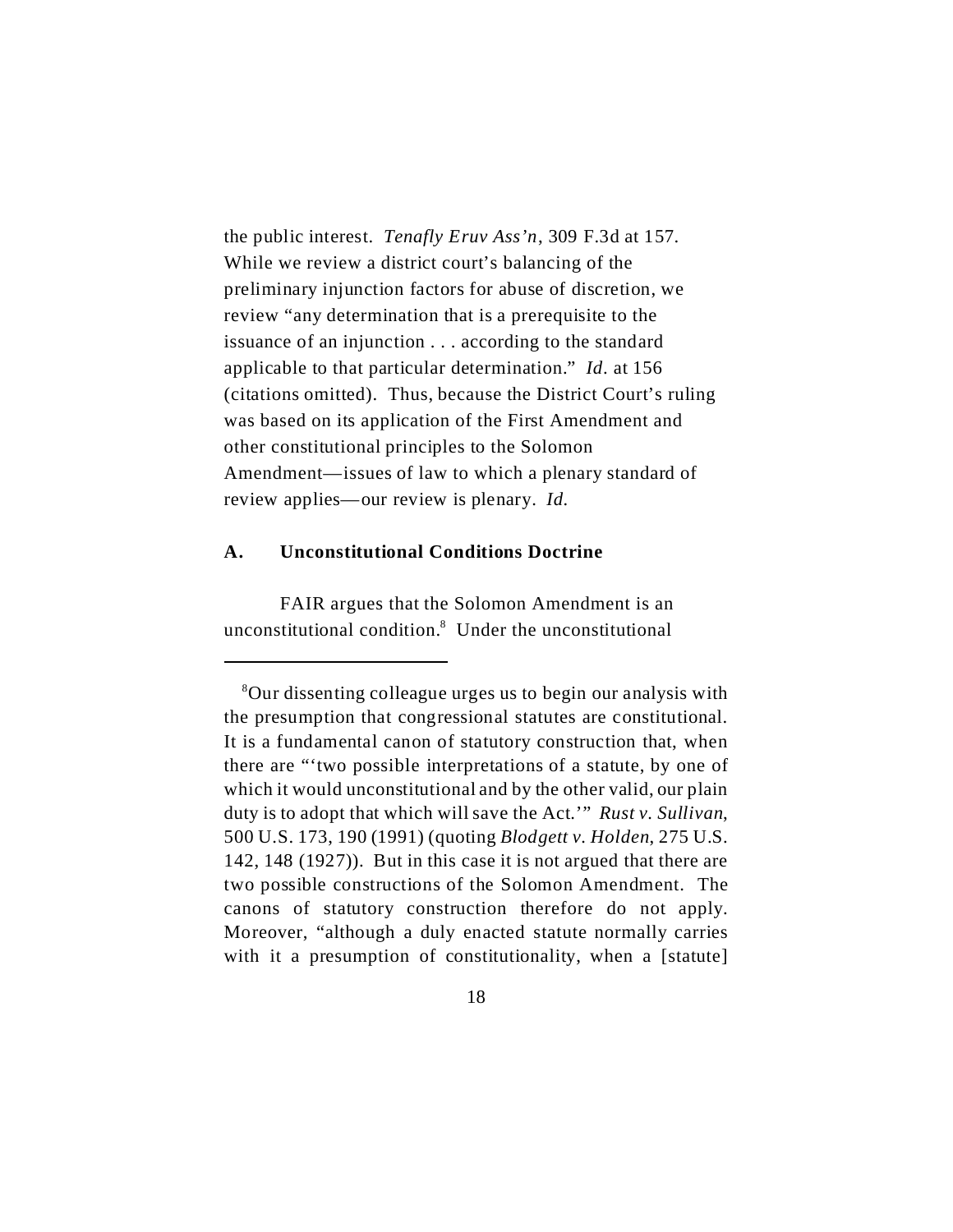conditions doctrine, the Government "may not deny a benefit to a person on a basis that infringes his constitutionally protected interests—especially, his interest in freedom of speech." *Perry v. Sindermann*, 408 U.S. 593, 597 (1972). If Congress "could deny a benefit to a person because of his constitutionally protected speech or associations, his exercise of those freedoms would in effect be penalized and inhibited." *Id*. Put another way, the Government may not propose a penalty to "produce a result which [it] could not command directly." *Speiser v. Randall*, 357 U.S. 513, 526 (1958) (state could not condition property tax exemption on loyalty oath); *see also Rosenberger v. Rectors & Visitors of the Univ. of Va.*, 515 U.S. 819 (1995) (public university could not condition funds for student publications on their secular perspective); *FCC v. League of Women Voters*, 468 U.S. 364 (1984) (FCC could not condition federal funds to radio stations on editorial content). Thus, if the law schools' compliance with the Solomon Amendment compromises their First Amendment rights, the statute is an unconstitutional condition.<sup>9</sup>

<sup>9</sup>As the District Court noted, the Supreme Court's exception to the unconstitutional conditions doctrine forselective spending programs does not apply here. *FAIR*, 291 F. Supp. 2d at

allegedly infringes on the exercise of [F]irst [A]mendment rights, the statute's proponent bears the burden of establishing [its] constitutionality." *ACORN v. City of Frontenac*, 714 F.2d 813, 817 (8th Cir. 1983) (citing *Org. for a Better Austin v. Keefe*, 402 U.S. 415, 419 (1971)).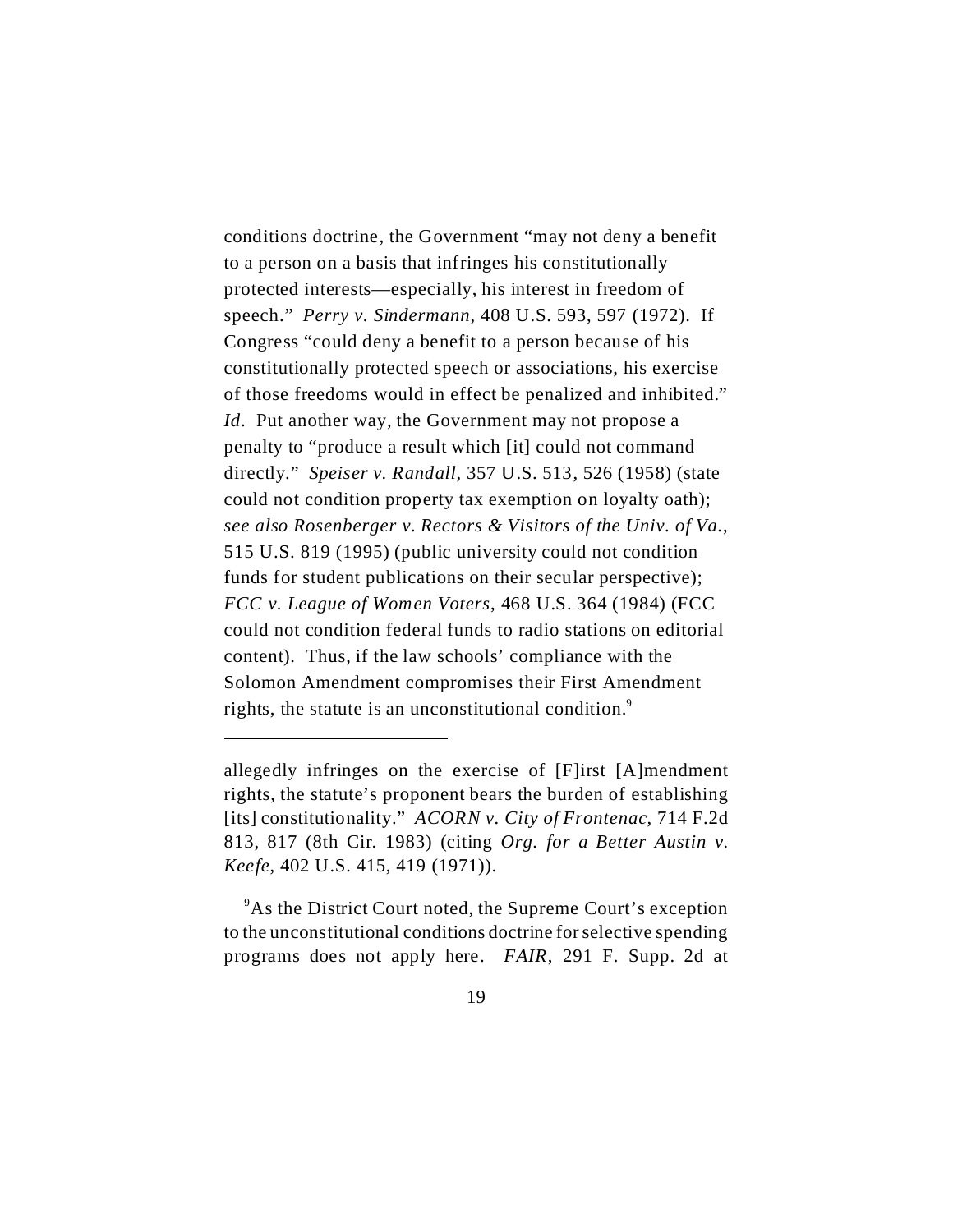#### **B. First Amendment Analysis**

The First Amendment provides that "Congress shall make no law . . . abridging the freedom of speech." U.S. Const. amend. I. This simple commandment plays out differently depending on the avenue of analysis. Two avenues applicable here are: (1) whether the law schools are "expressive associations" whose First Amendment right to disseminate their chosen message is impaired by the inclusion of military recruiters on their campuses; and (2) whether the law schools are insulated by free speech protections from being compelled to assist military recruiters in the expressive

<sup>299–300.</sup> When the Government appropriates for a particular spending program, it may endorse one viewpoint over another by conditioning its spending on certain criteria. *United States v. Am. Library Ass'n*, 539 U.S. 194, 211 (2003) (providing library assistance funds to only those libraries who agree to block obscene Internet sites); *Rust*, 500 U.S. at 192–93 (funding family planning services that eschew abortion counseling). In those cases, "the Government [was] not denying a benefit to anyone, but [was] instead simply insisting that public funds be spent for the purposes for which they were authorized." *Rust*, 500 U.S. at 196; *see also Am. Library Ass'n*, 539 U.S. at 211. That exception does not apply in our case because the Solomon Amendment does not create a spending program; it merely imposes a penalty—the loss of general funds.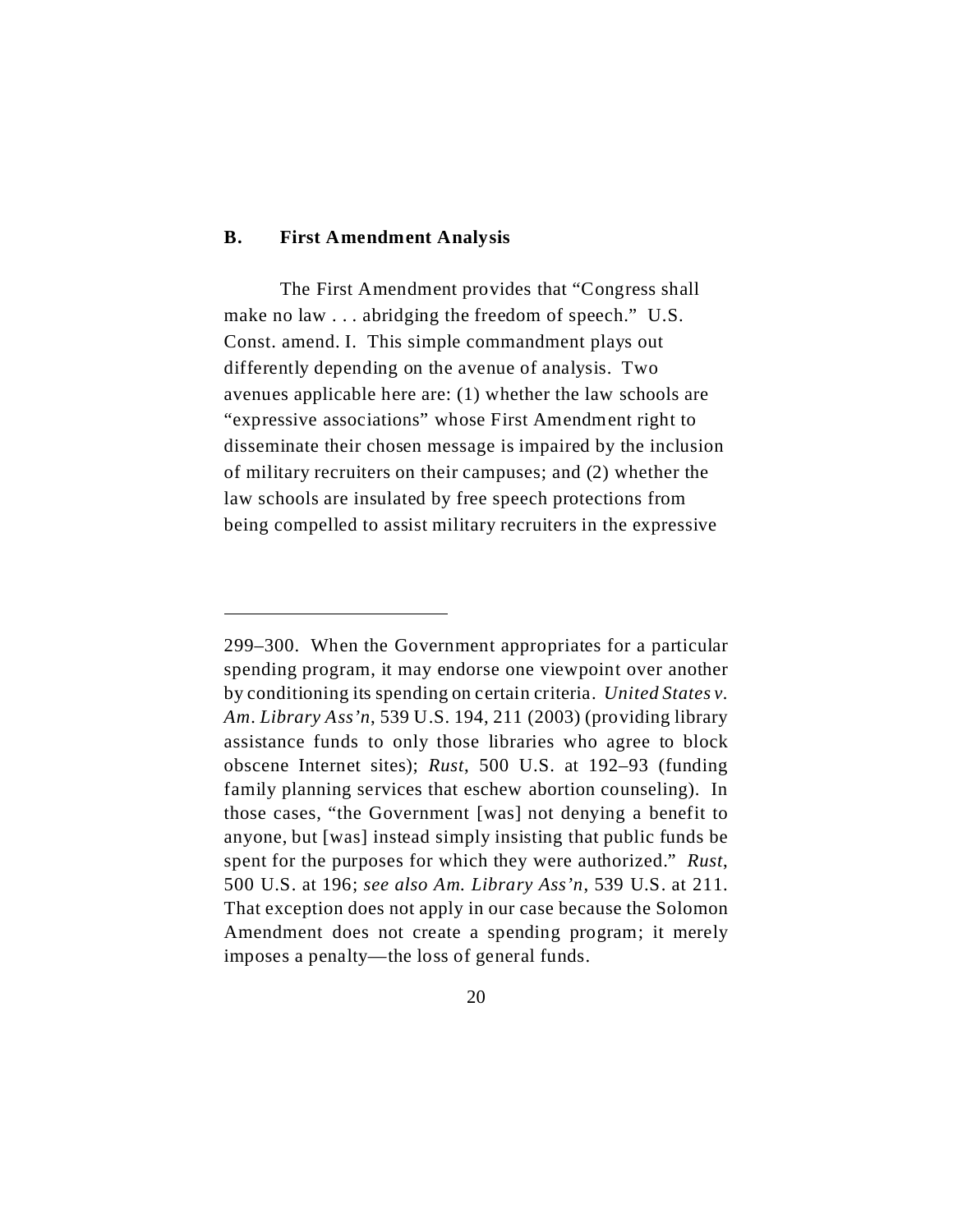act of recruiting.<sup>10</sup>

A violation of freedom of speech under either analytical approach draws down the curtain on Solomon Amendment enforcement unless the Government can establish that the statute withstands strict scrutiny. The levels of scrutiny applicable in the First Amendment context are crucial. A regulation that disrupts an expressive association or compels speech must be narrowly tailored to serve a compelling governmental interest, and must use the least restrictive means of promoting the Government's asserted interest (here, recruiting talented lawyers). *See infra* Parts

<sup>&</sup>lt;sup>10</sup>FAIR also argues that the Solomon Amendment and the then-existing informal policy are void under the First Amendment's vagueness doctrine because they provide insufficient notice as to what activities will trigger funding penalties. But the statutory amendment enacted during FAIR's pending appeal, *see supra* Part I.C, has rendered moot both the challenge to the Solomon Amendment, *see Black United Fund of N.J., Inc. v. Kean*, 763 F.2d 156, 160 (3d Cir. 1985), and the challenge to the regulatory policy, *see Prometheus Radio Project, Inc. v. FCC*, 373 F.3d 372, 396 (3d Cir. 2004). The recent amendment to the Solomon Amendment does not, however, moot FAIR's other challenges to it. *See Northeastern Fla. Chapter of the Associated Gen. Contractors of Am. v. City of Jacksonville*, 508 U.S. 656, 662 (1993) (stating that a challenge to a statute is not moot when the new version of it "disadvantages [appellants] in the same fundamental way").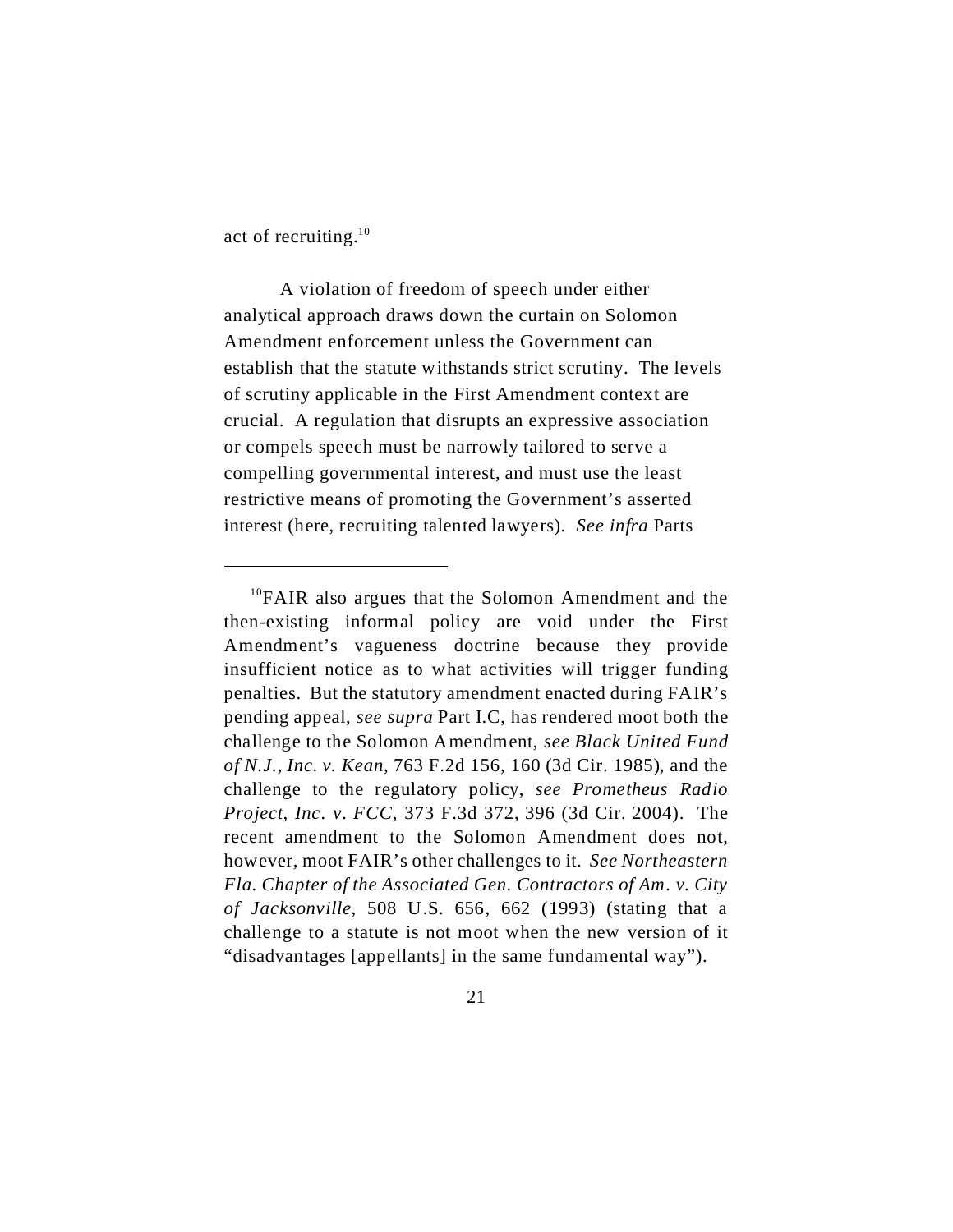III.B.1(c), 2(e). Needless to say, this is an imposing barrier.

The District Court, by contrast, emphasized a third potential theory of this case that invokes only intermediate scrutiny, *i.e.*, whether the government action at issue furthers an important government interest that would be achieved less effectively without that action. The Court asked whether the law schools' resistance to the Solomon Amendment is sufficiently communicative to bring it within the ambit of the First Amendment's protection for "expressive conduct," the suppression of which receives intermediate scrutiny under *United States v. O'Brien*, 391 U.S. 367 (1968). *See infra* Part III.B.3(b). We emphasize at the outset that we need not decide this issue because we conclude that the Solomon Amendment violates the First Amendment by impeding the law schools' rights of expressive association and by compelling them to assist in the expressive act of recruiting. Nonetheless, we explain briefly our conclusion that FAIR would prevail even under *O'Brien's* less strict framework.

#### **1. Expressive Association**

FAIR argues that the Solomon Amendment impairs law schools' First Amendment rights under the doctrine of expressive association. The Supreme Court most recently addressed this doctrine in *Boy Scouts of America v. Dale*, 530 U.S. 640 (2000). There the Court held that a state public accommodations law that prohibited discrimination based on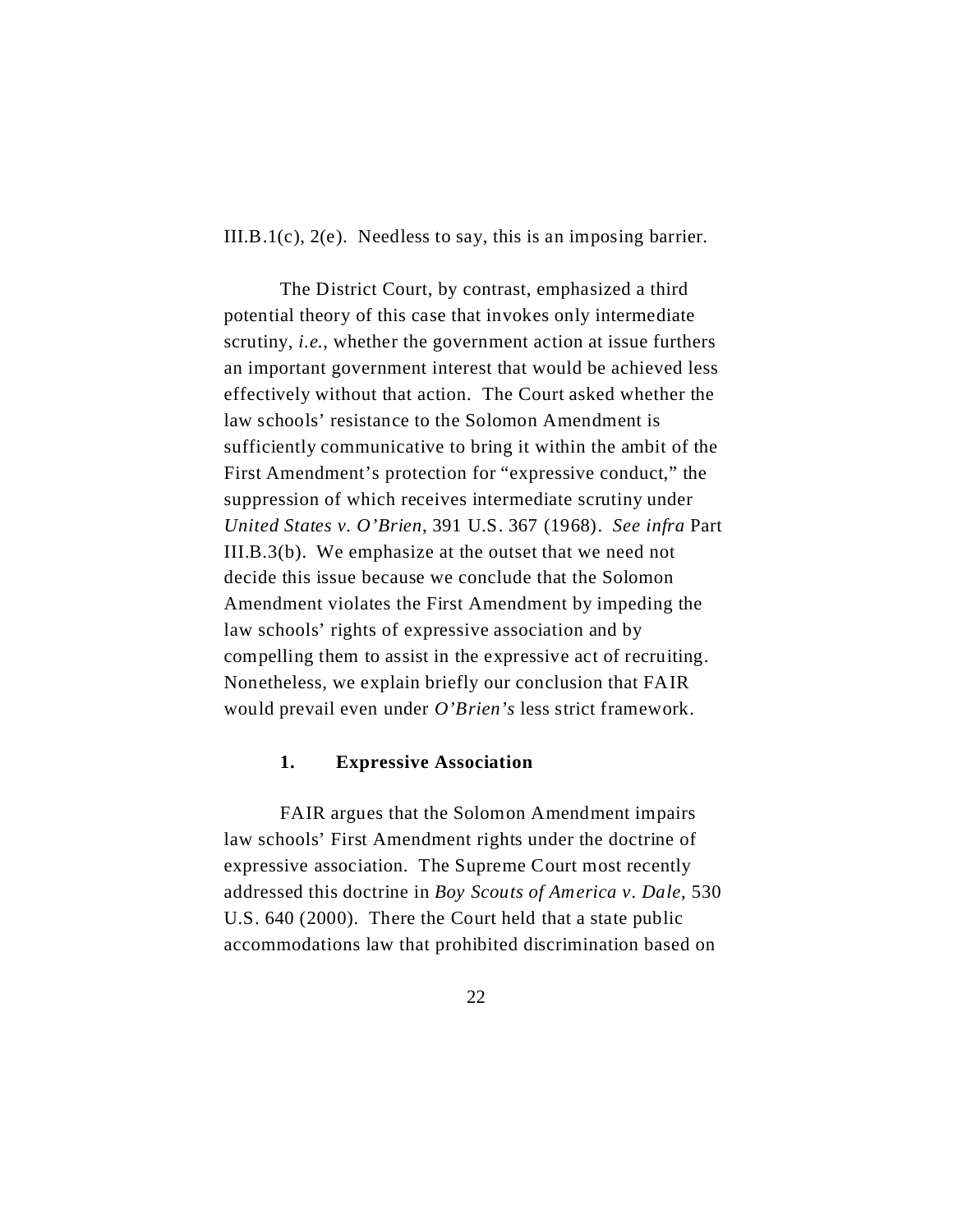sexual orientation could not constitutionally be invoked to force the Boy Scouts to accept openly gay James Dale as an assistant scoutmaster. *Id*. at 659. Central to its analysis was the deference it gave to the Boy Scouts' "view of what would impair its expression," which compelled the Court's conclusion that Dale's presence would "significantly burden the Boy Scouts' desire to not 'promote homosexual conduct as a legitimate form of behavior.'" *Id*. at 653 (citation omitted).

Under *Dale*, the elements of an expressive association claim are (1) whether the group is an "expressive association," (2) whether the state action at issue significantly affects the group's ability to advocate its viewpoint, and (3) whether the state's interest justifies the burden it imposes on the group's expressive association. *Id*. at 648–58; *accord The Circle School v. Pappert*, 381 F.3d 172, 181-82 (3d Cir. 2004) (applying the *Dale* framework); *Pi Lambda Phi Fraternity, Inc. v. Univ. of Pittsburgh*, 229 F.3d 435, 442 (3d Cir. 2000) (same). We apply each in turn to analyze FAIR's expressive association claim.

# (a) *The law schools are expressive associations*.

A group that engages in some form of public or private expression above a *de minimis* threshold is an "expressive association." *Pi Lambda Phi*, 229 F.3d at 443. The group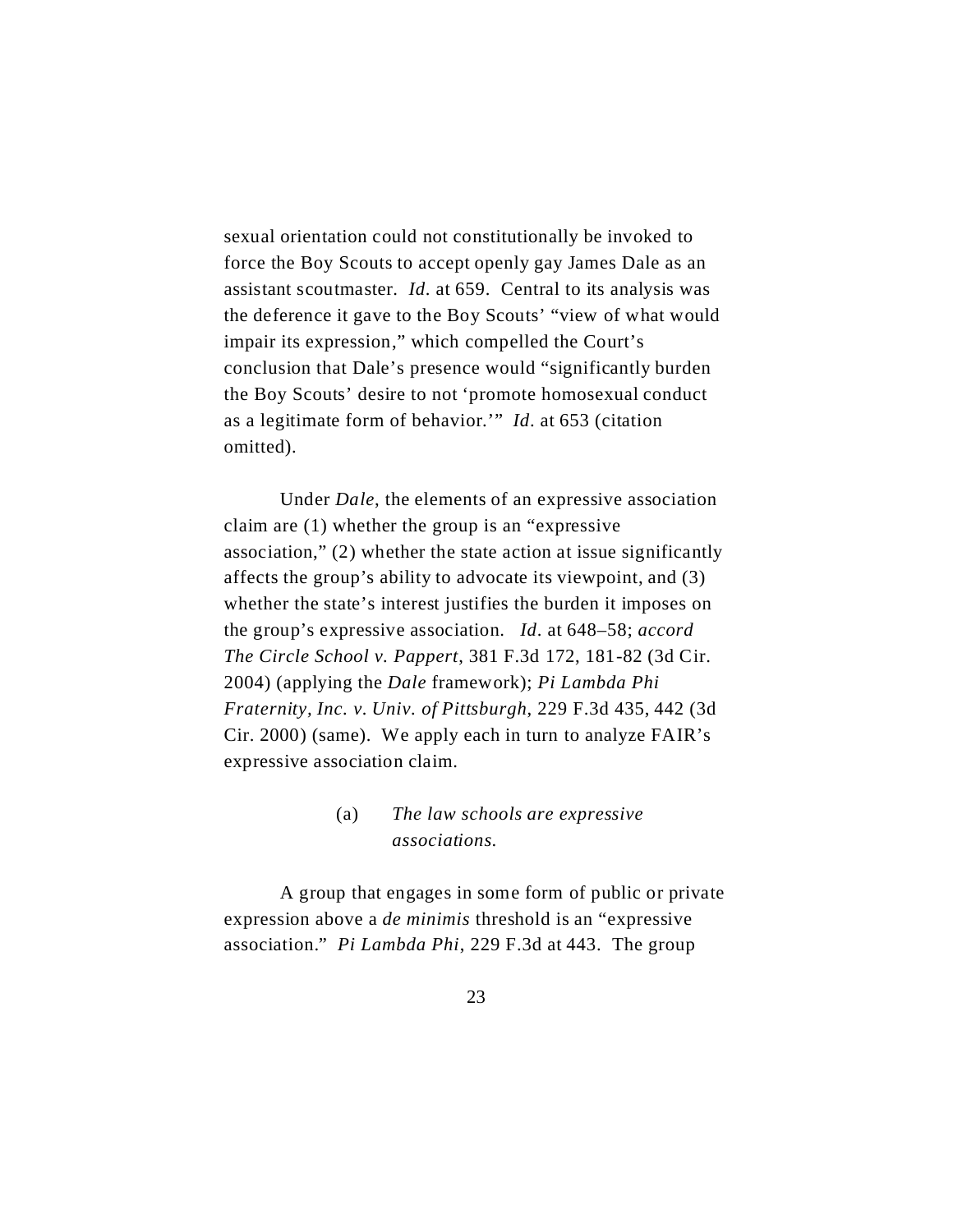need not be an advocacy group or exist primarily for the purpose of expression. *Dale*, 530 U.S. at 648. The Supreme Court held that the Boy Scouts, which "seeks to transmit . . . a system of values, engages in expressive activity." *Id*. at 650.

"By nature, educational institutions are highly expressive organizations, as their philosophy and values are directly inculcated in their students." *The Circle School*, 381 F.3d at 182. Because FAIR has shown that the law schools "possess[] clear educational philosophies, missions and goals," *id.*, we agree with the District Court's conclusion that they qualify as expressive associations. *FAIR*, 291 F. Supp. 2d at 303–04. Therefore, FAIR satisfies the first element of the *Dale* analysis.

> (b) *The Solomon Amendment significantly affects the law schools' ability to express their viewpoint*.

FAIR argues that the Solomon Amendment significantly affects law schools' ability to express their viewpoint, reflected in their policies, that discrimination on the basis of sexual orientation is wrong. The Solomon Amendment compels them, they contend, to disseminate the opposite message. The schools believe that, by coordinating interviews and posting and publishing recruiting notices of an employer who discriminates on the basis of sexual orientation, they impair their ability to teach an inclusive message by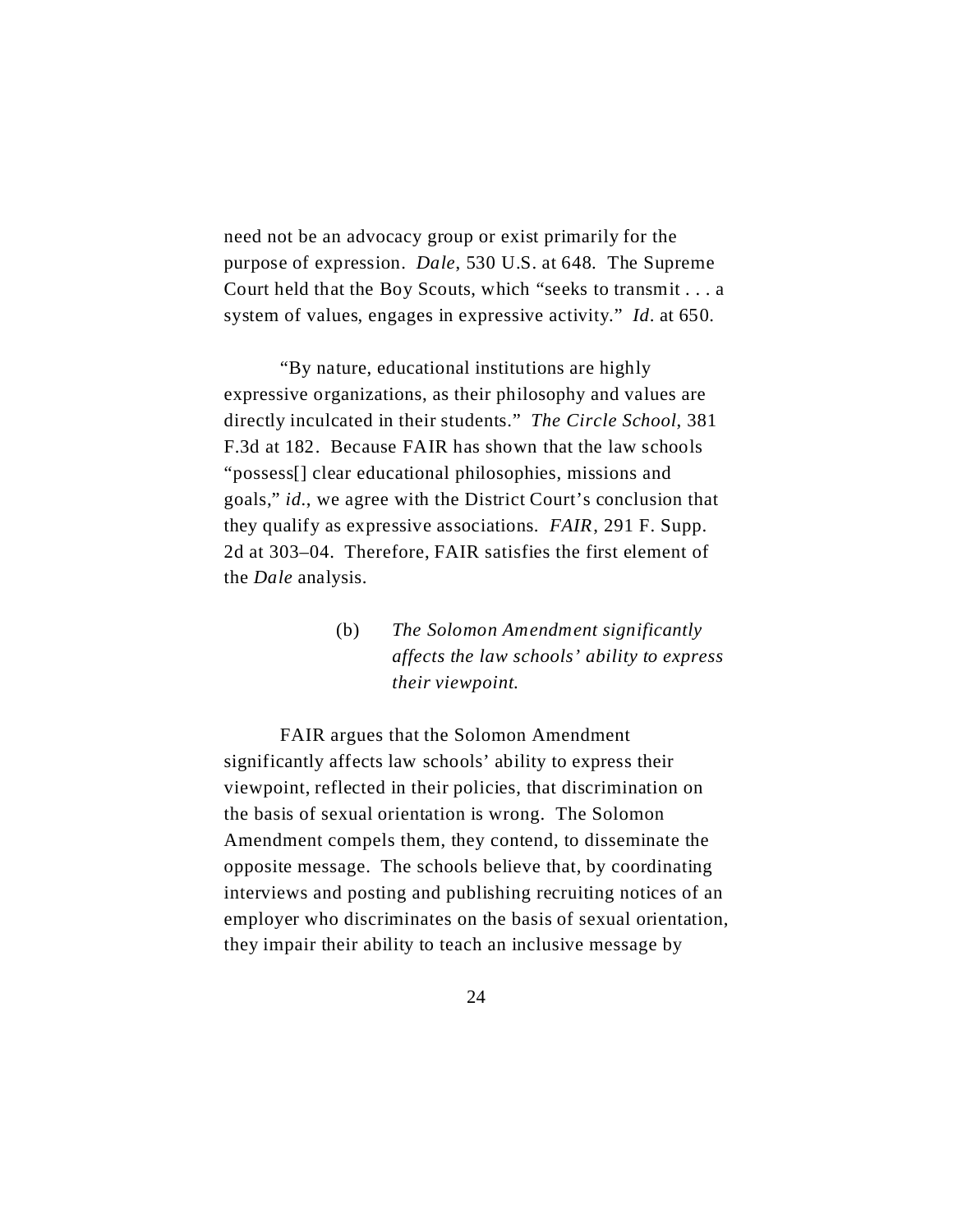example. Put another way, FAIR maintains that the Solomon Amendment suppresses the law schools' chosen speech by interfering with their prerogative to shape the way they educate (including, of course, the manner in which they communicate their message).

In *Dale*, the Supreme Court recognized that "[t]he forced inclusion of an unwanted person in a group" could significantly affect the group's ability to advocate its public or private viewpoint. 530 U.S. at 648. The viewpoint at issue in *Dale* was the Boy Scouts' long-held belief that "homosexual conduct is inconsistent with . . . the Scout Oath" and that "homosexuals [do not] provide a role model consistent with the[] expectations [of Scouting families]." *Id*. at 652. Because the Boy Scouts' expressive purpose was to "inculcate [youth] with the Boy Scouts' values—both expressively and by example," *id*. at 649–50, the organization believed that the presence of an openly gay assistant scoutmaster could be perceived as "promot[ing] homosexual conduct as a legitimate form of behavior," a message inconsistent with the expression it wished to convey and the example it wished to set. *Id.* at 651.

The Supreme Court agreed. Because James Dale was openly gay, his "presence in the Boy Scouts would, at the very least, force the organization to send a message, both to youth members and the world, that the Boy Scouts accepts homosexual conduct as a legitimate form of behavior." *Id*. at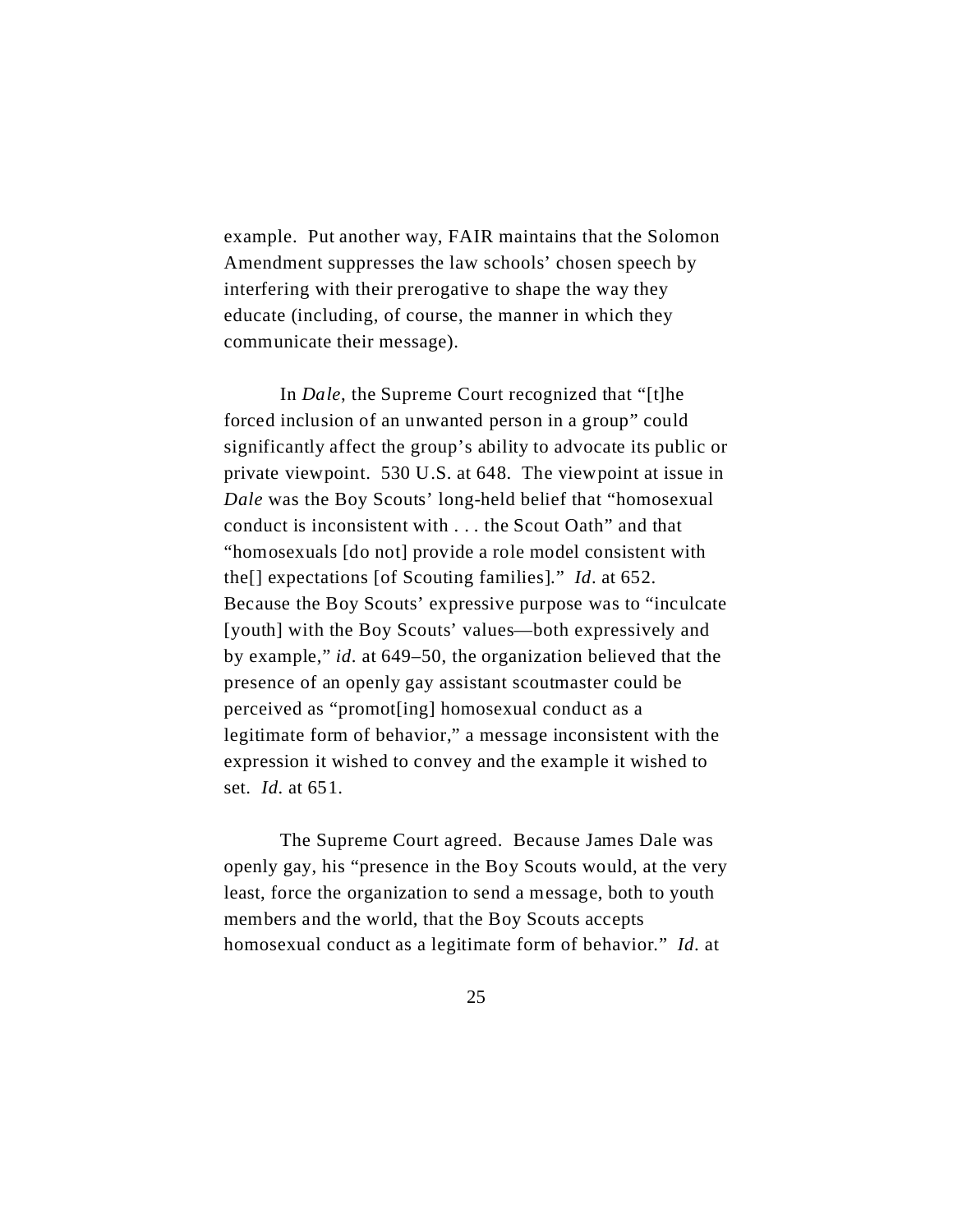653.

 Just as the Boy Scouts believed that "homosexual conduct is inconsistent with the Scout Oath," *id*. at 652, the law schools believe that employment discrimination is inconsistent with their commitment to justice and fairness. Just as the Boy Scouts maintained that "homosexuals do not provide a role model consistent with the expectations of Scouting families," *id*., the law schools maintain that military recruiters engaging in exclusionary hiring "do not provide a role model consistent with the expectations of," *id.*, their students and the legal community. Just as the Boy Scouts endeavored to "inculcate [youth] with the Boy Scouts' values—both expressively and by example," *id*. at 649–50, the law schools endeavor to "inculcate" their students with their chosen values by expression and example in the promulgation and enforcement of their nondiscrimination policies. FAIR Br. at 22–25. And just as "Dale's presence in the Boy Scouts would, at the very least, force the organization to send a message, both to youth members and the world, that the Boy Scouts accepts homosexual conduct as a legitimate form of behavior," *Dale*, 530 U.S. at 653, the presence of military recruiters "would, at the very least, force the law schools to send a message," both to students and the legal community, that the law schools "accept" employment discrimination "as a legitimate form of behavior." *Id.*

Notwithstanding this compelling analogy, the District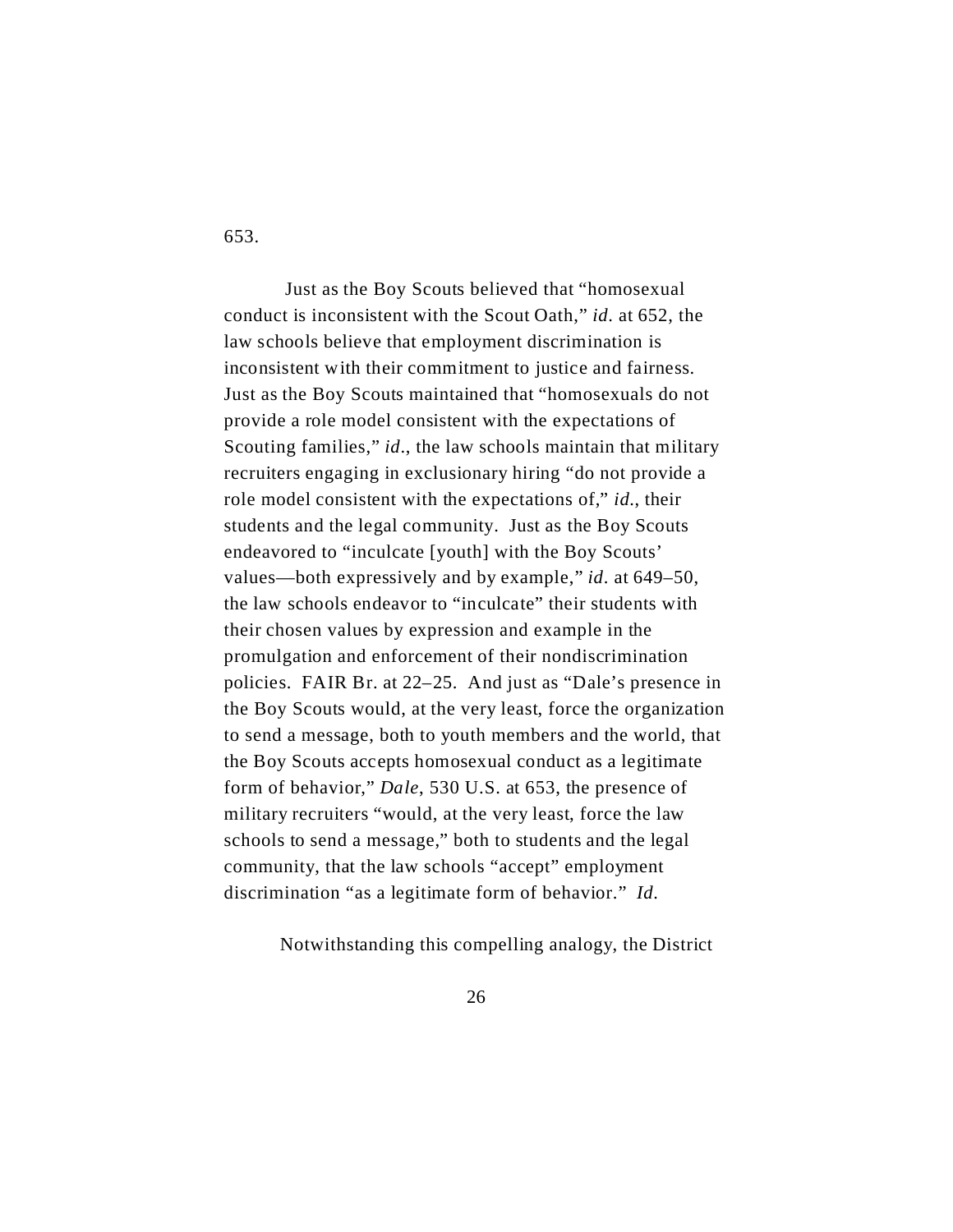Court distinguished our case from *Dale* by suggesting there was a critical difference between the forced inclusion of a gay assistant scoutmaster and the forced presence of an "unwanted periodic visitor," the military recruiter, in the context of a larger recruiting effort. *FAIR*, 291 F. Supp. 2d at 304, 305. While there was "no question" that the gay scoutmaster would "undermine the Boy Scouts' ability to . . . inculcate its values in younger members," the District Court wrote, the Solomon Amendment does not compel the law schools to accept the military recruiters as a "member" and does not "bestow upon them any semblance of authority." *Id*. at 305.

But our Court has recently held that compulsory accommodation of a government-prescribed message may violate schools' First Amendment expressive association rights, even when that message involves our most revered affirmations of American patriotism—the Pledge of Allegiance and our National Anthem, is only minimally intrusive and lacks the schools' imprimatur. *The Circle School*, 381 F.3d at 182 (holding that a statute requiring private schools to lead the Pledge of Allegiance and National Anthem violates their rights under the expressive association doctrine—"Certainly, the temporal duration of a burden on First Amendment rights is not determinative of whether there is a constitutional violation . . . . Similarly, the fact that the schools can issue a general disclaimer does not erase the First Amendment infringement at issue here, for the schools are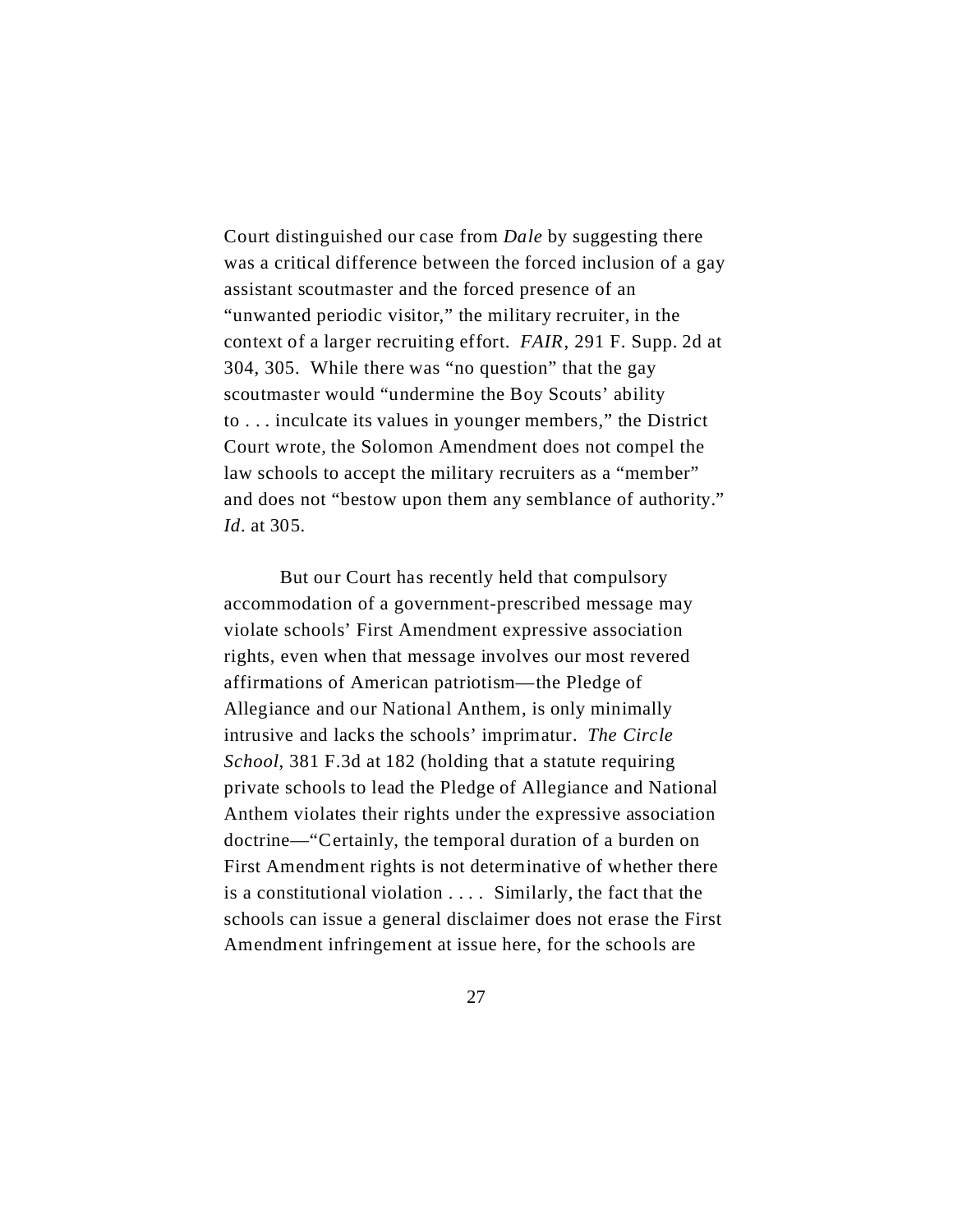still compelled to speak the [Government's] message."). If the Pledge and Anthem "only take[] a very short period of time each day," and may be preceded by "a general disclaimer regarding the recitation," yet do not "erase the First Amendment infringement at issue here," *id.*, then focusing on the periodic nature of the military recruiter's visits<sup>11</sup> is similarly unavailing.

 Moreover, the District Court's scrutiny of the law schools' belief that the presence of military recruiters will undermine their expressive message about fairness and social justice violates the *Dale* Court's instruction to "give deference to an association's view of what would impair its expression." 530 U.S. at 653.<sup>12</sup> In *Dale*, the Court did more

 $11$ Furthermore, the Solomon Amendment requires law schools to do more than passively accept the presence of an "unwanted periodic visitor." They must actively assist military recruiters in a manner equal in quality and scope to the assistance they provide other recruiters. 10 U.S.C. § 983(b)(1).

<sup>&</sup>lt;sup>12</sup>Dale may appear to depart from prior Supreme Court jurisprudence in this area. In two expressive association cases from the 1980s, the Court considered the claims of civic associations that state statutes forcing them to accept women as members violated their expressive association rights. *Bd. of Dirs. of Rotary Int'l v. Rotary Club of Duarte*, 481 U.S. 537 (1987); *Roberts v. United States Jaycees*, 468 U.S. 609 (1984). Closer review explains the distinction from *Dale*. In both cases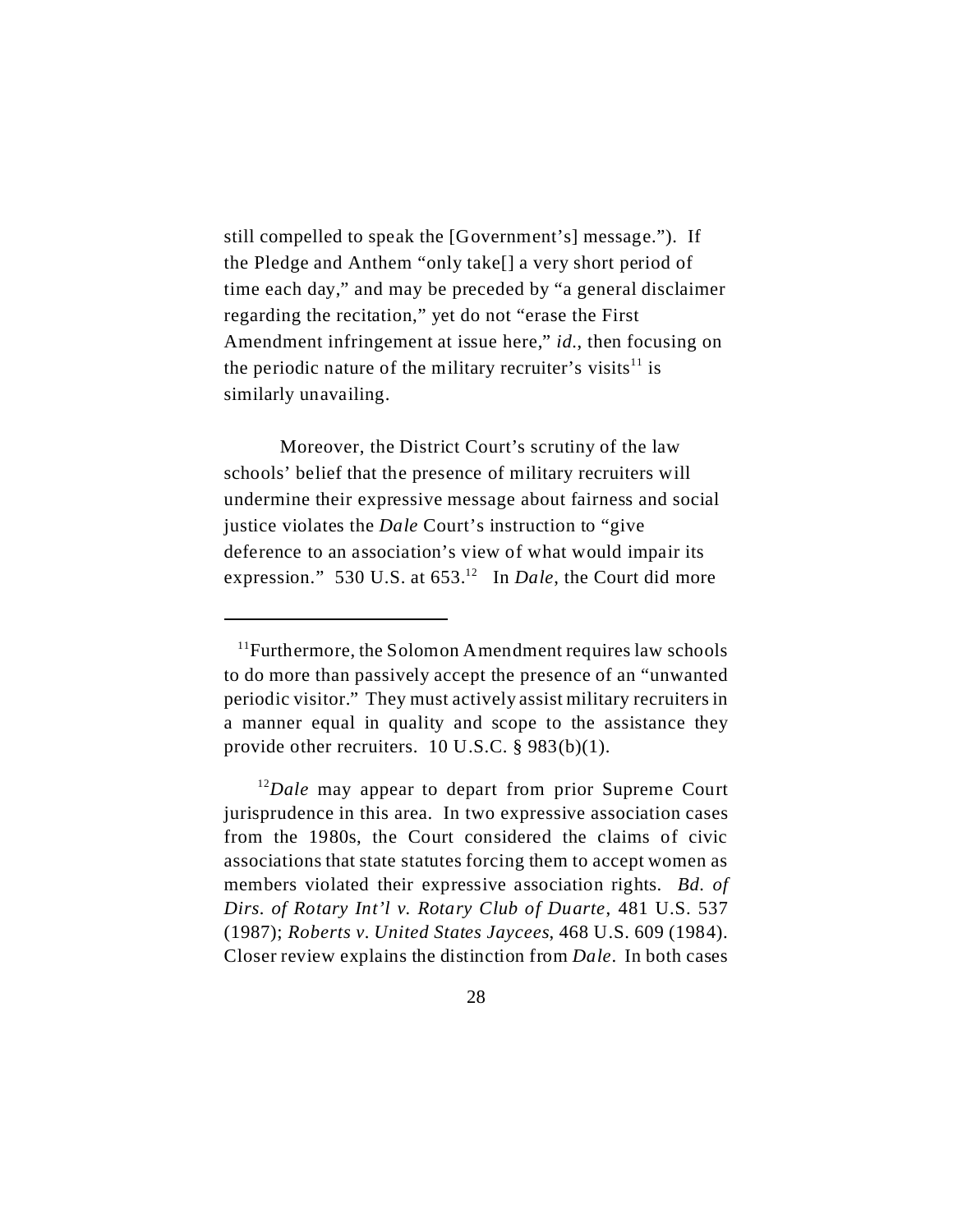than pay lip service to deference notions. Deference distinguished the Supreme Court's conclusion on the impairment question from that of the New Jersey Supreme Court, which had decided the case previously. The state court had ruled in Dale's favor, holding that because the Boy Scouts have a policy of "discourag<sup>[ing]</sup> its leaders from disseminating *any* views on sexual issues," Dale's presence

the Court examined the organizations' expressive charitable and humanitarian purposes and determined that they would not be impaired by the forced inclusion of women members. *Duarte*, 481 U.S. at 548–49; *Roberts*, 468 U.S. at 626–27. The difference in outcome between these cases and *Dale*—the civic associations had to admit women, but the Boy Scouts did not have to admit Dale—underscores the significance of the Court's decision to extend "deference to an association's view of what would impair its expression." 530 U.S. at 653.

Moreover, we note that the Supreme Court had previously extended deference to what an expressive association said would impair its expression. *E.g.*, *Meyer v. Grant*, 486 U.S. 414, 424 (1988) ("The First Amendment protects appellees' right not only to advocate their cause but also to select what they believe to be the most effective means for so doing."); *Democratic Party v. Wisconsin ex rel. La Follette*, 450 U.S. 107, 123–24 (1981) ("[A] court[] may not constitutionally substitute its own judgment for that of the Party. A political party's choice among the various ways of determining the makeup of a State's delegation to the party's national convention is protected by the Constitution.").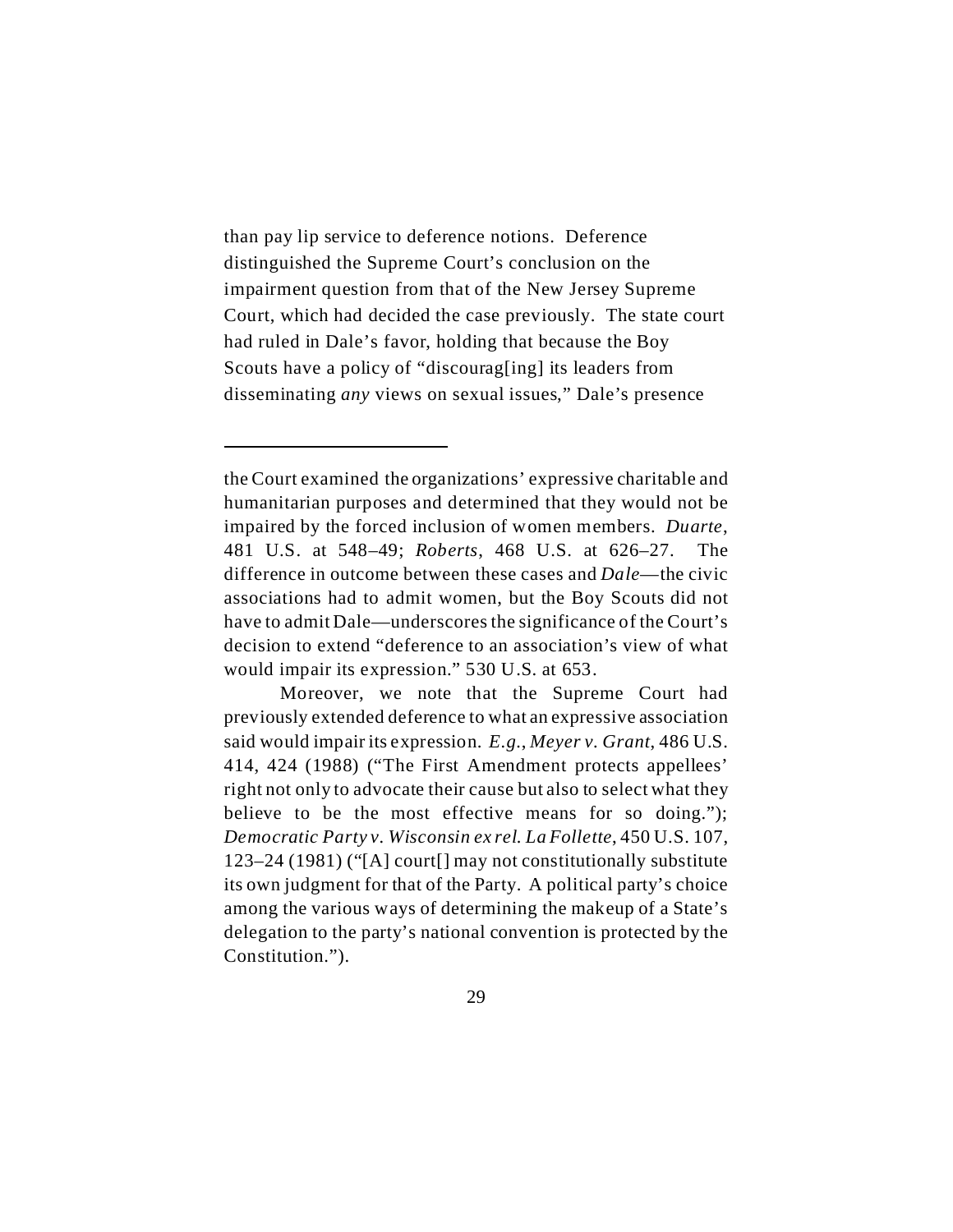would not significantly affect its ability to disseminate its message. 530 U.S. at 654 (*citing Dale v. Boy Scouts of America*, 734 A.2d 1196, 1223 (N.J. 1999) (emphasis in original)). But faced with competing views—the Boy Scouts' view that Dale's presence impaired their message and the state court's view that it could not—the Supreme Court deferred to the Boy Scouts' view. In other words, the reason why there was "no question" (in the District Court's words in our case, 291 F. Supp. 2d at 305) that a gay scoutmaster would undermine the Boy Scouts' message was because the Boy Scouts *said it would*. *Dale*, 530 U.S. at 653. In our case, FAIR has supplied written evidence of its belief that the Solomon Amendment's forcible inclusion of and assistance to military recruiters undermines their efforts to disseminate their chosen message of nondiscrimination. Accordingly, we must give *Dale* deference to this belief,<sup>13</sup> and conclude that

 $13$ Furthermore, the law schools are entitled to at least as much deference as the Boy Scouts, as the Supreme Court has recognized in other contexts that universities and law schools "occupy a special niche in our constitutional tradition," *Grutter v. Bollinger*, 539 U.S. 306, 329 (2003), because of their "vital role in . . . democracy," *Sweezy v. New Hampshire*, 354 U.S. 234, 250 (1957). The Court has acknowledged the importance of "autonomous decisionmaking by the academy." *Regents of the Univ. of Mich. v. Ewing*, 474 U.S. 214, 226 n.12 (1985); *Sweezy*, 354 U.S. at 263 (Frankfurter, J., concurring) (recognizing "four essential freedoms" of a university "to determine for itself on academic grounds who may teach, what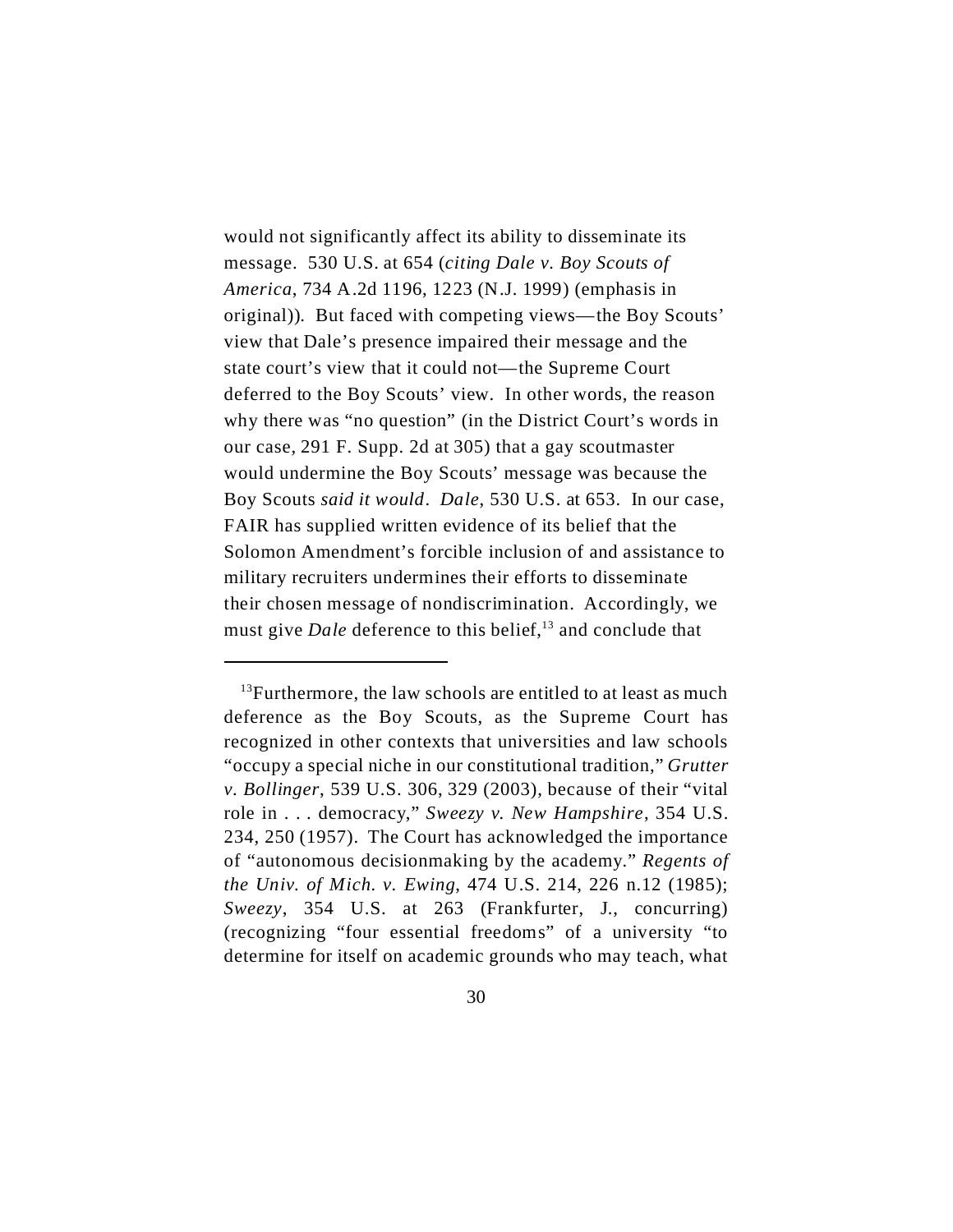FAIR likely satisfies the second element of an expressive association claim.

## (c) *Balancing of interests*

The third step in evaluating an expressive association claim is "balancing the First Amendment interests implicated by the Solomon Amendment with competing societal interests to determine whether the statute transgresses constitutional boundaries." *FAIR*, 291 F. Supp. 2d at  $310$ .<sup>14</sup> We need not linger on this analysis. Rarely has government action been deemed so integral to the advancement of a compelling

may be taught, how it shall be taught, and who may be admitted to study"). The Supreme Court's academic freedom jurisprudence thus underscores the importance of *Dale* deference in our case.

<sup>&</sup>lt;sup>14</sup>The District Court rejected FAIR's argument that strict scrutiny applies because it did not believe that the Solomon Amendment directly burdens expressive association rights. *FAIR*, 291 F. Supp. 2d at 310–311. But because we concluded at step two that the Solomon Amendment impairs law schools' expression, strict scrutiny will apply. *Dale*, 530 U.S. at 659 (rejecting the argument that only intermediate scrutiny should apply); *The Circle School*, 381 F.3d at 182 (applying strict scrutiny to statute impairing schools' expressive association rights by requiring them to lead the Pledge of Allegiance and National Anthem).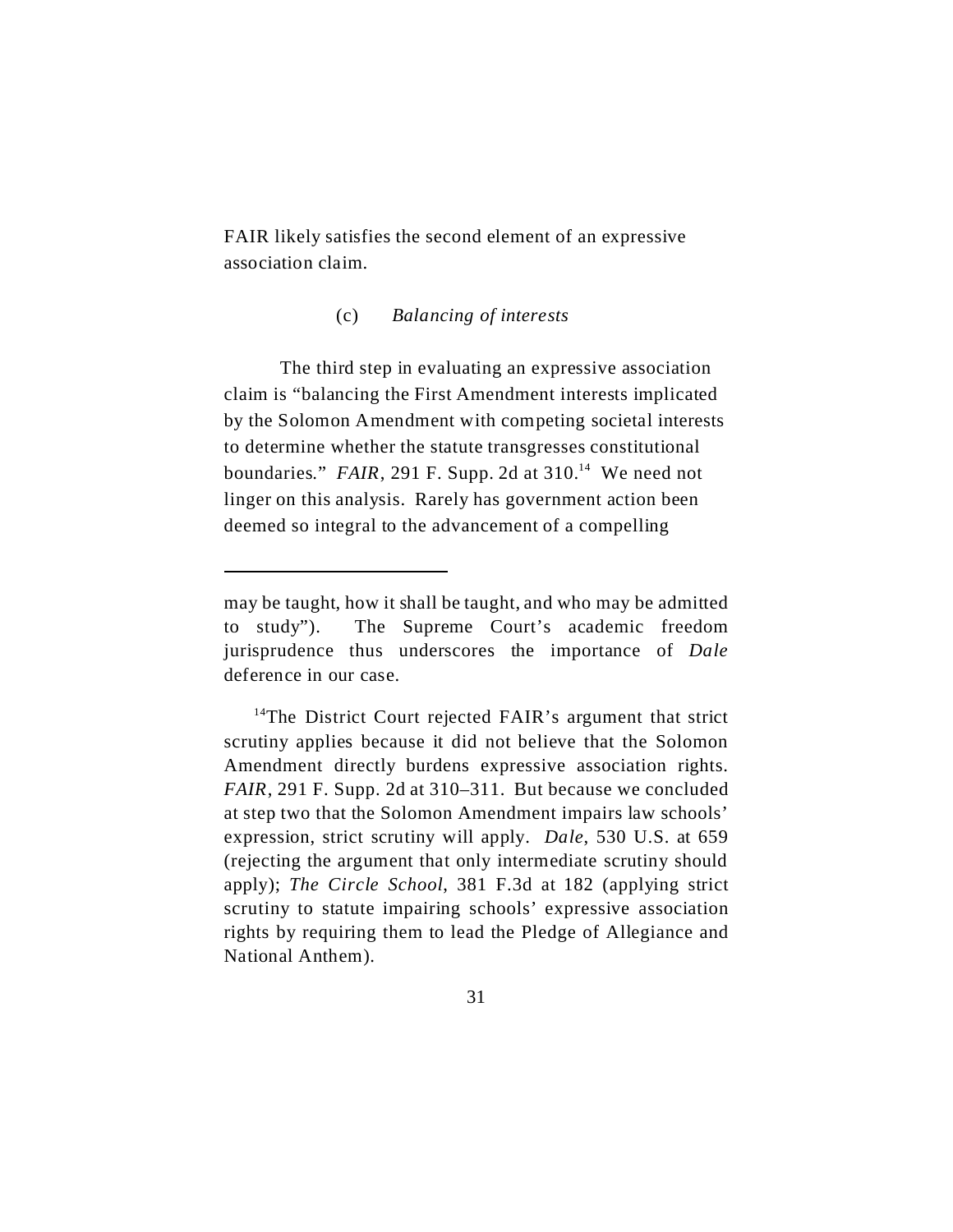purpose as to justify the suppression or compulsion of speech. We presume that the Government has a compelling interest in attracting talented military lawyers.<sup>15</sup> But "[i]t is not enough

<sup>&</sup>lt;sup>15</sup>Our colleague in dissent states that "[w]e do not write on a clean slate regarding the importance Congress places in access to college and university facilities by the military" and that "[w]e have already decided that issue contrary to the argument pressed by Appellants." In *United States v. City of Philadelphia*, 798 F.2d 81 (3d Cir. 1986), our Court acknowledged that "Congress considers access to college and university employment facilities by military recruiters to be a matter of paramount importance." *Id.* at 86. *City of Philadelphia*, however, is distinguishable from this case in two important respects. First, in that case the university *invited* the military recruiters on campus; the recruiters' presence was not effectively dictated by a statute, as is the case here. *Id.* at 83. Second, *City of Philadelphia* engaged in a conflict preemption analysis and held that, because it was not possible for the university to comply with both a Philadelphia antidiscrimination ordinance and the clear congressional policy concerning military recruitment on campus, the ordinance was preempted. *Id.* at 88–89. Our Court did not reach a balancingof-interests inquiry. Therefore, neither this Court's prior acknowledgment of the importance Congress places on military recruiting on college and university campuses, nor our presumption in this case that there is an important governmental interest in attracting talented lawyers to the military, ends our analysis. Rather, we must go on to reach an issue that was not present in *City of Philadelphia*—whether the Solomon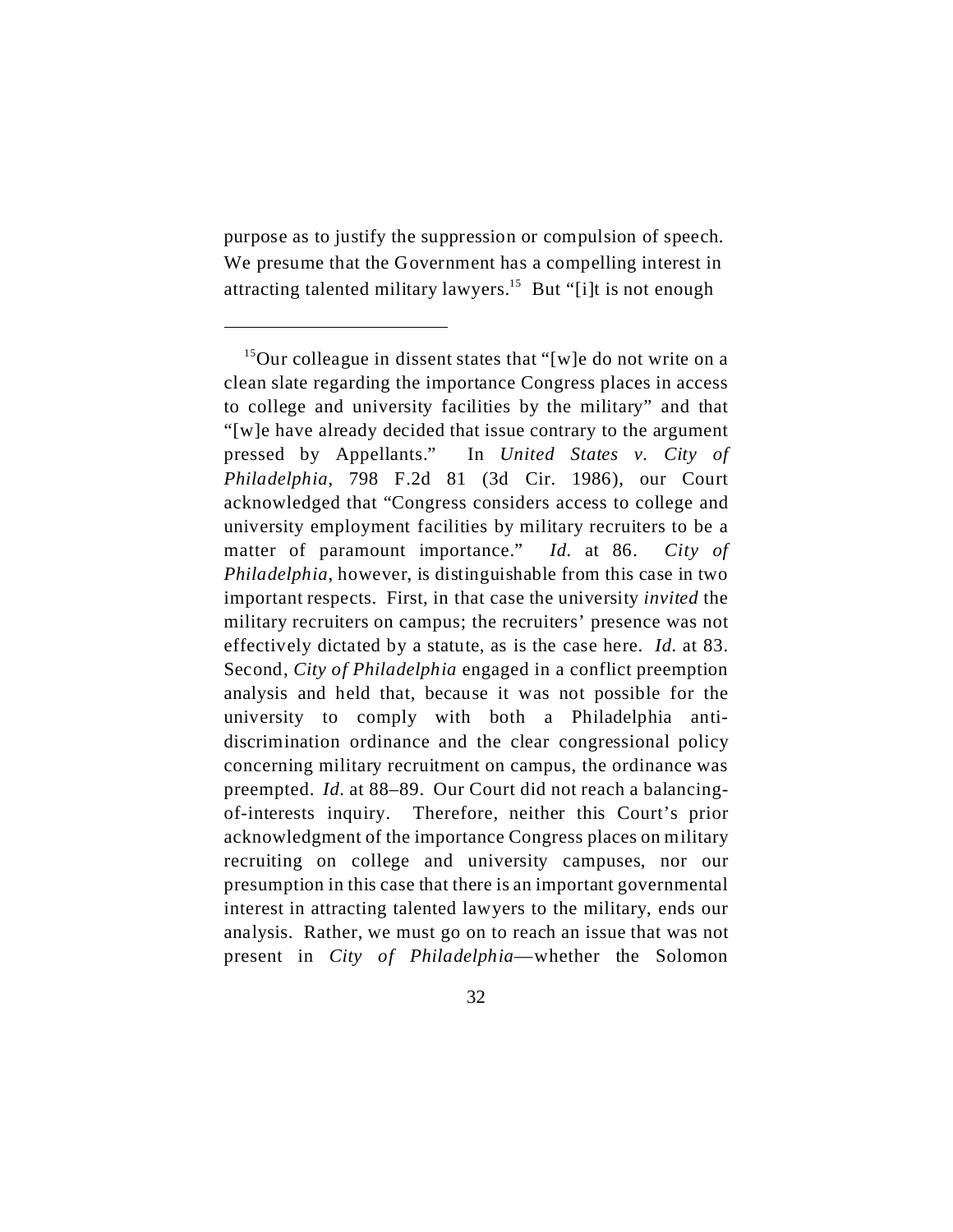to show that the Government's ends are compelling; the means must be carefully tailored to achieve those ends." *Sable Communications of Cal., Inc. v. FCC*, 492 U.S. 115, 126 (1989).

As we explain in the final section of our opinion, *infra* Part III.B.3(b), the Solomon Amendment could barely be tailored more broadly. Unlike a typical employer, the military has ample resources to recruit through alternative means. For example, it may generate student interest by means of loan repayment programs. And it may use sophisticated recruitment devices that are generally too expensive for use by civilian recruiters, such as television and radio advertisements. These methods do not require the assistance of law school space or personnel. And while they may be more costly, the Government has given us no reason to suspect that they are less effective than on-campus recruiting.

The availability of alternative, less speech-restrictive means of effective recruitment is sufficient to render the Solomon Amendment unconstitutional under strict scrutiny analysis. *Sable*, 492 U.S. at 126; *The Circle School*, 381 F.3d at 182. But our path in this case is even clearer. The Government has failed to proffer a shred of evidence that the

Amendment is narrowly tailored to achieve the Government's ends.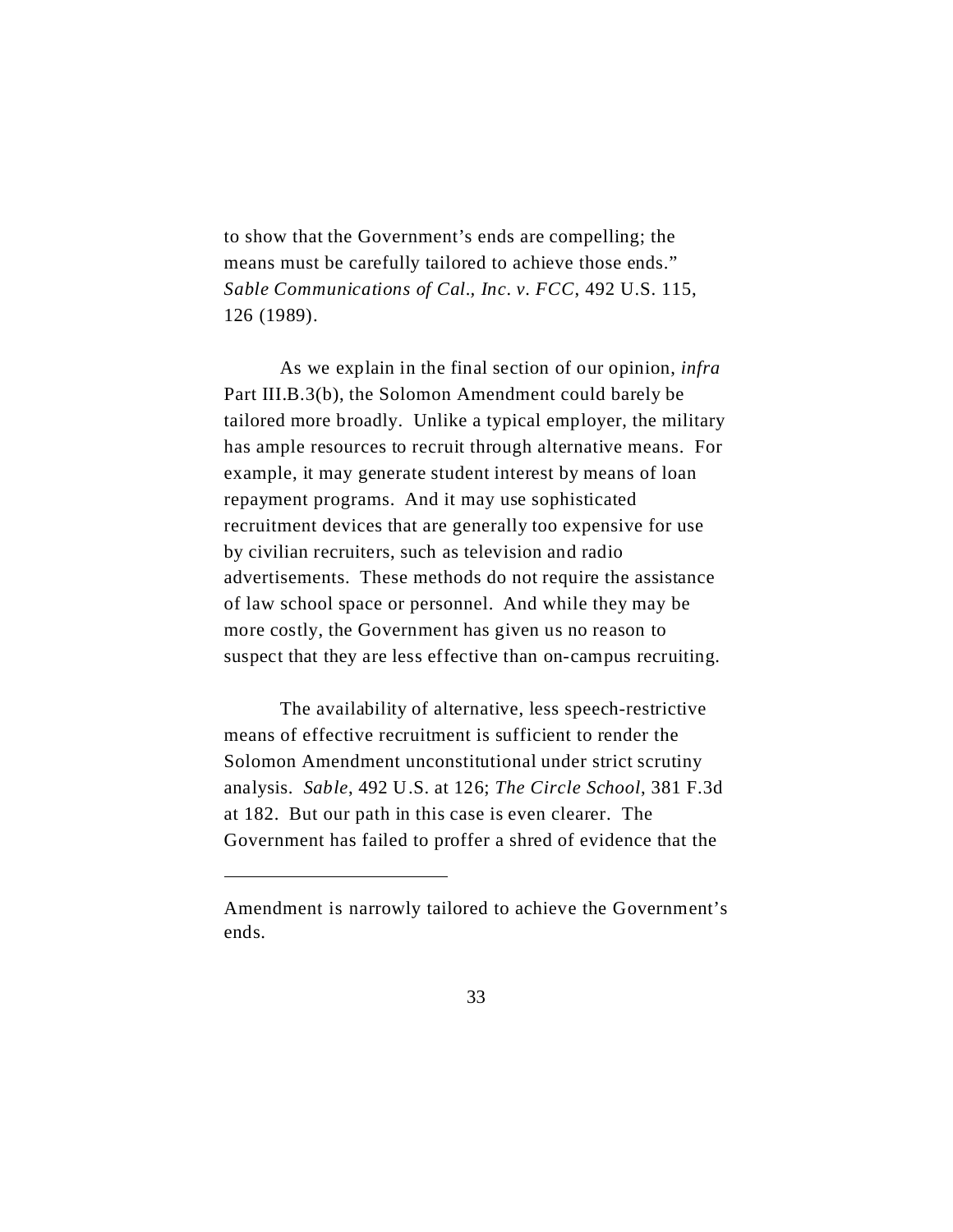Solomon Amendment materially enhances its stated goal. And not only might other methods of recruitment yield acceptable results, they might actually fare better than the current system. In fact, it may plausibly be the case that the Solomon Amendment, which has generated much ill will toward the military on law school campuses,<sup>16</sup> actually *impedes* recruitment.<sup>17</sup>

<sup>16</sup>*See, e.g.*, *FAIR*, 291 F. Supp. 2d at 282 (describing record evidence of student protests over military recruiting).

 $17$ The dissent, applying the balancing-of-interests test from *Roberts,* 468 U.S. at 620, comes to the opposite conclusion—"that the law schools' interests here fall at the remote extreme of Justice Brennan's spectrum–'where that relationship's objective characteristics locate it . . . [near] the most attenuated of personal attachments.'" This balancing test, however, comes not from the portion of *Roberts* dealing with freedom of expressive association, but from the portion dealing with freedom of intimate association. The law schools are clearly not intimate associations, and where they may fall on the spectrum articulated by Justice Brennan for determining whether particular relationships merit protection under that doctrine is irrelevant to our analysis here. In *Roberts*, the Court went on to engage in a strict scrutiny expressive association analysis and applied the balancing test we apply here, determining that the Government had a compelling interest in eliminating discrimination and that the statute at issue was the least restrictive means of achieving that end. *Roberts*, 468 U.S. at 620.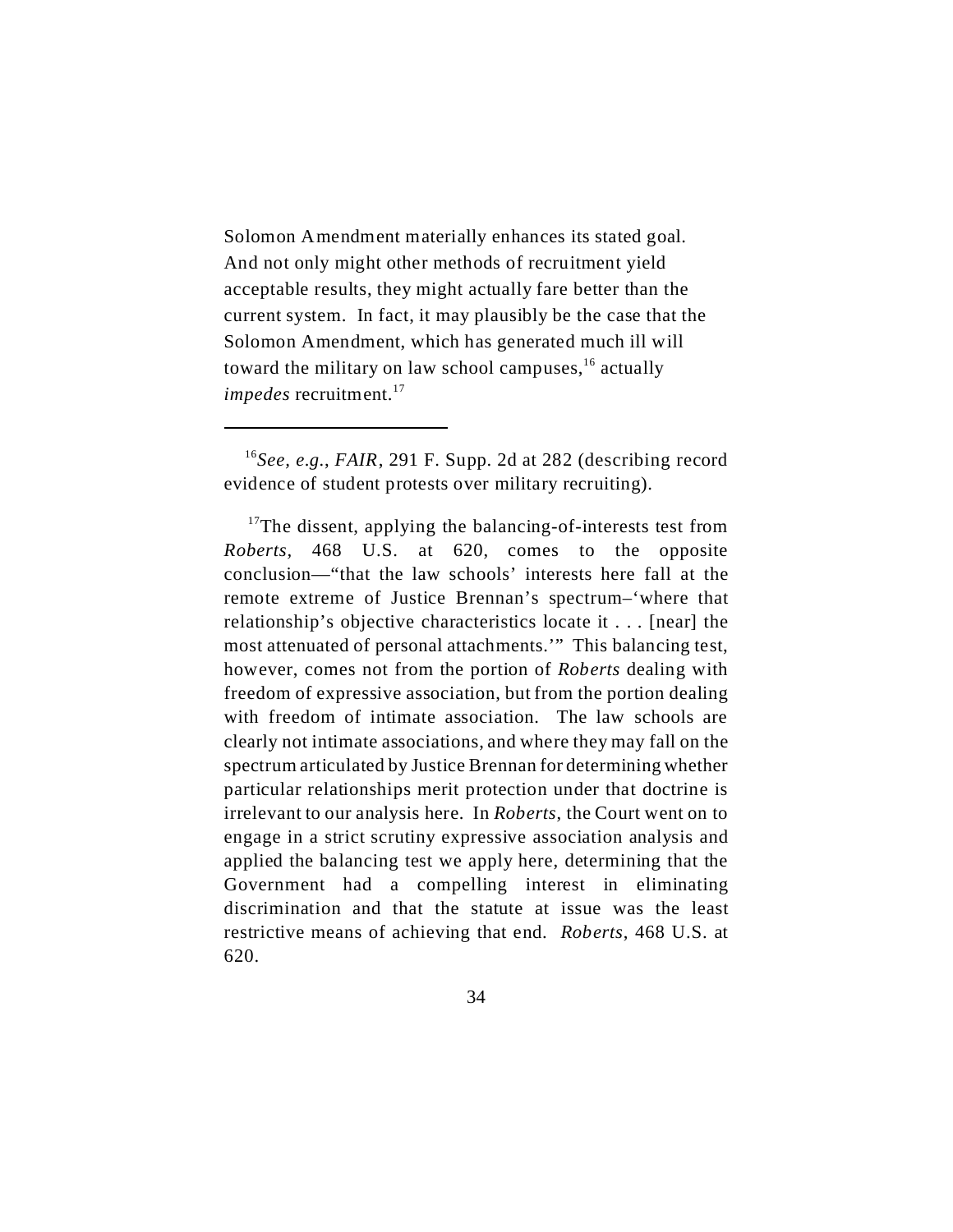\* \* \* \* \*

FAIR likely satisfies the three elements of an expressive association claim. The law schools are expressive associations, they believe the message they choose to express is impaired by the Solomon Amendment, and no compelling governmental interest exists in the record to justify this impairment. Therefore, FAIR has a reasonable likelihood of success on the merits of its expressive association claim against the Solomon Amendment.

#### **2. Compelled Speech**

The Supreme Court has long recognized that, in addition to restricting suppression of speech, "the First Amendment may prevent the government from . . . compelling individuals to express certain views." *United States v. United Foods, Inc.*, 533 U.S. 405, 410 (2001) (citing, *inter alia*, *W. Va. State Bd. of Educ. v. Barnette*, 319 U.S. 624 (1943)). "At the heart of the First Amendment lies the principle that each person should decide for himself or herself the ideas and beliefs deserving of expression, consideration, and adherence." *Turner Broad. Sys, Inc. v. FCC*, 512 U.S. 622, 641 (1994).

Consistent with this principle, the Supreme Court has found impermissible compelled speech in three categories of government action. The first is government action that forces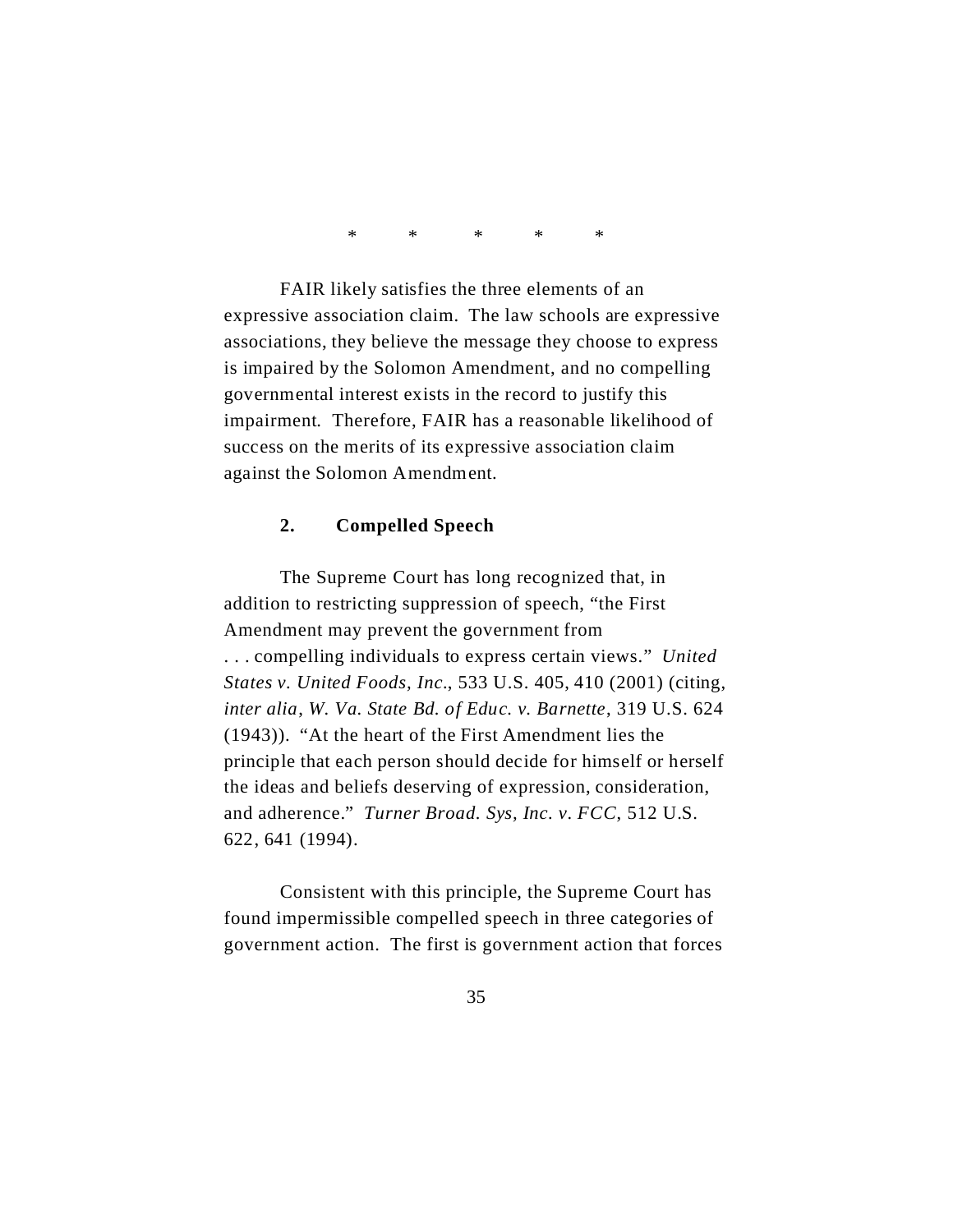a private speaker to propagate a particular message chosen by a government. *See Barnette*, 319 U.S. at 642 (state could not enforce compulsory flag salute statute); *Wooley v. Maynard*, 430 U.S. 705, 717 (1977) (state could not require drivers to display state motto on their license plates). The second is government action that forces a private speaker to accommodate or include another private speaker's message. *See Hurley v. Irish-American Gay, Lesbian, & Bisexual Group of Boston*, 515 U.S. 557, 581 (1995) (state nondiscrimination statute could not be constitutionally applied to require parade organizers to include a contingent of gay marchers behind their own banner); *Pacific Gas & Elec. Co. v. Pub. Utils. Comm'n*, 475 U.S. 1, 12–16 (1986) (state regulatory commission could not require public utility to distribute ratepayer-group's message in the extra space of the utility's billing statements); *Miami Herald Publ'g Co. v. Tornillo*, 418 U.S. 241, 258 (1974) (state could not force newspaper to provide equal editorial-page space to candidates it opposes). The third category is government action that forces an individual to subsidize or contribute to an organization that engages in speech that the individual opposes. *See United Foods*, 533 U.S. at 413 (Congress could not require mushroom growers to pay assessments to fund advertisements to promote mushroom sales); *Abood v. Detroit Bd. of Educ.*, 431 U.S. 209, 235 (1977) (state could not compel non-union employees to pay union dues to promote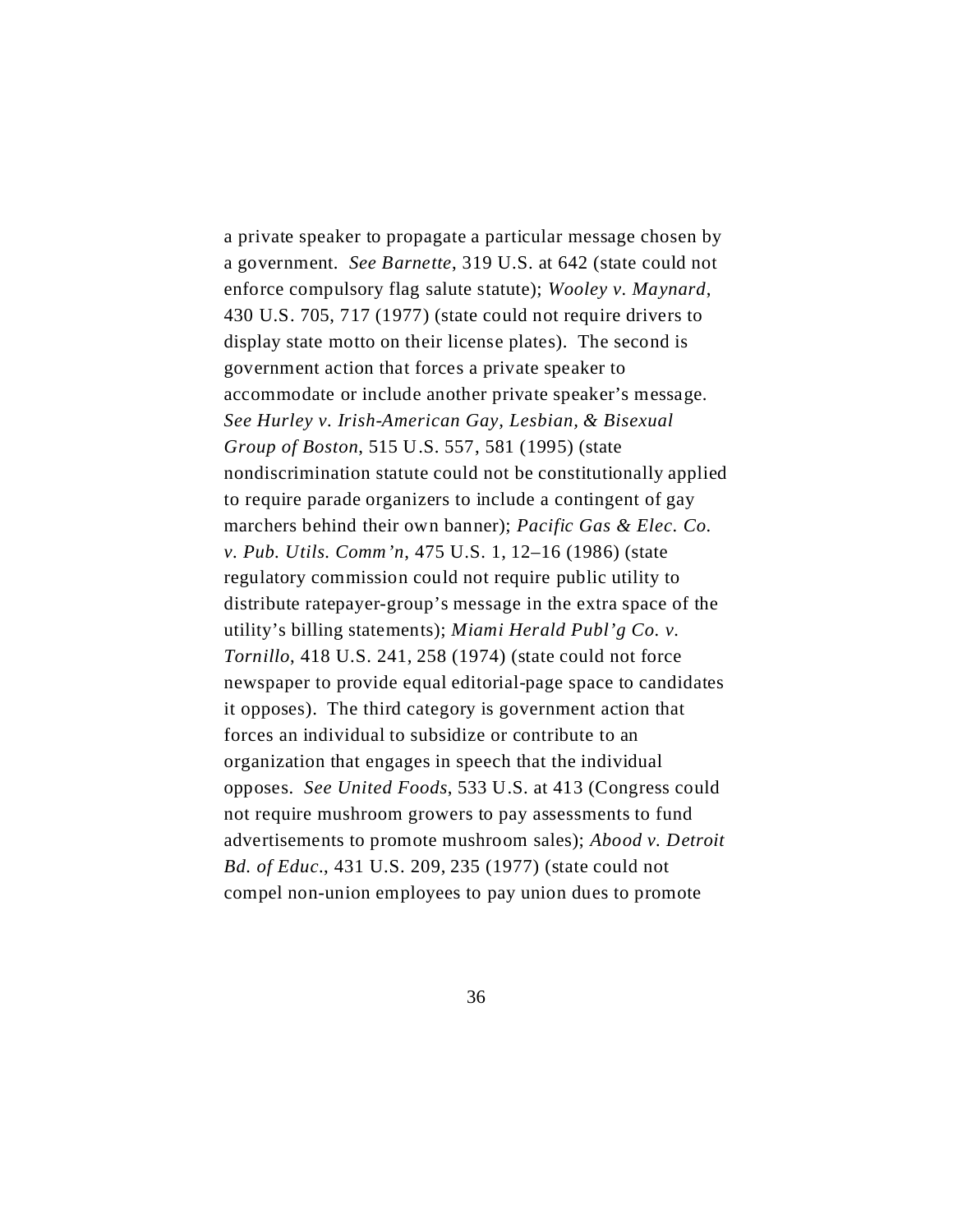union causes).<sup>18</sup> FAIR argues that the Solomon Amendment forces law schools to propagate, accommodate, and subsidize the military's recruiting, and therefore implicates each of the three varieties of compelled speech cases.

The District Court rejected FAIR's argument and held that the law schools are not compelled to express a particular ideological message by admitting and actively assisting the military recruiters. We disagree. As we explain in the analysis that follows, the military's recruiting is expressive of a message with which the law schools disagree. To comply with the Solomon Amendment, the law schools must affirmatively assist military recruiters in the same manner they assist other recruiters, which means they must propagate, accommodate, and subsidize the military's message. In so doing, the Solomon Amendment conditions funding on a basis that violates the law schools' First Amendment rights under the compelled speech doctrine.

### (a) *Recruiting is expression*.

The expressive nature of recruiting is evident by the oral and written communication that recruiting entails: published and posted announcements of the recruiter's visit,

 $18$ We note that the subsidization line of compelled speech case law is the only one of these three categories addressed by the dissent.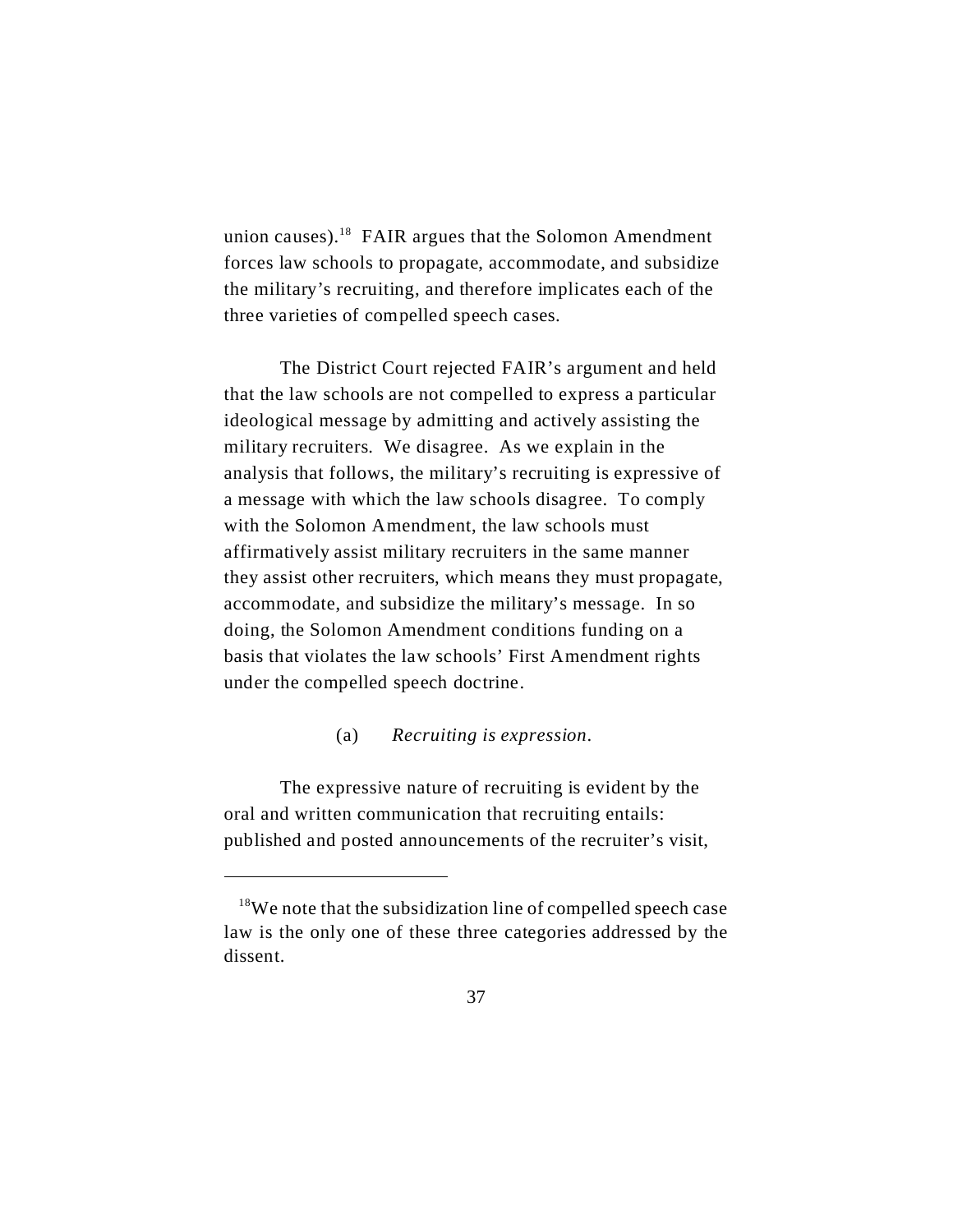published and oral descriptions of the employer and the jobs it is trying to fill,<sup>19</sup> and the oral communication of an employer's recruiting reception and one-on-one interviews. The expressive nature of recruiting is also evident in its purpose—to convince prospective employees that an employer is worth working for. So understood, recruiting necessarily involves "communication of information, the dissemination and propagation of views and ideas, and the advocacy of causes"—the hallmarks of First Amendment expression. *Village of Schaumburg v. Citizens for a Better Env't*, 444 U.S. 620, 632 (1980) (soliciting for charitable cause is expression entitled to First Amendment protection); *see also Thomas v. Collins*, 323 U.S. 516, 538 (1945) (recognizing First Amendment protection for the solicitation of union members).

The District Court held that recruiting is not expressive activity because it "differs dramatically" from other forms of expressive activity, such as soliciting contributions and

<sup>&</sup>lt;sup>19</sup>For example, most recruiters submit a National Association for Law Placement ("NALP") form that, as NALP puts it, "offers employers a thorough yet succinct way to tell their story to candidates" and includes a "narrative" section to "discuss the special characteristics" of the employer. NALP compiles these forms into a directory, which is distributed and/or made available by both law schools and employers to prospective employees.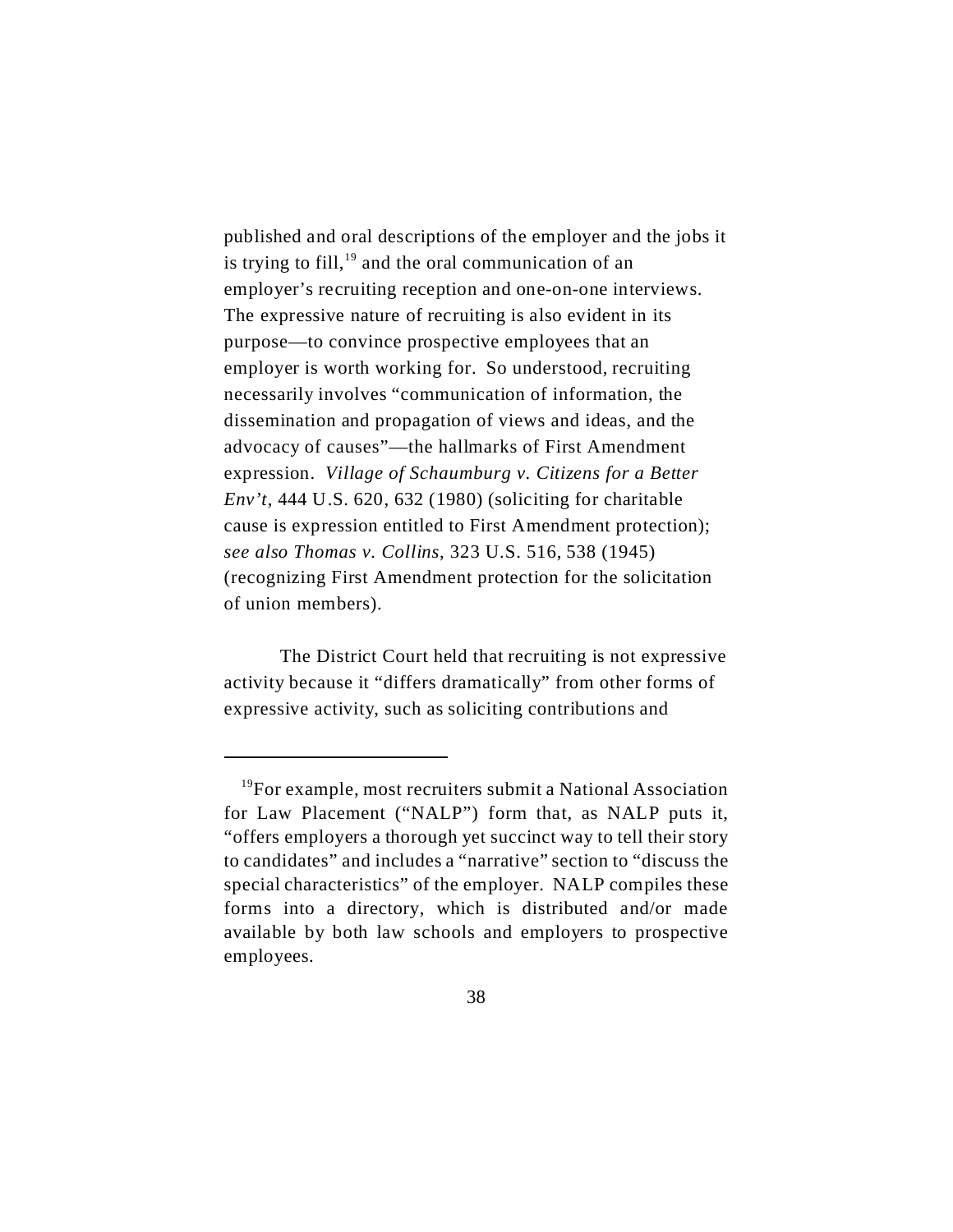proselytizing. While soliciting and proselytizing cannot be separated from the "concomitant advocacy of a particular case or viewpoint," the District Court reasoned, recruiting does not advocate any particular cause but only has "an economic or functional motive." *FAIR*, 291 F. Supp. 2d at 307–08.

We agree with the District Court that soliciting and proselytizing are obvious forms of expressive activity. We part, however, on the notion that efforts to raise a legal staff are "economic or functional" while efforts to raise funds and membership are not. Recruiting, soliciting and proselytizing are similarly economic and functional and, at the same time, similarly expressive. Recruiting conveys the message that "our organization is worth working for," while soliciting and proselytizing convey the similar functional message that "our charity is worth giving to" or "our cause is worth joining."

Having determined that recruiting is expressive, we now turn to the law schools' disagreement with that expression.

# (b) *The law schools' disagreement with the speech of military recruiters.*

Military recruiters visiting law school campuses undoubtedly speak to students about the benefits of a career in the military, and the Solomon Amendment requires law schools to accept this speech. The law schools do not seem to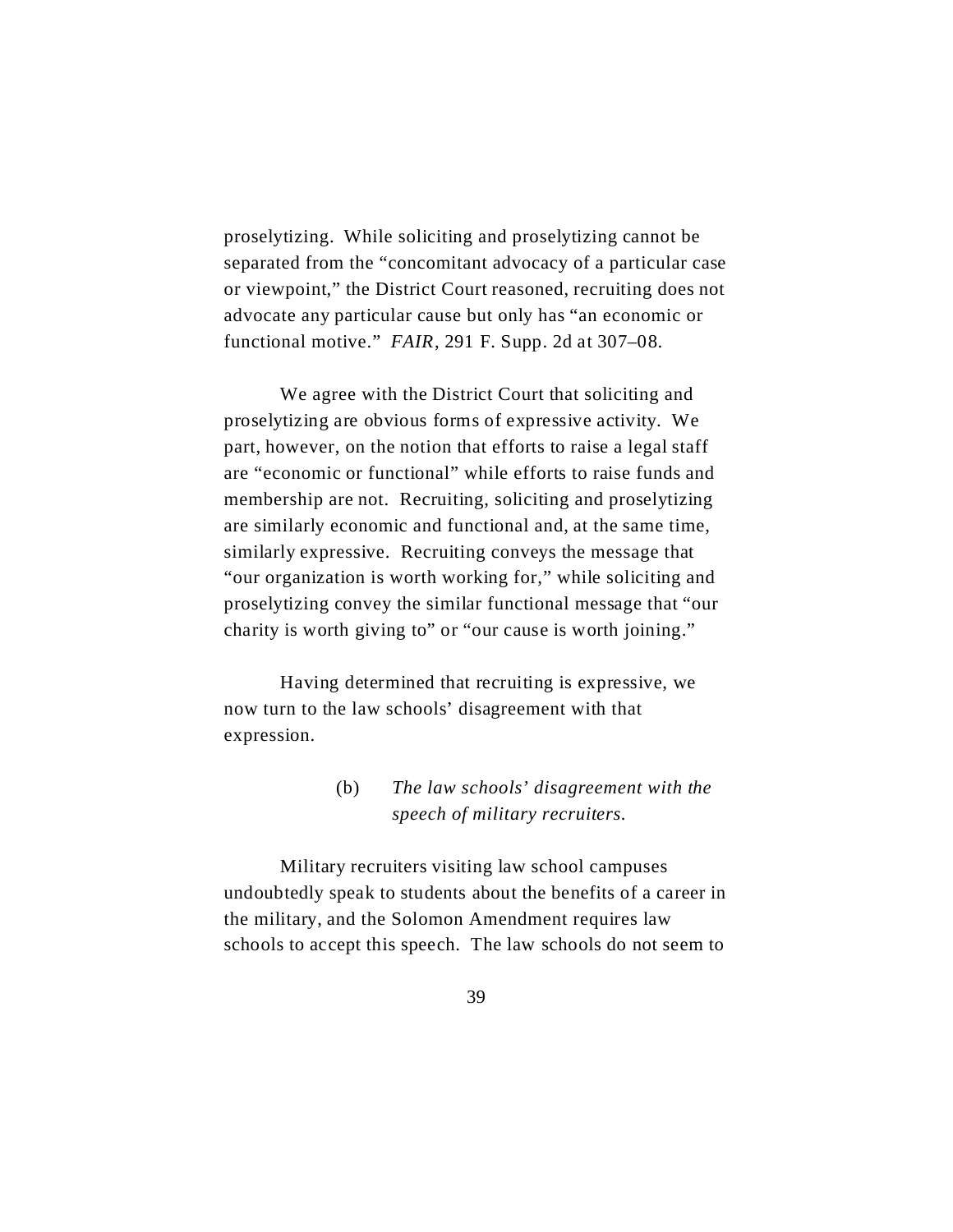take issue with most of the "expressions of value, opinion, or endorsement," *Hurley*, 515 U.S. at 573, made by military recruiters on campus (to the extent recruiters suggest that military careers are honorable and rewarding experiences). Nor, for the most part, do military recruiters describing careers in the military make "statements of fact the [law schools] would rather avoid." *Id.*

The law schools' lack of objection to most of the speech they are forced to accept within their fora raises a key question under the compelled speech doctrine: to what extent must they disagree with the Government's message in order for strict scrutiny to apply? Justice Souter's dissent in *Glickman v. Wileman Bros. & Elliott, Inc.*, 521 U.S. 457 (1997), summarized the Court's jurisprudence to that time in suggesting that it is not necessary to show disagreement in order to sustain a compelled speech challenge.

> [T]he requirement of disagreement finds no legal warrant in our compelled-speech cases. In *Riley* [*v. Fed'n of the Blind of North Carolina, Inc.*, 487 U.S. 781 (1988)], for example, we held that the free-speech rights of charitable solicitors were infringed by a law compelling statements of fact with which the objectors could not, and did not profess to, disagree. *See* 487 U.S., at 497-98, 108 S.Ct., at 2677-2678. See also *Hurley*, 515 U.S., at 573, 115 S.Ct., at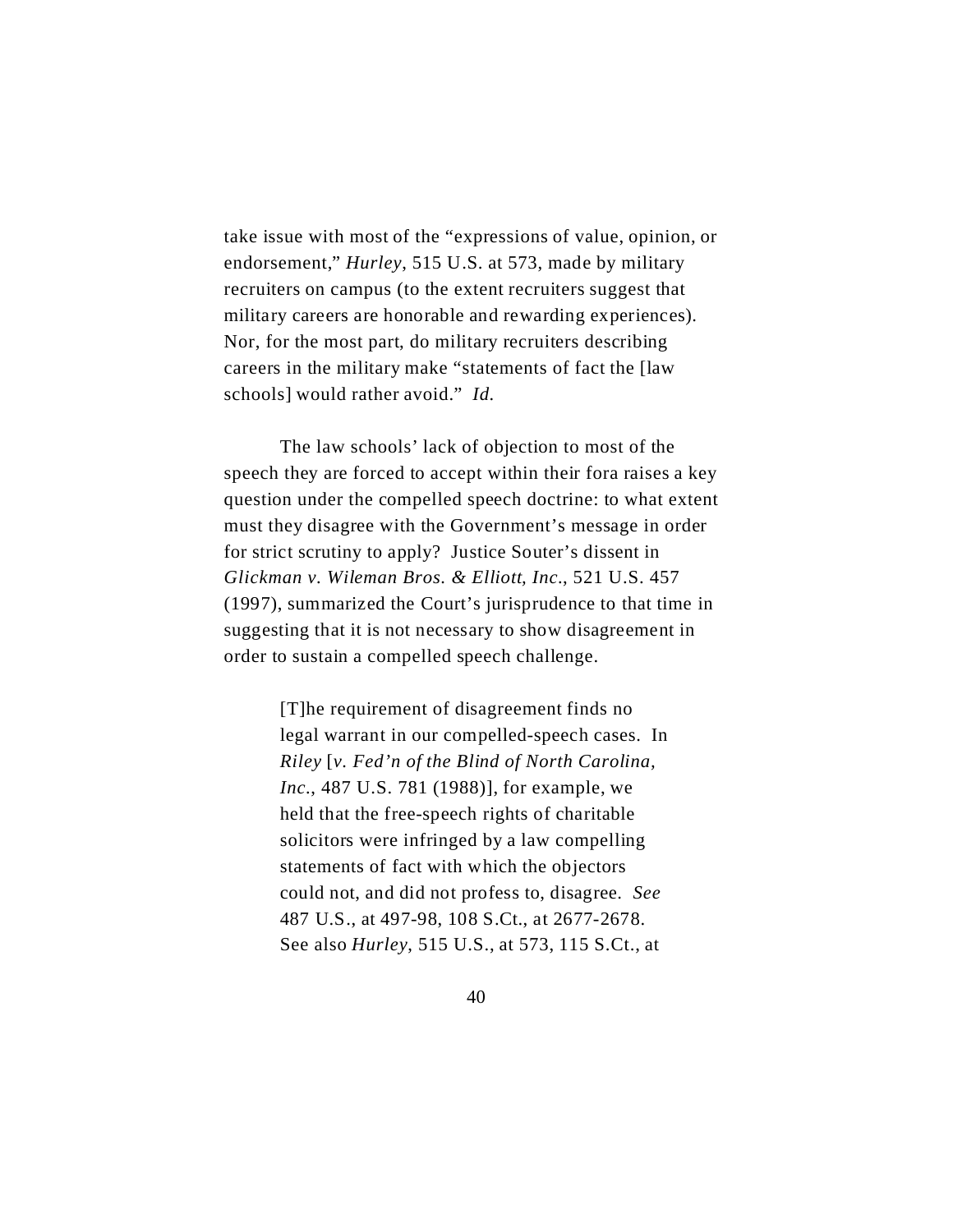2347 ("[The] general rule, that the speaker has the right to tailor the speech, applies not only to expressions of value, opinion, or endorsement, but equally to statements of fact the speaker would rather avoid . . . [.]"); *Barnette*, 319 U.S., at 635, 63 S.Ct., at 1183-1184 (if the Free Speech Clause bars the government from making the flag salute a legal duty, nonconformist beliefs are not required to exempt one from saluting). Indeed, the *Abood* cases themselves protect objecting employees from being forced to subsidize ideological union activities unrelated to collective bargaining, without any requirement that the objectors declare that they disagree with the positions espoused by the union. See, *e.g.,* [*Chicago Teachers Union v. Hudson*, 475 U.S. 292, 301-02 (1986)]; *Abood*, 431 U.S., at 234, 97 S.Ct., at 1799. Requiring a profession of disagreement is likewise at odds with our holding two Terms ago that no articulable message is necessary for expression to be protected, *Hurley*, *supra*, at 569, 115 S.Ct., at 2345; protection of speech is not limited to clear-cut propositions subject to assent or contradiction, but covers a broader sphere of expressive preference. . . . One need not "disagree" with an abstractionist when buying a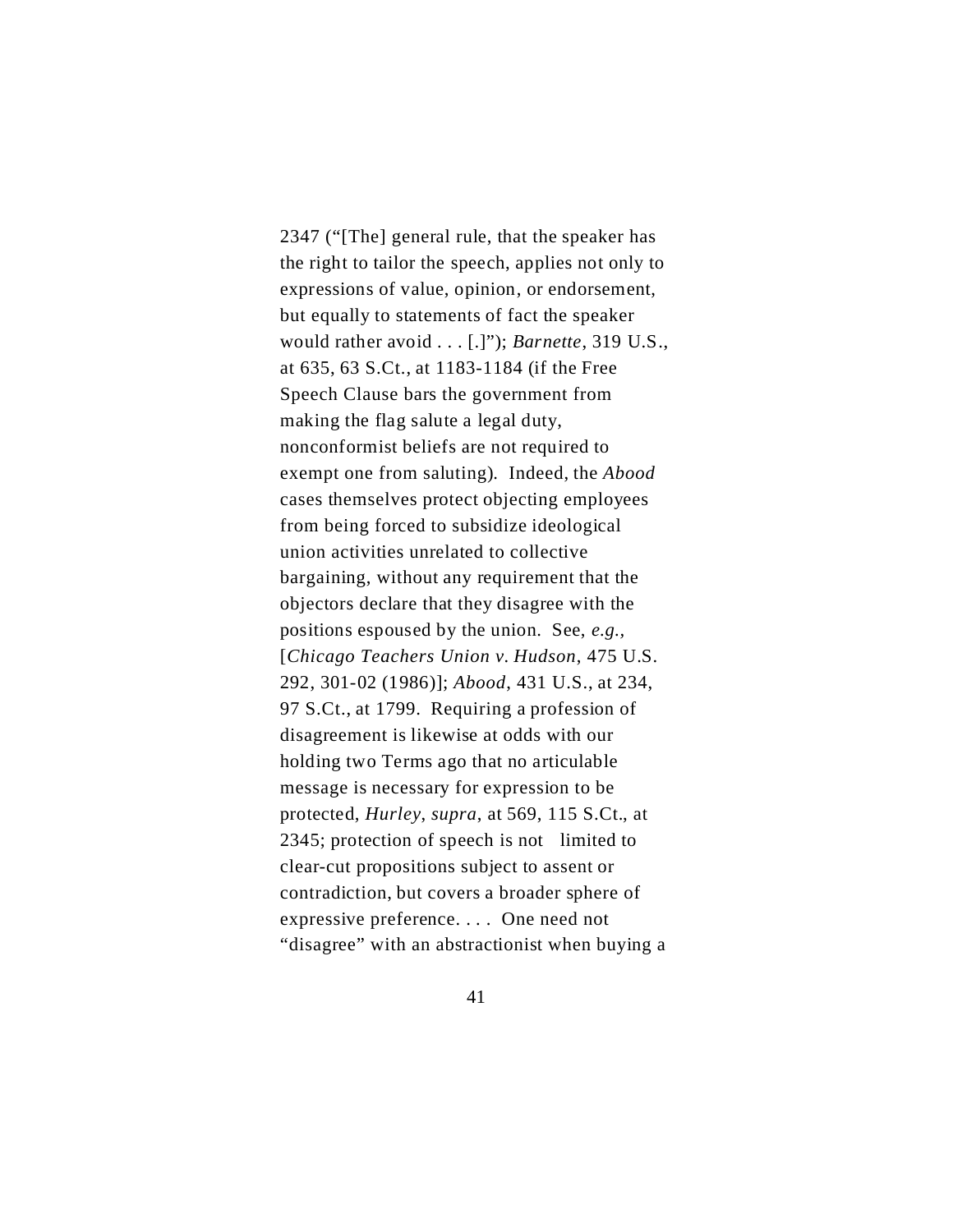canvas from a representational painter; one merely wishes to support a different act of expression.

*Glickman*, 521 U.S. at 488–89 (Souter, J., dissenting, joined by Rehnquist, C.J., Scalia, J., and Thomas, J.).

 Despite the numerous precedents to the contrary discussed by Justice Souter, it is possible to read the *Glickman* majority as implicitly endorsing a disagreement requirement in the compelled speech context. *Glickman* involved a First Amendment challenge to regulations requiring fruit growers, handlers, and processors to finance generic advertising of California nectarines, plums, and peaches. *Id.* at 460. The majority "presume[d]" that the fruit growers, handlers, and processors "agree[d] with the central message of the speech that is generated by the generic [government] program [at issue]," and stated that "compelled speech case law" was "inapplicable" because the scheme at issue did not, *inter alia*, "require them to use their own property to convey an *antagonistic* ideological message," or "force them to respond to a *hostile* message when they would prefer to remain silent," *id.* at 470–71 (citations and internal quotation marks omitted) (emphases added). However, because the degree of disagreement that may be required is minimal and in any event is present in this case, we need not determine whether such a requirement exists nor, if so, decipher its precise bounds.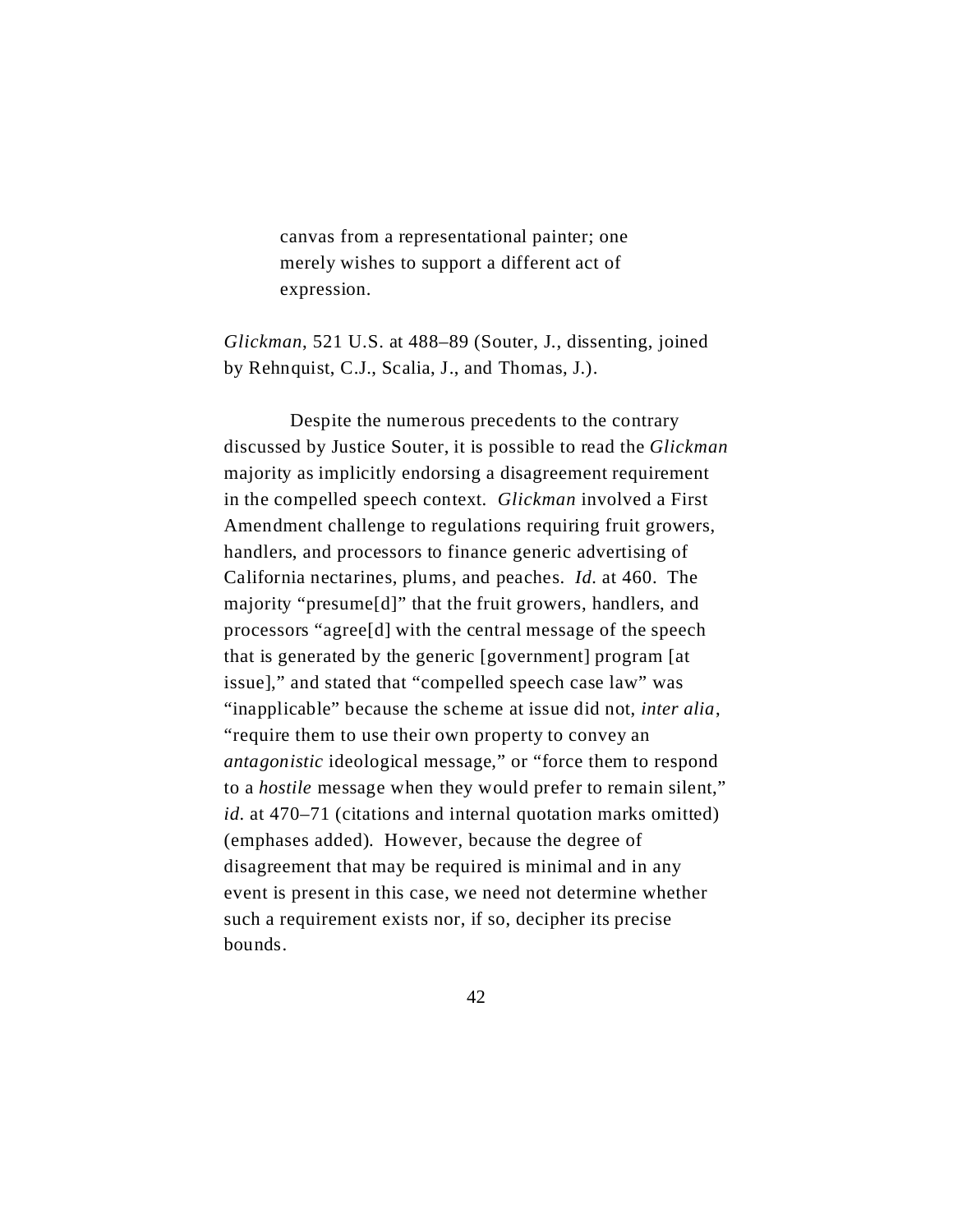As our dissenting colleague recently explained, the "individual's disagreement [in a compelled speech case] can be minor, as '[t]he general rule is that the speaker and the audience, not the government, assess the value of the information presented.'" *Cochran v. Veneman*, 359 F.3d 263, 275 (3d Cir. 2004) (quoting *United Foods*, 533 U.S. at 411). In *Cochran*, we held unconstitutional a law requiring dairy producers to pay small assessments in support of "generic advertising that promotes milk." *Id.* Although the aggrieved dairy producers did not disapprove of the pro-milk message at issue, the ads featured milk "produced by methods they view[ed] as wasteful and harmful to the environment," and did not promote milk produced by their own favored methods. *Id.* The ads, in effect, served to promote milk produced by efforts with which the plaintiff dairy producers disagreed.

Here the law schools similarly object to conveying the message that all employers are equal, and instead would rather only open their fora and use their resources to support employers who, in their eyes, do not discriminate against gays. This objection constitutes as much of a protected First Amendment interest as the objection of the dairy farmers in *Cochran*. Moreover, there is at least one important sense in which the law schools strenuously disagree with the very words spoken by military recruiters that the Solomon Amendment compels them to accept and to which they have been forced to respond. 10 U.S.C. § 654(b) prohibits open, practicing gays from serving in the armed forces. Military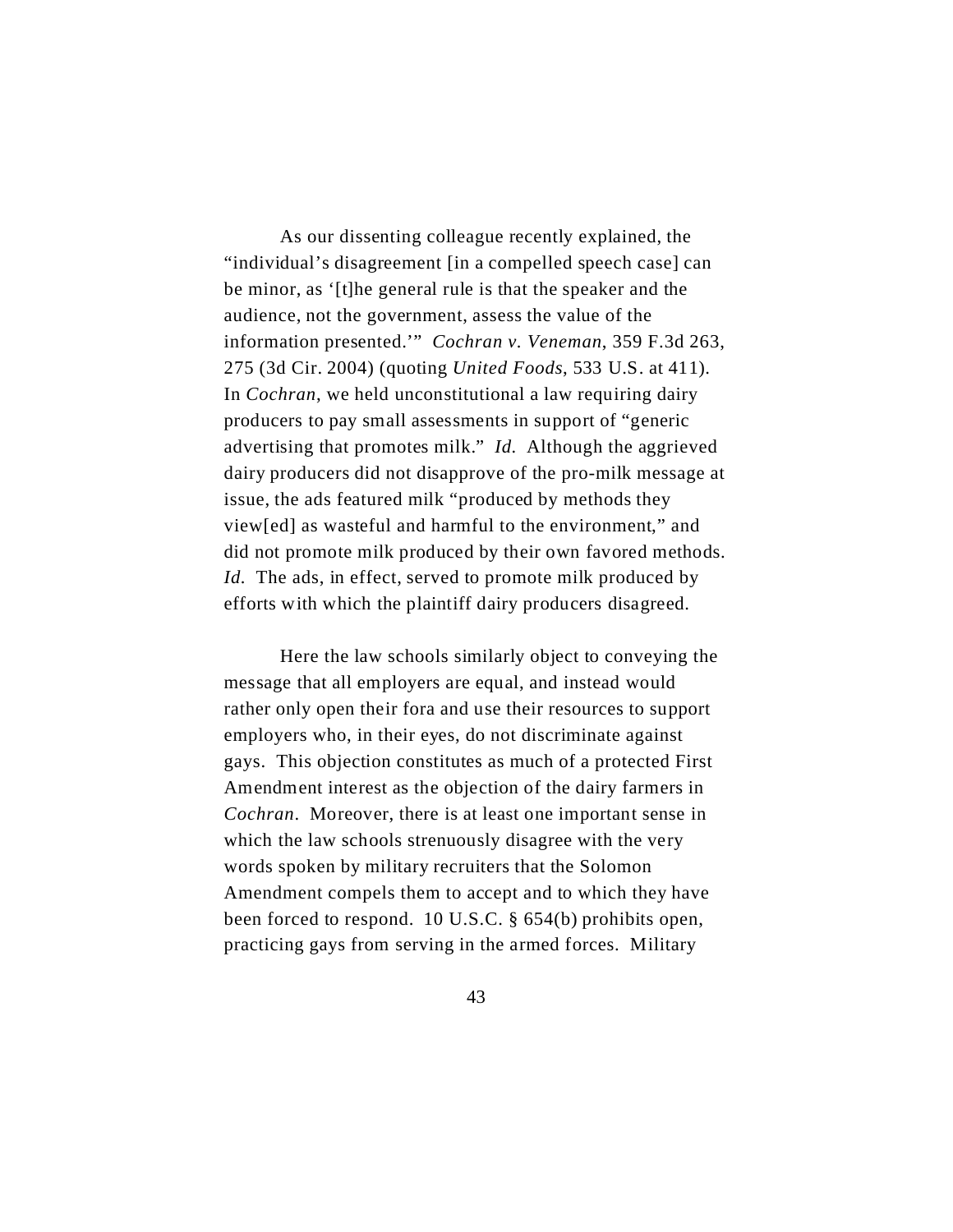recruiters undisputedly are bound by § 654(b), and do not recruit gay persons for service. Unsurprisingly, in light of § 654(b), the record demonstrates that openly gay persons who meet with military recruiters are told by the recruiters that they may not pursue military careers.<sup>20</sup> Such speech by military recruiters is perhaps the most discordant speech the Solomon Amendment compels the law schools to accept. Yet, as we have indicated, the act of being forced to accept speech promoting an employer whose discriminatory policies the law schools disagree with is sufficient "disagreement" to bring the Solomon Amendment within the Supreme Court's compelled speech jurisprudence.

Thus, unlike the regulatory scheme at issue in *Glickman*, the Solomon Amendment, by requiring law schools to open their fora to military recruiters when they would prefer to do so only for non-discriminating employers, "require[s] them to use their own property to convey an antagonistic ideological message." *Glickman*, 521 U.S. at 471. Likewise, by directly providing "access" to campuses for speech by military recruiters where law students are told that openly gay applicants may not serve, the Solomon Amendment requires the law schools to allow an

<sup>20</sup>*See* JA107 (former ROTC student who had "wanted to be an officer in the JAG Corps since high school" interviewed with military recruiter, admitted his homosexuality, and was told that he was "ineligible due to his sexual orientation").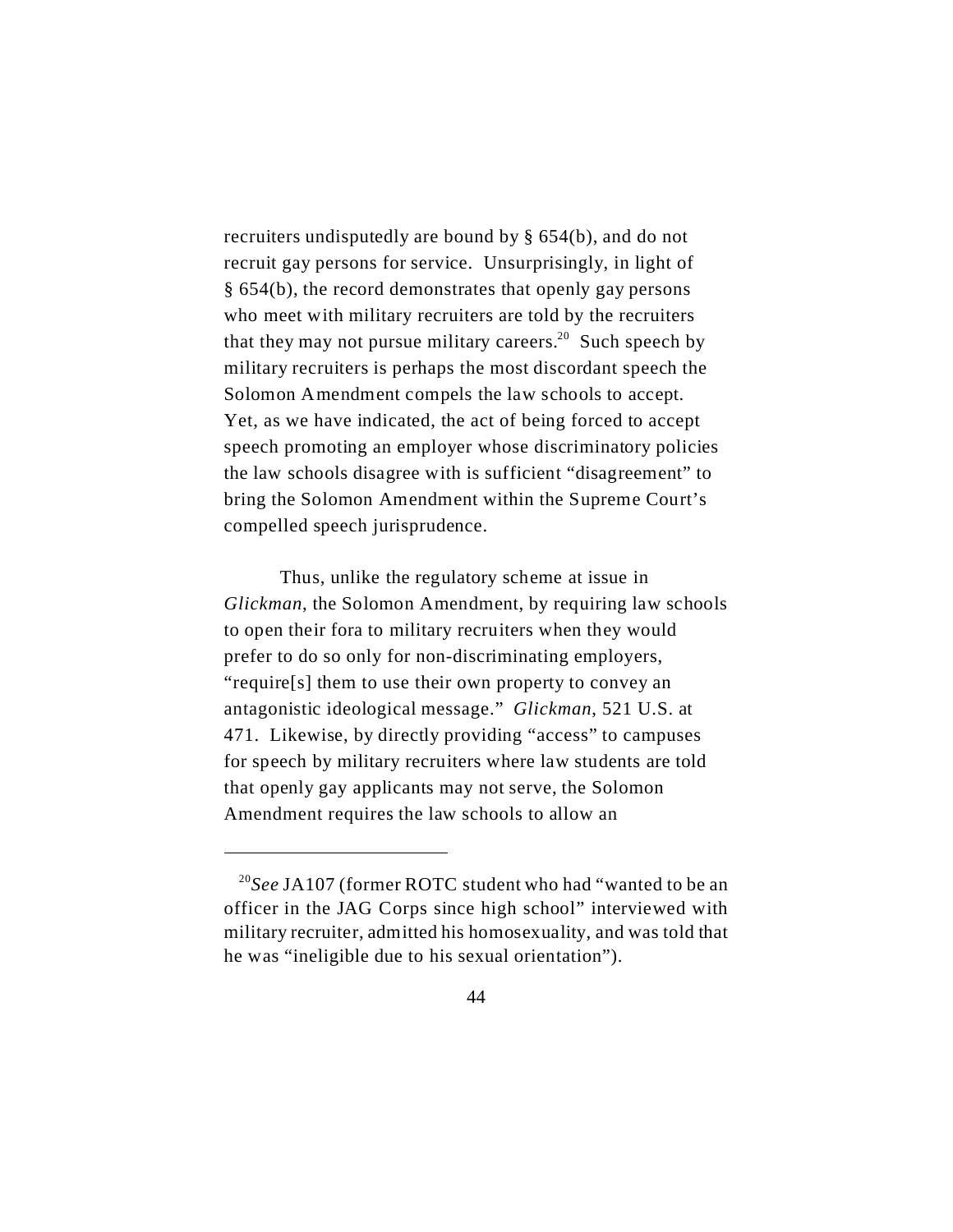objectionable message counter to their beliefs. In addition, both forms of speech with which the law schools disagree have resulted in, according to the record, hundreds (if not thousands) of instances of responsive speech by members of the law school communities (administrators, faculty, and students), including various broadcast e-mails by law school administrators to their communities, posters in protest of military recruiter visits, and open fora held to "ameliorate" the effects of forced on-campus speech by military recruiters. All of these represent instances in which the schools were "force[d] . . . to respond to a hostile message when they would prefer to remain silent." *Id.* (internal quotation marks omitted). Therefore, the degree of the law schools' disagreement with the military recruiters' expression is sufficient to warrant First Amendment protection. We now determine whether the Solomon Amendment compels the law schools to engage in that expression.

> (c) *The law schools must propagate, accommodate, and subsidize the military's expressive message*.

Reasoning that the Solomon Amendment was not "an outright regulation on speech," the District Court held that the Supreme Court's compelled speech doctrine did not apply. *FAIR*, 291 F. Supp. 2d at 309. Put another way, the District Court concluded that the statute does not "directly requir[e] a private speaker to participate in the dissemination of a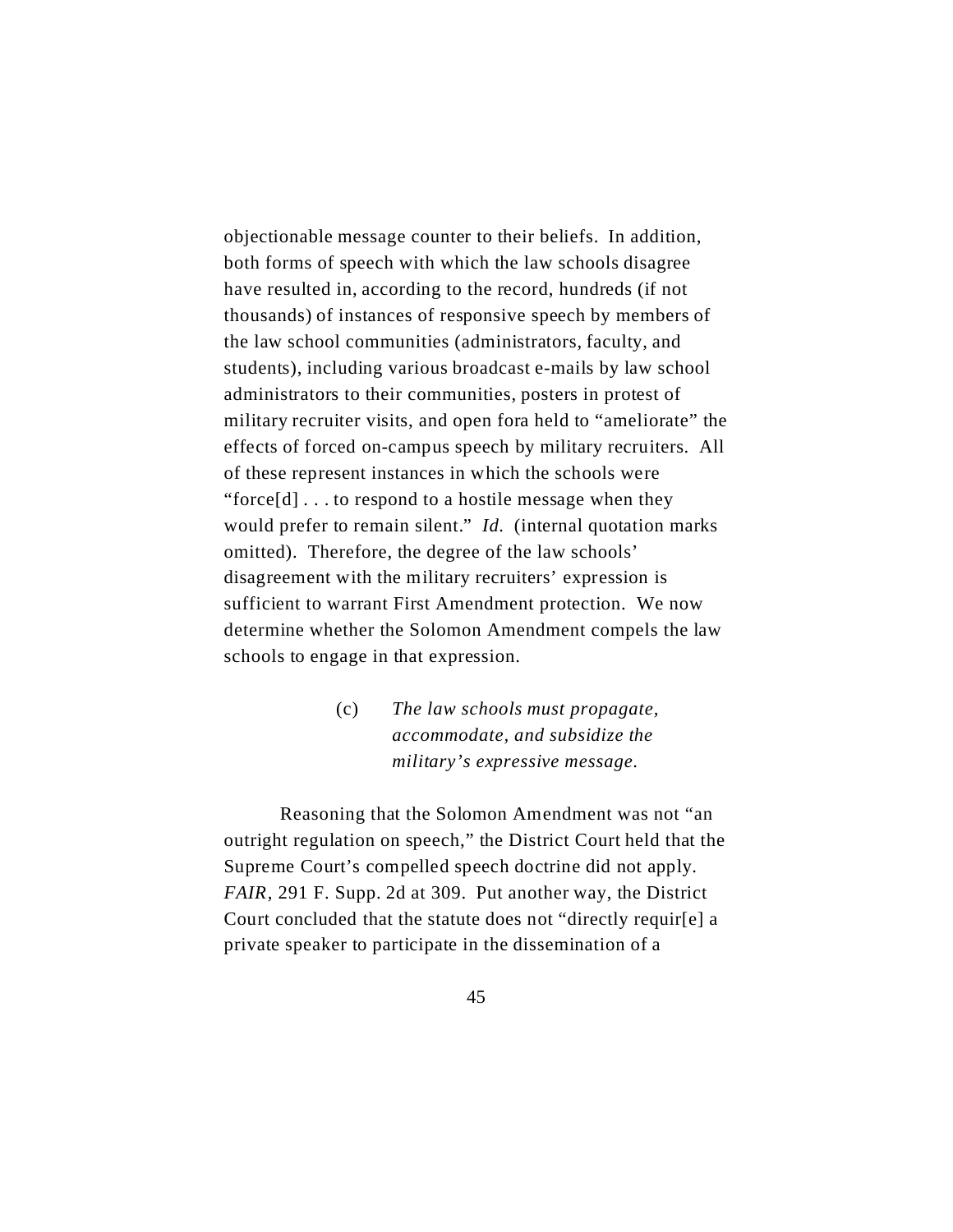particular message." *Id*.

We disagree. Having concluded above that recruiting is expression, we believe that the Solomon Amendment compels the law schools to engage in that expression in all three proscribed ways: propagation, accommodation, and subsidy. The statute insists not only on access to campus for military recruiters, but the active and equal assistance of law schools' career services offices. For example, Harvard Law School's career services staff offers to assist employers to "get [their] message out to students in an effective manner." Like many law schools, the assistance Harvard provides includes coordinating interviews with students, counseling employers on effective recruiting, stuffing students' mailboxes with employers' information, scheduling social receptions for students, and printing employers' announcements in the School's newsletter. Under the express terms of the Solomon Amendment, law schools like Harvard must do the same for the military recruiters.

By requiring law schools to help military recruiters "get [their] message out to students" by distributing newsletters and posting notices, the Solomon Amendment compels law schools to propagate the military's message. Like the forced display of an unwanted motto on one's license plate, or the compulsory recitation of a pledge, this is compelled speech. *Wooley*, 430 U.S. at 717; *Barnette*, 319 U.S. at 642. By requiring schools to include military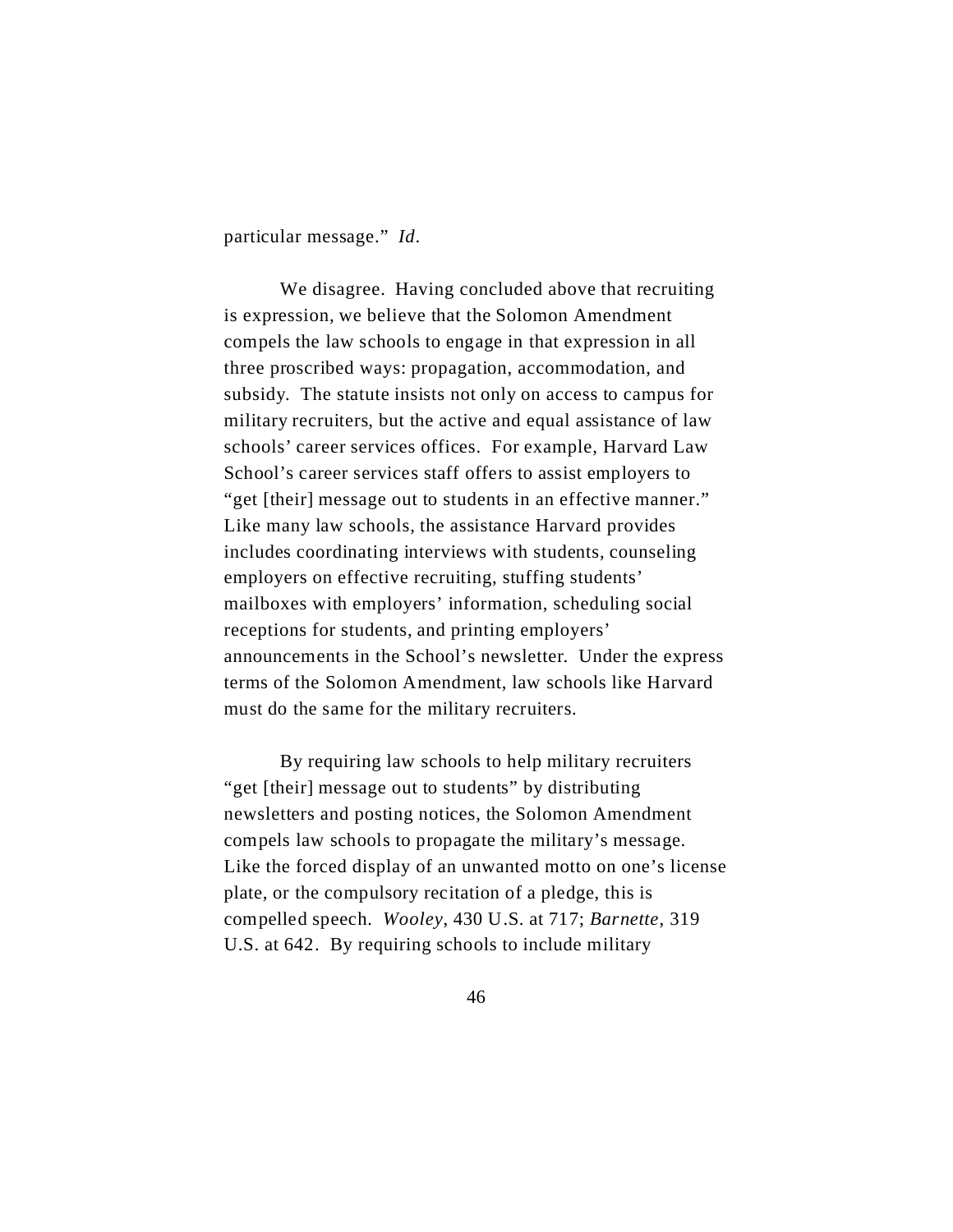recruiters in the interviews and recruiting receptions the schools arrange, the Solomon Amendment compels the schools to accommodate the military's message in the recruiting-assistance programs they provide for other employers. Like the forced inclusion of a parade contingent, a statement in the extra space of a utility's billing statement, or a response in a newspaper's editorial page, this is compelled speech. *See Hurley*, 515 U.S. at 569–81; *Pacific Gas*, 475 U.S. at 12–16; *Miami Herald*, 418 U.S. at 255–58. And by putting demands on the law schools' employees and resources, $^{21}$  the schools are compelled to subsidize the military's recruiting message. Like mandatory assessments to support advertisements or political funds, this is compelled speech. *See United Foods*, 533 U.S. at 411–17; *Abood*, 431 U.S. at 235.

> (d) *The Solomon Amendment prohibits disclaimers and, even if it did not, risk of misattribution is not an element of a compelled speech violation.*

 $21$  While we recognize that the relative cost of providing these services to one particular employer is marginal, the Supreme Court has never required that compelled subsidies be substantial to present a constitutional concern. *See, e.g.*, *United Foods*, 533 U.S. at 408 (mushroom assessment at issue was one cent per pound and only some of it was going toward the objectionable advertising).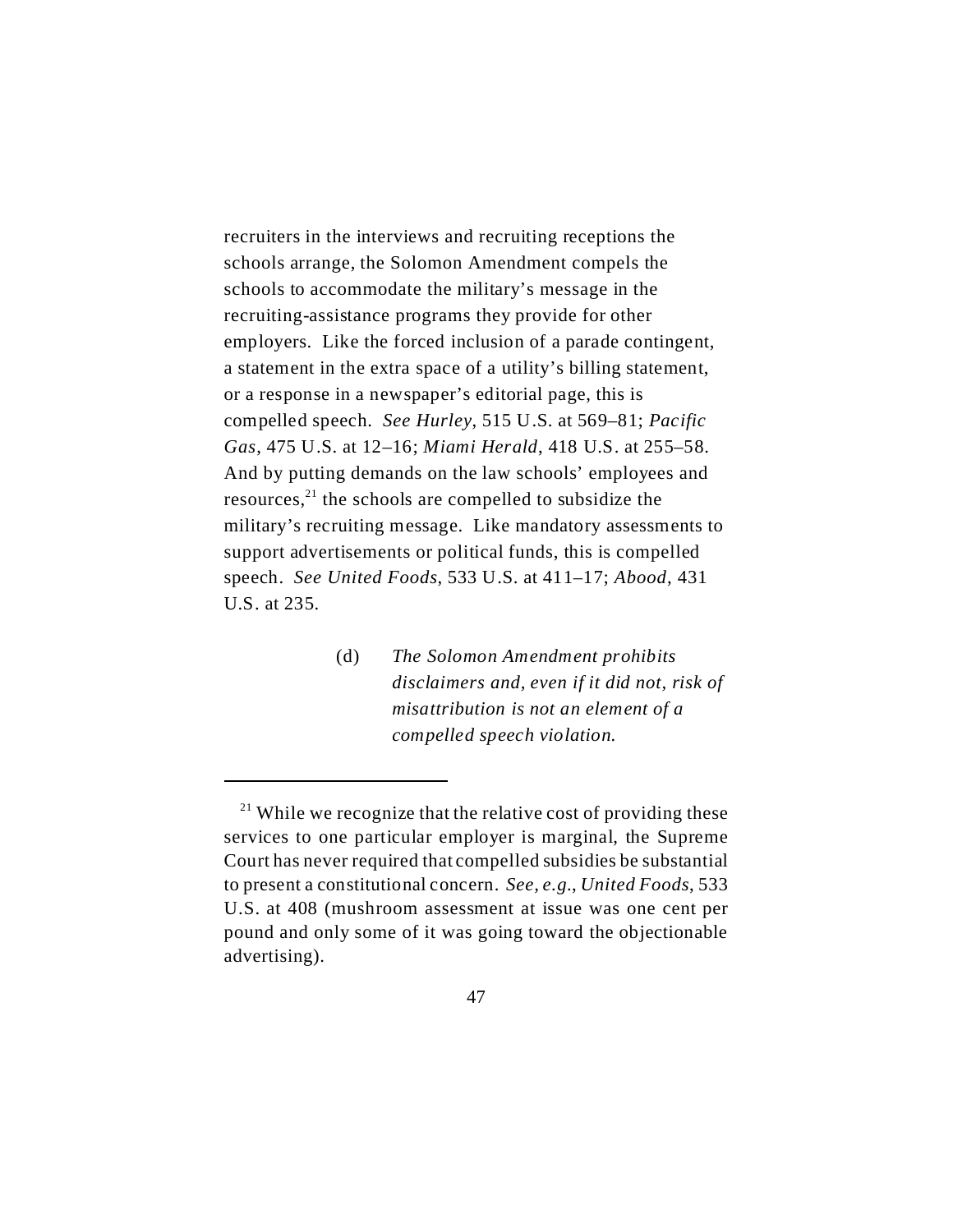The District Court suggested that assisting military recruiters is not "obvious endorsement" by the law schools of the military's point of view because "law schools can effectively disclaim any recruiting message and can easily distance themselves ideologically from the military recruiters." *FAIR*, 291 F. Supp. 2d at 308, 310. But the Solomon Amendment, as recently amended, does not appear to permit law schools to disclaim the military's message. Its express terms require them to provide treatment to the military recruiters "equal in quality and scope" to that provided to other employers. As the law schools do not disclaim the messages of those employers, similarly they may not disclaim the message of the military. Furthermore, it was in apparent response to the law schools' ameliorative measures—their efforts to "distance themselves" (in the District Court's words) from the military's position—that the DOD and eventually Congress insisted on equal treatment for military recruiters.

But even if the Solomon Amendment allowed for disclaimers, the Supreme Court has never held that compelled speech concerns evaporate if a speaker can ameliorate the risk of misattribution by disclaiming the message it is being compelled to propagate. To the contrary, "the presence of a disclaimer . . . does not suffice to eliminate the impermissible pressure . . . to respond to [compelled] speech." *Pacific Gas*, 475 U.S. at 15 n.11 (plurality opinion). While a disclaimer reduces the risk that readers will misattribute the message, it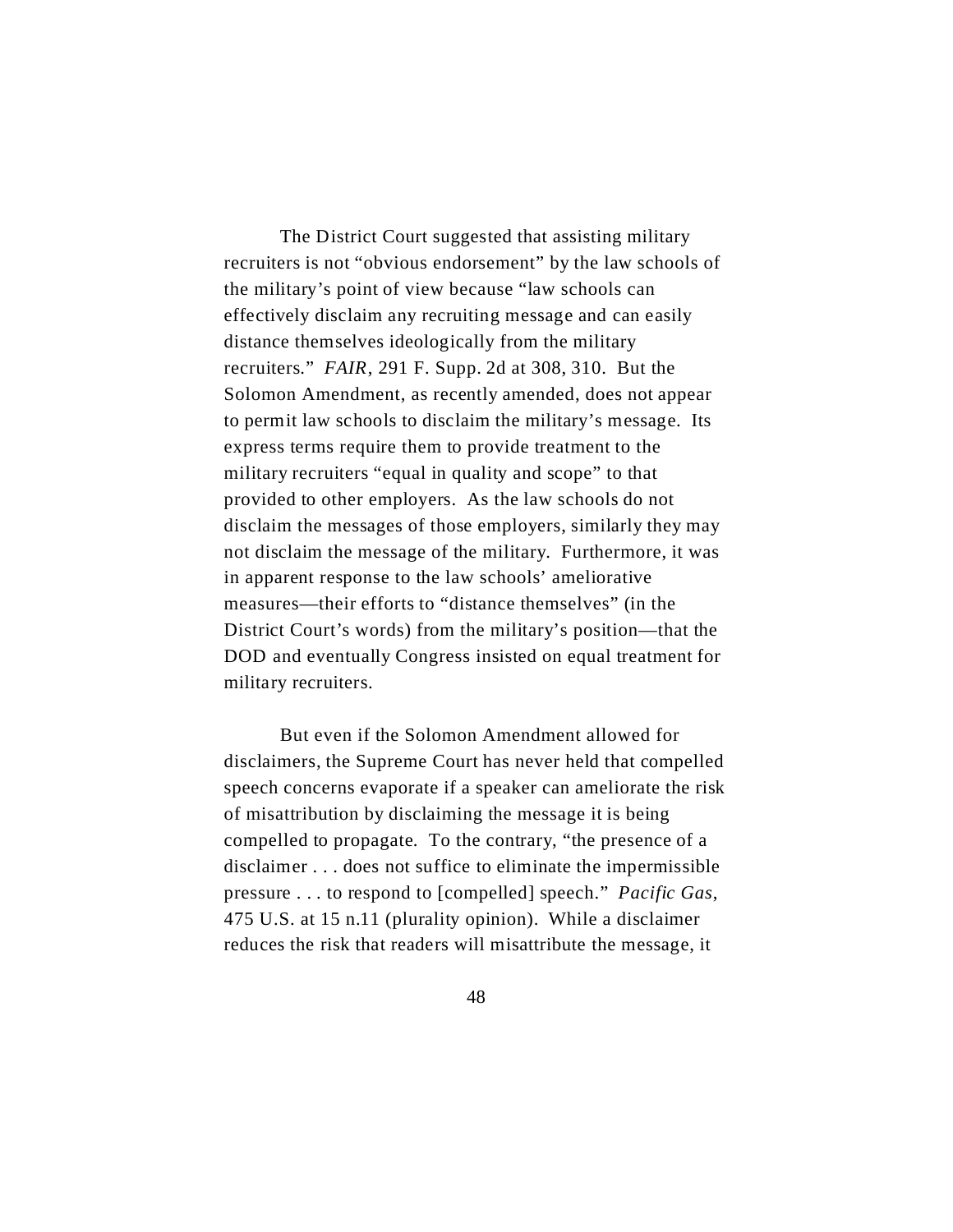"does nothing to reduce the risk that [the compelled speaker] will be forced to respond when there is strong disagreement with the substance of [the] message." *Id*. Thus, in *Pacific Gas*, the Supreme Court invalidated as compelled speech a requirement that a utility share the extra space in its billing statements with an organization that opposed its viewpoint. The utility's ability to include a disclaimer did not change the analysis. In fact, a "forced reply" may add to the injury of compelled speech, not its cure. *Id.* at 15–16 (noting that the "pressure to respond" to compelled speech is "antithetical to the free discussion that the First Amendment seeks to foster").

In *Miami Herald*, the Supreme Court also invalidated a state law compelling newspapers to provide editorial page space to any political candidates that the newspaper assailed in an editorial. 418 U.S. at 255–58. It did not suggest that a newspaper could alleviate compelled speech by running a disclaimer above the candidate's message.<sup>22</sup>

 $22$ While the newspapers could avoid triggering the penalty of having to provide editorial page space to assailed candidates by not criticizing any candidates at all, the Court noted that this self-censorship was a form of speech suppression, itself a First Amendment injury. 418 U.S. at 257. Our case presents this self-censorship concern as well, as the law schools could avoid triggering—or at least minimize—the quality and scope of active assistance they must provide to military recruiters by limiting the quality and scope of their assistance to other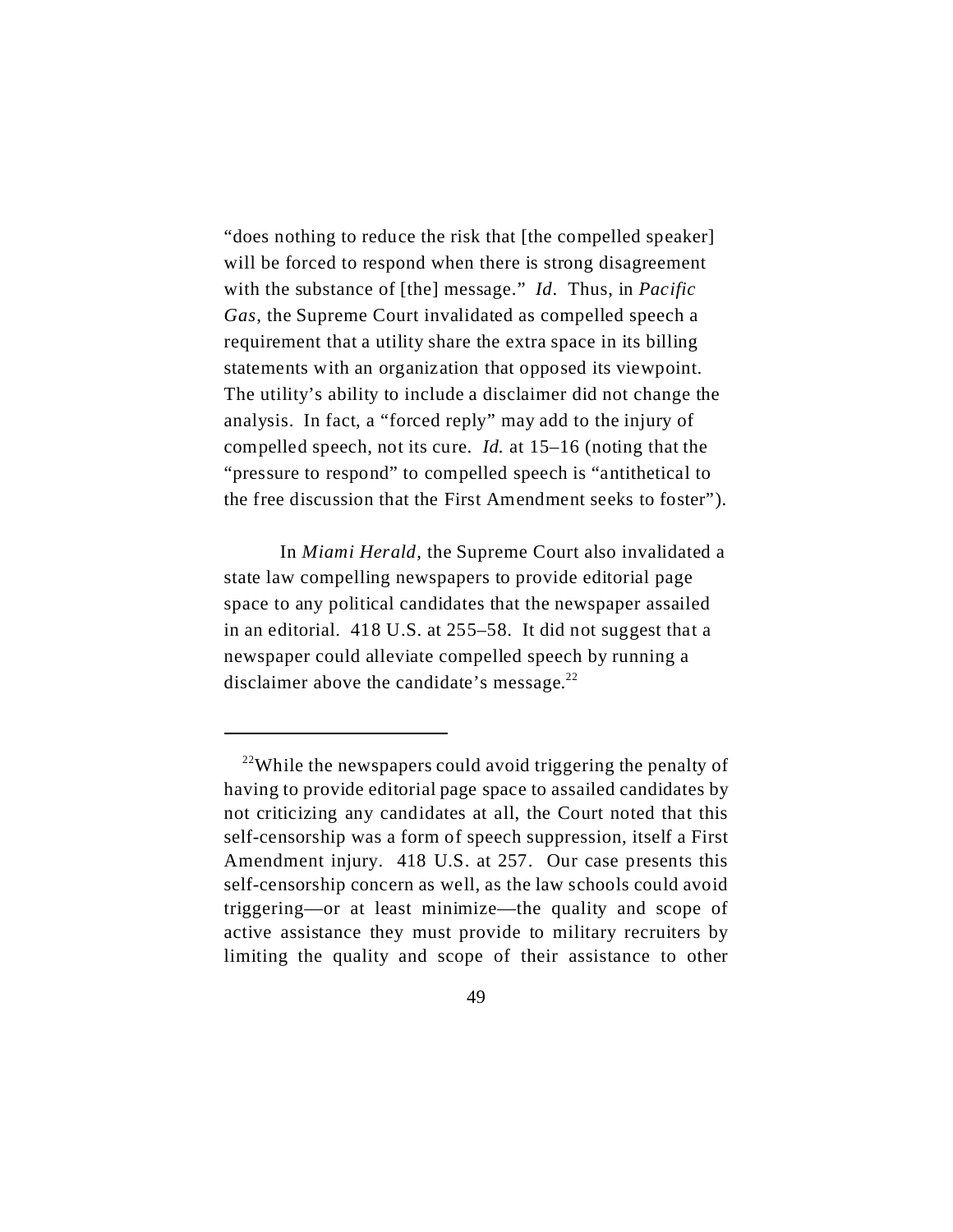Similarly, in *Wooley* the Court held that the state motto on the Maynards' license plate was compelled speech even though the state supreme court had expressly found in another case that "nothing in the state law . . . precludes appellees from displaying their disagreement with the state motto as long as the methods used do not obscure the license plates." 430 U.S. at 722 (Rehnquist, J., dissenting) (citing *State v. Hoskin*, 295 A.2d 454 (1972)).<sup>23</sup> On the facts of *Wooley*,

recruiters.

<sup>23</sup>The Supreme Court has expressed concerns about misattribution and ability to disclaim in several of its compelled speech cases. *See Hurley*, 515 U.S. at 556–57 (noting that parade organizers do not customarily "disavow 'any identity of viewpoint' between themselves and the selected participants" and that "such disclaimers would be quite curious in a moving parade"); *Turner Broadcast System v. FCC*, 512 U.S. 622 (1994) ("*TBS*") (noting that regulations requiring cable operators to carry broadcast signals posed little risk of misattribution because broadcasters are required by federal regulation to identify themselves at least once every hour); *PruneYard Shopping Center v. Robins*, 447 U.S. 74, 87 (1984) (suggesting that there was no risk that the message of students distributing political pamphlets and conducting a petition drive at a shopping mall would be attributed incorrectly to the mall owner and noting that the mall owner could disavow any connection with the message by posting signs near the petition table).

But in none of these cases did the Court hold that the risk of misattribution and the speaker's ability to disclaim the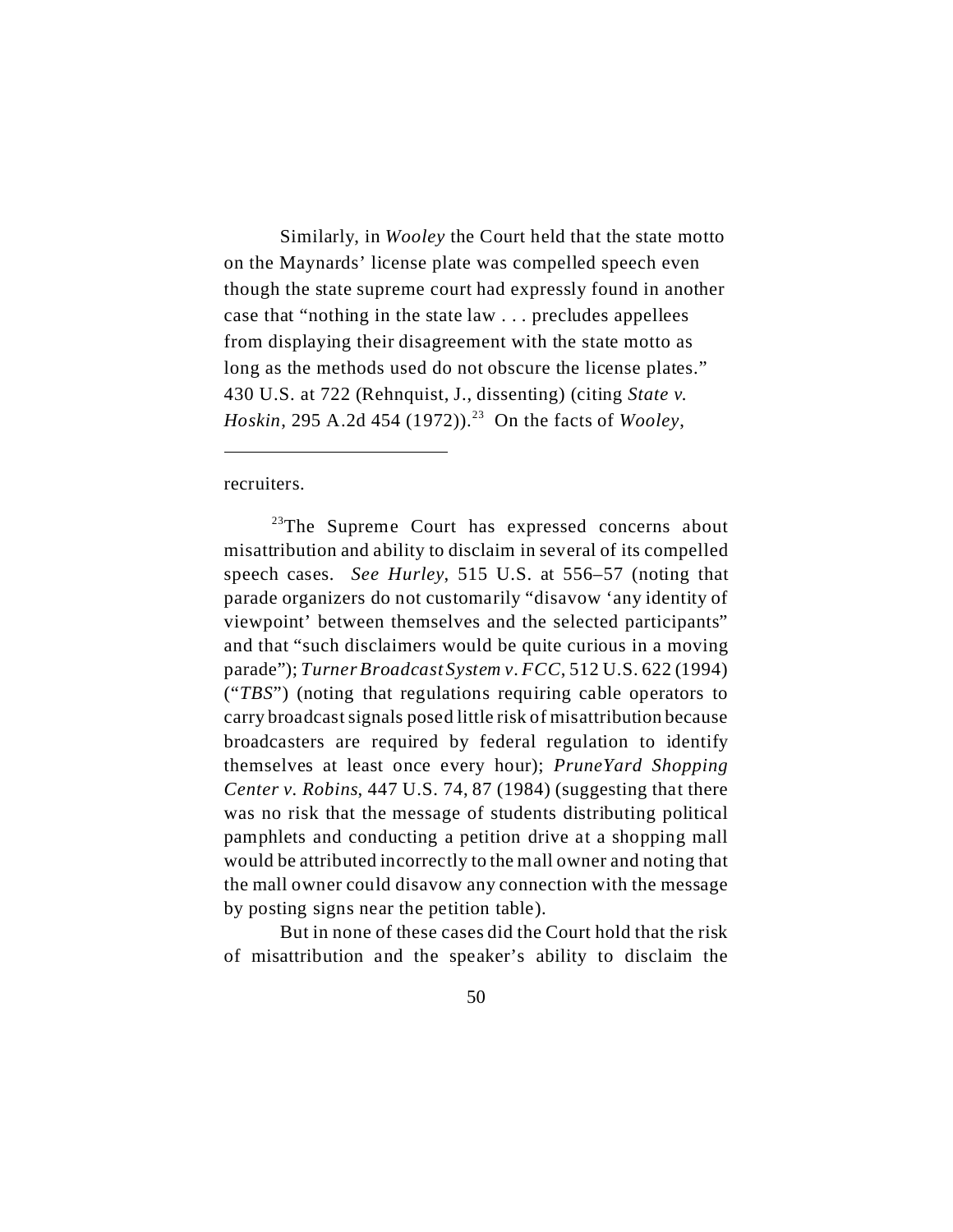there was virtually no risk that the compelled speech would be attributed to anyone other than the state.

message were dispositive elements of the compelled speech doctrine. In *Hurley*, the Court noted that it was not "deciding on the precise significance of the likelihood of misattribution" and did not rest its holding on the parade organizer's presumed difficulty in disclaiming the gay marchers' message. 515 U.S. at 517. And in both *PruneYard* and *TBS* the absence of a risk of misattribution was only one of a number of factors distinguishing them from prior cases in which compelled speech had been found. *PruneYard*, 447 U.S. at 87; *TBS*, 512 U.S. at 654–55. The Court also considered the content-neutral nature of the law causing the challenged "compelled" speech, the nonexistent risk of self-censorship, and the unique characteristics of the forum (the Court later described the shopping mall in *PruneYard* as a "peculiarly public" forum, *see Pacific Gas*, 475 U.S. at 13 n.8; the *TBS* Court noted cable's monopoly status and exclusive control over the "essential pathway" for disseminating a particular type of communication). *TBS*, 512 U.S. at 654–56; *PruneYard*, 447 U.S. at 87–88. And while *PruneYard* comes closest to holding that a speaker's ability to disclaim a message may be relevant to the compelled speech analysis, it is notable that *PruneYard* predated *Pacific Gas,* the most express rejection of the ability to disclaim as an antidote for compelled speech. *Pacific Gas*, 475 U.S. at 15 n.11 (plurality opinion) ("The presence of a disclaimer . . . does not suffice to eliminate the impermissible pressure on the appellant to respond to [the unwanted] speech  $\dots$ .").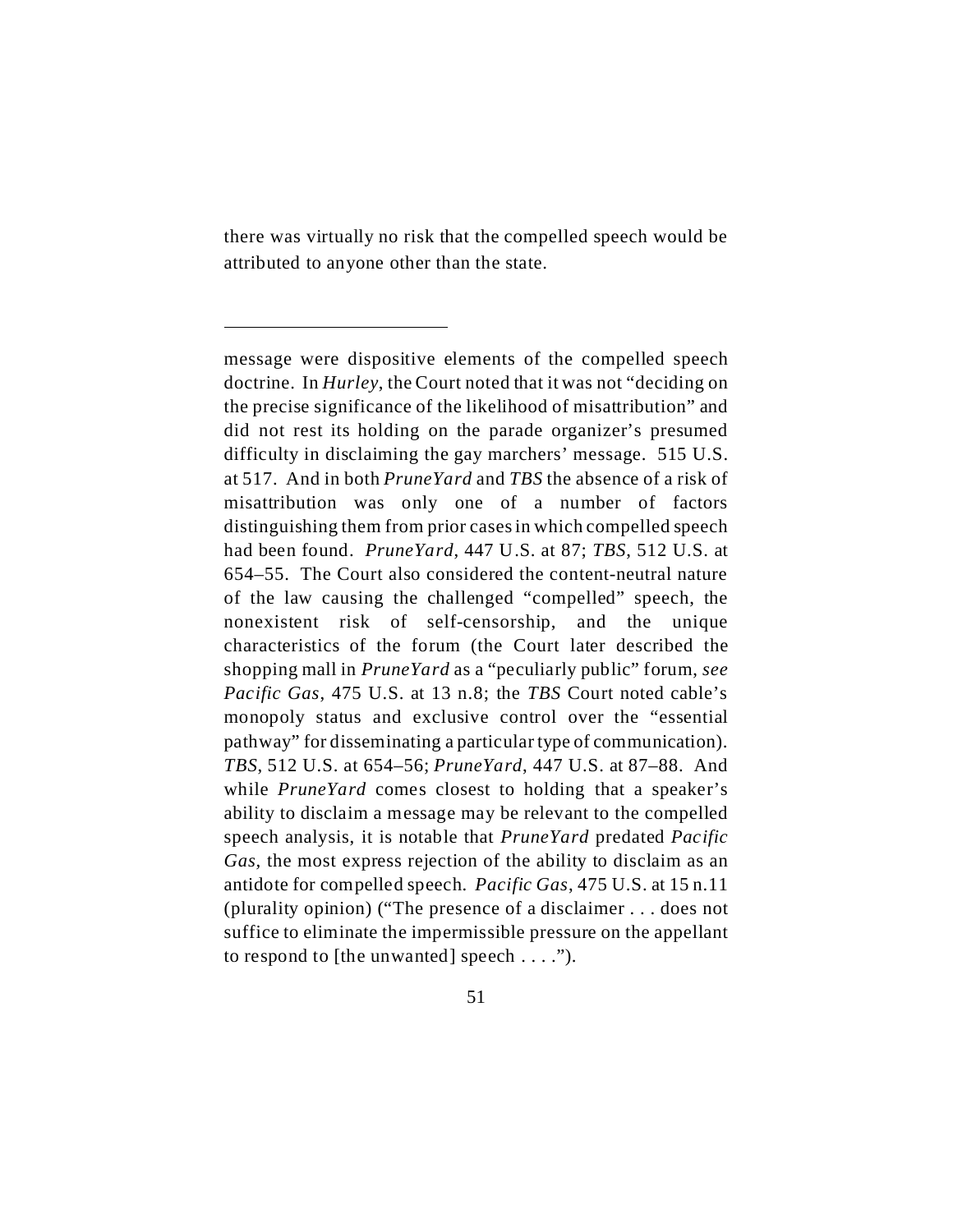In sum, law schools are expressly precluded from disclaiming or retorting the military's recruiting message by the Solomon Amendment's new requirement that their treatment of military recruiters be "equal in quality and scope" to the treatment of other recruiters. And while the Court has mentioned the danger of misattribution and the speaker's ability to disclaim in several of its compelled speech cases, it has not held to date that the presence of either factor eliminated compelled speech concerns. Therefore, the District Court was wrong to reject FAIR's compelled speech claims on the basis of its conclusion that the Solomon Amendment's requirements posed little risk of misattribution to the law schools who in any event could effectively disclaim the military's message.

# (e) *The Solomon Amendment would not likely survive strict scrutiny.*

Although the Solomon Amendment impairs the law schools' First Amendment rights by compelling them to propagate, accommodate, and subsidize the military's recruiting message against their will, the statute "could still be valid if it were a narrowly tailored means of serving a compelling state interest"—*i.e.*, if it passed strict First Amendment scrutiny. *Pacific Gas*, 475 U.S. at 19; *see also Riley*, 487 U.S. at 798 (regulation impairing speakers' First Amendment rights under the compelled speech doctrine was subject to "exacting First Amendment scrutiny" that it did not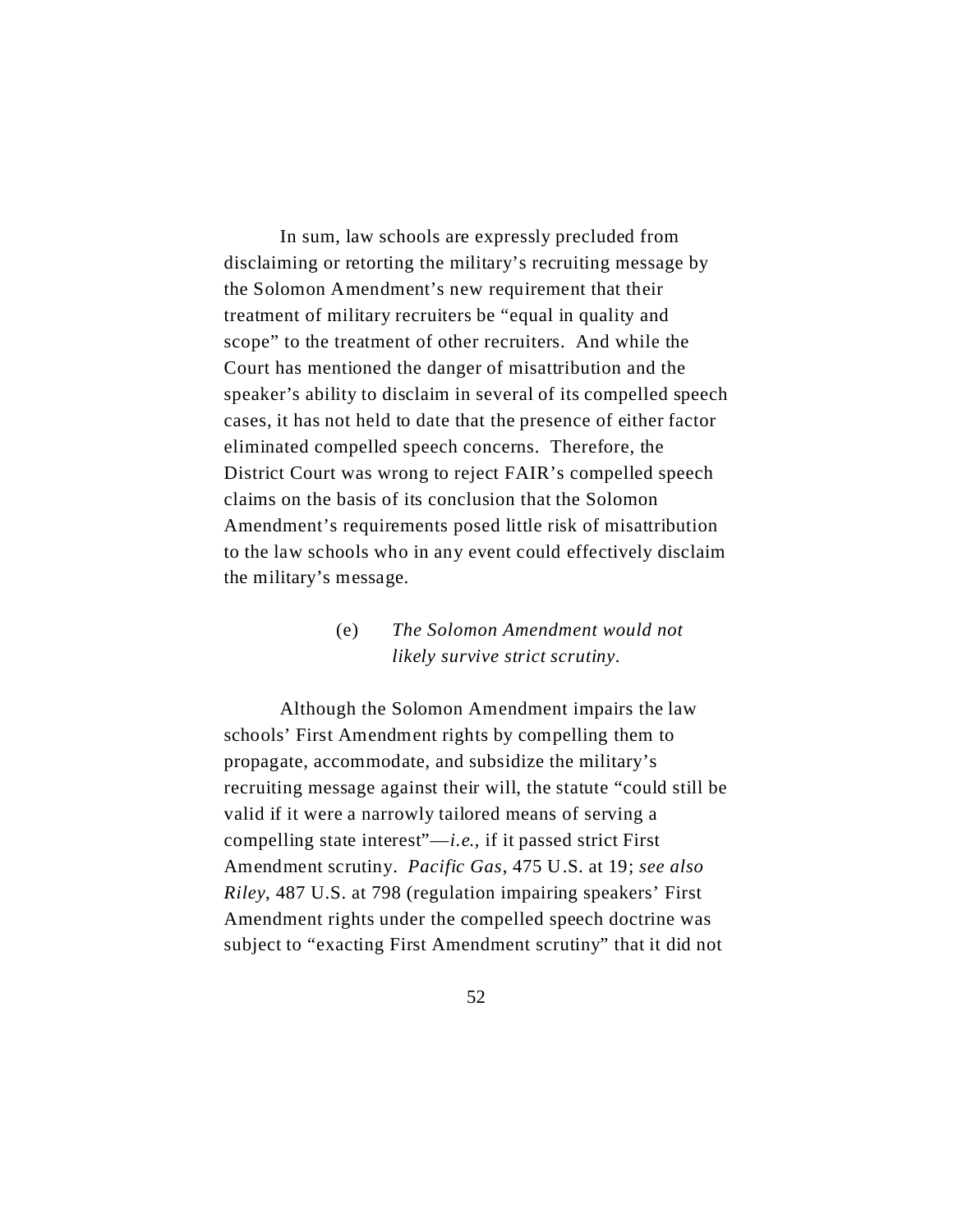survive). We thus inquire (1) whether the Government's interest in recruiting military lawyers is compelling, and (2) whether the Solomon Amendment is narrowly tailored to advance that goal. But as discussed above in the context of FAIR's expressive association claim, *see supra* Part III.B.1(c), the Solomon Amendment does not survive strict scrutiny because the Government has not demonstrated (or even argued) that it cannot recruit effectively by less speechrestrictive means. Therefore, the balance of interests likely tips in the law schools' favor.

\* \* \* \* \*

To summarize, the Solomon Amendment conditions funding on the law schools' propagation, accommodation, and subsidy of the military's recruiting, which is expression. The Government has not shown that the assistance from law schools that the Solomon Amendment requires is narrowly tailored to advance its interest in recruiting. FAIR has thus established a reasonable likelihood of establishing that the Solomon Amendment unconstitutionally conditions funding on a basis that infringes law schools' constitutionally protected interests under the First Amendment doctrine of compelled speech.

## **3. Consideration of** *O'Brien*

We turn finally to an argument that is ancillary to our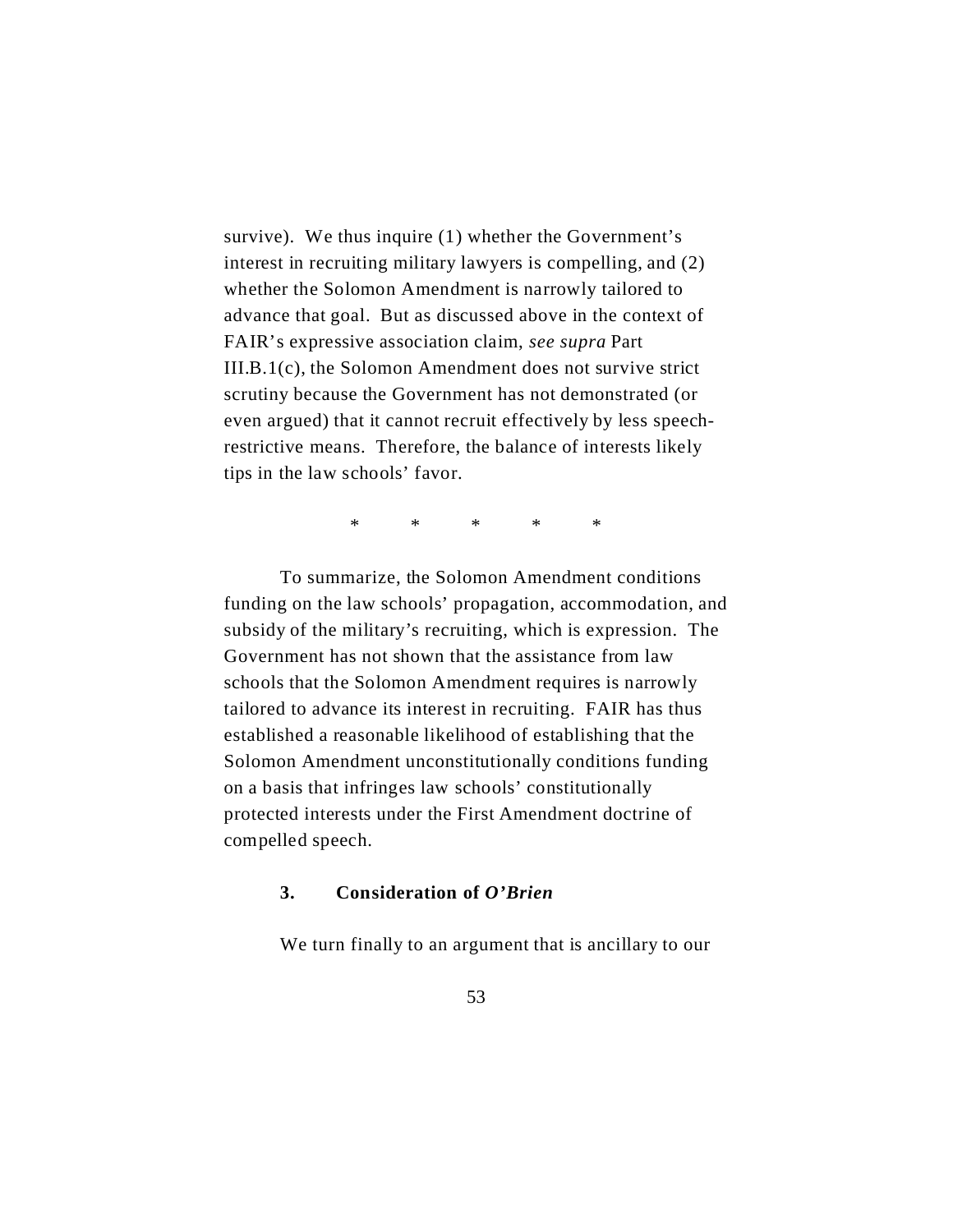holding. Although the Solomon Amendment fits within the categories of First Amendment cases described in the previous sections, the District Court placed it instead into a mold it does not fit: the doctrine of expressive conduct. In so doing, it applied the intermediate scrutiny test set out by the Supreme Court in *United States v. O'Brien*, 391 U.S. 367 (1968), discussed at length below, for review of governmental regulations with only an incidental effect on expression. For the sake of completeness, we close by considering whether the law schools' resistance to the military's recruitment policy, motivated by their ideological opposition to exclusion based on sexual orientation, is expressive conduct protected by the First Amendment.<sup>24</sup>

#### (a) *O'Brien is inapplicable when First*

<sup>24</sup>While the expressive content of the law schools' message is relevant also to the law schools' expressive association claim under *Dale*, the analysis is different in that context. Under the rubric of expressive association, we consider whether the Solomon Amendment interferes with the law schools' extant message of nondiscrimination, and thus impinges their associational freedom, by compelling them to assist in the military's recruitment efforts. But with expressive conduct we ask whether resistance to the statute, *i.e.*, exclusion of the recruiters in contravention of the statute (or its flip side, "the conduct of law schools in permitting or assisting a recruiting activity," *FAIR*, 291 F. Supp. 2d at 309), is *itself* expressive conduct warranting First Amendment protection.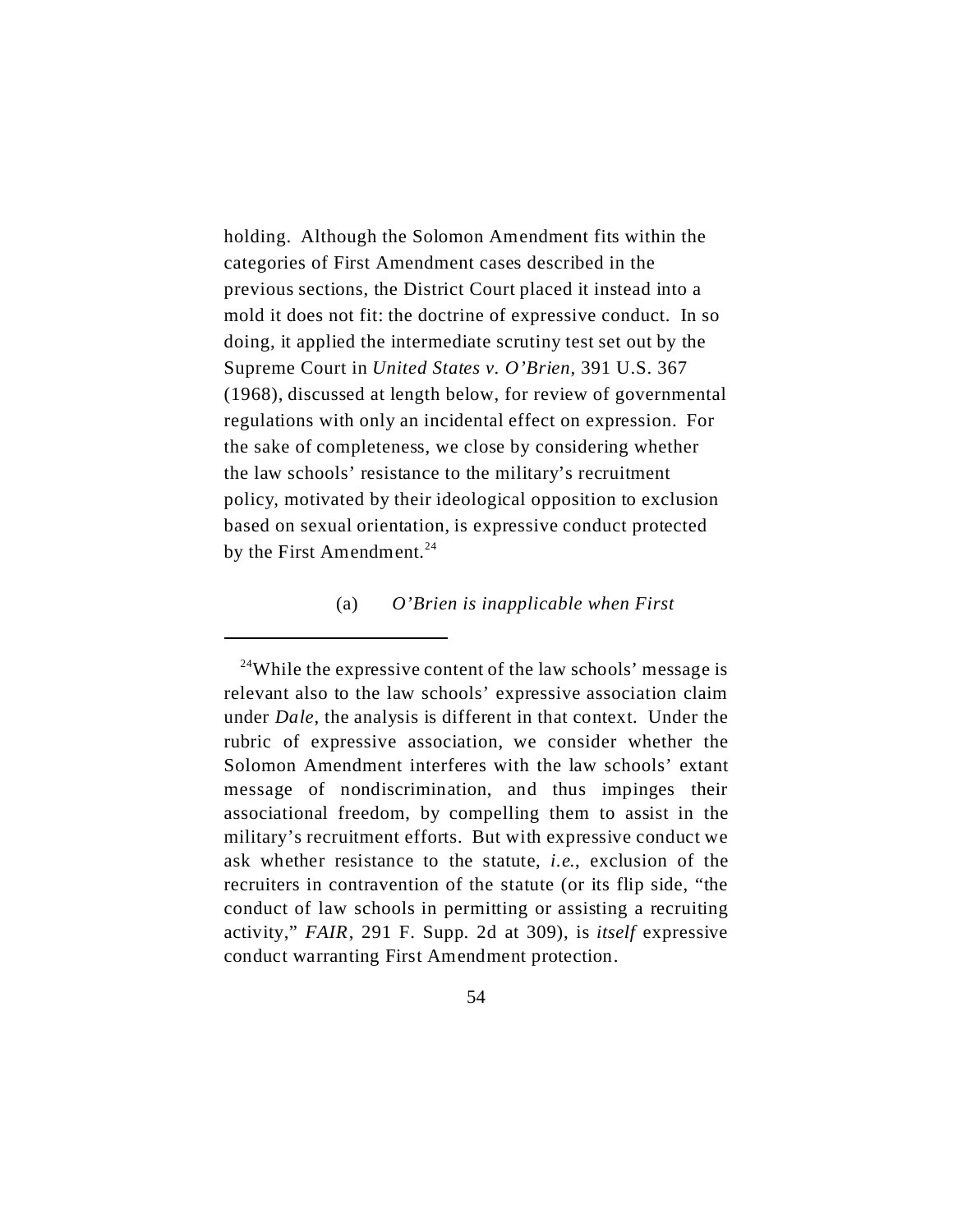*Amendment activity is protected on other grounds.*

Before exploring the contours of the *O'Brien* test, we explain briefly why expressive conduct fails as a descriptive model of the First Amendment issues at stake in this case. Activity simultaneously may give rise to an expressive conduct claim and to claims based on alternative theories. The premise of the category "expressive conduct" is that some activity, though it is not speech proper and is not protected under other First Amendment grounds, is crucial to public debate and warrants protection. *See Texas v. Johnson*, 491 U.S. 397, 404 (1989) (explaining that the Court has "long recognized that [the First Amendment's] protection does not end at the spoken or written word" and that conduct may be "sufficiently imbued with elements of communication" to merit First Amendment protection) (citations omitted). Expressive conduct is, loosely stated, an overflow category; it is broad.<sup>25</sup> It is therefore unsurprising that much expression

<sup>25</sup>As noted in *Johnson*, *id.*, the Supreme Court has recognized the expressive nature of students' wearing of black armbands to protest the war in Vietnam, *Tinker v. Des Moines Independent Community School Dist.*, 393 U.S. 503, 505 (1969); of a sit-in by black citizens in a segregated area, *Brown v. Louisiana*, 383 U.S. 131, 141-142 (1966); of the wearing of American military uniforms in a dramatic presentation criticizing American involvement in Vietnam, *Schacht v. United States*, 398 U.S. 58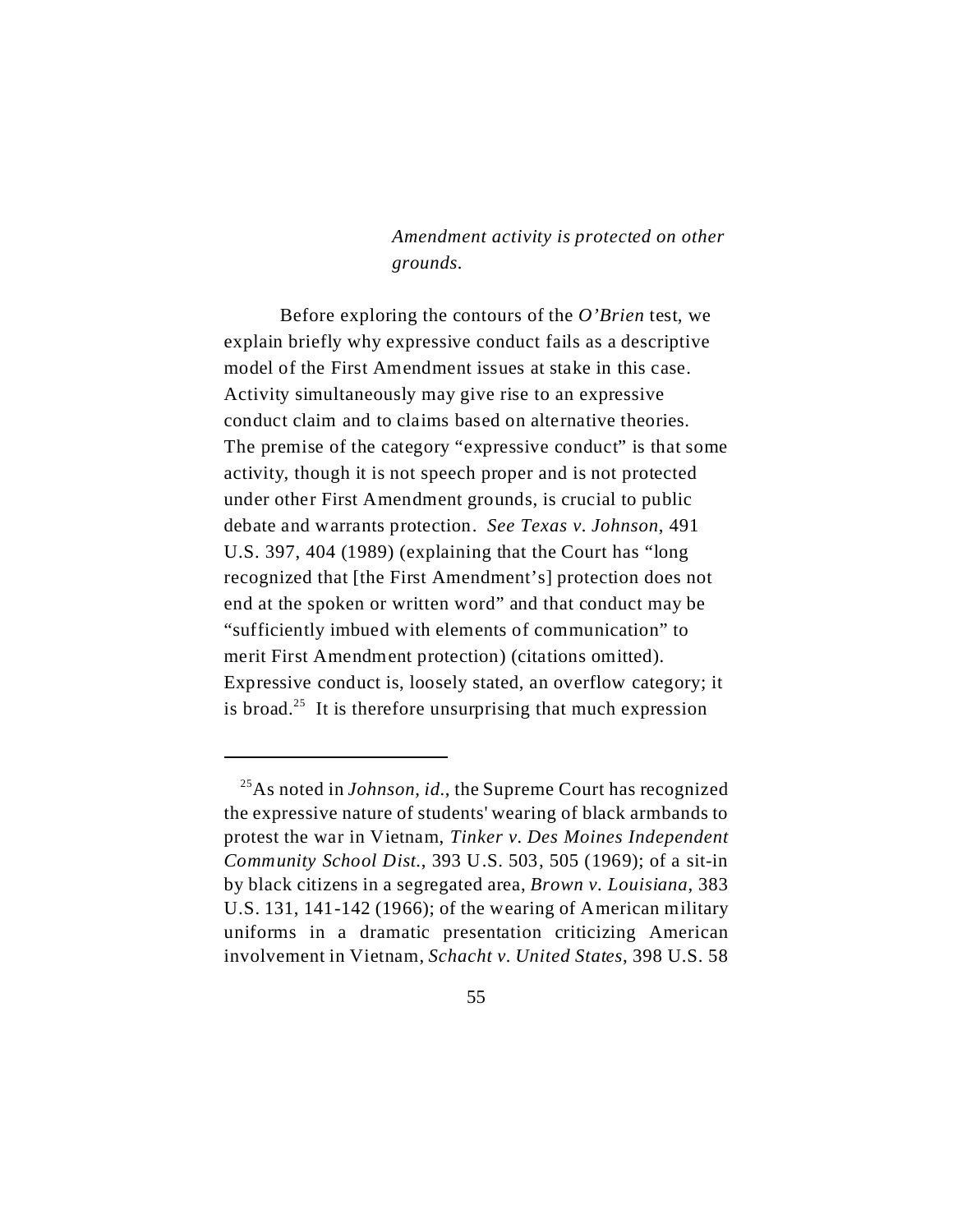that falls squarely within the doctrines discussed in the first sections may also be cast as expressive conduct. In those cases, application of the *O'Brien* test is inappropriate.

We need only look at the seminal expressive association and compelled speech cases to see that this is so. In *Dale*, for example, the Supreme Court expressly declined to rely on *O'Brien*, explaining: "New Jersey's public accommodations law directly and immediately affects associational rights, in this case associational rights that enjoy First Amendment protection. Thus, *O'Brien* is inapplicable." 530 U.S. at 659. Likewise in *Wooley v. Maynard*, the Supreme Court elected not to consider *O'Brien* because it considered compelled speech to be a "more appropriate First Amendment ground<sup>[]</sup>." 430 U.S. at 713. In short, the Court has not applied *O'Brien* where alternative First Amendment grounds were available.

Taking our cue from the Supreme Court, because the Solomon Amendment is subject to strict scrutiny under the doctrines of expressive association and compelled speech, we need not engage in an *O'Brien* analysis. Because *O'Brien* scrutiny is intermediate rather than strict, demonstrating a constitutional violation under a theory of expressive conduct

<sup>(1970);</sup> and of picketing in support of a wide variety of causes, *see*, *e.g.*, *Food Employees v. Logan Valley* Plaza, Inc., 391 U.S. 308, 313-314 (1968).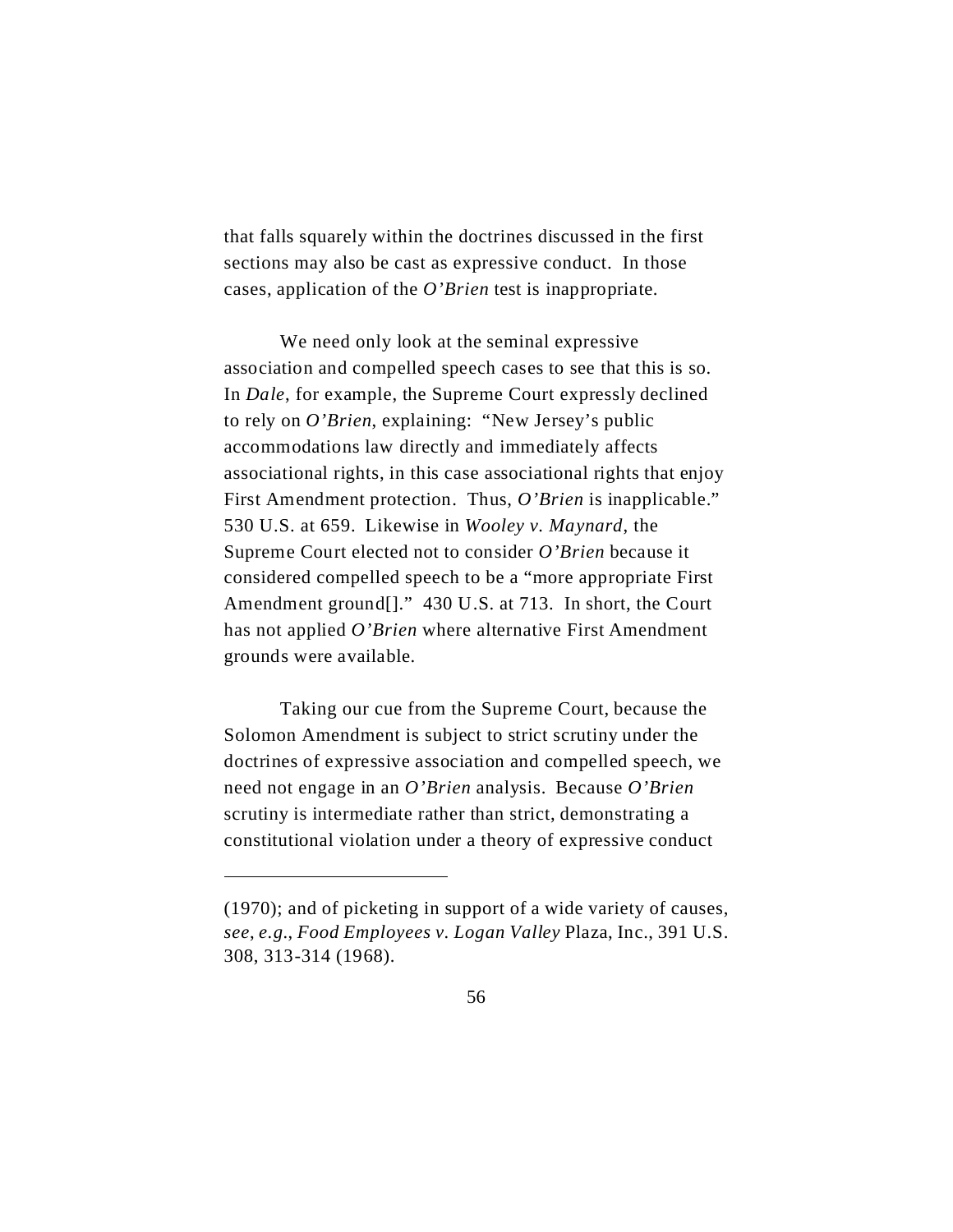is significantly more burdensome than under the models we have discussed. And the law schools need establish only one constitutional infirmity to justify an injunction. *See, e.g.*, *Sys. Operations, Inc. v. Scientific Games Dev. Corp.*, 555 F.2d 1131, 1144 (3d Cir. 1977).

> (b) *Even under O'Brien, the Solomon Amendment is likely to impair expressive conduct unconstitutionally.*

Even if *O'Brien* applied, we would reverse the District Court's decision because we disagree with its application of intermediate scrutiny. Notwithstanding that the District Court's opinion featured a consistent theme—that the Solomon Amendment "targets conduct, not speech"—the Court acknowledged a communicative or expressive element in the law schools' policies against offering the schools' resources, support, or endorsement to any employer who does not conform to their antidiscrimination policies. *FAIR*, 291 F. Supp. 2d at 311. Thus, to the extent we focus on the law schools' conduct, it is nonetheless expressive.

The First Amendment protects the right to engage in expressive conduct. *See, e.g.*, *NAACP v. Claiborne Hardware Co.*, 458 U.S. 886, 907 (1982) (recognizing the right of boycotters to "band[] together and collectively express[] their dissatisfaction with a social structure that had denied them rights to equal treatment and respect"); *Spence v. Washington*,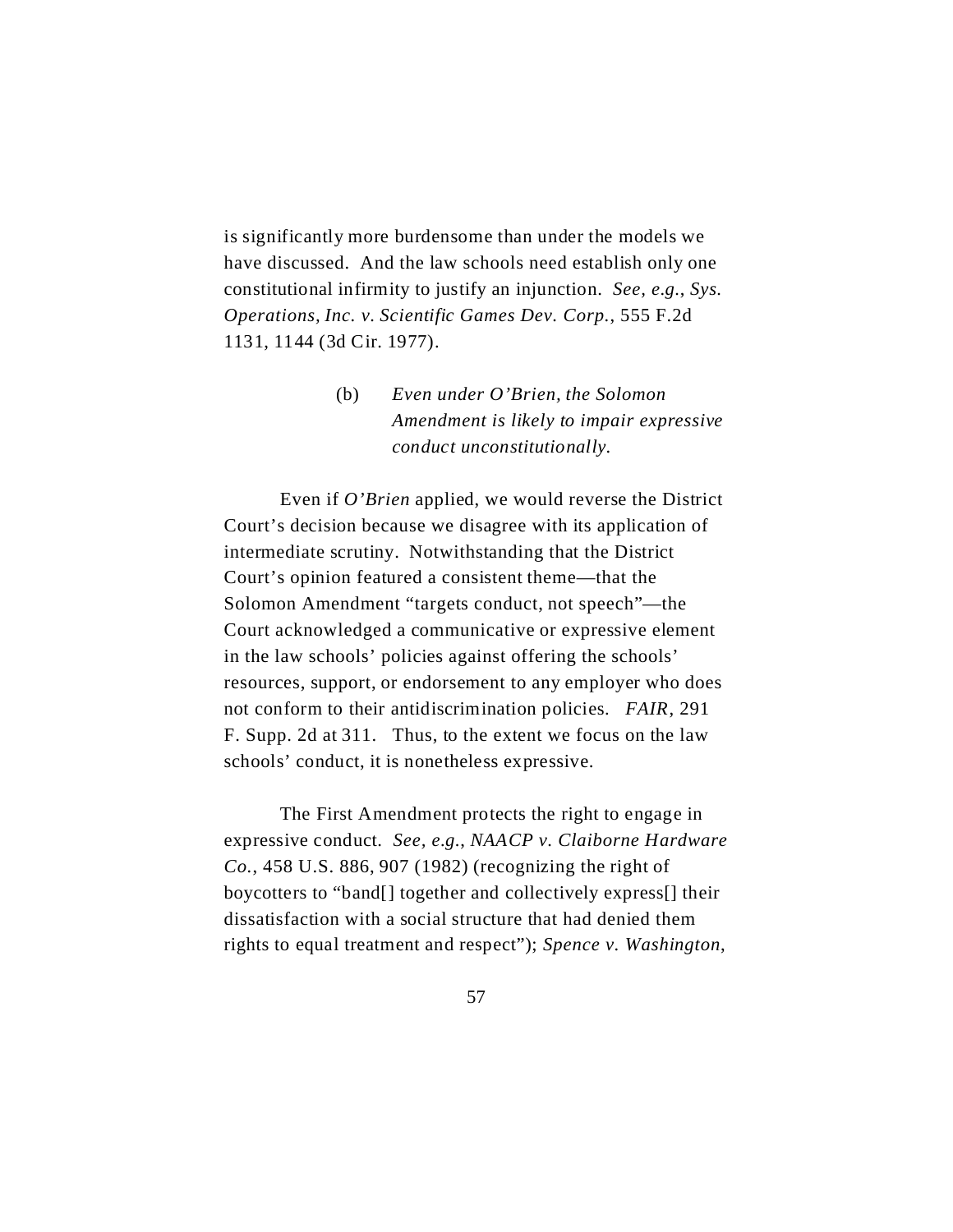418 U.S. 405, 411 (1974) (acknowledging First Amendment protection for conduct that "convey[s] a particularized message" that is understood as expression in the context of surrounding circumstances). A government regulation impairing expressive conduct is only justified "[1] if it is within the constitutional power of the Government; [2] if it furthers an important or substantial governmental interest; [3] if the governmental interest is unrelated to the suppression of free expression; and [4] if the incidental restriction on alleged First Amendment freedoms is no greater than is essential to the furtherance of that interest." *O'Brien*, 391 U.S. at 377.

We take no issue with the District Court's conclusion that the Solomon Amendment is within the constitutional power of the Government, as the Constitution authorizes Congress to raise and support a military. *FAIR*, 291 F. Supp. 2d at 312 (citing U.S. Const. art. 1 § 8). We assume *arguendo* that the District Court was correct in determining that the Solomon Amendment is unrelated to the suppression of ideas. *Id*. at 314. And we of course presume that the United States has a vital interest in having a system for acquiring talented military lawyers. But as we noted above, the Government has chosen to submit no evidence that would support the necessity of requiring law schools to provide the military with a forum for, and assistance in, recruiting. Instead, the Government argues that "the impact of the wholesale exclusion of military recruiters [from law school campuses] is self-evident, and the government is not obligated" during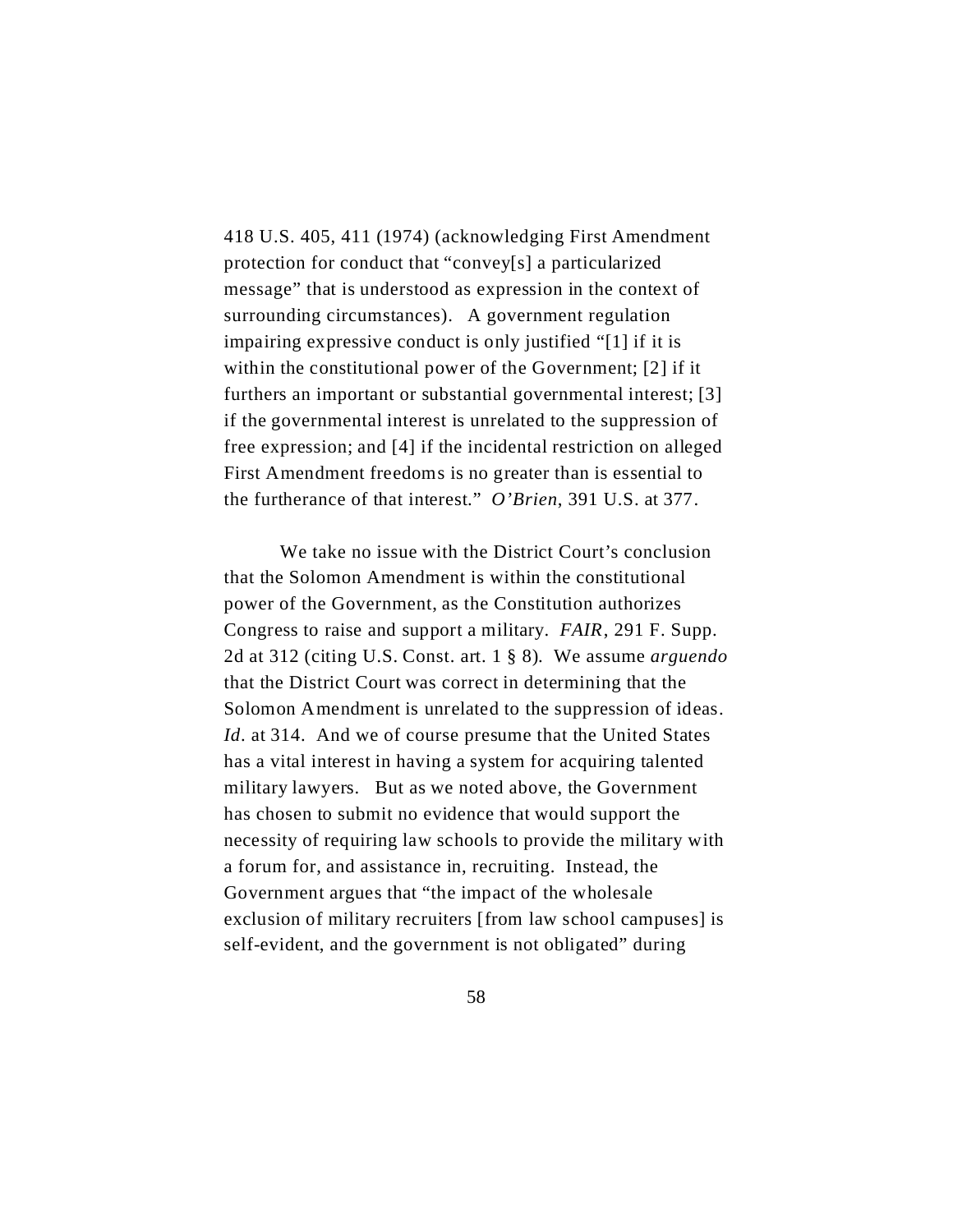preliminary injunction proceedings "to assemble and present a factual record that merely confirms the dictates of common sense." The Government fails to offer even an affidavit indicating that enforcement of the Solomon Amendment has enhanced military recruiting efforts. It suggests simply that the scope of the remedy sought by the plaintiffs relieves the Government of its obligation, pursuant to the First Amendment, to justify its curtailment of expression. How this is so we cannot conjure. We are unaware of any case so holding.<sup>26</sup> And while the Government emphasizes that the Nation's military is at stake, invoking the importance of a well-trained military is not a substitute for demonstrating that there is an important governmental interest in opening the law schools to military recruiting. *See Rostker v. Goldberg*, 453 U.S. 57, 89 (1981) ("'[T]he phrase "war power" cannot be invoked as a talismanic incantation to . . . remove constitutional limitations safeguarding essential liberties.'" (quoting *United States v. Robel*, 389 U.S. 258, 263-64

<sup>26</sup>The Government quotes *Nixon v. Shrink Missouri Gov't PAC*, 528 U.S. 377, 378 (2000), for the proposition that "[t]he quantum of empirical evidence needed to satisfy heightened judicial scrutiny of legislative judgments will vary up or down with the novelty and plausibility of the justification raised." But this is not a case where the Government has presented *less* evidence than might otherwise be required; here the Government has presented *no* evidence.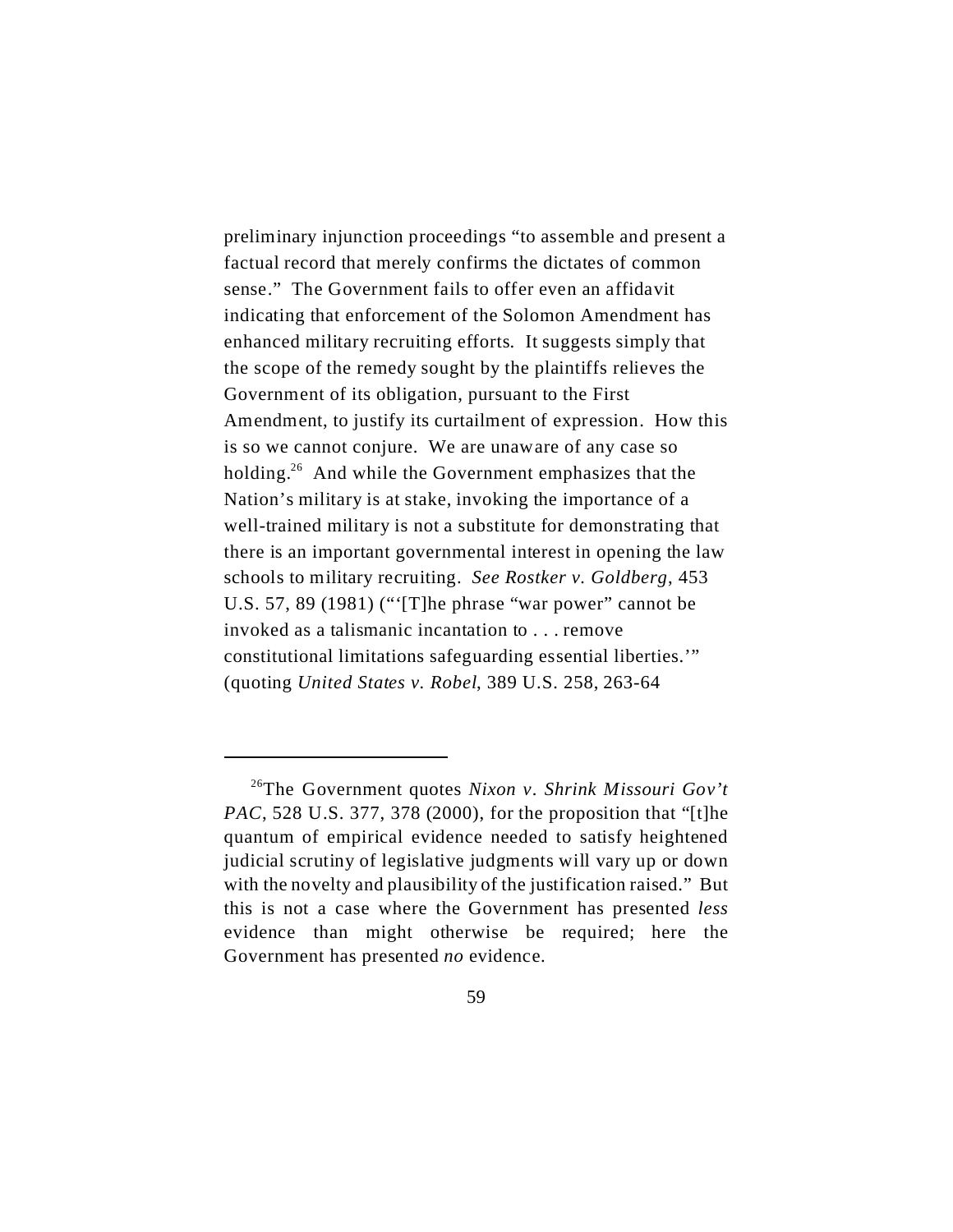$(1967))$ <sup>27</sup>

It may be the case, as the Government argues, that oncampus recruitment is an employer's principal tool for attracting talented students. But it does not thereby follow that recruiting by means of the Solomon Amendment is effective. On the contrary, it seems to us equally plausible that the Solomon Amendment has in fact hampered recruitment by subjecting the military's exclusionary policy to public scrutiny. The record is replete with references to student protests and public condemnation. In this context, it is hardly "common sense," as the military alleges, that its presence on campus amidst such commotion and opposition has aided its recruitment efforts.

In closing, we emphasize again that we need not enter the thicket of *O'Brien* analysis in this case. We rely on the doctrines of expressive association and compelled speech to conclude that FAIR has made the requisite showing of a likelihood of success on the merits in support of its motion for

 $27$ We note that this is not a case involving military discretion to determine whether internal policies are necessary and appropriate. *Cf*. *Parker v. Levy*, 417 U.S. 733, 743 (1974) ("[T]he military is, by necessity, a specialized society separate from civilian society" (citation omitted)). On the contrary, this case involves the military's compelled presence on the campuses of civilian institutions.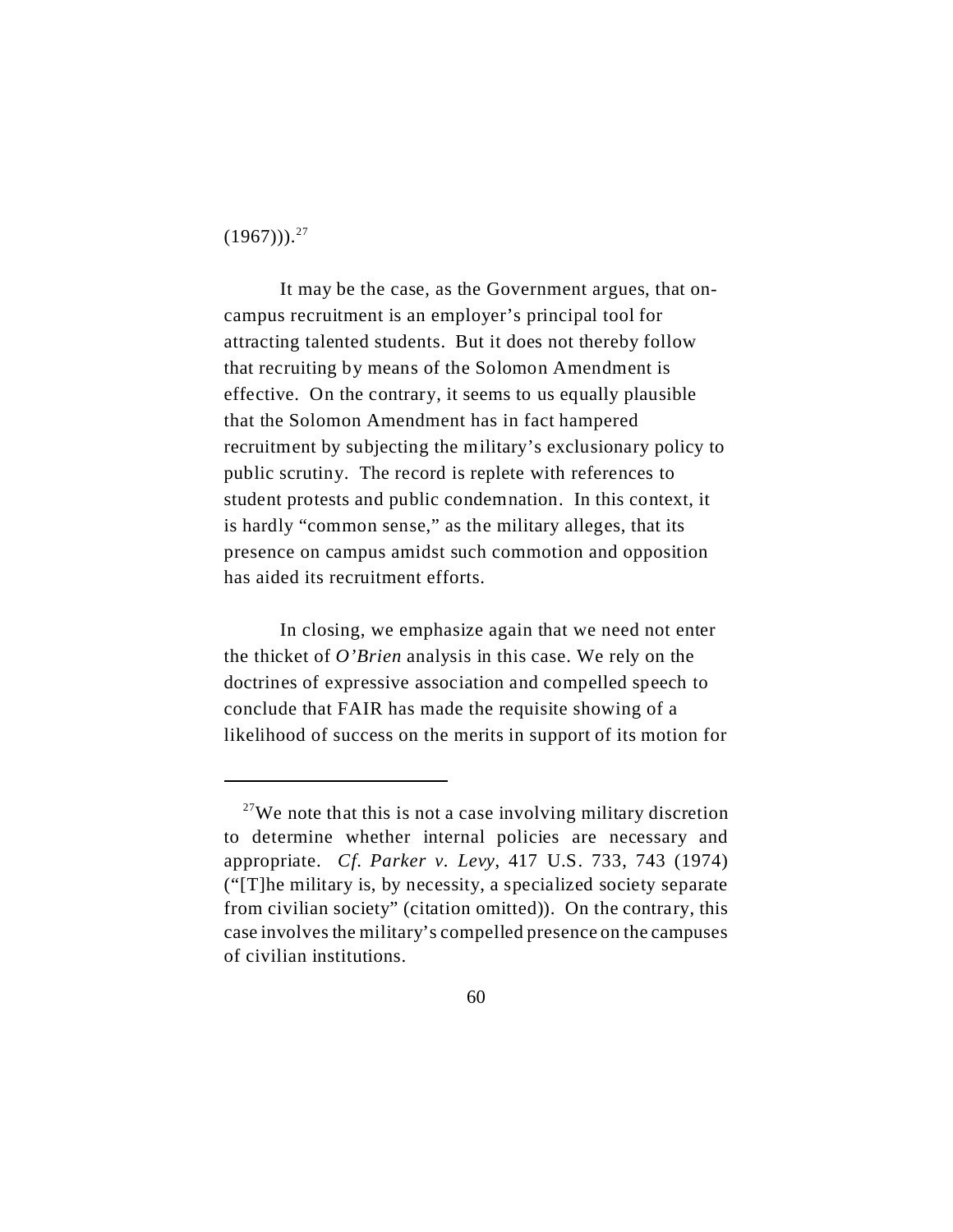a preliminary injunction. And even under the intermediate scrutiny test of *O'Brien* the Solomon Amendment falters thus far, for the Government has chosen not to produce any evidence that it is no more than necessary to further the Government's interest. Perhaps this explains why the DOD initially objected to the Amendment as "unnecessary" and "duplicative." 140 Cong. Rec. H3864 (daily ed. May 23, 1994).

### **C. Other preliminary injunction factors**

By establishing a likelihood of success on the merits of its unconstitutional condition claim based on a First Amendment violation, FAIR has necessarily satisfied the second element: irreparable harm. *Elrod v. Burns*, 427 U.S. 347, 373 (1976) ("The loss of First Amendment freedoms, for even minimal periods of time, unquestionably constitutes irreparable injury."); *see also Beal v. Stern*, 184 F.3d 117, 123 (2d Cir. 1999) ("[T]he irreparable injury issue and the likelihood of success issue overlap almost entirely" in the First Amendment context). On the third element, we conclude that the balance of interest tips in FAIR's favor. Without an injunction, the law schools' First Amendment rights under the expressive association doctrine and the compelled speech doctrine will be impaired during on-campus recruiting seasons. The Government, on the other hand, does not lose the opportunity, in a proceeding on the merits, to "shoulder its full constitutional burden of proof" of showing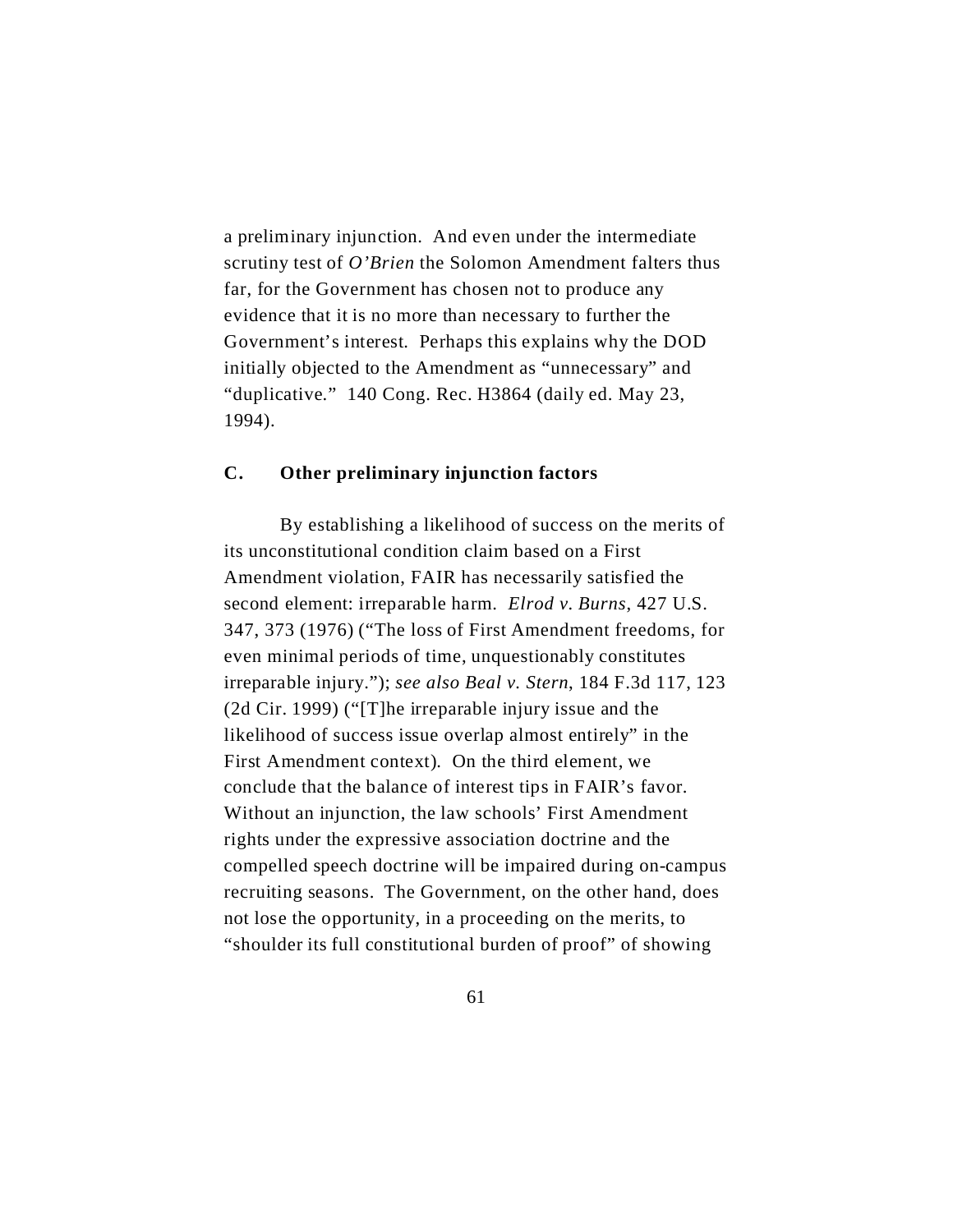that a less restrictive alternative would not be as effective. *Ashcroft v. ACLU*, 124 S. Ct. 2783, 2794 (2004). As for the final element, we believe the public is best served by enjoining a statute that unconstitutionally impairs First Amendment rights.

## **IV. Conclusion**

The Solomon Amendment requires law schools to express a message that is incompatible with their educational objectives, and no compelling governmental interest has been shown to deny this freedom. While no doubt military lawyers are critical to the efficient operation of the armed forces, mere incantation of the need for legal talent cannot override a clear First Amendment impairment. Even were the test less rigorous than a compelling governmental riposte to the schools' rights under the First Amendment, failure nonetheless is foreordained at this stage, for the military fails to provide any evidence that its restrictions on speech are no more than required to further its interest in attracting good legal counsel.

In this context, the Solomon Amendment cannot condition federal funding on law schools' compliance with it. FAIR has a reasonable likelihood of success on the merits and satisfies the other injunctive elements as well. We reverse and remand for the District Court to enter a preliminary injunction against enforcement of the Solomon Amendment.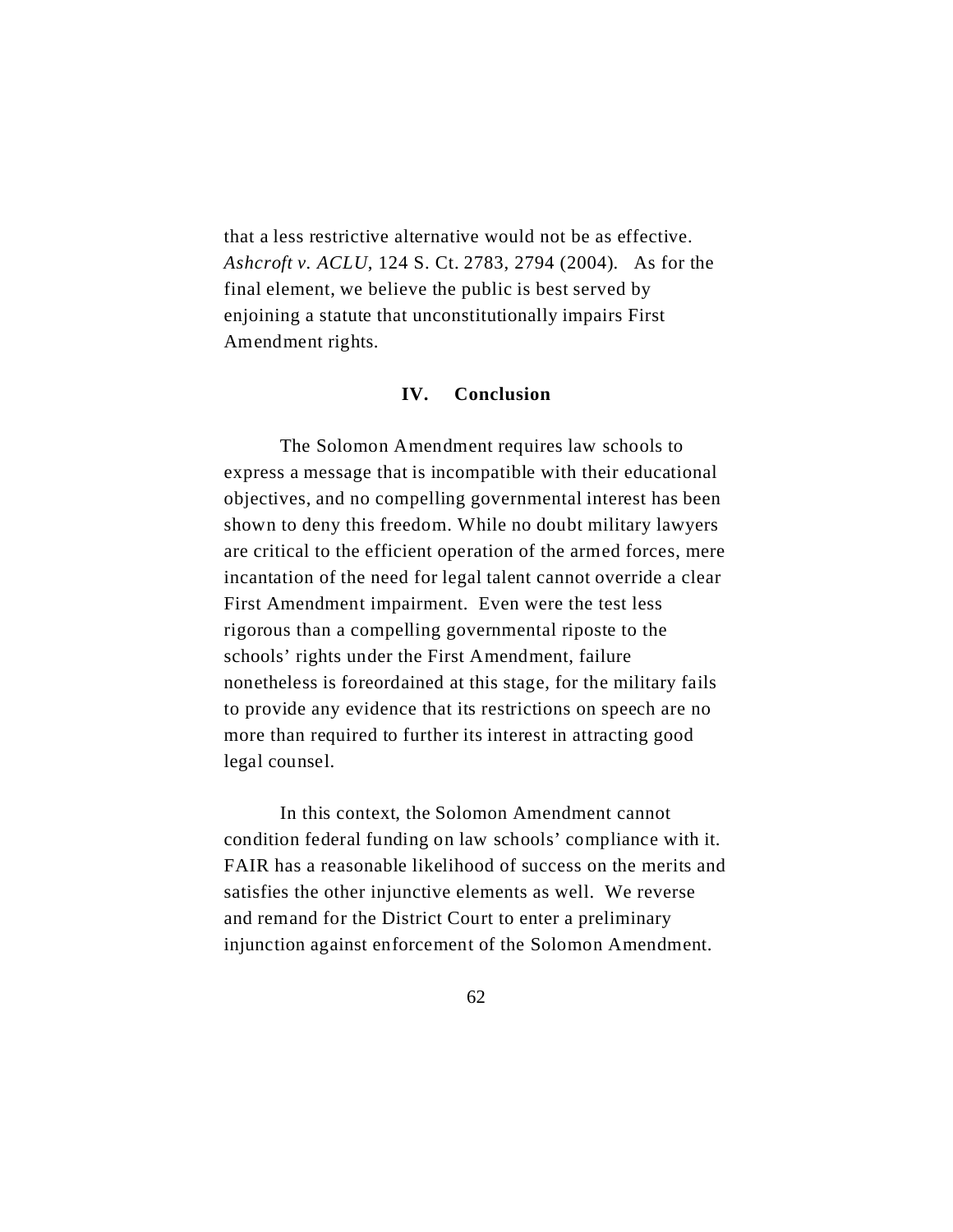#### FAIR et al. v. Rumsfeld et al., No. 03-4433

ALDISERT, Circuit Judge, Dissenting.

I would affirm the judgment of the district court. Although I have myriad problems with the fundamental contentions presented by the Appellants and the host of supporting amicus curiae briefs, essentially my disagreement is with the all-pervasive approach that this is a case of First Amendment protection in the nude. It is not.

Rather, the issues before us are threefold. First, we must inquire whether Appellants have met the high burden of overcoming the presumption of constitutionality of a congressional statute that is not only bottomed on the Spending Clause, but on a number of other specific provisions in the Constitution that deal with Congress' obligation to support the military. This is especially relevant because, in the entire history of the United States, no court heretofore has ever declared unconstitutional on First Amendment grounds any congressional statute specifically designed to support the military.

Second, we must determine, using canons of logic,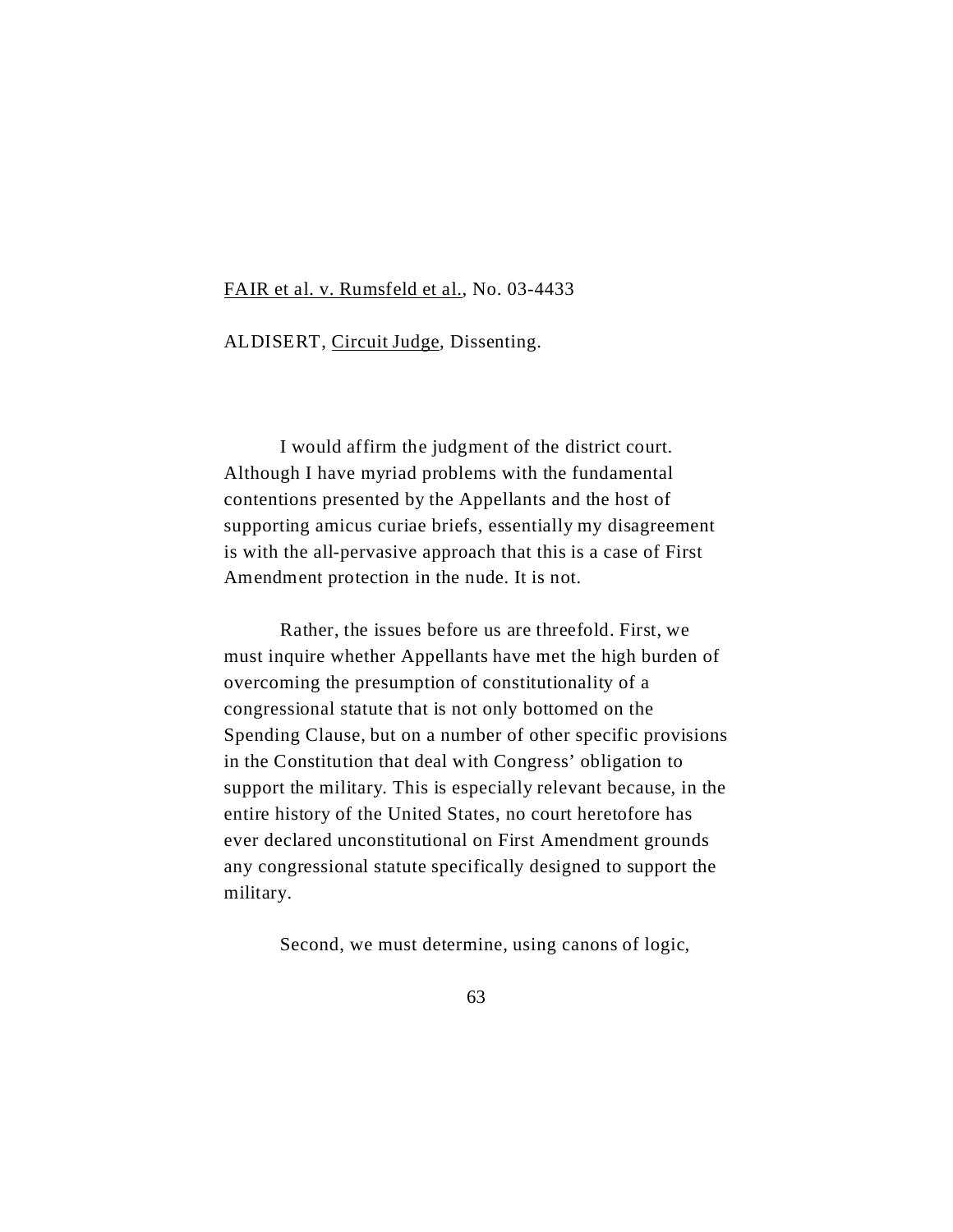whether a permissible factual inference—let alone a compellable one—may be properly drawn that the law schools' anti-discrimination policies are violated from the sole evidentiary datum that a military recruiter appears on campus for a short time.

Third, only if a proper inference may be drawn do we meet First Amendment considerations. The First Amendment is implicated if and only if, after applying the "balance-ofinterests" test originally articulated by Justice Brennan in Roberts v. United States Jaycees, 468 U.S. 609 (1984), it can be concluded that the operation of the First Amendment trumps the several clauses of Articles I and II relating to the spending power and support of the military.

Upon analysis, the argument of the Appellants and many of the amici curiae, including but not limited to the Association of American Law Schools, is rather complex. Its point of beginning takes the following tripartite form: (1) most, but not all, accredited American law schools have adopted policies that indicate they will not discriminate based on age, race, color, national origin, disability, religion, gender or sexual orientation; (2) the law schools have committed themselves to "admit students, grant scholarships, grade exams, recruit and promote faculty, and hire staff in light of these principles" (J.A. at 509); (3) in conjunction with their own commitment not to discriminate, the law schools have adopted policies stating that they will not assist employers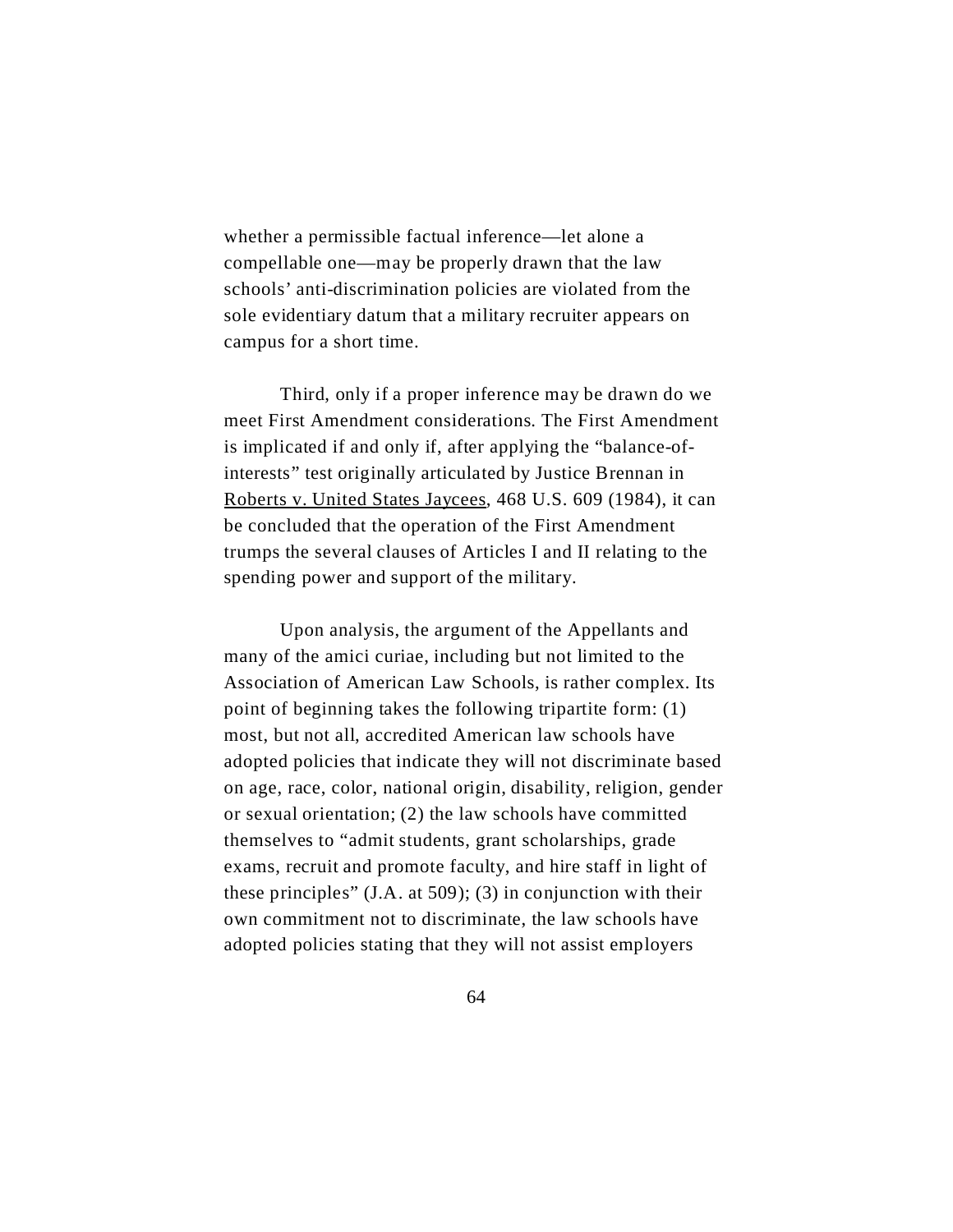who discriminate.

Their intermediate statement is that the United States military excludes service members based on evidence of homosexual conduct or orientation. See 10 U.S.C. § 654 (2004). From this, the law schools conclude that permitting the military to recruit on campus for military lawyers and military judges creates a compellable inference that the law schools are violating their own policies prohibiting discrimination on the basis of sexual orientation.

They then move to the Solomon Amendment which provides that certain federal grants will not be made to "an institution of higher education ... if the Secretary of Defense determines that that institution ... has a policy or practice .. that either prohibits, or in effect prevents  $- (1)$  the Secretary of a military department or [the Department of Homeland Security] from gaining entry to campuses, or access to students (who are 17 years of age or older) on campuses, for purposes of military recruiting  $\ldots$ <sup>28</sup> 10 U.S.C. § 983.

<sup>&</sup>lt;sup>28</sup>Congress has clarified that the funding restriction does not apply to the following: (1) federal grants of funds "to be available solely for student financial assistance or related administrative costs," Pub. L. No. 106-79, § 8120, 113 Stat. 1260 (Oct. 25, 1999); (2) an institution that ceased its prior policy or practice of prohibiting or effectively preventing entry to campus or access to students on campus for military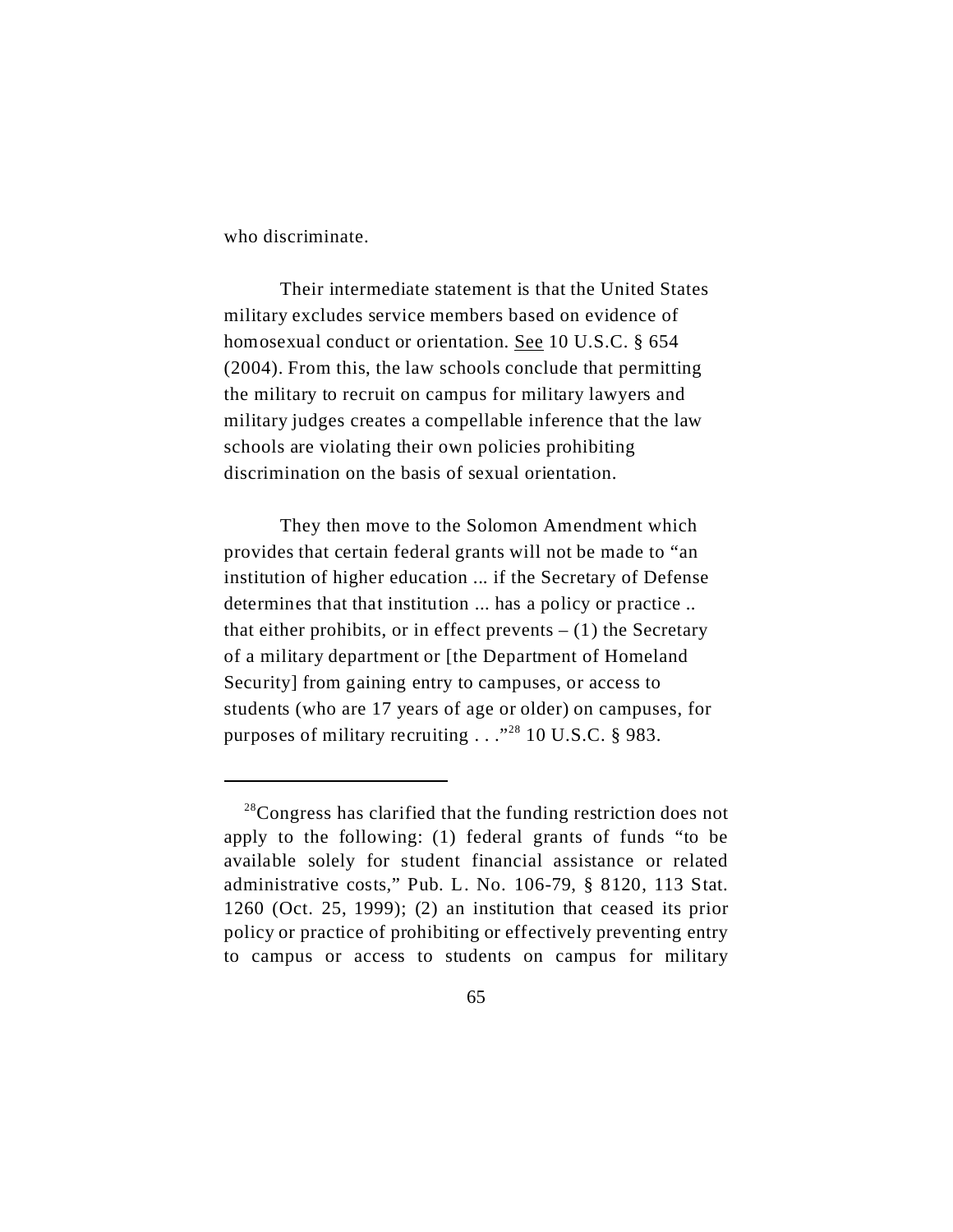This year, Congress amended the Solomon Amendment to require military recruiting access "in a manner that is at least equal in quality and scope to the [degree of] access to campuses and to students that is provided to any other employer." National Defense Authorization Bill for Fiscal Year 2005, Pub. L. No. 108-287 (2004).

From the foregoing premises Appellants' Second Amended Complaint alleges that the Solomon Amendment and regulations promulgated thereunder violate the First Amendment as applied to law schools by: (1) imposing unconstitutional conditions on the receipt of federal funding; (2) effecting viewpoint discrimination; (3) forcing the plaintiffs to endorse messages repugnant to them and suppressing their expression of dissent; and (4) imposing vague and overbroad restrictions on speech.

I would hold that Congress' use of the spending power and fulfillment of the requirements to maintain the military under Articles I and II do not unreasonably burden speech and, therefore, do not offend the First Amendment. I apply the balance-of-interests test and decide that the interest of protecting the national security of the United States outweighs

recruiting, 10 U.S.C. § 983 $(c)(1)$ ; and  $(3)$  an institution that "has a longstanding policy of pacifism based on historical religious affiliation," 10 U.S.C. § 983(c)(2).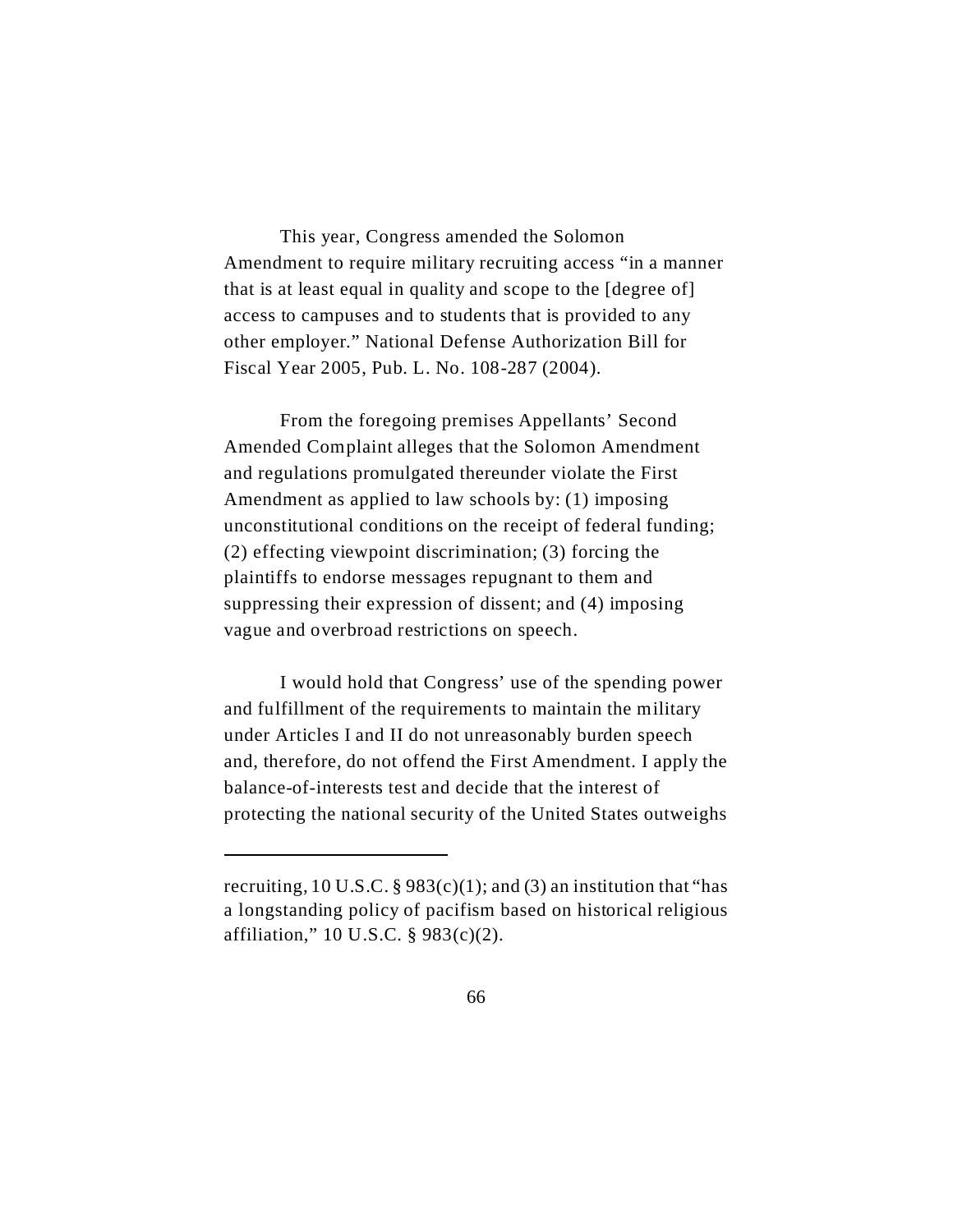the indirect and attenuated interest in the law schools' speech, expressive association and academic freedom rights. The Solomon Amendment survives the constitutional attack because its provisions, the 2004 amendments thereto and related regulations, govern conduct while only incidentally affecting speech. In serving its compelling interest in recruiting military lawyers, the statute does not require the government to engage in unconstitutional conduct. Accordingly, with respect, I dissent. I agree with the thoughtful statement of reasons of the district court and would affirm its judgment.

I.

The starting point for analysis must be fealty to the precept that congressional statutes are presumed to be constitutional. See, e.g., Edward J. DeBartolo Corp. v. Florida Gulf Coast Bldg. & Constr. Trades Council, 485 U.S. 568, 575 (1988) ("'[t]he elementary rule is that every reasonable construction must be resorted to, in order to save a statute from unconstitutionality.'") (quoting Hooper v. California, 155 U.S. 648, 657 (1895)); NLRB v. Catholic Bishop of Chicago, 440 U.S. 490, 500 (1979) ( "[A]n act of Congress ought not be construed to violate the Constitution if any other possible construction remains available."). Thus in Rust v. Sullivan, 500 U.S. 173 (1991), the Court teaches:

The principle enunciated in Hooper v. California, supra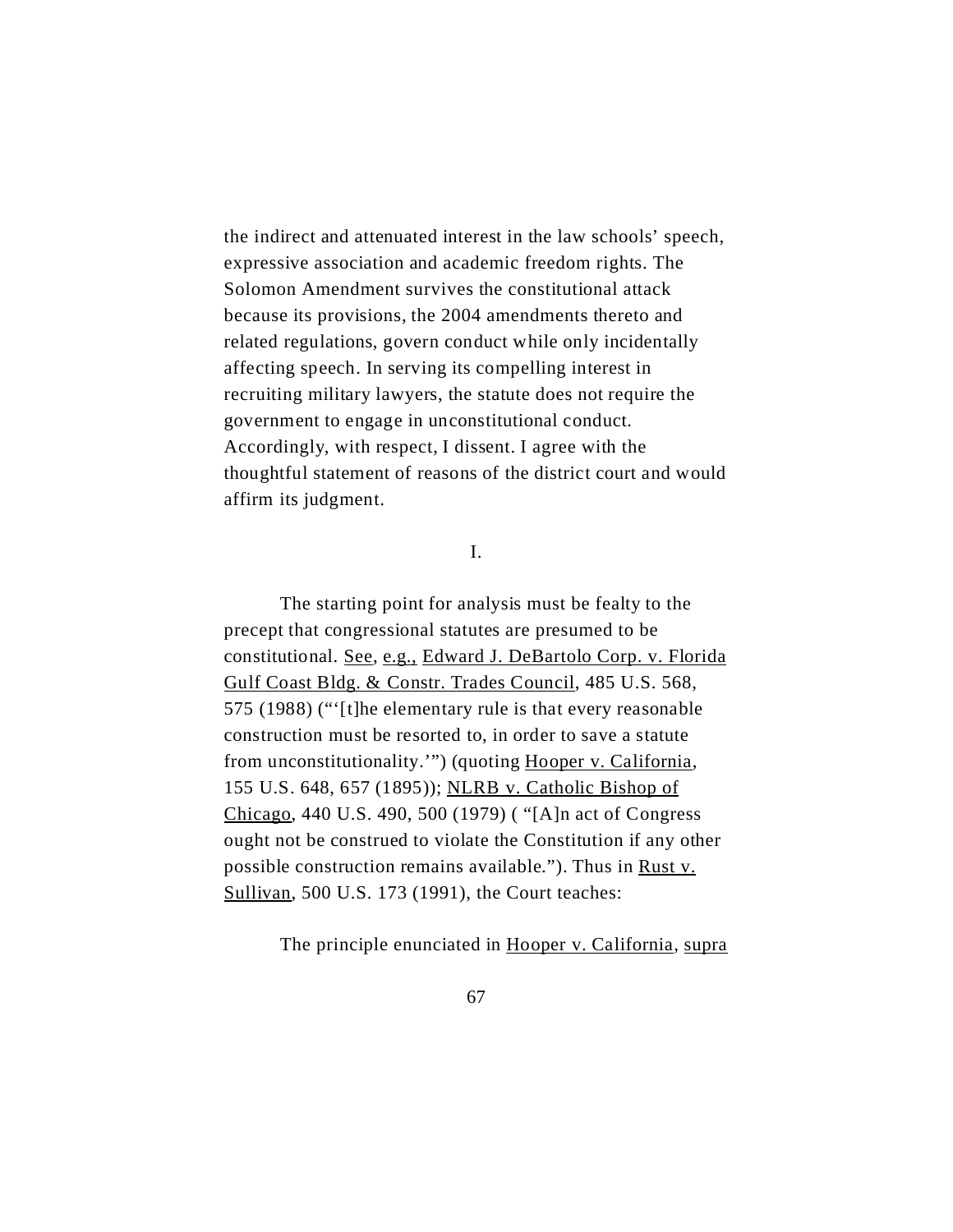and subsequent cases, is a categorical one: As between two possible interpretations of a statute, by one of which it would be unconstitutional and by the other valid, our plain duty is to adopt that which would save the Act. Blodgett v. Holden, 275 U.S. 142, 148 (1927) (opinion of Holmes, J.). This principle is based at least in part on the fact that a decision to declare an Act of Congress unconstitutional "is the gravest and most delicate duty that this Court is called on to perform." Ibid. Following Hooper, supra, cases such as United States ex rel. Attorney General v. Delaware & Hudson Co., 213 U.S. 366, 408 (1909), and United States v. Jin Fuey and Moy, 241 U.S. 394, 401 (1916), developed the corollary doctrine that "[a] statute must be construed, if fairly possible, so as to avoid not only the conclusion that it is unconstitutional but also grave doubts upon that score." This canon is followed out of respect for Congress, which we assume legislates in the light of constitutional limitations. FTC v. American Tobacco Co., 260 U.S. 298, 305-307 (1924). It is qualified by the proposition that "avoidance of a difficulty will not be pressed to the point of disingenuous evasion." George Moore Ice Cream Co. v. Rose, 298 U.S. 373, 379 (1933).

Id. at 190-191.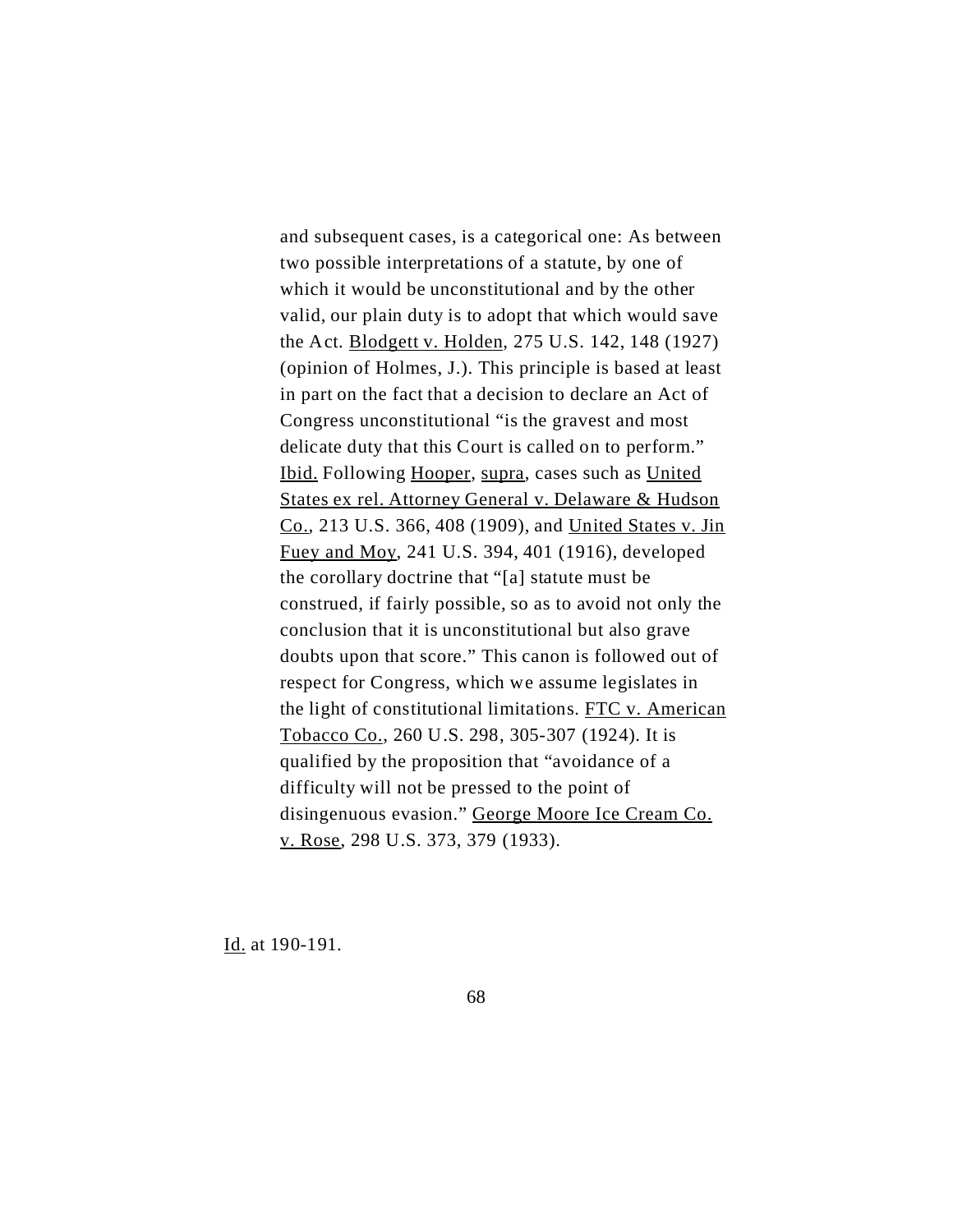It is noted that although the Supreme Court considers this principle "a categorical one," it is not included in the majority's analysis.

#### II.

A second disagreement with the approach of my distinguished brothers of the majority is that they have not identified by name or discussed the several important provisions of the Constitution that provide for the support of the military and that antedate the promulgation of the amendments contained in the Bill of Rights.

 Among the powers granted to Congress is the spending power: "The Congress shall have Power To lay and collect Taxes, Duties, Imposts and Excises, to pay the Debts and provide for the common Defence and general Welfare of the United States. . ." U.S. Const. art. I, § 8, cl. 1. Furthermore, Congress is specifically given several powers related to the military: (1) "[t]o declare War, grant Letters of Marque and Reprisal, and make Rules concerning Captures on Land and Water," id. cl. 11; (2) "[t]o raise and support Armies, but no appropriation of Money to that Use shall be for a longer Term than two Years," id. cl. 12; (3) "[t]o provide and maintain a Navy," id. cl. 13; and (4) "[t]o make Rules for the Government and Regulation of the land and naval Forces," id. cl. 14.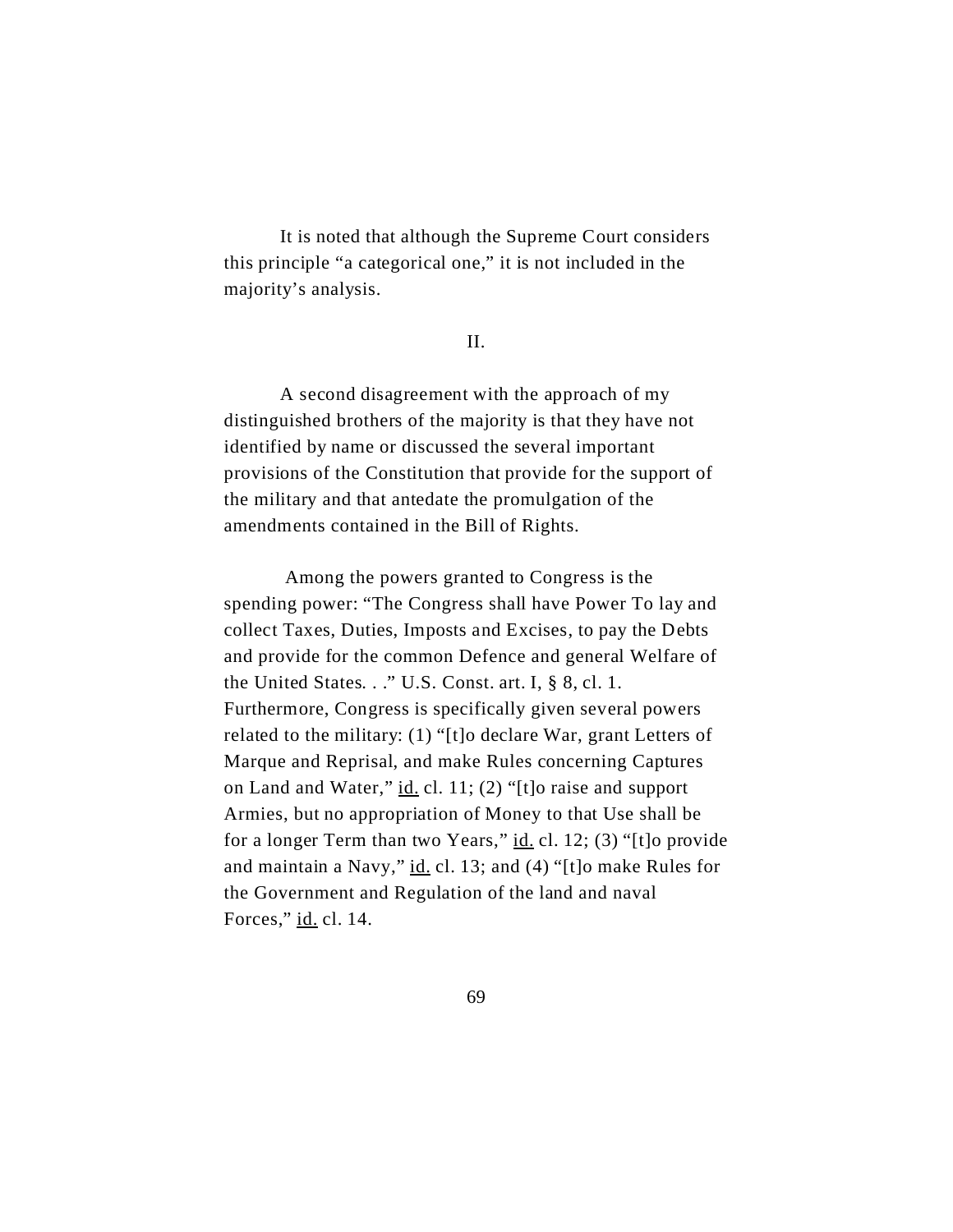The Constitution also authorizes Congress "[t]o make all Laws which shall be necessary and proper for carrying into Execution the foregoing Powers, and all other Powers vested by this Constitution in the Government of the United States, or in any Department or Officer thereof." Id. cl. 18.

The Constitution further states: "[t]he President shall be Commander in Chief of the Army and Navy of the United States. . . ." Const. art. II, § 2, cl. 1. The President also "shall take Care that the Laws be faithfully executed  $\ldots$ " Id. § 3, cl. 1.

Indeed, the only oblique reference to these countervailing provisions of the Constitution appears in the majority's discussion of the unconstitutional conditions doctrine, citing Rosenberger v. Rector & Visitors of Univ. of Va., 515 U.S. 819 (1995) (public university could not condition funds for student publications on their secular perspective); FCC v. League of Women Voters, 468 U.S. 364 (1984) (FCC could not condition federal funds to radio stations on editorial content); and Perry v. Sindermann, 408 U.S. 593, 597 (1972) (relating to non-renewal of a contract and citing cases relating to denials of tax exemptions and welfare payments, but emphasizing that "most often, we have applied the principle to denials of public employment").

Significantly, my research has not discovered any reported case where an act of Congress exclusively predicated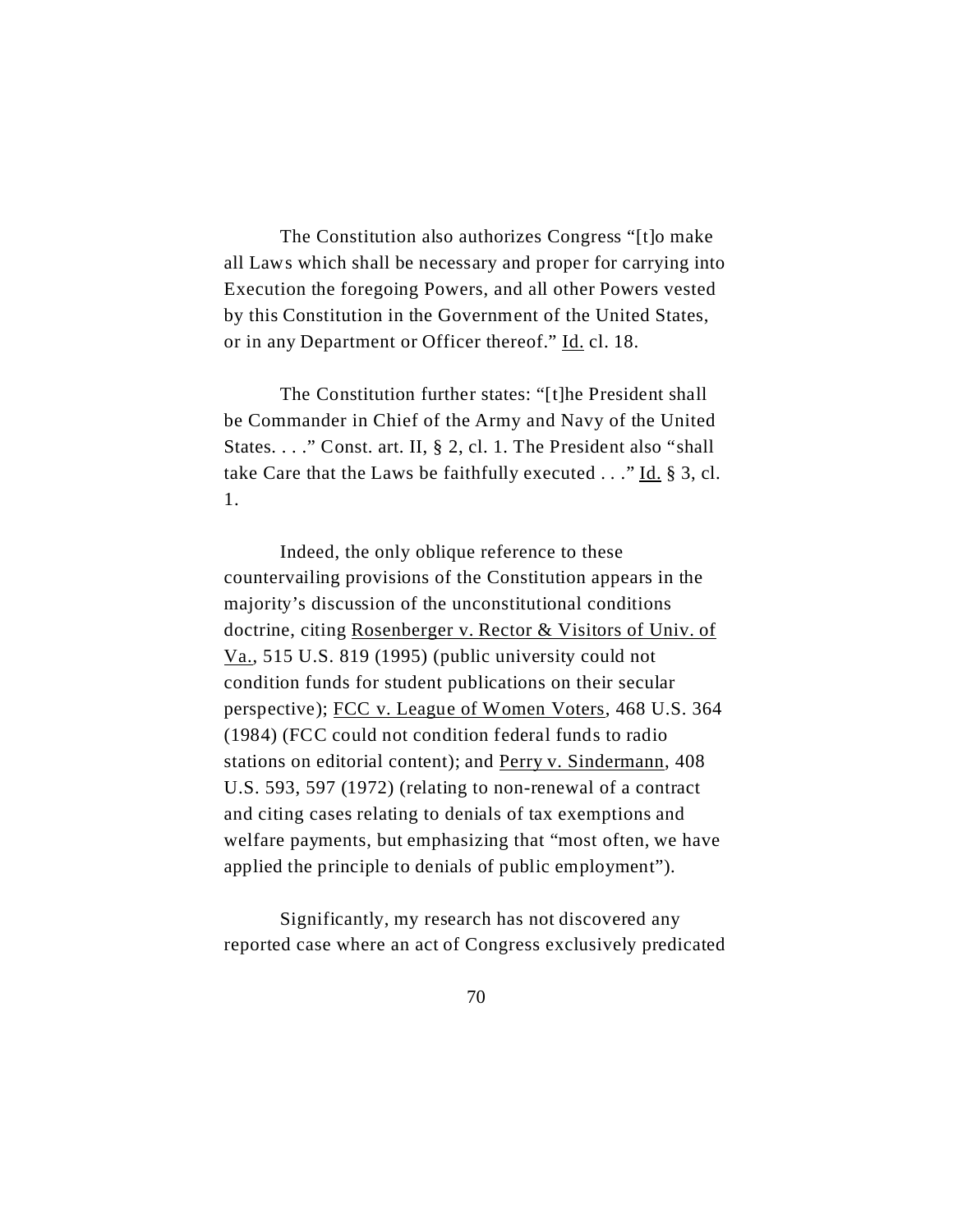on supporting the military has been declared unconstitutional by application of the seminal doctrine that "[the government] may not deny a benefit to a person on a basis that infringes his constitutionally protected interests–especially, his interest in freedom of speech." Speiser v. Randall, 357 U.S. 513, 526- 529 (1958); see also Perry, 408 U.S. at 597. By reversing the district court's judgment, the majority has created new law, totally unsupported by binding precedent. In doing so the majority selects analogues to cases where state public accommodation statutes were involved and not a single case where an act of Congress was not only authorized by various Clauses in Articles I and II, but commanded by them.

In the posture of this case, Appellants do not urge that the Solomon Amendment is facially unconstitutional, but only that it is unconstitutional as applied to the law schools because it offends their stated policies of anti-discrimination. To succeed in their burden of overcoming the presumption of constitutionality of the Solomon Amendment, they must first demonstrate that the mere presence of recruiting officers on campus constitutes a compellable inference that the law schools will be objectively and reasonably viewed as violating their anti-discrimination policies. If they succeed at that stage, then they must demonstrate that the bite of the First Amendment under the facts of this case is so strong as to outweigh Congress' interests to "provide for the common Defense . . .," U.S. Const. art. I, § 8, cl. 1.; "declare War, grant Letters of Marque and Reprisal, and make Rules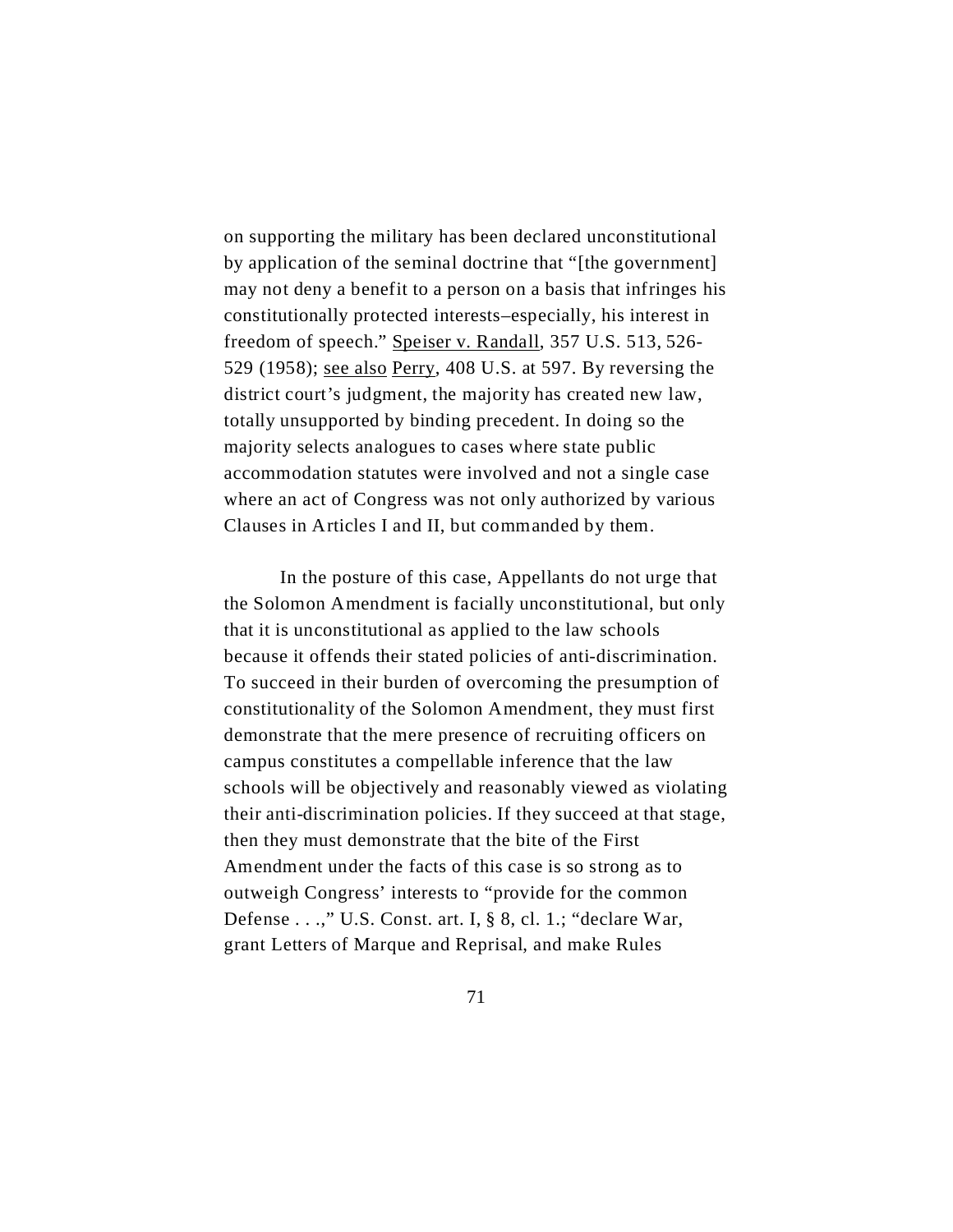concerning Captures on Land and Water," id. cl. 11; "raise and support Armies, id. cl. 12; "provide and maintain a Navy," id. cl. 13; "make Rules for the Government and Regulation of the land and naval Forces," id. cl. 14; and for the President to "be Commander in Chief of the Army and Navy of the United States. . . .," U.S. Const. art. II, § 2, cl. 1; and to "take Care that the Laws be faithfully executed . . .," id. § 3, cl. 1.

Before proceeding into this analysis, it bears note that the military's policy against homosexual activity, codified at 10 U.S.C. § 654, previously has been adjudged by a number of our sister courts of appeals not to violate the Constitution. See, e.g., Richenberg v. Perry, 97 F.3d 256, 261 (8th Cir. 1996) ("We join six other circuits in concluding that the military may exclude those who engage in homosexual acts as defined in [10 U.S.C.] §  $654(f)(3)(A)$ .").

Moreover, in United States v. City of Phil., 798 F.2d 81 (3d Cir. 1986) this court has discussed the very subject of this appeal. In that case, the Temple School of Law's placement office invited the Judge Advocate General Corps of the Army, Navy and Marine Corps to participate in a job recruiting program on its campus. he Philadelphia Commission on Human Relations issued an order restraining the law school from doing so on the ground that the military services did not accept homosexuals. We affirmed a district court order prohibiting the Commission from taking any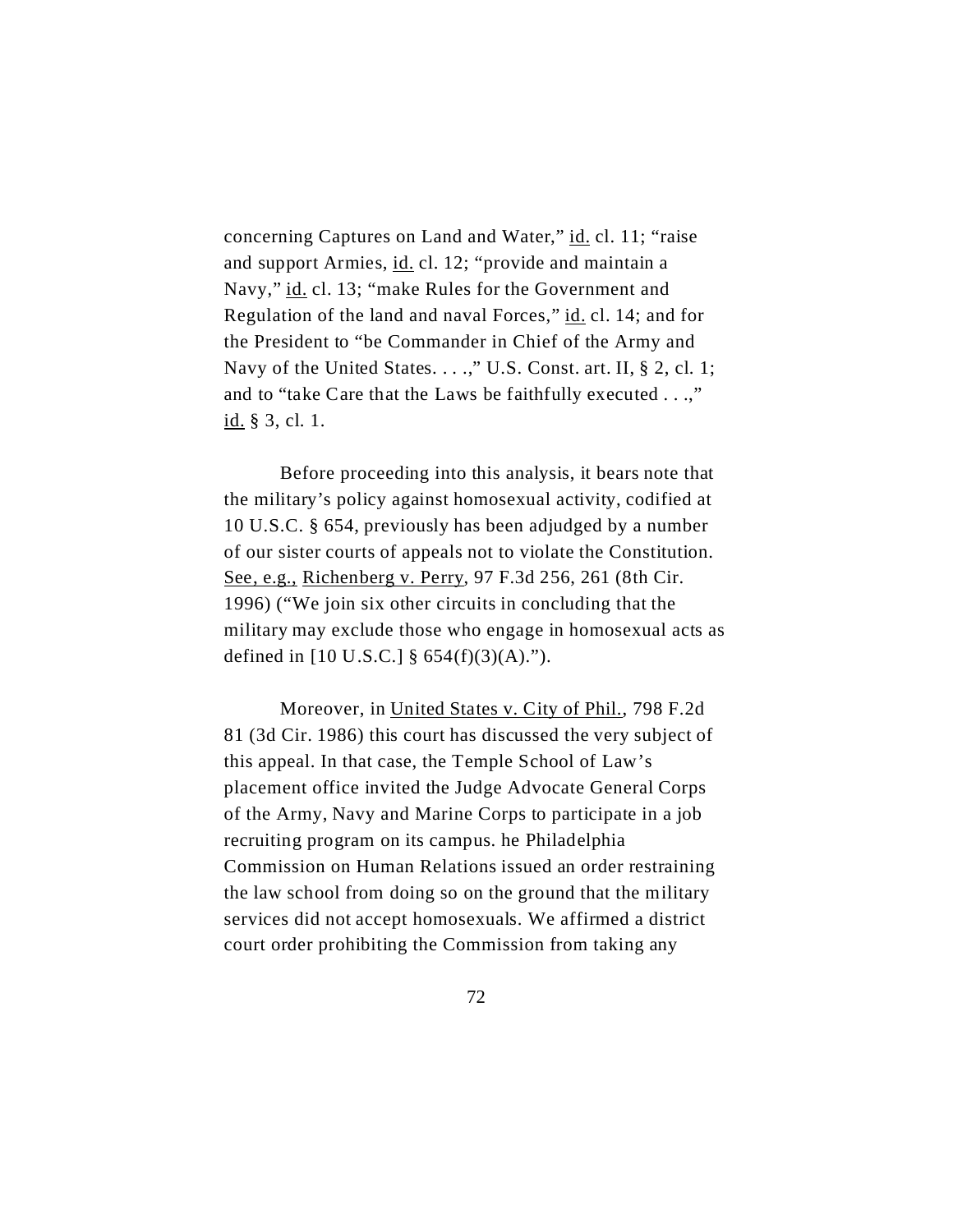adverse action. After reviewing Congressional legislation implementing what we described as "the long standing Congressional policy of encouraging colleges and universities to cooperate with, and open their campuses to, military recruiters," we stated:

We believe that only one reasonable conclusion can be drawn from this legislation: Congress considers access to college and university employment facilities by military recruiters to be a matter of paramount importance. In other words, we think that Congress views such access an integral part of the military's effort to conduct "intensive recruiting campaigns to obtain enlistments." This conclusion is buttressed by the legislative history of these provisions. For example, a committee report accompanying the DDA Act of 1973 states, in pertinent part, that "the Committee believes that [the] national interest is best served by colleges and universities which provide for the full spectrum of opportunity for various career fields, including the military field through the Reserve Officers Training Corps program, and by the opportunity for students to talk to all recruiting sources, including military recruiters." H.R.Rep No. 92-1149, 92d Cong., 2d Sess. 79 (1972). . . .

We conclude, therefore, that the Order conflicts with a clearly discernible Congressional policy concerning military recruitment on the campuses of this nation's colleges and universities.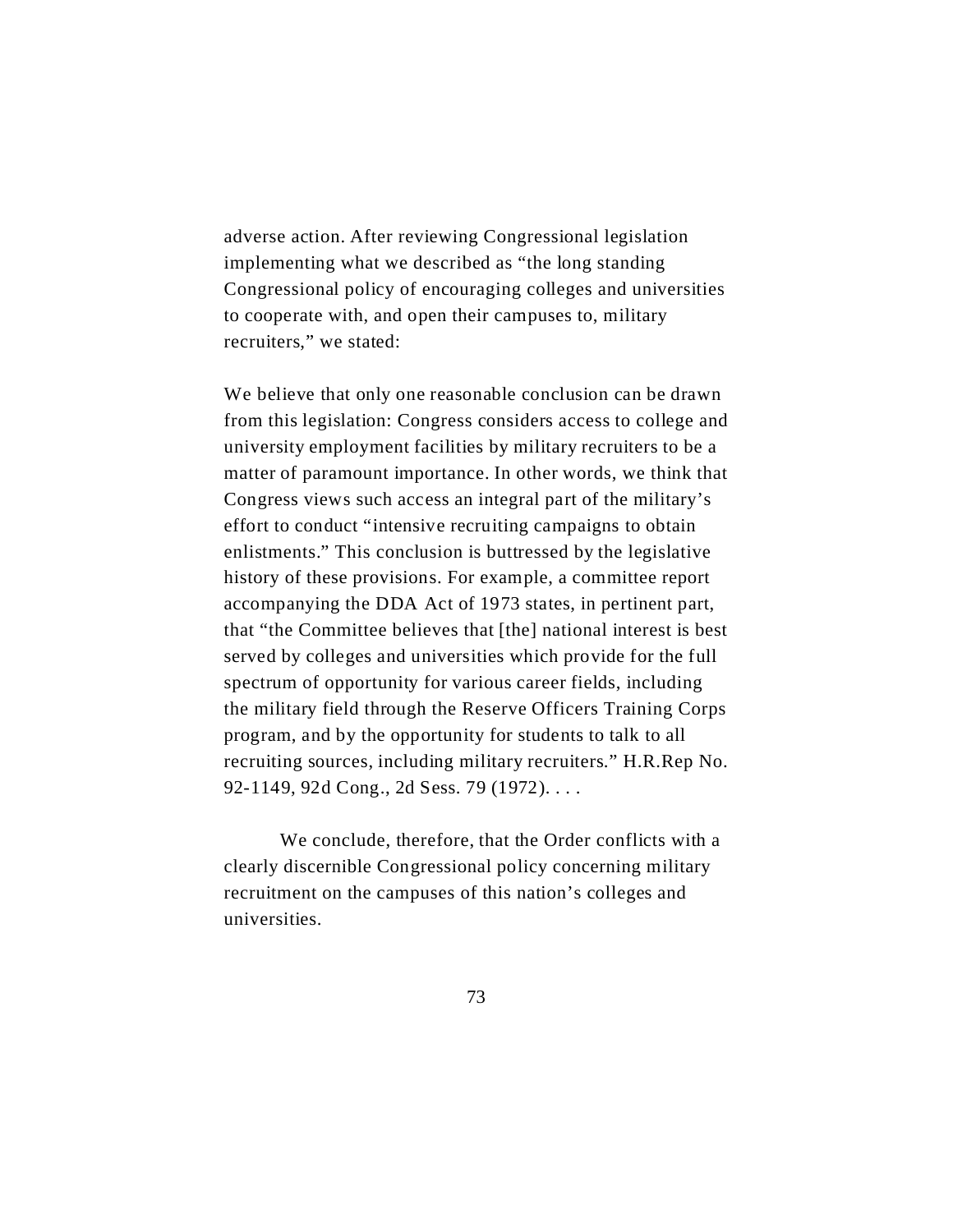Id. at 86, 88. We do not write on a clean slate regarding the importance Congress places in access to college and university facilities by the military. We already have decided that issue contrary to the argument pressed by the Appellants. And we made this determination almost twenty years ago.

#### III.

Before we address the application of First Amendment precepts, I am unwilling to accept that there is a permissible inference, let alone a compellable one, that a military presence on campus to recruit, in and of itself, conjures up an immediate impression of a discriminatory institution. Throughout our history, especially in times of war, like the present conflicts in Afghanistan and Iraq, and the military campaign against the Al Qaeda, a completely different impression is evoked. The men and women in uniform are almost universally considered as heroes, sacrificing not only their lives and well-being, but living separate from all the comforts of stateside living. Again in the current era, almost every day, a candidate for President emphasized his four months as a swift boat commander in the Vietnam conflict. As masters of public opinion, the political apparatus on both sides of the aisle certainly would not put a premium on military service if the inference of the discrimination advanced by Appellants here was attached thereto. Indeed, the respect to the man and woman in uniform is so profound that in the same Presidential campaign, the other candidate was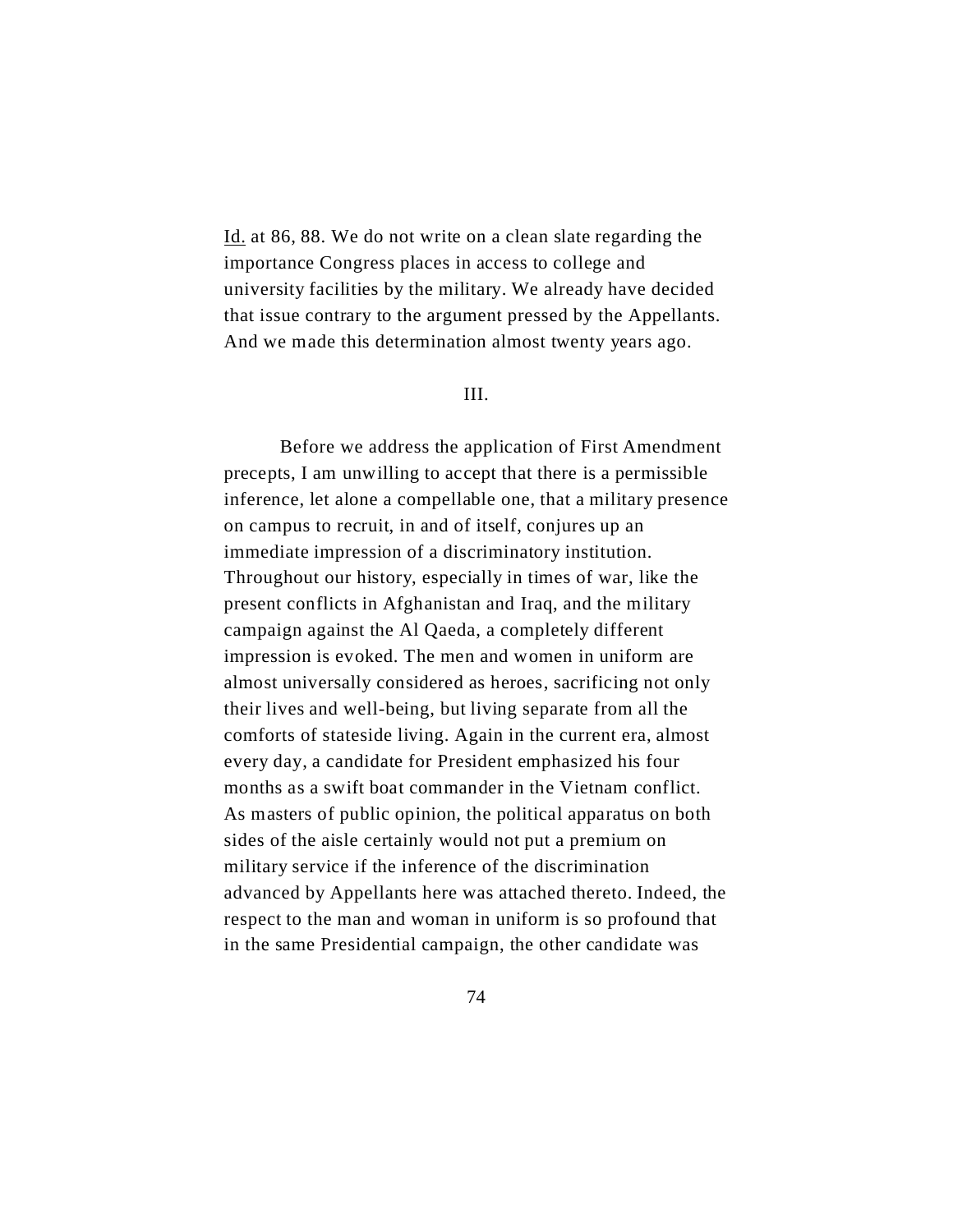criticized for serving at home in a National Guard unit during the Vietnam conflict instead of going overseas.

This view of service in the armed forces is at the farthest polar extreme from the Appellants' position that the mere presence of military recruiters conjures up the image of an institution that discriminates. That the military does so in fact, does not, in and of itself, generate the direct and universal feeling of loathing and abomination to the extent that their presence on campus a few days a year deprives law school institutions of rights inferred from the First Amendment.

What is involved here in the first instance is not operation of legal principles but precepts of logic that determine what can be properly inferred from stated circumstances. An inference is a process in which one proposition (a factual conclusion) is arrived at and affirmed on the basis of one or more other propositions, which were accepted as the starting point of the process. Professor Stebbing observes that an inference "may be defined as a mental process in which a thinker passes from the apprehension of something given, the datum, to something, the conclusion, related in a certain way to the datum, and accepted only because the datum has been accepted." L.S. Stebbing, A Modern Introduction to Logic 211-212 (1948).

Inference is a process where the thinker passes from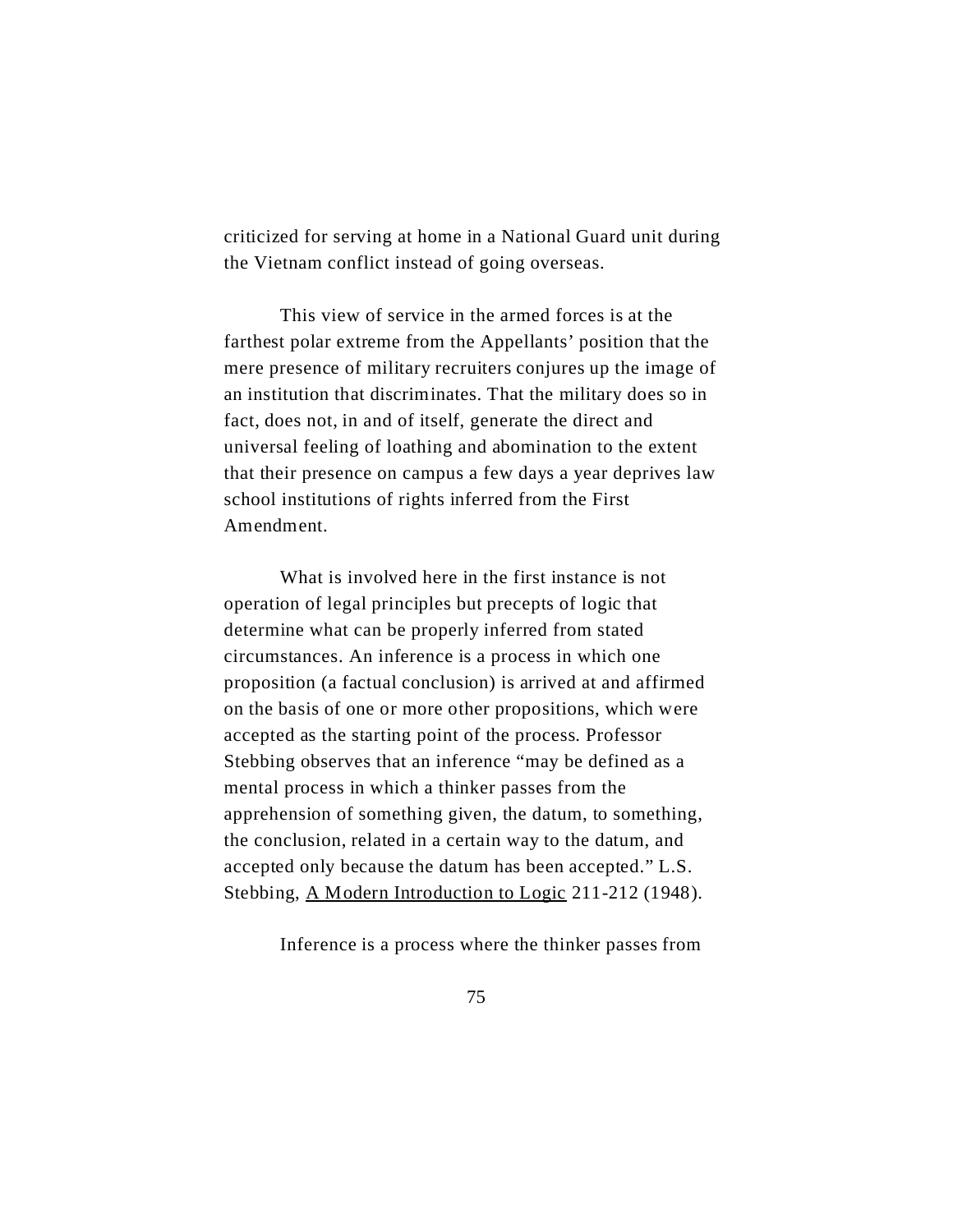one proposition to another that is connected with the former in some way. But for the passage to be valid, it must be made according to the laws of logic that permit a reasonable movement from one proposition to another. Inference, then is "any passing from knowledge to new knowledge." Joseph Gerard Brennan, A Handbook of Logic 1 (1957). The passage cannot be mere speculation, intuition or guessing. The key to a logical inference is the reasonable probability that the conclusion flows from the evidentiary datum because of past experiences in human affairs. A moment is necessary to discuss the difference between inference and implication. These terms are obverse sides of the same coin. We infer a conclusion from the data; the data imply a conclusion. Professor Cooley explains:

[w]hen a series of statements is an instance of a valid form of inference, the conclusion will be said to follow from the premises, and the premises to imply the conclusion. If a set of premises implies a conclusion, then, whenever the premises are accepted as true, the conclusion must be accepted as true also . . . .

John C. Cooley, A Primer of Formal Logic 13 (1942).

As Professor Brennan put it: "In ordinary discourse, [implication] may mean 'to give a hint,' and [inference], 'to take a hint.'" Brennan, A Handbook of Logic at 2-3. Drawing a proper inference is critical in this case, and this court has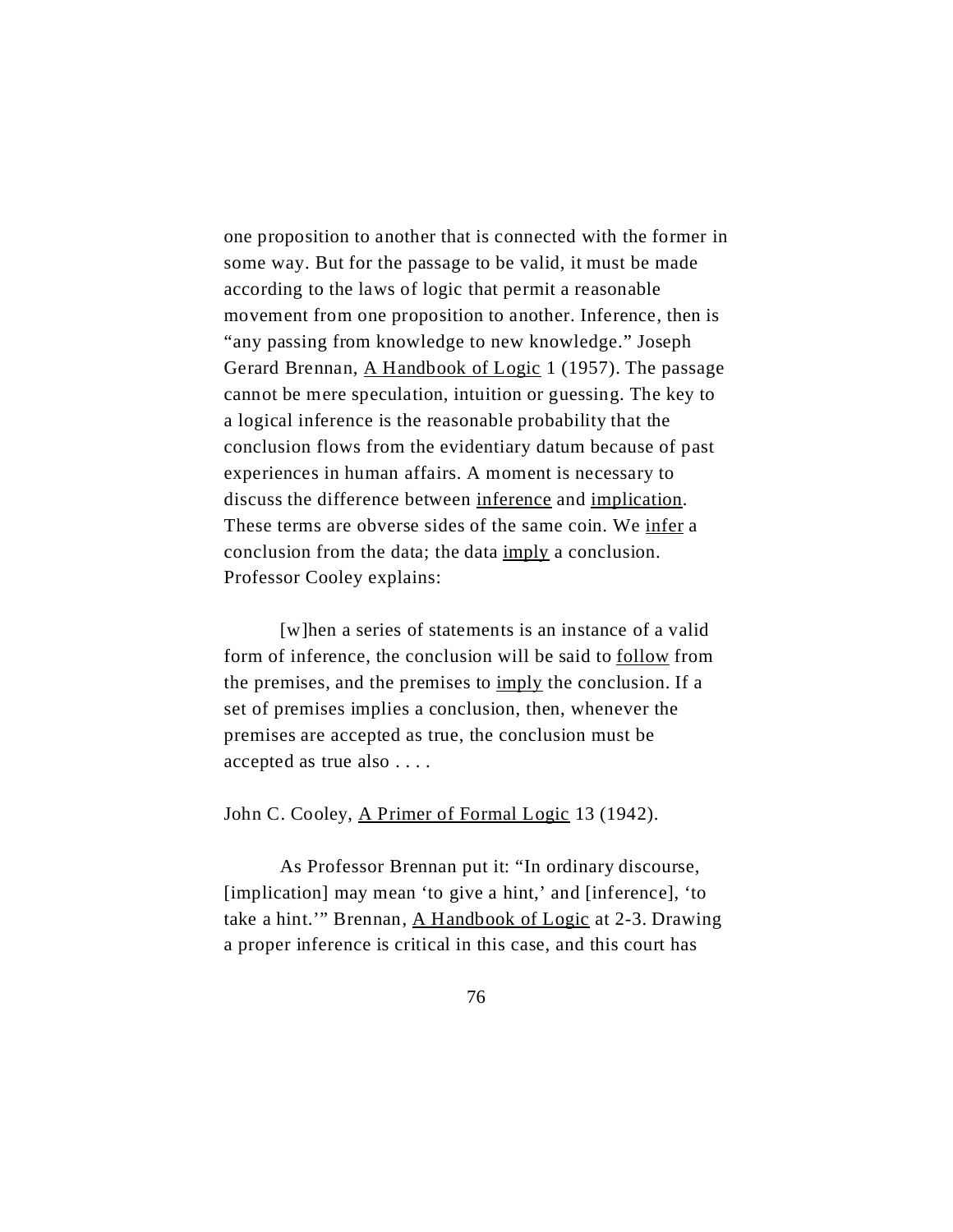heretofore suggested some broad guidelines:

The line between a reasonable inference that may permissibly be drawn by a jury from basic facts in evidence and an impermissible speculation is not drawn by judicial idiosyncracies. The line is drawn by the laws of logic. If there is an experience of logical probability that an ultimate fact will follow a stated narrative or historical fact, then the jury is given the opportunity to draw a conclusion because there is a reasonable probability that the conclusion flows from the proven facts. As the Supreme Court has stated, "The essential requirement is that mere speculation be not allowed to do duty for probative facts after making due allowance for all reasonably possible inferences favoring the party whose case is attacked."

Tose v. First. Pa. Bank, N.A., 648 F.2d 879, 895 (3d Cir. 1981) (quoting Galloway v. United States, 319 U.S. 372, 395  $(1943)$ .

From these basic precepts of logic we cannot conclude that the mere presence of a uniformed military recruiter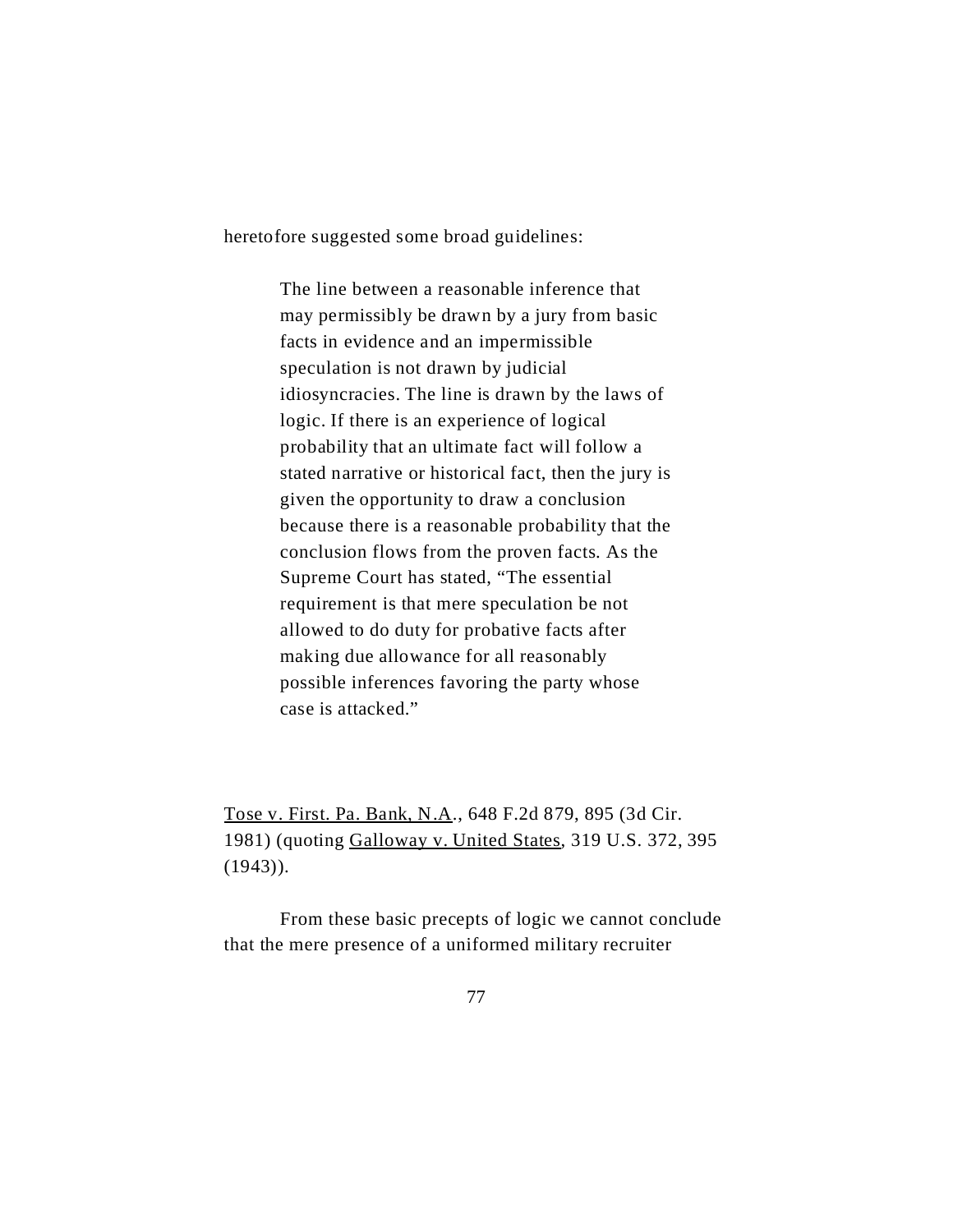permits or compels the inference that a law school's antidiscrimination policy is violated. It bears repetition that the passage from datum to conclusion cannot be mere speculation, intuition, or guessing, or by "judicial idiosyncracies." The subjective idiosyncratic impressions of some law students, some professors, or some anti-war protesters are not the test. What we know as men and women we cannot forget as judges. And this we know from elementary canons of logical processes—the validity vel non of a logical inference is the reasonable probability that the conclusion flows from the evidentiary datum because of past experiences in human affairs.

A participant in a military operation cannot be ipso facto denigrated as a member of a discriminatory institution. And conjuring up such an image is the cornerstone of Appellant's First Amendment argument.

In my view it is not necessary to meet any First Amendment argument because given the evidentiary datum of a military recruiter on campus for a few days, a proper inference may not be drawn that this, in and of itself, supports a factual inference that the law school is violating its antidiscrimination policy. I think that this alone is sufficient to affirm the judgment of the district court.

Nevertheless, I go further and assume that Appellants' suggested inference may properly be drawn as a fact, and now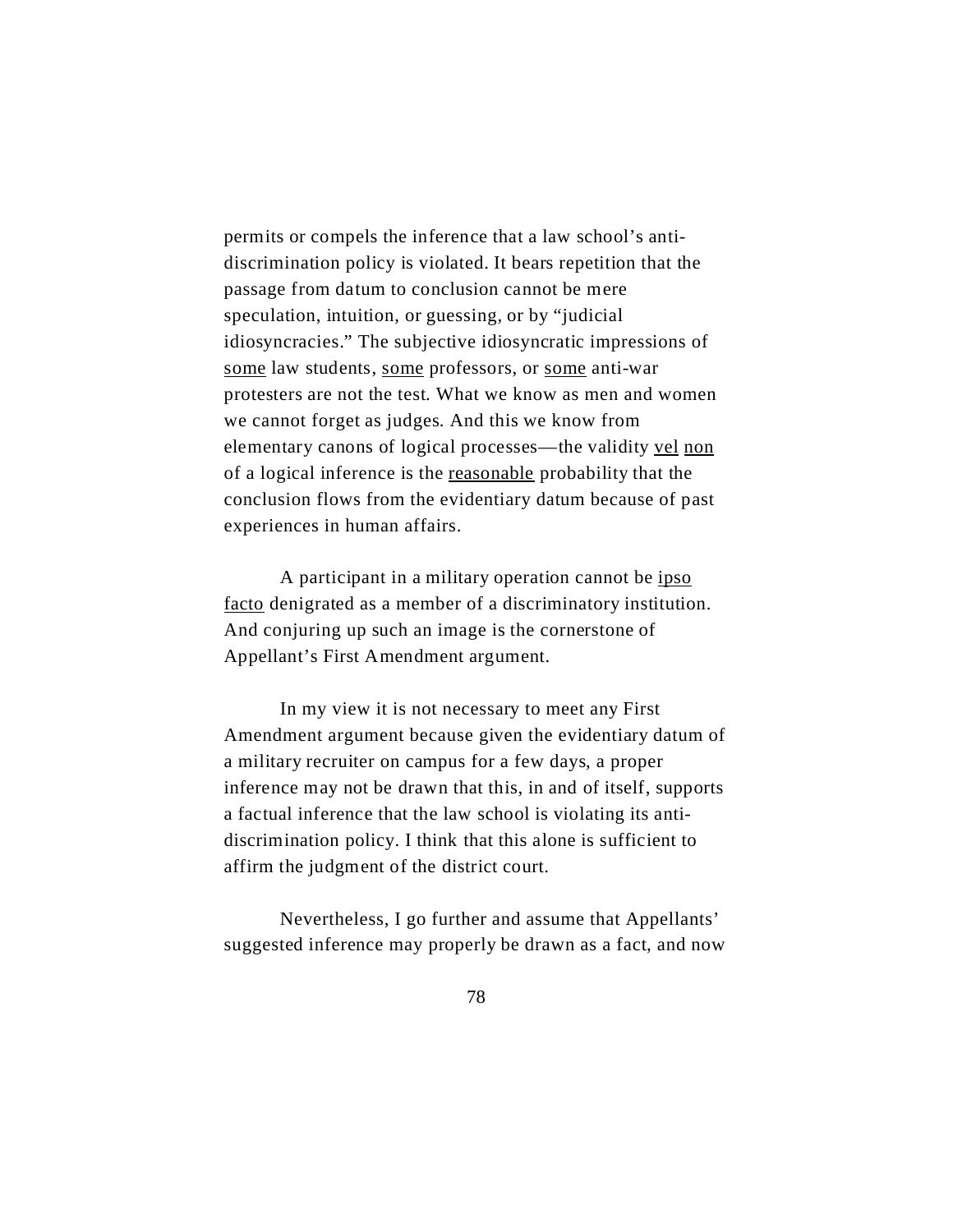turn to a discussion of whether First Amendment concerns trump the demands placed on Congress and the President under Articles I and II to support the military.

#### IV.

Our beginning point in approaching a First Amendment analysis is the balancing-of-interests test set forth in Justice Brennan's important opinion in Roberts:

> Determining the limits of state authorities over an individual's freedom to enter into a particular association therefore unavoidably entails a careful assessment of where that relationship's objective characteristics locate it on a spectrum from the most intimate to the most attenuated of personal attachments. . . . We need not mark the potentially significant points on this terrain with any precision.

468 U.S. at 620 (emphasis added). Moreover, important for our immediate purposes is the recognition that "[t]he right to associate for expressive purposes is not, however, absolute. Infringements on that right may be justified by regulations adopted to serve compelling state interests, unrelated to the suppression of ideas, that cannot be achieved through means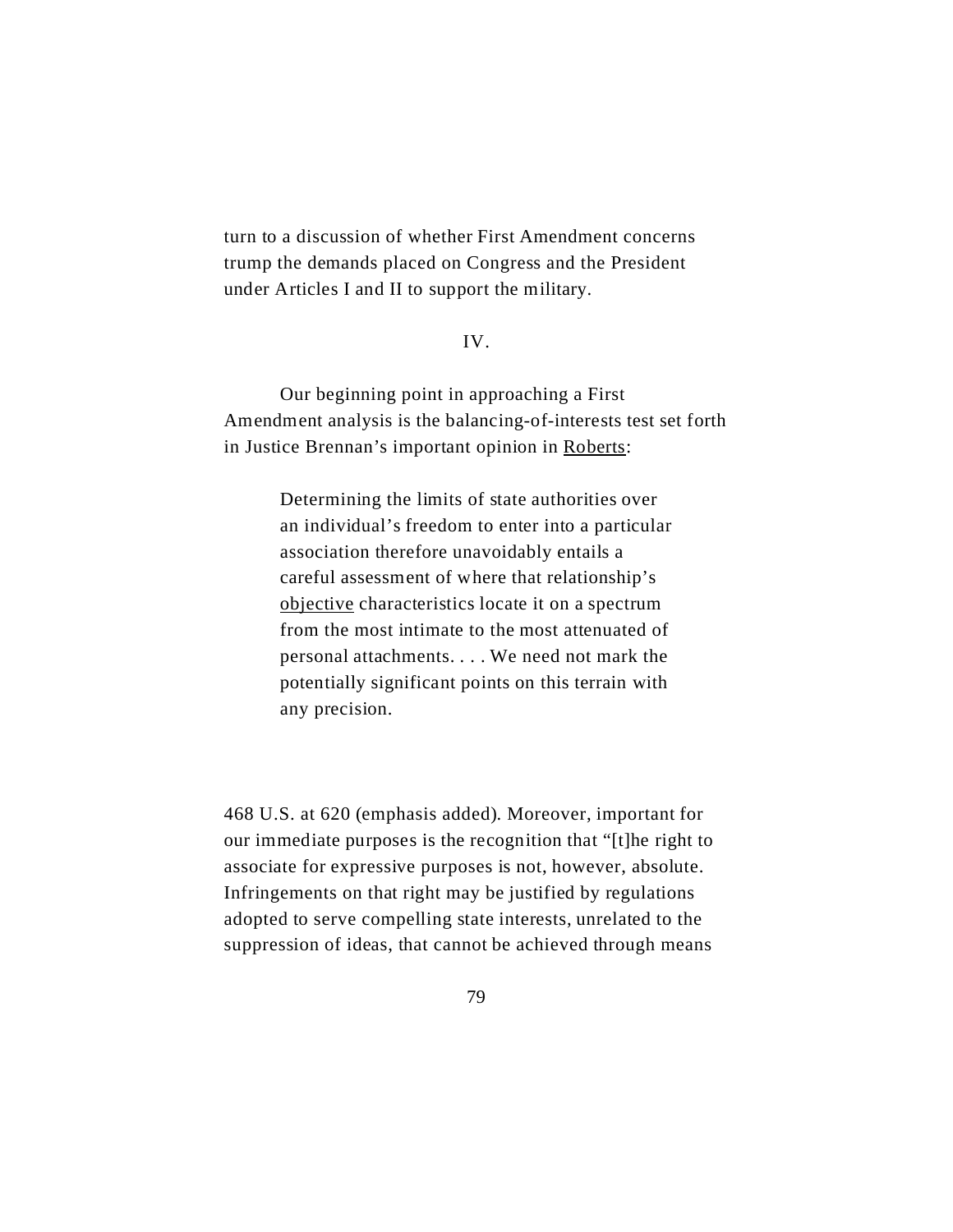significantly less restrictive of associational freedoms." Id. at 623.

Although dealing with distinctions between abortions and other procedures, Justice Blackmun emphasized that in constitutional matters we do not deal with absolutes. "The constitutionality of such distinction will depend on its degree and the justification for it." Bellotti v. Baird, 428 U.S. 132, 149-150 (1976). For other cases discussing the necessity to weigh or balance conflicting interests, see also New York State Club Ass'n. Inc. v. City of New York, 487 U.S. 1 (1988); Bd. of Dirs. of Rotary Int'l v. Rotary Club, 481 U.S. 537 (1987); Dun & Bradstreet, Inc. v. Greenmoss Builders Inc, 472 U.S. 749, 758 (1985) ("We have long recognized that not all speech is of equal First Amendment importance."); Ohralik v. Ohio State Bar Ass'n, 436 U.S. 447 (1978); Maher v. Roe, 432 U.S. 464, 473 (1977); Whalen v. Roe, 429 U.S. 589, 599, 600 and nn.24 and 26 (1977); Zacchini v. Scripps-Howard Broad. Co., 433 U.S. 562 (1977) (emphasizing that a line has to be drawn between media reports that are protected and those that are not).

### A.

I now turn to identify and then weigh competing interests involved in this case. I have written elsewhere that "[a]n interest is a social fact, factor or phenomenon reflected by a claim or demand or desire which human beings, either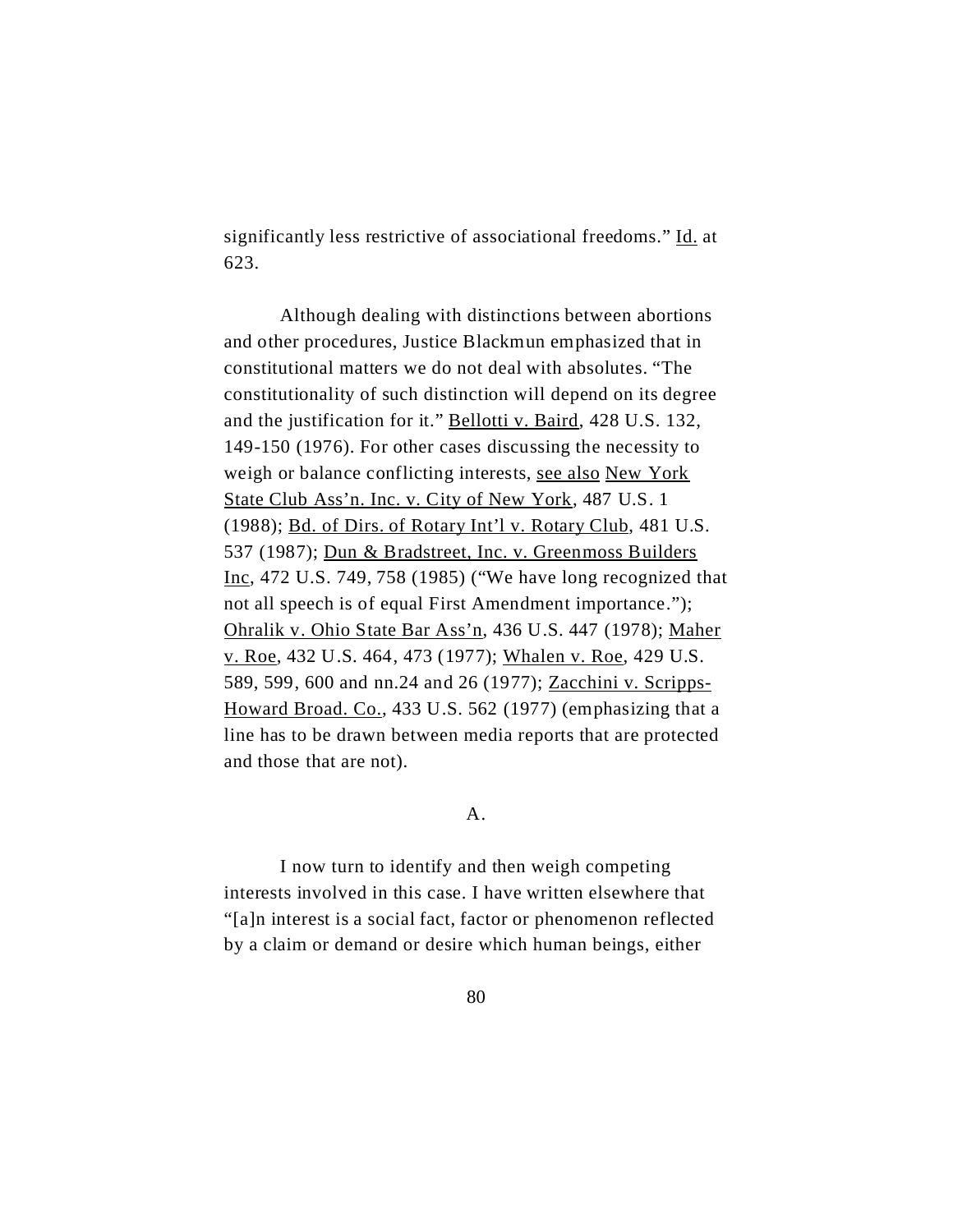individually or as groups or associations or relations, seek to satisfy and which has been recognized as socially valid by authoritative decision makers in society." Ruggero J. Aldisert, The Judicial Process: Text, Materials and Cases 489 (2d ed. 1996) (citing authorities). Two important interests conflict here. Using the formulation of Dean Roscoe Pound, they are: (1) "an interest in general safety, long recognized in the legal order in the maxim that the safety of the people is the highest law;" and (2) the social interest in political progress and individual mental self-assertion, taking form in "the [p]olicy in favor of free speech and free belief and opinion[.]" Roscoe Pound, "A Survey of Social Interests," 57 Harv. L. Rev. 1, 17, 34 (1943).

The interest in public safety is expressed in the clauses of Articles I and II of the Constitution relating to support of the military; the interest in free speech is found in the First Amendment.

I now proceed to weigh these interests.

# B.

What is perceived to be the flash point of controversy here is whether the general interest in public safety has been trumped by the interests embodied in the First Amendment. Supporting the government's position are the line of cases emphasizing the Supreme Court's deference to Congress'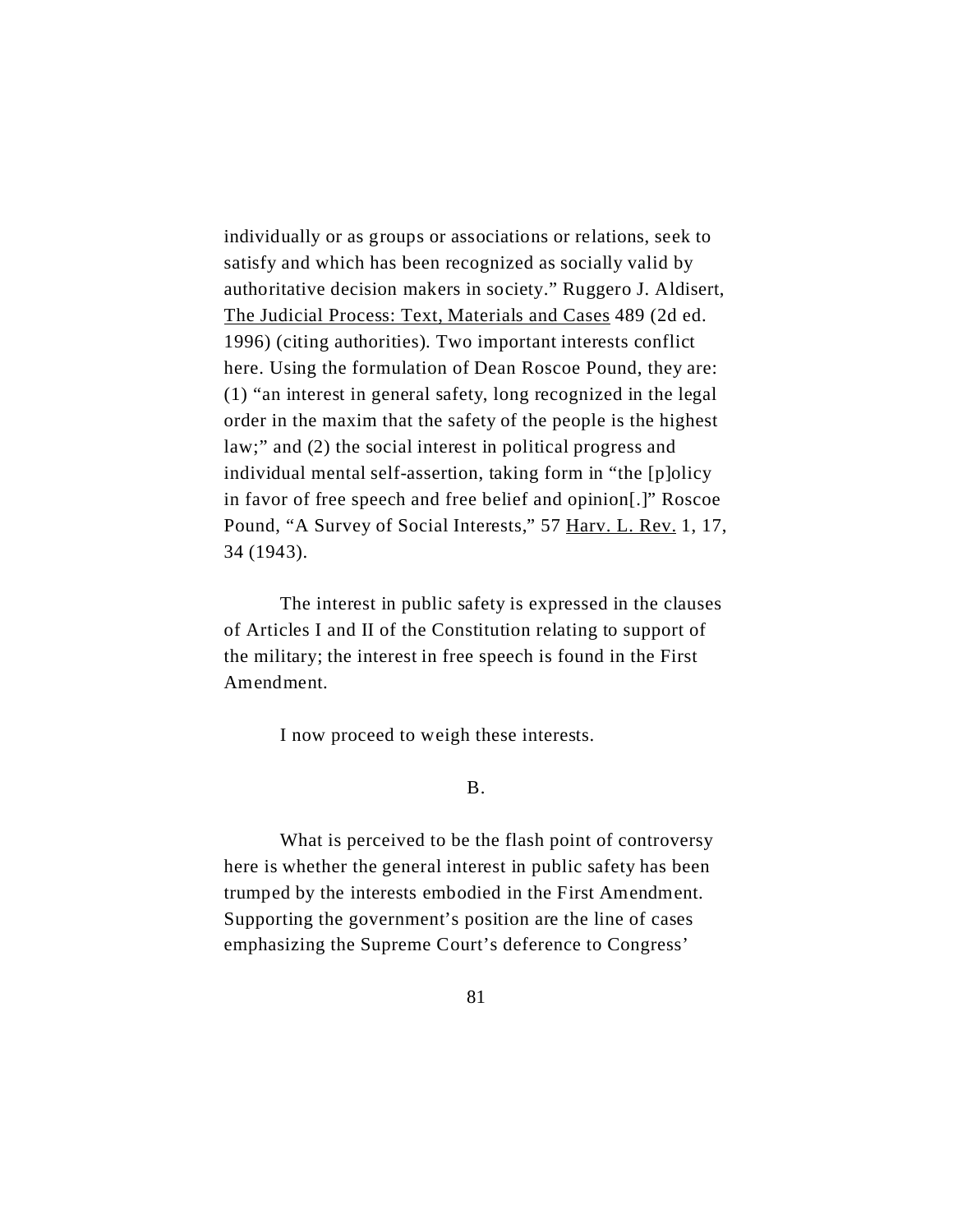support of the military. Arrayed against this is Appellant's insistence that the national defense interest is trumped by the teachings of Boy Scouts of Amer. v. Dale, 530 U.S. 640 (2000), and Hurley v. Irish-American Gay, Lesbian  $&$ Bisexual Group of Boston, 515 U.S. 557 (1995).

The Court has consistently deferred to congressional decisions relating to the military. "The case arises in the context of Congress's authority over national defense and military affairs, and perhaps in no other area has the [Supreme] Court accorded Congress greater deference." Rostker v. Goldberg, 453 U.S. 57*,* 64-65 (1981); see also Weiss v. United States, 510 U.S. 163, 177 (1994) ("Judicial deference . . . 'is at its apogee' when reviewing congressional decision making..." in the realm of military affairs). As the Supreme Court has explained, "[n]ot only is the scope of Congress' constitutional power in this area broad, but the lack of competence on the part of the courts is marked." Rostker, 453 U.S. at 65; see also Gilligan v. Morgan, 413 U.S. 1, 10 (1973) (stating "it is difficult to conceive of an area of governmental activity in which the courts have less competence...").

For example, in Goldman v. Weinberger, 475 U.S. 503 (1986), the Court rejected a Free Exercise challenge to a military dress regulation notwithstanding the plaintiff's claim that the military's assessment of the need for the regulation "is mere ipse dixit, with no support from actual experience or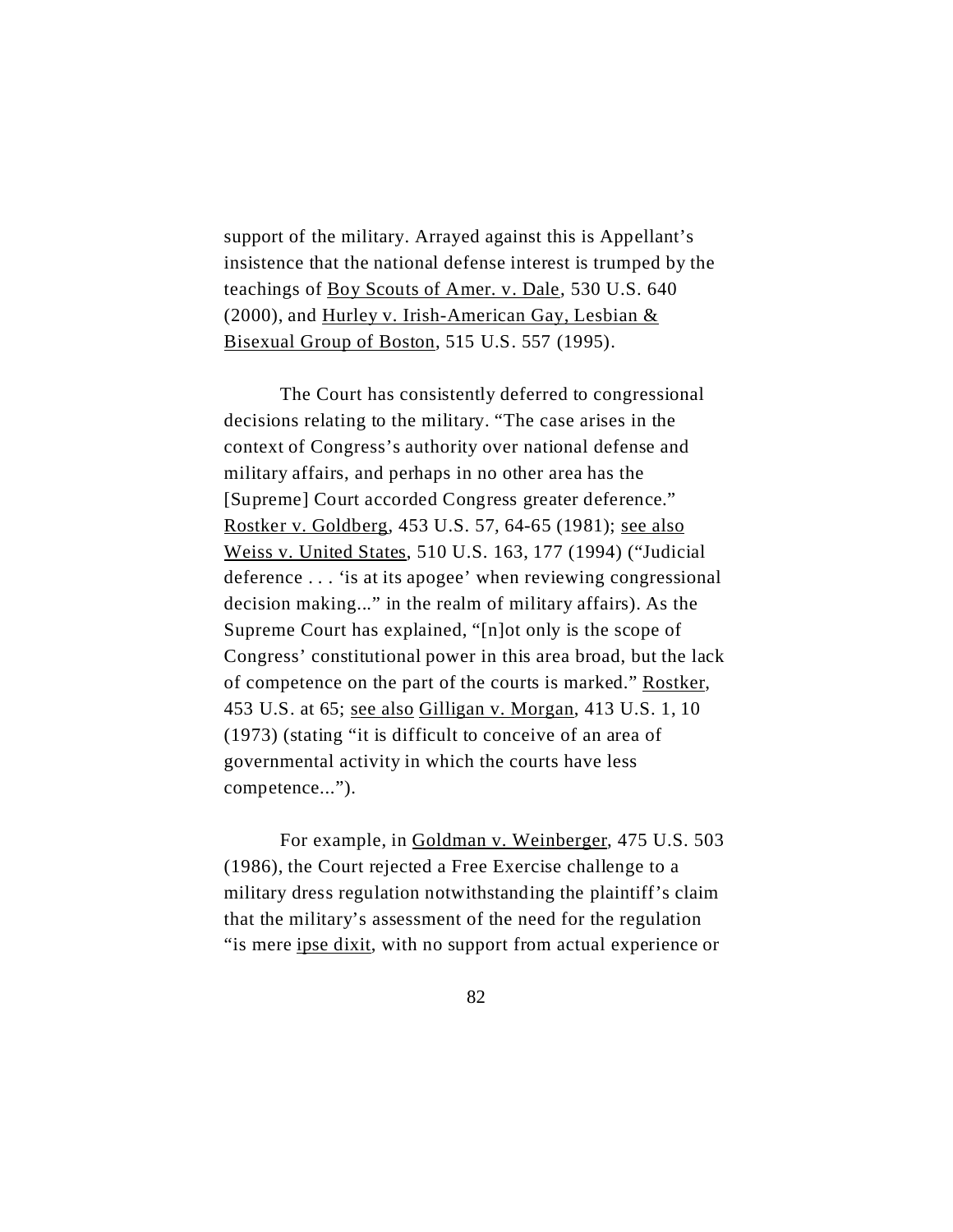a scientific study in the record, and is contradicted by expert testimony . . ." Id. at 509. As the Court explained, "whether or not expert witnesses may feel that religious exceptions . . . are desirable is quite beside the point[;] [t]he desirability of dress regulations in the military is decided by the appropriate military officials, and they are under no constitutional mandate to abandon their considered professional judgment." Id.

Appellants suggest that even if the military requires physical access to campuses, there is no need for military recruiters to be given the same degree of access provided to other employers. It must be emphasized that even bare physical access is more than the Appellants are willing to tolerate; they are asserting a constitutional right to exclude the military from campuses altogether. Second, it is hardly credible for the Appellants to suggest that physical access alone is sufficient for effective military recruiting, particularly when other employers are being granted far more extensive and meaningful access. It is fair to assume that all of the facilities and services provided to prospective employers by law schools are intended to facilitate the hiring process. If military recruiters are denied the ability to reach students on the same terms as other employers, damage to military recruiting is not simply probable but inevitable. The Solomon Amendment reflects Congress' judgment about the requirements of military recruiting, and "[t]he validity of such regulations does not turn on a judge's agreement with the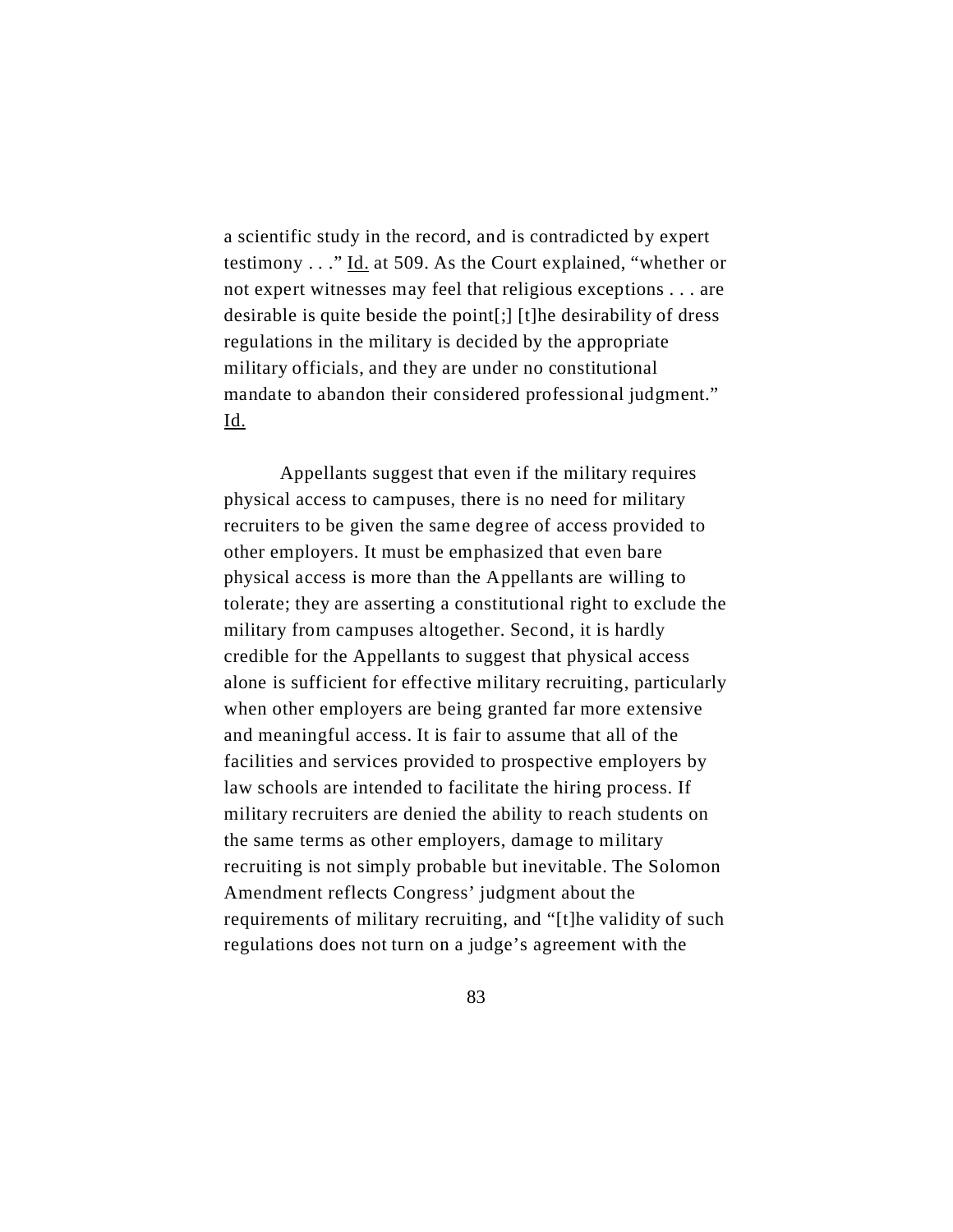responsible decision maker concerning the most appropriate method for promoting significant government interests." United States v. Albertini, 472 U.S. 675, 689 (1985).

What disturbs me personally and as a judge is that the law schools seem to approach this question as an academic exercise, a question on a constitutional law examination or a moot court topic, with no thought of the effect of their action on the supply of military lawyers and military judges in the operation of the Uniform Code of Military Justice. They make it perfectly clear that they are not opposed to military institutions as such; they only want to curtail recruitment of military lawyers and judges. It is important for private employers to appear on campus to recruit law school graduates for positions with law school-sponsored "On Campus Recruiting Days" or "On Campus Interviewing" replete with interviews, followed by dinners and parties, but somehow the military will recruit its lawyers without appearing on campus. Somehow, Appellants urge, better <u>law</u> graduates will be attracted to the military legal branches with its lower pay and fewer benefits by some other recruiting method, for example, from the ranks of undergraduate ROTC programs.<sup>29</sup> Much of Appellants' brief takes the form of

 $29$ The following colloquy took place at the oral argument:

THE COURT: What else could the government do as a less restrictive alternative?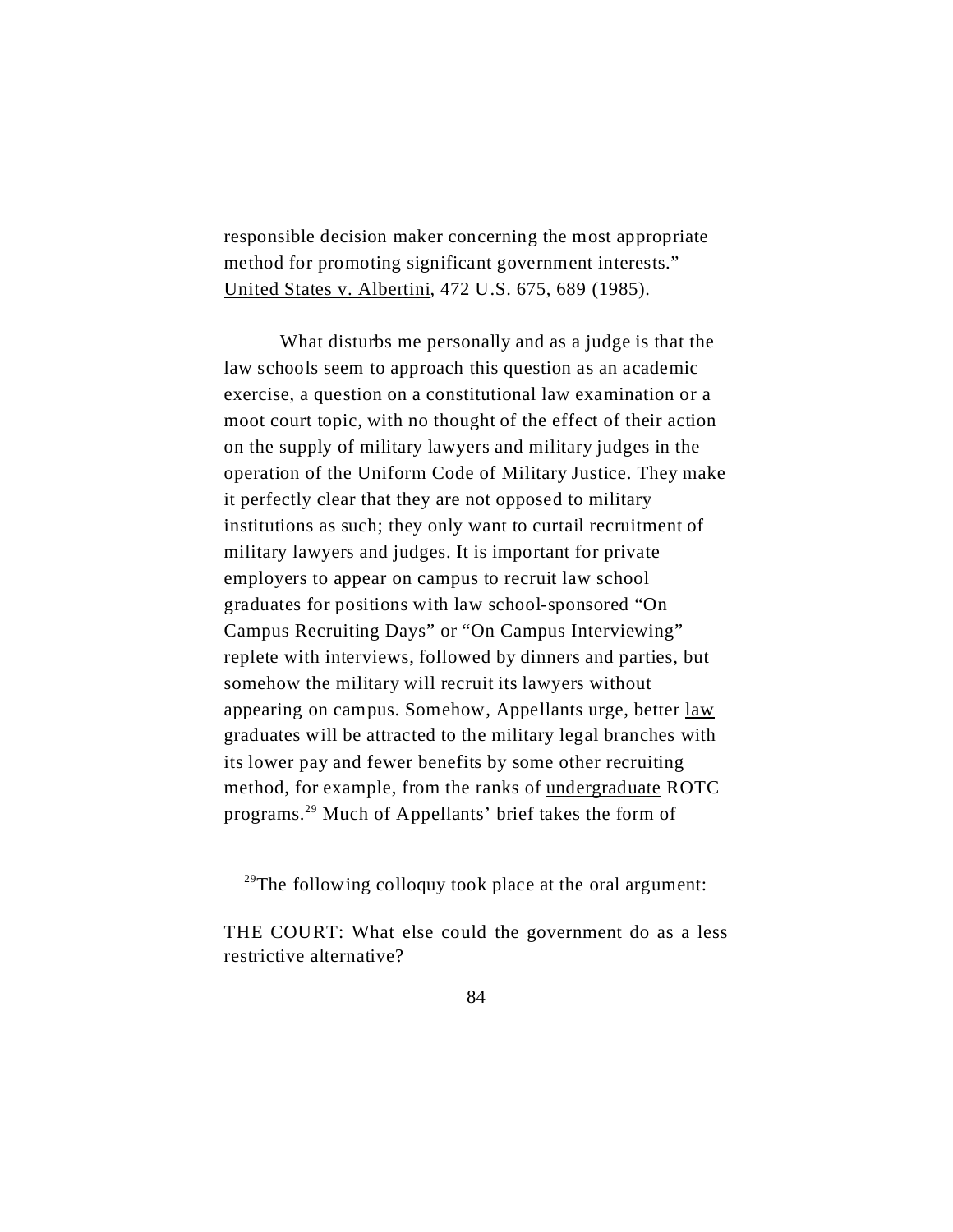conclusory statements that the military is able to attract top of the line or high quality students without stepping foot on campus. There is no explanation, however, why the law schools consider it important to have private national law firms come to campus and boast about first year associates' salaries and signing bonuses and emphasize that if the students want to clerk for a federal judge for a year, the firm will add another bonus. This is not only OK for the private sector, but also it's good for the law school. But we don't want military recruiters to pollute our students. No, say the law schools, what's sauce for the private sector goose is not sauce for the military gander. No, say the law schools, we don't need a level playing field; let the military shift for themselves.

In its demand for total exclusion of military recruiters from their campuses, "fair play" is not a phrase in the law schools' lexicon. They obviously do not desire that our men and women in the armed services, all members of a closed society, obtain optimum justice in military courts with the best-trained lawyers and judges. It scarcely can be an exaggeration to suggest that in many respects the need for

(Tr. at 25.)

MR. ROSENKRANTZ: [A]ny number of things. Number one, ROTC, the single most effective recruiting device the military has, by their own admission.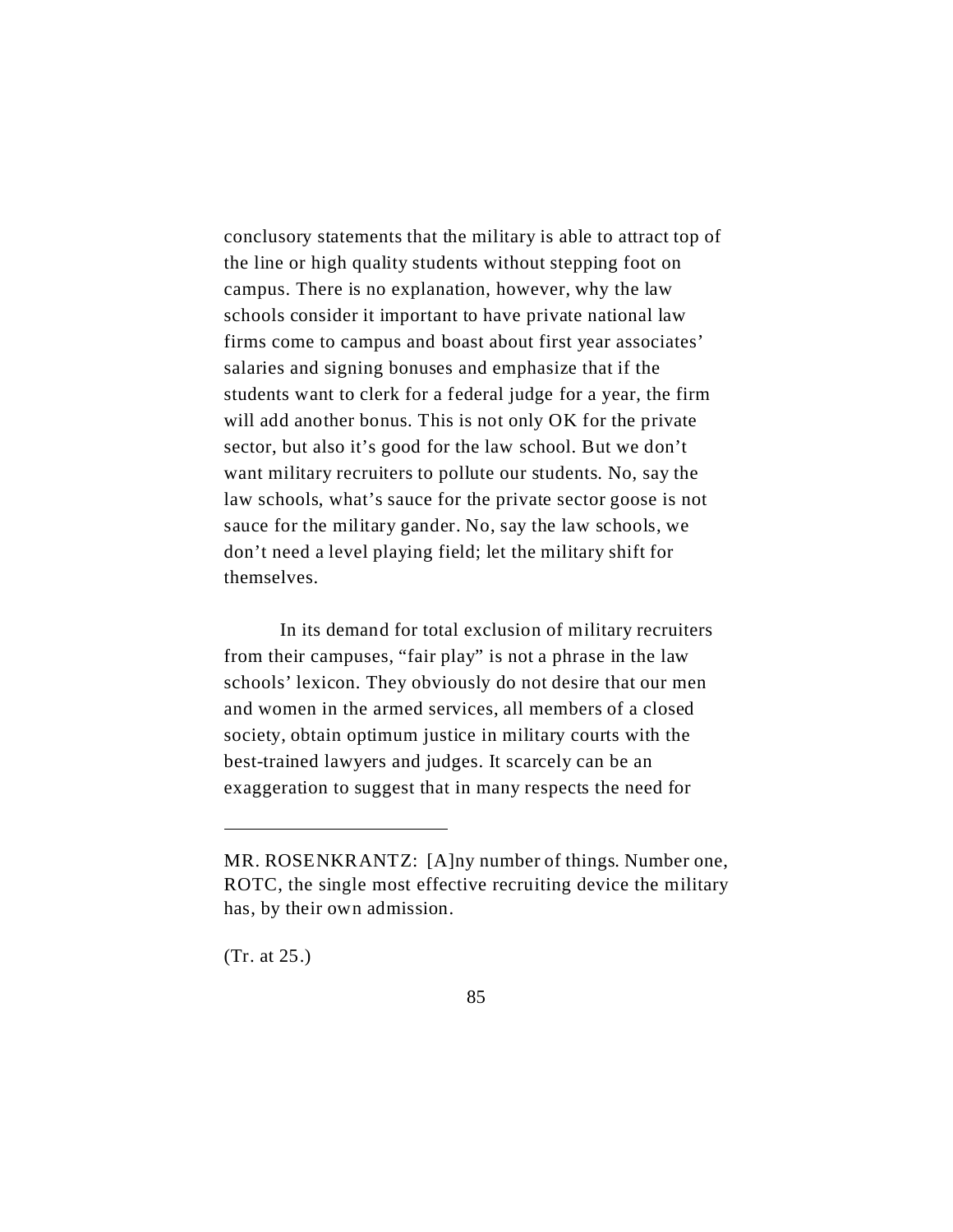specially competent lawyers and exceptionally qualified judges may be more important in a settled environment dominated by the strictures of discipline than in the open society of civilian life.

V.

I turn now to Appellants' compelled speech argument. They argue that the Solomon Amendment trenches on their freedom of speech by compelling them to convey a message other than their own. In making this argument, the Appellants place principal reliance on the teachings of Hurley v. Irish-American Gay, Lesbian & Bisexual Group of Boston. The district court recognized, however, that nothing in Hurley suggests that the Solomon Amendment crosses the line into unconstitutionality. I agree completely and accept the government's analysis of this issue.

A.

In Hurley, the Court held that a state public accommodation law could not constitutionally be applied to compel organizers of a St. Patrick's Day parade to allow a group of gay, lesbian, and bisexual individuals to march in the parade for the purpose of conveying a public message about homosexual pride and solidarity. 515 U.S. at 572-581. The organizers did not object to the participation of the group's members in the parade; the only question was whether the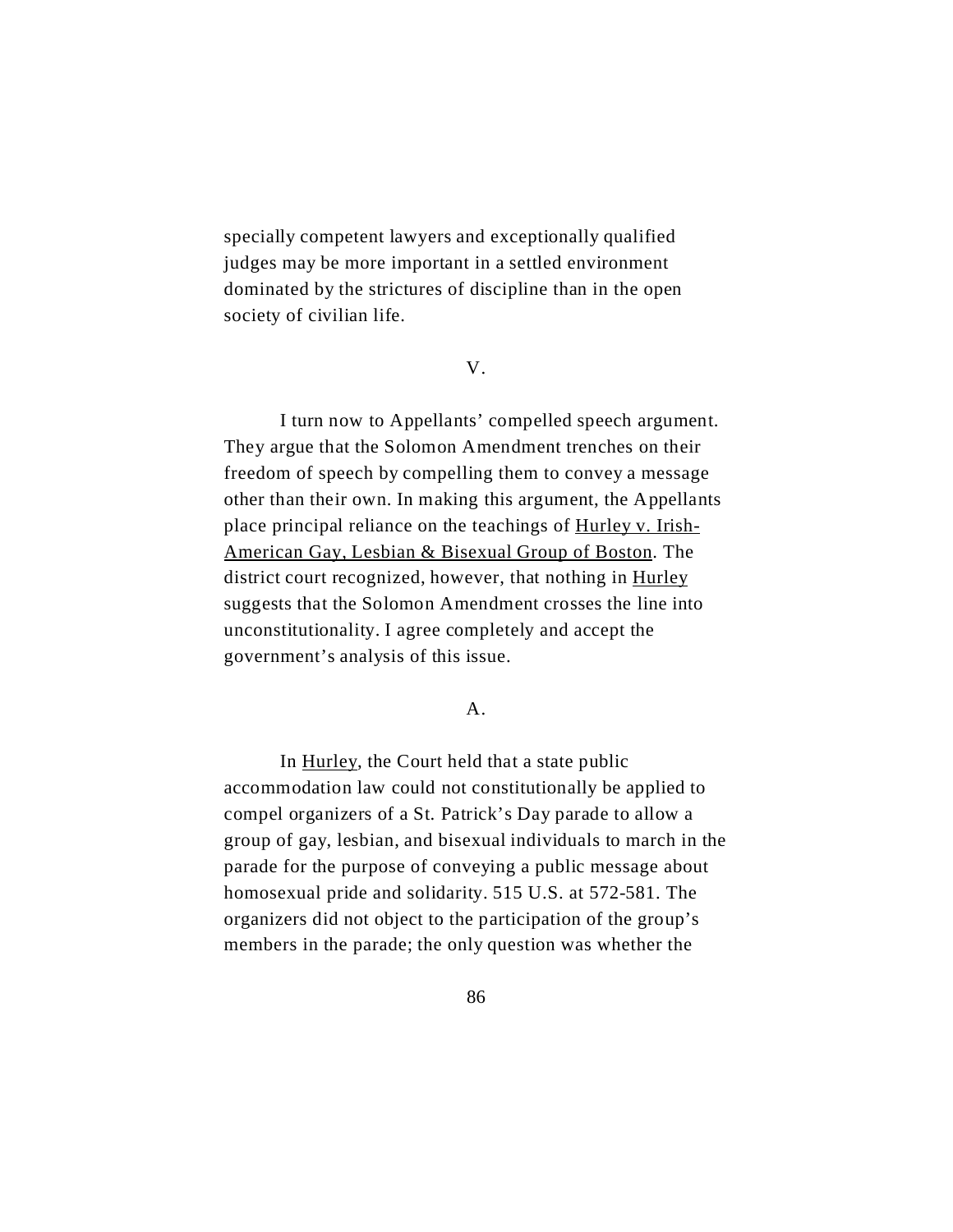group could participate in the parade "as its own parade unit carrying its own banner." Id. at 572. The Court concluded that the law's "apparent object is simply to require speakers to modify the content of their expression to whatever extent beneficiaries of the law choose to alter it with messages of their own," and that in so doing, the law "violates the fundamental rule of protection under the First Amendment[] that a speaker has the autonomy to choose the content of his own message." Id. at 573, 578.

Hurley involved an effort by the government to dictate the content of a quintessential form of expressive activity—a public parade. The Court emphasized that parades "are . . . a form of expression, not just motion," and "the inherent expressiveness of marching to make a point," id. at 568, formed the predicate for its opinion. In contrast, there is nothing remotely so expressive about the activity of recruiting. The military engages in recruiting on college campuses for precisely the same reason as do other employers: to hire employees. Recruiting is undertaken solely for instrumental reasons, not expressive ones.

To be sure, recruiting involves speaking, but the recruiter speaks purely as part of an economic transaction, and the expression is entirely subordinate to the transaction itself. It bears no resemblance to the activities of the would-be marchers in Hurley, who formed their group "for the very purpose of marching" in the parade, and who sought to march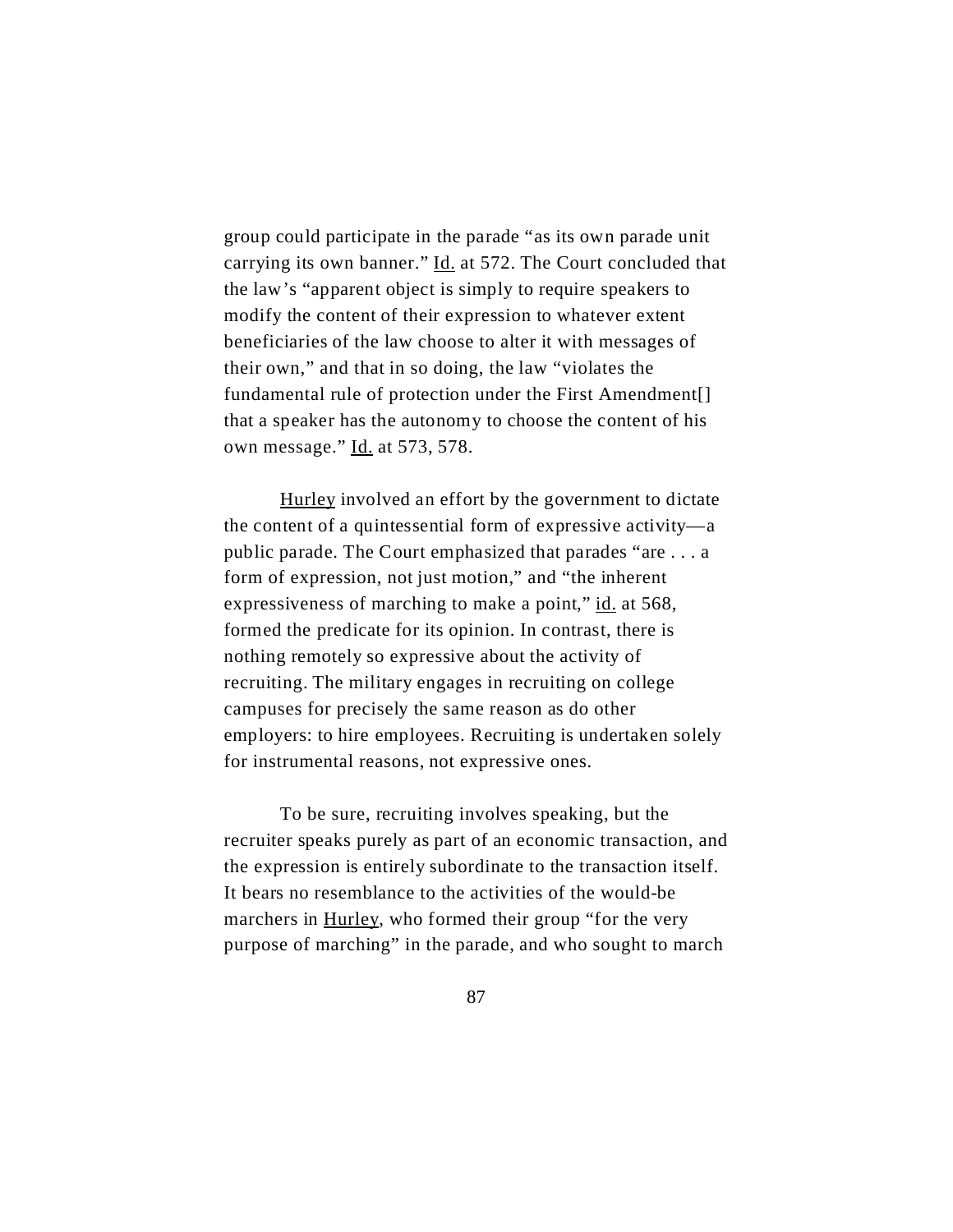"as a way to express pride in their Irish heritage as openly gay, lesbian, and bisexual individuals, to demonstrate that there are such men and women among those so descended, and to express their solidarity with like individuals who sought to march in New York's St. Patrick's Day parade." Id. at 560, 570. In Hurley, unlike here, expression was not a subsidiary part of an instrumental activity; expression was the activity.

The role of the parade organizers in Hurley consisted of choosing the messages that would comprise the parade, and the vice of the challenged statute was that the homosexual group's protest message would be attributed to the organizers themselves. The Court reasoned that the group's participation in the parade "would likely be perceived as having resulted from the Council's customary determination about a unit admitted to the parade, that its message was worthy of presentation and quite possibly of support as well." Id. at 575.

Here, in contrast, the likelihood that members of a law school community will perceive a military recruiter's oncampus activities as reflecting the school's "customary determination" that the recruiter's message is "worthy of presentation and quite possibly of support" is vanishingly small. Unlike bystanders watching a passing parade, law school students, and to be sure, their professors, are an extraordinarily sophisticated and well-informed group, who understand perfectly well that their schools admit military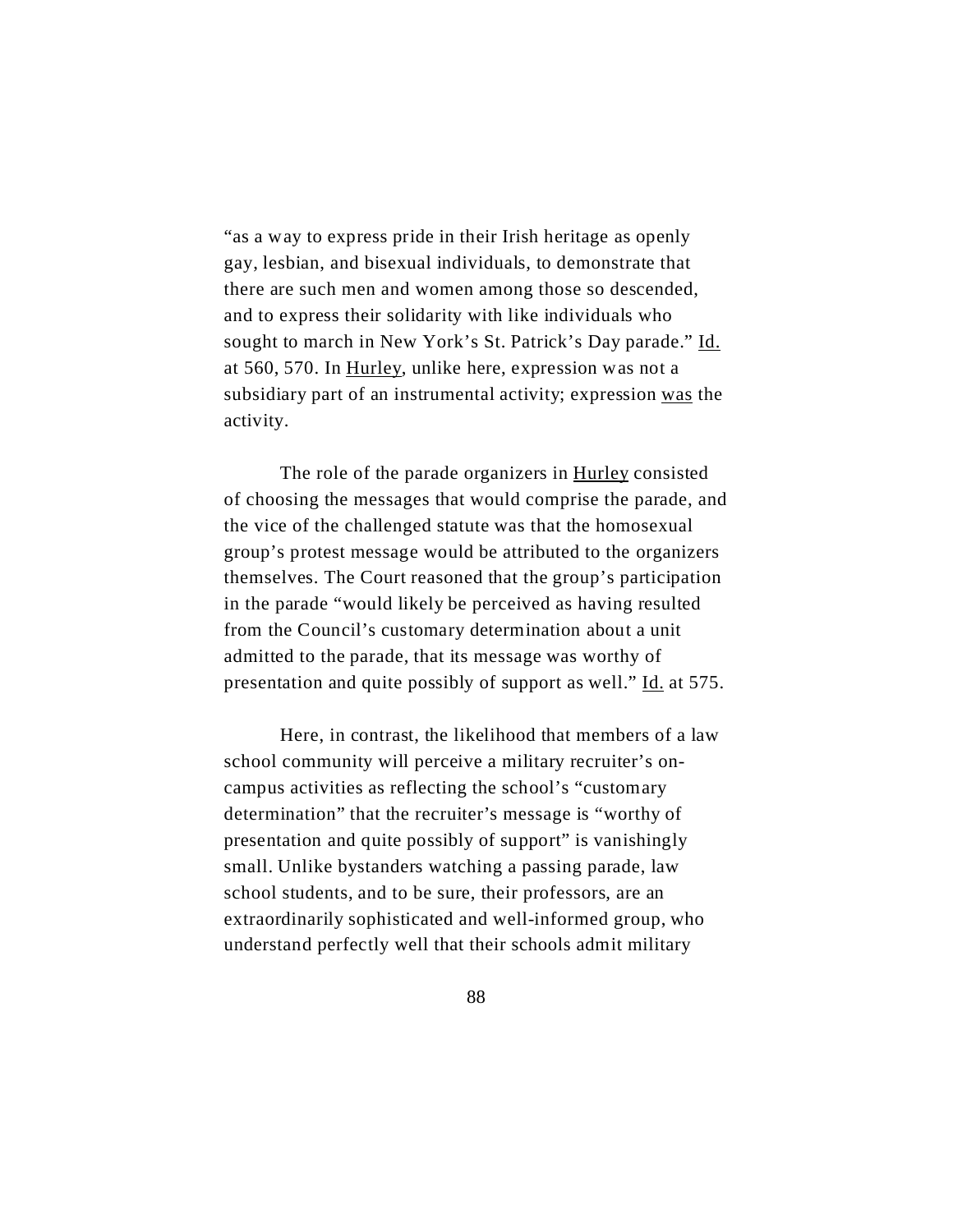recruiters not because they endorse any "message" that may be conveyed by the recruiters' brief and transitory appearance on campus, but because the economic consequences of the Solomon Amendment have induced them to do so. The likelihood that the military's recruiting will be seen as part of a law school's own message is particularly small when schools can take—and have taken—ameliorative steps to publicize their continuing disagreement with the military's policies and the reasons for their acquiescence in military recruiting.

There is nothing to prevent the law school communities from making speeches discouraging military recruiting, posting signs and erecting huge billboards on campus or public approaches announcing their opposition and stating their reasons. That this is an important consideration has been emphasized by the Supreme Court in PruneYard Shopping Ctr. v. Robbins, 447 U.S. 74 (1980):

> [f]inally, as far as appears here appellants can expressly disavow any connection with the message by simply posting signs in the area where the speakers or handbillers stand. Such signs, for example, could disclaim any sponsorship of the message and could explain that the persons are communicating their own messages by virtue of state law.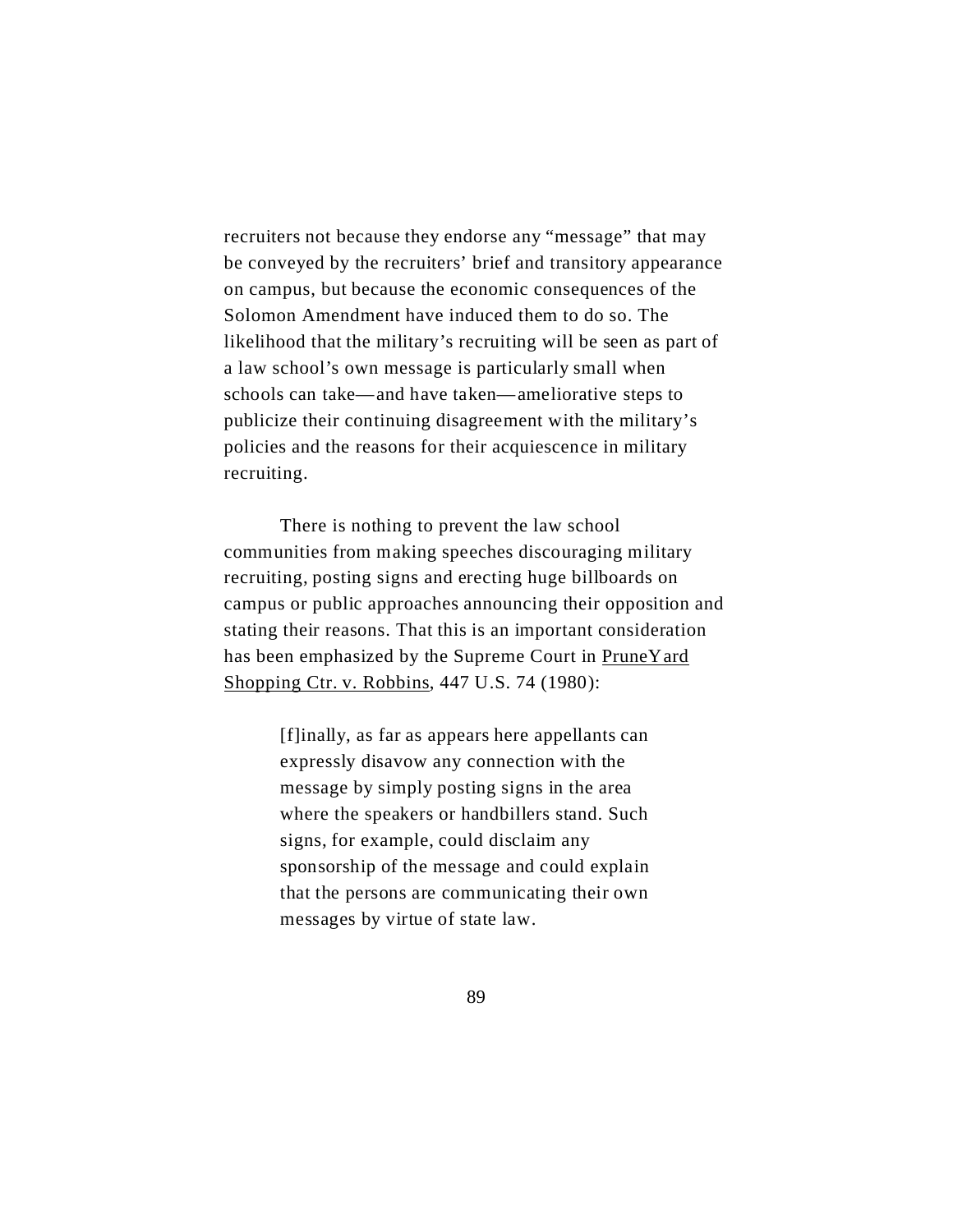Id. at 87.

Clearly, the interests expressed in Hurley lack the power to dilute the judiciary's traditional deference to Congress in the interest of national defense.

In addition to arguing that the Solomon Amendment trenches on freedom of speech simpliciter, the Appellants also contend that the statute infringes on the law schools' interests in expressive association. Although the First Amendment provides a measure of protection to expressive association, "the Supreme Court has required a close relationship between the [government] action and the affected expressive activity to find a constitutional violation." Pi Lambda Phi Fraternity, Inc. v. Univ. of Pittsburgh, 229 F.3d 435, 438 (3d Cir. 2000). In the case at bar, the impact of the Solomon Amendment on the law schools' interests in expressive association is far too remote to violate the First Amendment. In applying the balancing-of-interests test of Roberts, I am persuaded that the law schools' interests here fall at the remote extreme of Justice Brennan's spectrum – "where that relationship's objective characteristics locate it . . . [near] the most attenuated of personal attachments." 468 U.S. at 620. It is important to say again that "[t]he right to associate for expressive purposes is not, however, absolute." Id. at 623.

First Amendment claims based on expressive association are subject to a three-step constitutional inquiry.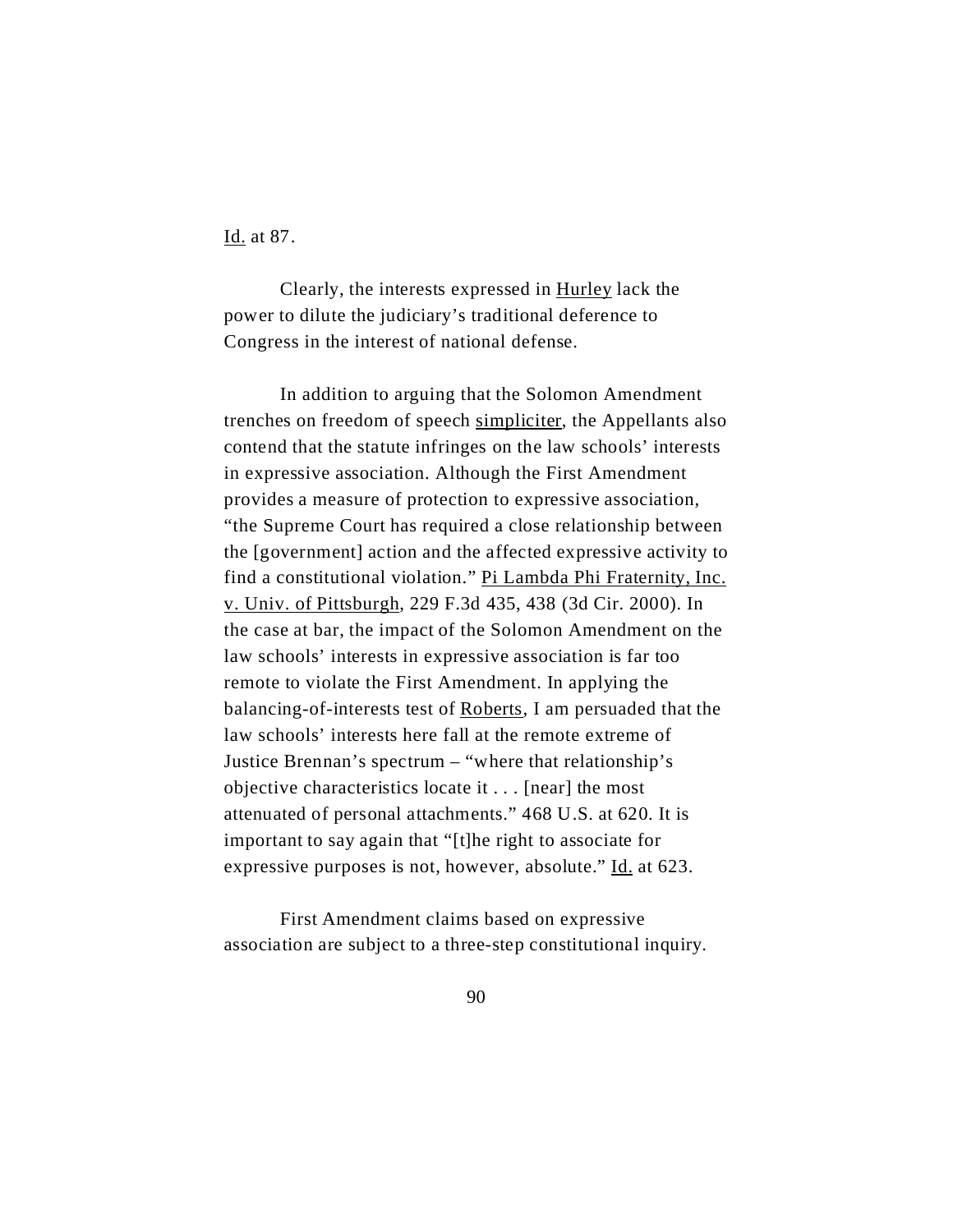See Pi Lambda Phi, 229 F.3d at 442. The first question is "whether the group making the claim [is] engaged in expressive association." Id. If so, the next question is whether the government action at issue "significantly affect[s] the group's ability to advocate its viewpoints." Id. If it does, the final question is whether the governmental interests served by the law outweigh the burden imposed on the group's associational interests. Id.; see also The Circle School v. Pappert, 381 F.3d 172, 178 (3d Cir. 2004). In the case at bar the district court found as a threshold matter that law schools are engaged in expressive association, but went on to determine that the Solomon Amendment does not place a significant burden on their associational interests and that, in any event, the governmental interests served by the Solomon Amendment outweigh whatever associational burden the law may impose. (J.A. at 54-75.)

# C.

The majority invokes cases like Glickman v. Wileman Bros. & Elliott, Inc., 521 U.S. 457, 469-470 (1997), United States v. United Foods. Inc., 533 U.S. 405 (2001), and Cochran v. Veneman, 359 F. 3d 263, (3d Cir. 2004), for the proposition that the Solomon Amendment impermissibly obligates them to "subsidize" military recruiting. In all these cases the challenged statutes obligated individuals to make direct payments of money to finance private speech with which they disagreed. Here, in contrast, the recruiting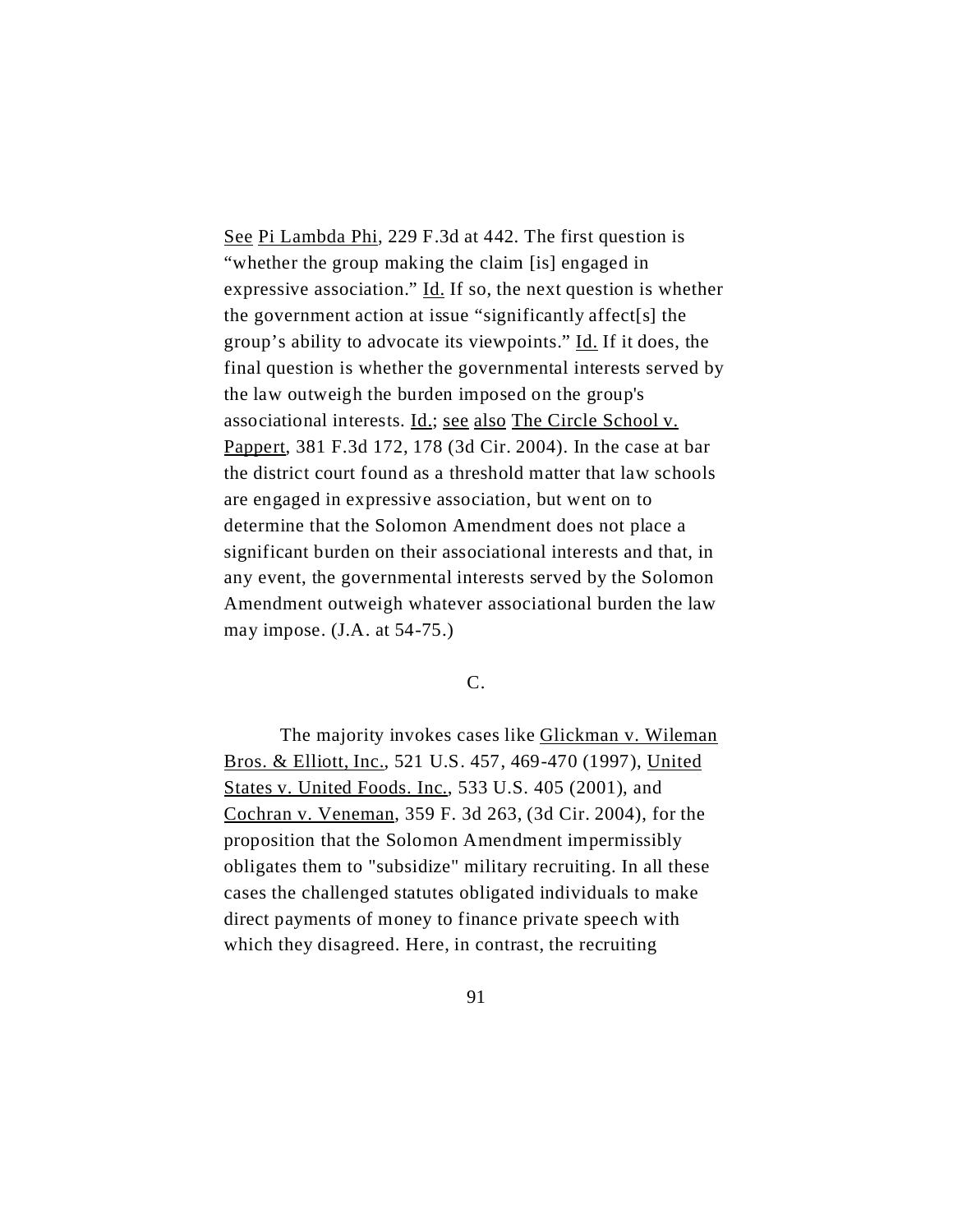activities of military recruiters are paid for exclusively with federal tax revenues; the Solomon Amendment does not obligate educational institutions to pay one red cent to the government or to a private organization. Although Appellants complain of having to provide "scarce interview space" and "make appointments," (Appellant br. at 31), this kind of physical accommodation simply does not present the constitutional concern underlying cases like Abood , Glickman, United Foods and Cochran—the concern that compelling an individual to pay for someone else's speech impinges on his right to "believe as he will" and to have his beliefs "shaped by his mind and his conscience rather than coerced by the State." Abood, 431 U.S. at 235.

Unlike Abood, this case does not involve the right to make or not make "contributions for political purposes." 431 U.S. at 234. Unlike Glickman, there was no mandatory assessments similar to those to be paid by growers of nectarines, plums and peaches under regulations 7 C.F.R. sections 916.31©), 917.35(f) promulgated under the Agricultural Marketing Agreement Act, 7 U.S.C. § 601 et seq. Unlike United Foods, there were no mandatory assessments similar to those imposed on mushroom producers for the purpose of funding generic mushroom advertisements under the Mushroom Act, 7 U.S.C. § 6101. Unlike Cochran, there were no mandatory assessments similar to those imposed on milk producers under the Dairy Promotion Stabilization Act of 1983, 7 U.S.C. § 4501 et seq. The teachings of United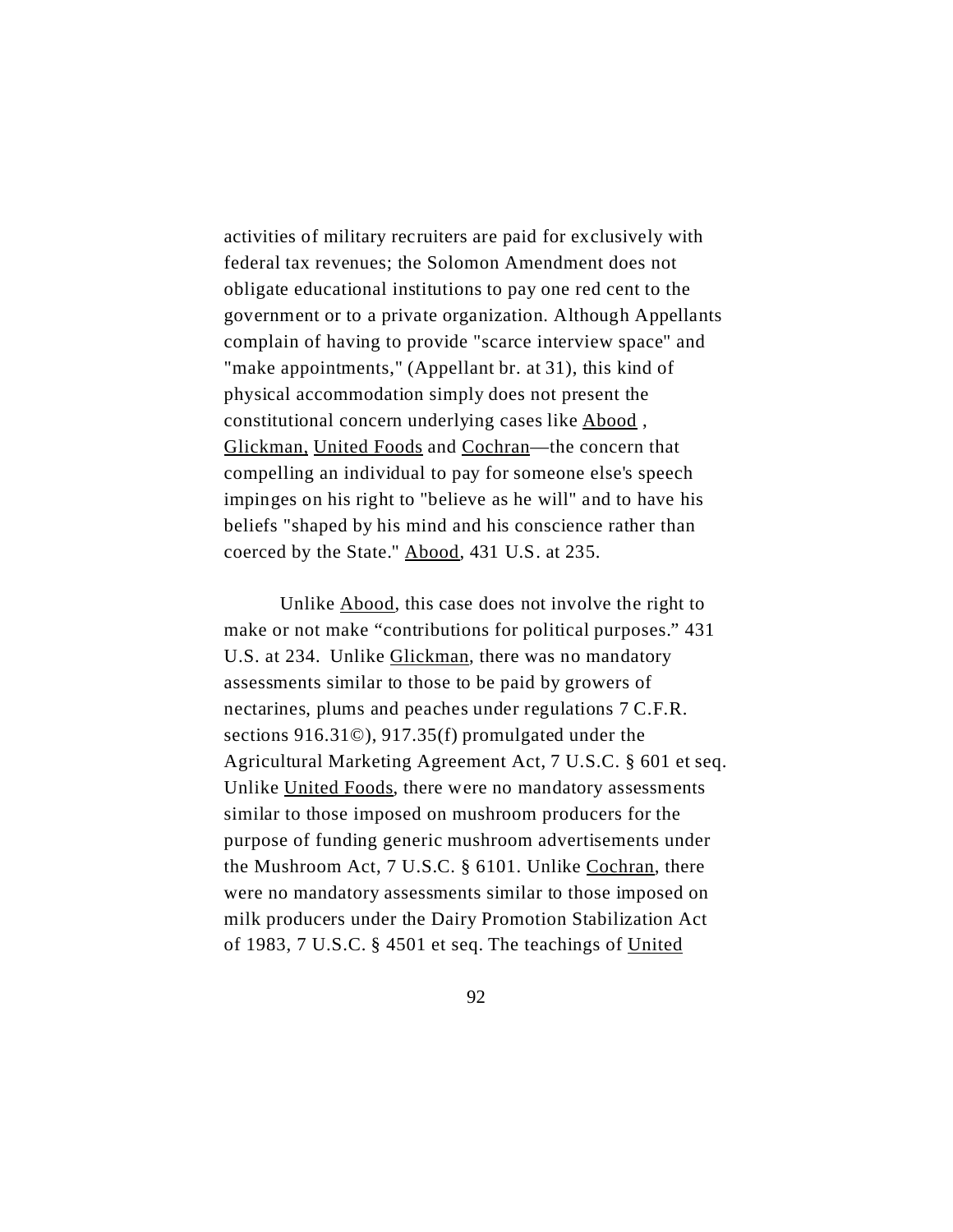Foods and Cochran are not applicable because, unlike the compelled advertising scheme in those cases, the principal object of the Solomon Amendment is not communication of expression but rather a furtherance of the government's compelling interest in raising and maintaining a military force as mandated by the Constitution. Unlike a regulatory scheme requiring subsidization of generic advertising for fruit, mushrooms or milk, the Solomon Amendment "impose[s] no restraint on the freedom of any [law school] to communicate any message to any audience . . . do[es] not compel any person to engage in any actual or symbolic speech . . . [and] do[es] not compel the [law schools] to endorse or to finance any political or ideological views." Glickman v. Wileman Bros. & Elliott, Inc., 521 U.S. 457, 469-470 (1997).

Moreover, even if law schools were being required to provide direct financial payments to the government to support military recruiting, which they manifestly are not, the First Amendment provides far more latitude for compelled financial support of governmental speech than it does for compelled support of private speech. See Abood, 431 U.S. at 259 n. 13 (Powell, J., concurring in the judgment) ("Compelled [financial] support of a private association is fundamentally different from compelled support of government"); United States v. Frame, 885 F.2d 1119, 1130- 1133 (3rd Cir. 1989).

Finally, what we said in Frame is relevant here: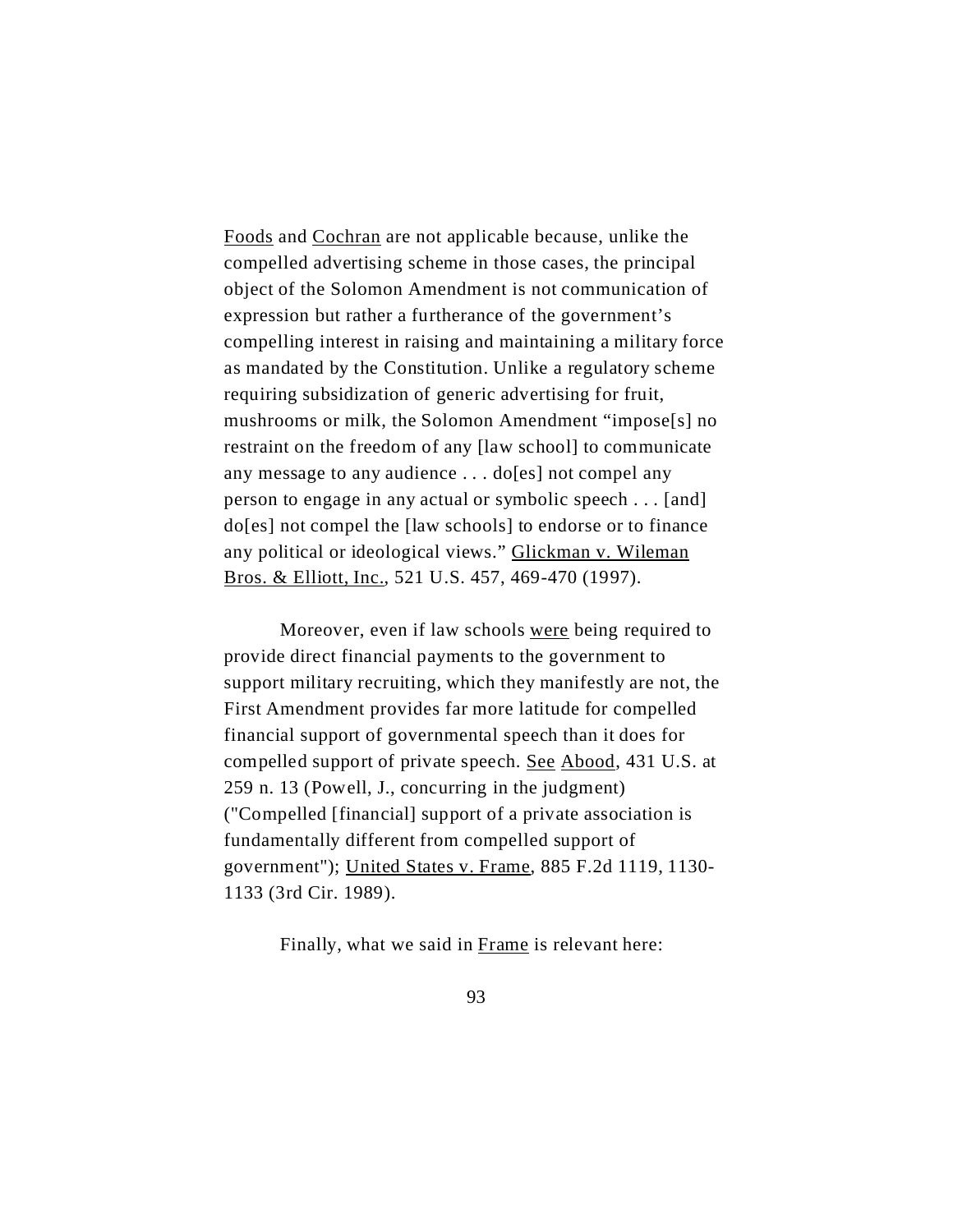Both the right to be free from compelled expressive association and the right to be free from compelled affirmation of belief presuppose a coerced nexus between the individual and the specific expressive activity. When the government allocates money from the general tax fund to controversial protects or expressive activities, the nexus between the message and the individual is attenuated.

885 F. 2d at 1132.

It becomes necessary to say again that our task in this case is to identify and weigh competing interests and to emphasize again that in applying the balancing-of-interests test of Roberts v. United States Jaycees, 468 U.S. 609 (1984), the law schools' interests here fall at the remote extreme of Justice Brennan's spectrum—"where that relationship's objective characteristics locate it . . . [near] the most attenuated of personal attachments." 468 U.S. at 620.

The attempt to analogize the First Amendment considerations in compelling an individual to pay for someone else's speech with a program of military recruiting fails completely because the extreme differences in the compared factual scenarios totally dominate over any purported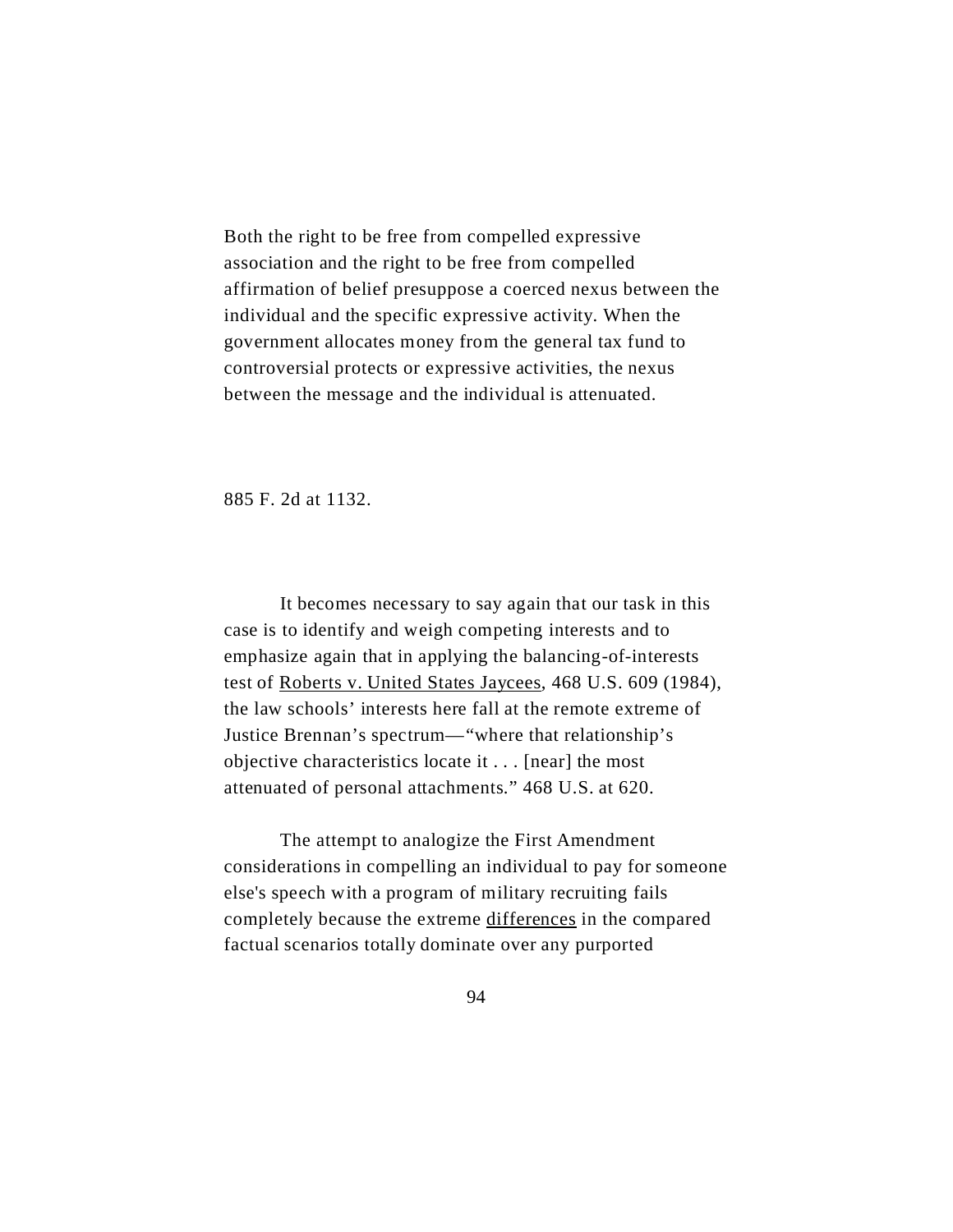resemblances. What we explained in In re Linerboard Anti Trust Litig., 305 F. 3d 145 (3d Cir. 2002), is appropriate here:

To draw an analogy between two entities is to indicate one or more respects in which they are similar and thus argue that the legal consequence attached to one set of particular facts may apply to a different set of particular facts because of the similarities in the two sets. Because a successful analogy is drawn by demonstrating the resemblances or similarities in the facts, the degree of similarity is always the crucial element. You cannot conclude that only a partial resemblance between two entities is equal to a substantial or exact correspondence.

Id. at 147.

### VI.

In challenging the district court's reasoning, Appellants also seek to analogize this case to the teachings of Dale. As the district court recognized, (J.A. 68-70), a comparison of this case to Dale shows not why the Appellants should prevail in this case, as urged by the majority, but why they must lose, see  $id$  at 648-650.

In Dale, the Court was presented with a New Jersey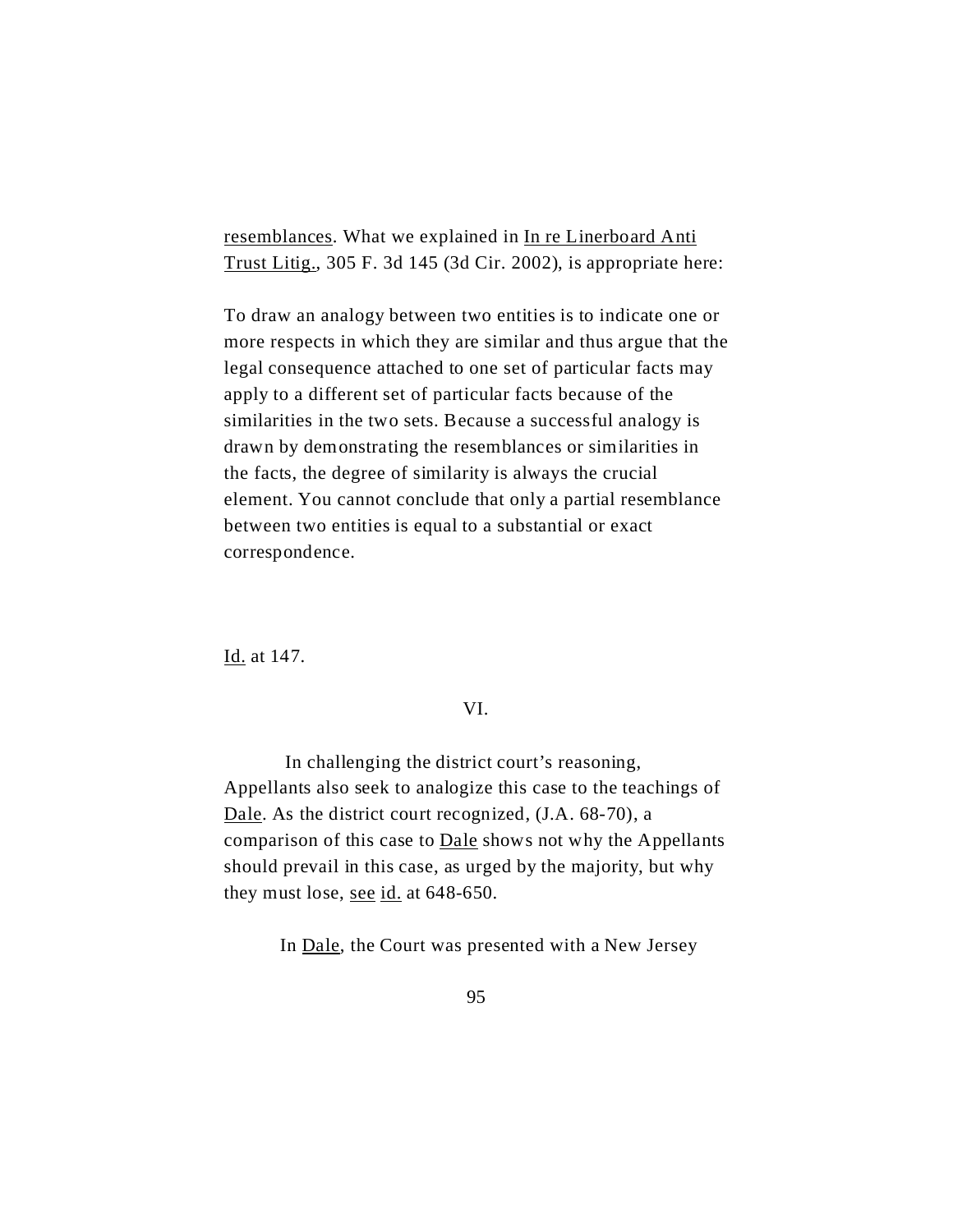public accommodations law that compelled the Boy Scouts of America ("BSA") to admit "an avowed homosexual and gay rights activist," id. at 644, as an adult member and scoutmaster. The declared mission of the BSA was to "instill values in young people," id. at 649, and disapproval of homosexual conduct was one of BSA's values. BSA relied on its scoutmasters to "inculcate [Boy Scouts] with the Boy Scouts' values—both expressly and by example." Id. at 650. The Court reasoned that "[t]he forced inclusion of an unwanted person in a group infringes the group's freedom of expressive association if the presence of that person affects in a significant way the group's ability to advocate public or private viewpoints." Id. at 648. The Court found that "the presence of Dale as an assistant scoutmaster would surely interfere with the Boy Scouts' choice not to propound a point of view contrary to its beliefs," because it would "force the organization to send a message, both to the youth members and the world, that the Boy Scouts accept[] homosexual conduct as a legitimate form of behavior." Id. at 653-654.

Let me now count the two ways the Solomon Amendment differs from the state statute in Dale, both of which are critical to the law's impact vel non on associational interests. First, the Solomon Amendment simply does not impinge on the right of educational institutions to determine their membership. See 10 U.S.C. § 983. It does not purport to tell colleges and universities whom to admit as students or whom to hire as professors or administrators. It merely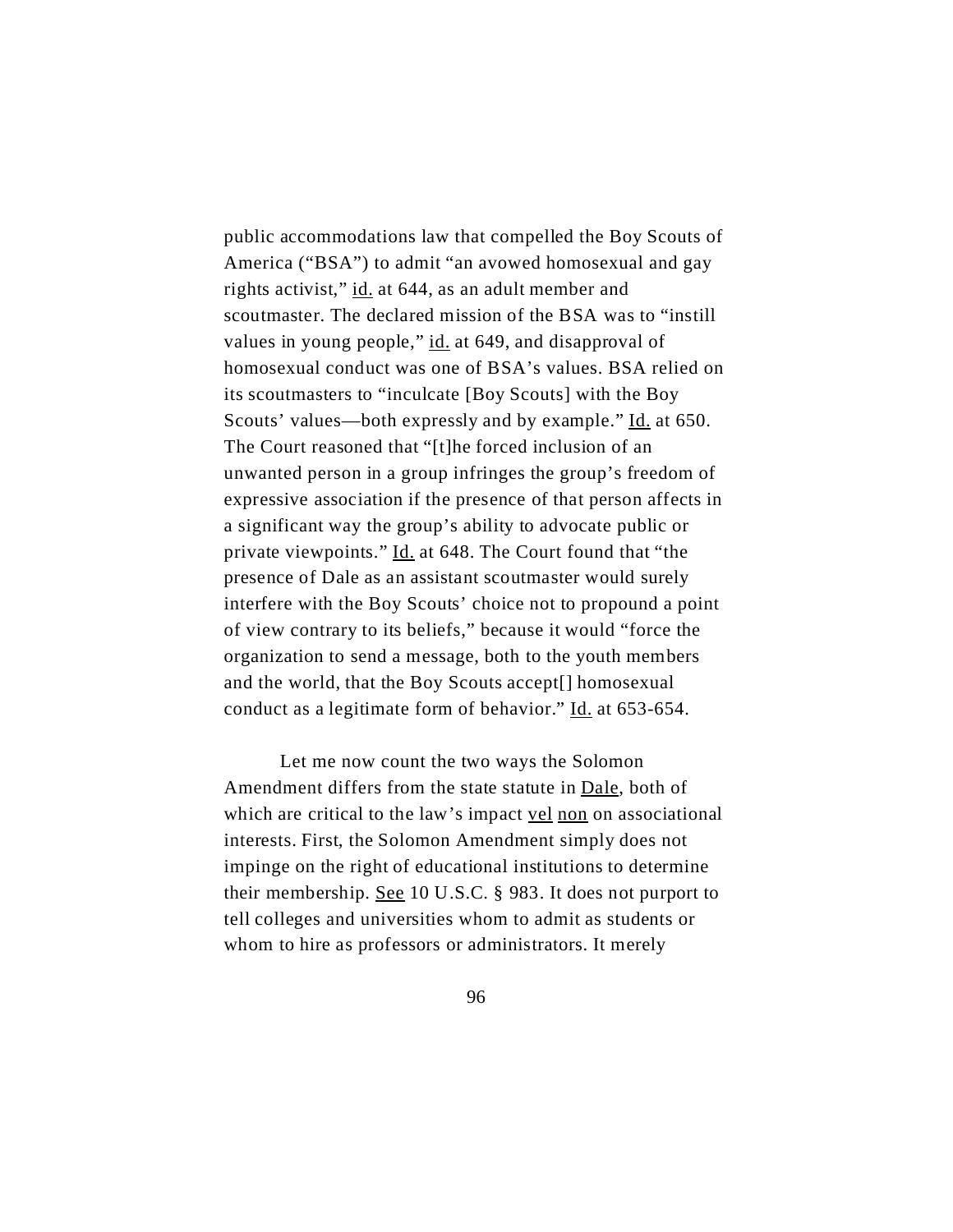requires them to allow the transient presence of recruiters, who are not a part of the law school and do not become members through their mere presence. In contrast to the scoutmaster in <u>Dale</u>, recruiters do not purport to speak "for"—and cannot reasonably be understood to be speaking "for"—the law schools that they are visiting. This case thus does not involve "[t]he forced inclusion of an unwanted person in a group." Dale, 530 U.S. at 648. It cannot be denied that this was the genesis of the constitutional injury in Dale.

Second, as noted in my discussion of Hurley, recruiting is an economic activity whose expressive content is strictly secondary to its instrumental goals. In contrast, the fundamental goal of the relationship between adult leaders and boys in the Boy Scout movement is "[t]o instill values in young people," a goal that is pursued "by example" as well as by word. Id. at 649, 650. As a result, compelling the BSA to appoint an adult leader who was committed to "advocacy of homosexual teenagers' need for gay role models," id. at 645, struck at the heart of the organization's goals.

Military recruiting is not intended to "instill values" in anyone, nor is it meant to convey any message beyond the military's interest in enlisting qualified men and women to serve as military lawyers and judges. As a result, the burden on the law schools' associational interests is vastly less significant than the burden imposed on the BSA by the statute in Dale.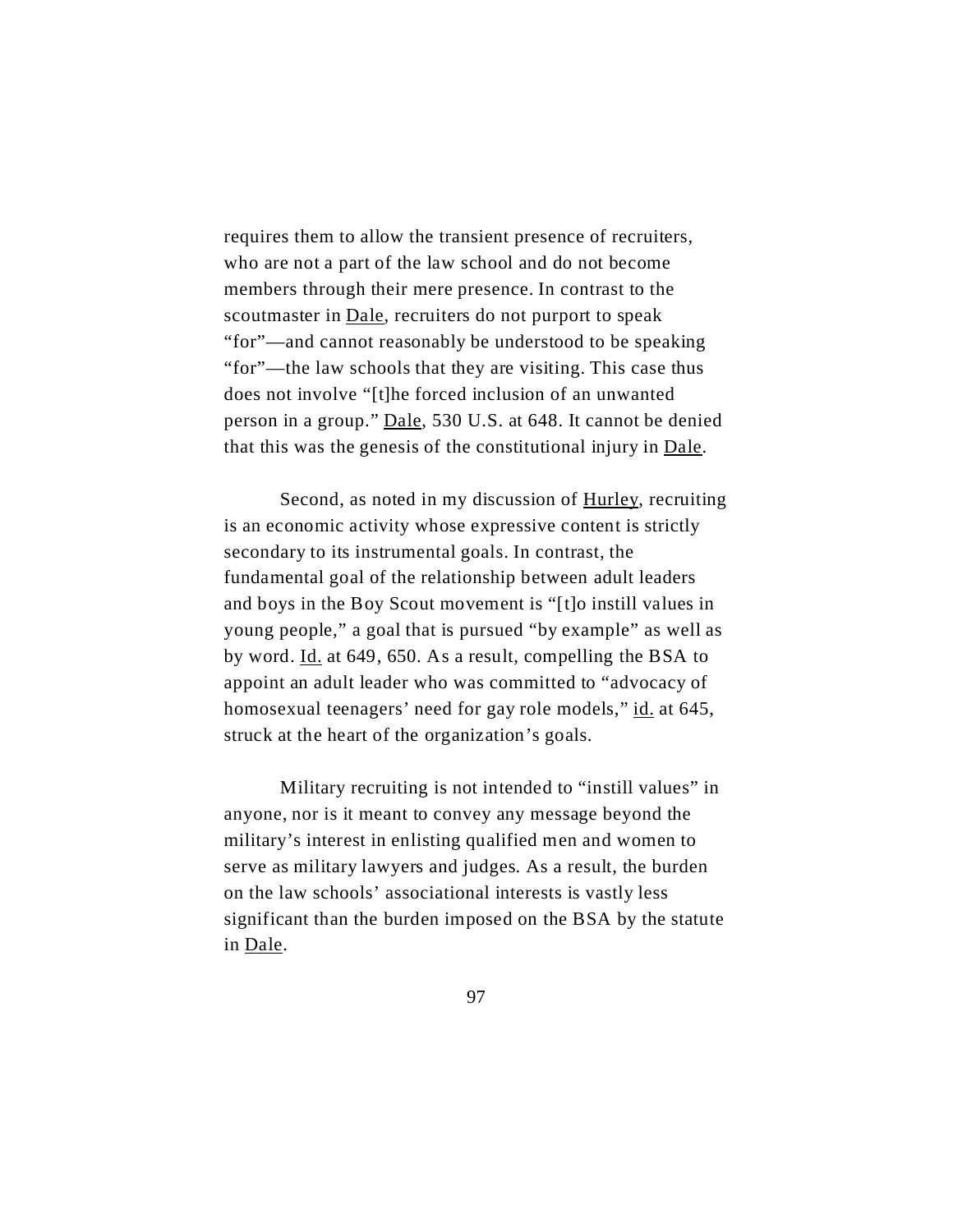These profound distinctions demonstrate that the teachings of Dale lack the power to dilute the judiciary's traditional deference to Congress in the interest of national defense.

### VII.

 I now turn to the proper measure by which to evaluate the weighing of competing interests implicated in this case. There should be no question that the teachings of United States v. O'Brien, 391 U.S. 367 (1968), control. In that case, the Court considered whether a 1965 amendment to the Universal Military Training and Service Act, which prohibited the knowing destruction or mutilation of a Selective Service Registration Certificate, was unconstitutional as applied to a man who burned his certificate as a symbolic expression of his antiwar beliefs. Id. at 369-370. The Court stated:

> We cannot accept the view that an apparently limitless variety of conduct can be labeled "speech" whenever the person engaging in the conduct intends thereby to express an idea. However, even on the assumption that the alleged communicative element in O'Brien's conduct is sufficient to bring into play the First Amendment, it does not necessarily follow that the destruction of a registration certificate is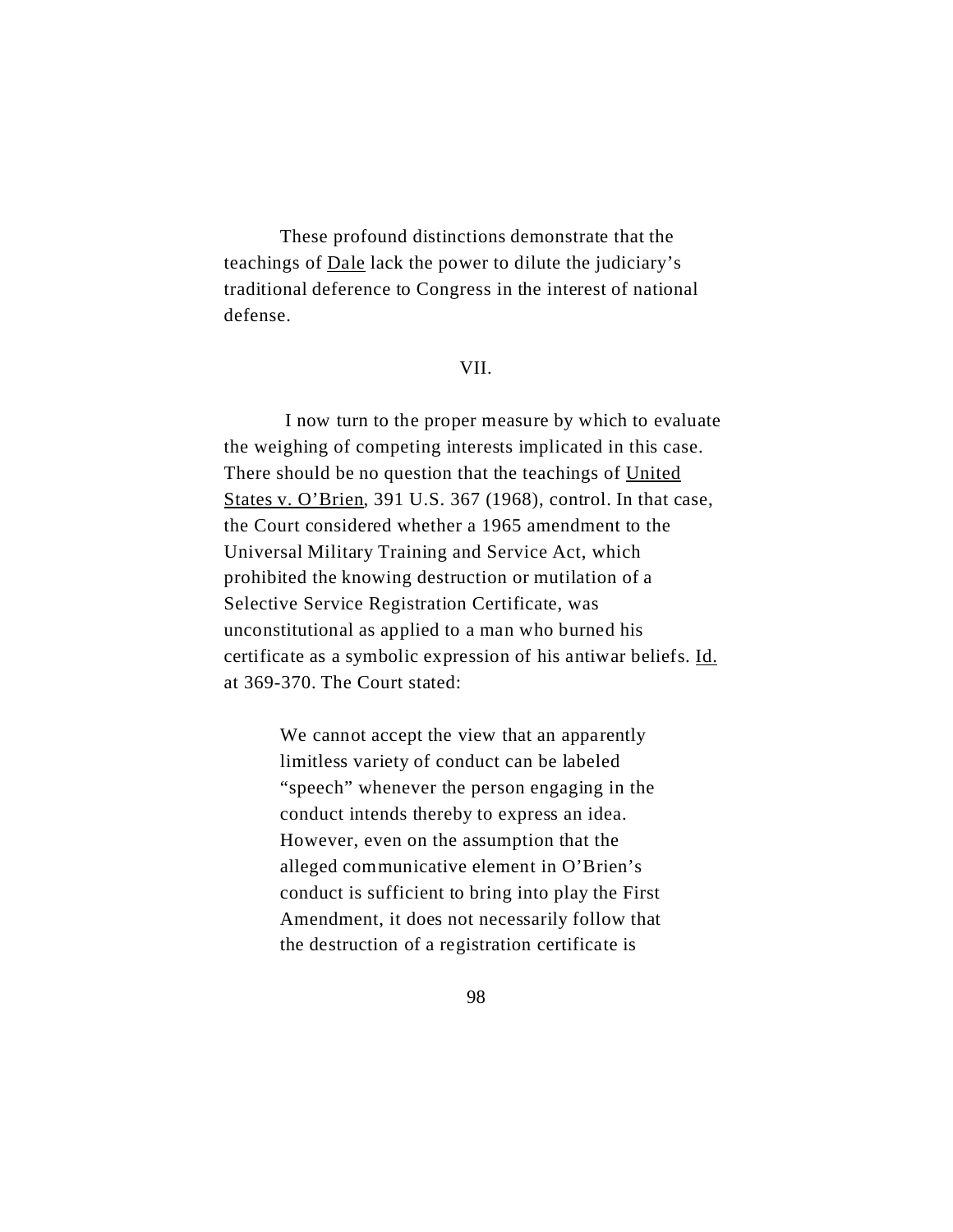constitutionally protected activity. This Court has held that when "speech" and "nonspeech" elements are combined in the same course of conduct, a sufficiently important governmental interest in regulating the nonspeech element can justify incidental limitations on First Amendment freedoms.

## Id. at 376.

In this case, the law schools portray their efforts to keep military recruiters off their campuses as "quintessential expression." (Appellant br. at 20.) But when an institution excludes military recruiters from its campuses or otherwise restricts their access to students, it is engaging in something different from "quintessential expression." It is engaging in a course of conduct which contains both nonspeech and speech elements. The acts which the law schools claim they are compelled to do by virtue of the military's post-2001 "unwritten policy"—disseminating and posting military recruitment literature, making appointments for military recruiters to meet with students and providing military recruiters a place to meet with students—also contain both nonspeech and speech elements.

The constitutional framework for evaluating such laws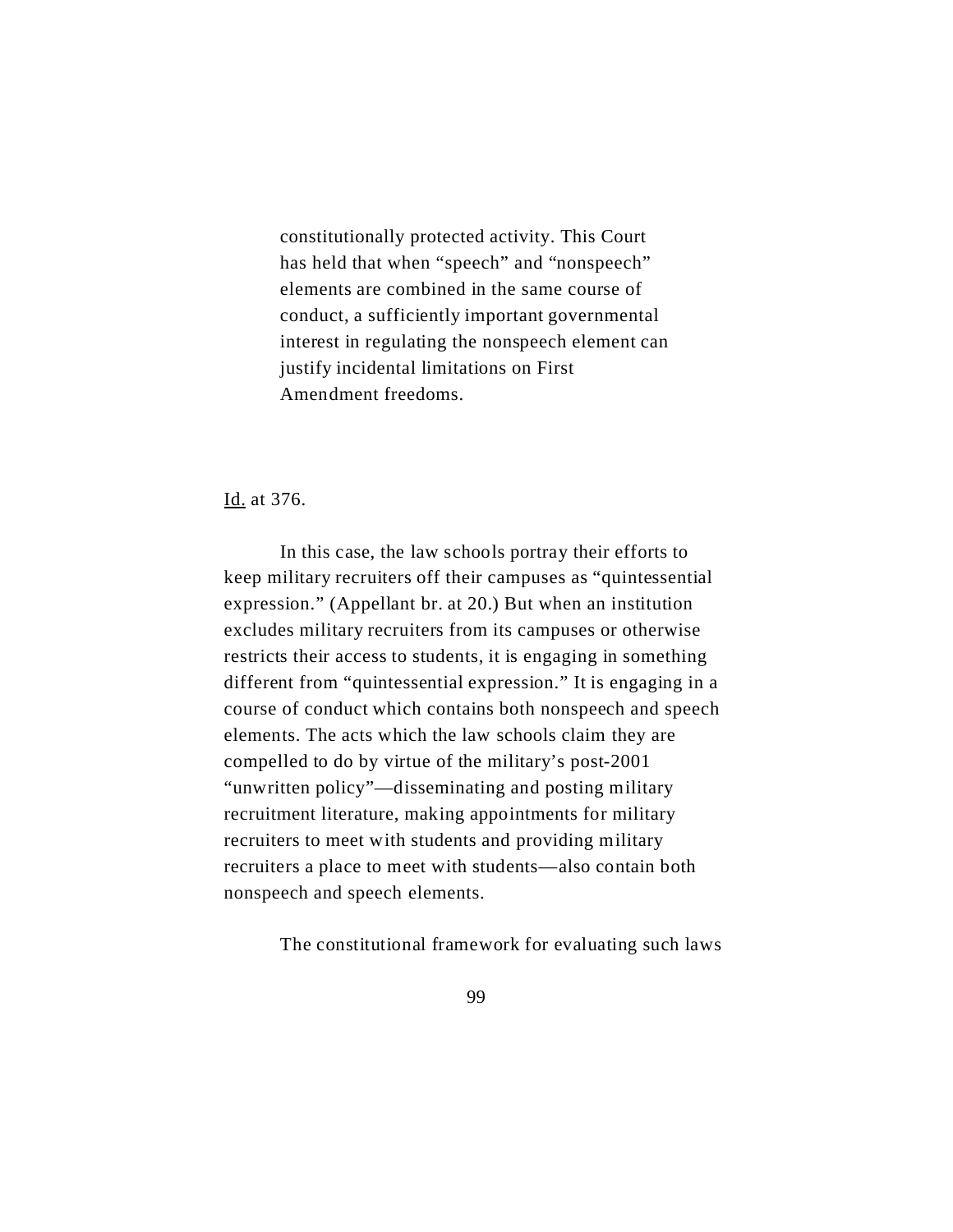is provided by  $O'$ Brien. Regulation of conduct that imposes incidental burdens on expression is constitutional if "it furthers an important or substantial governmental interest; if the governmental interest is unrelated to the suppression of free expression; and if the incidental restriction on alleged First Amendment freedoms is no greater than is essential to the furtherance of that interest." 391 U.S. at 377. "[A]n incidental burden on speech is no greater than is essential, and therefore is permissible under  $O'$ Brien, so long as the neutral regulation promotes a substantial government interest that would be achieved less effectively absent the regulation." Albertini, 472 U.S. at 689. Regulations of conduct that place incidental burdens on expression are not subject to a leastrestrictive-alternative requirement "[s]o long as the means chosen are not

substantially broaderthan necessary to achieve the government's interest, . . . the regulation will not be invalid simply because a court concludes that the government's interest could be adequately served by some less-speech-restrictive alternative." Ward v. Rock Against Racism, 491 U.S. 781, 800 (1989).

The Solomon Amendment readily passes constitutional muster under these constitutional standards. The Appellants themselves do not dispute that the government has a substantial interest—indeed, a compelling one—in recruiting talented men and women for the nation's armed forces. As the Court recognized in O'Brien, "the Nation has a vital interest in having a system for raising armies that functions with maximum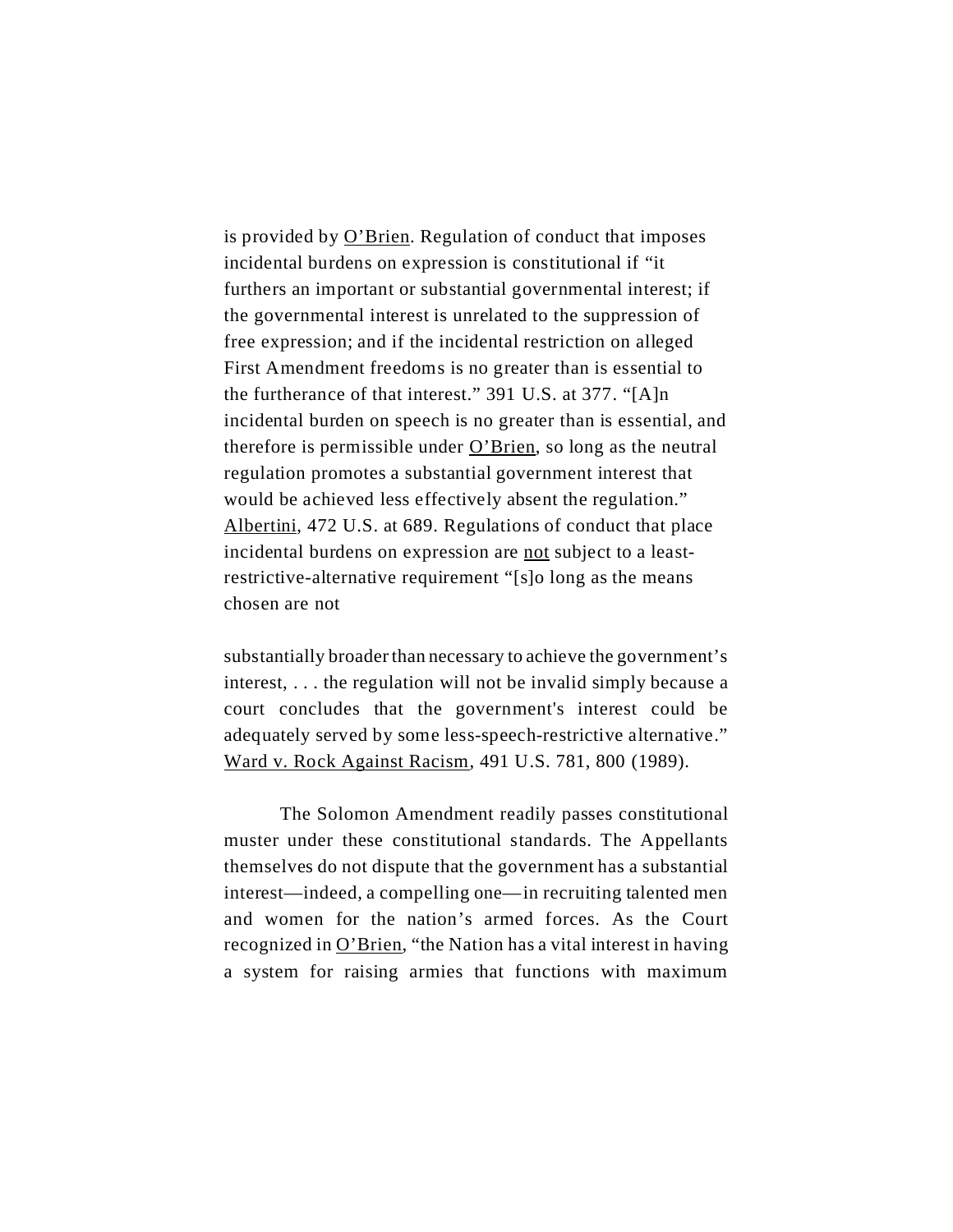efficiency . . ." 391 U.S. at 381. Effective military recruiting is the linchpin of that system. See City of Phil., 798 F.2d at 86 ("Congress considers access to college and university employment facilities by military recruiters to be a matter of paramount importance.")

The government's interest in military recruiting, as embodied in the Solomon Amendment, is manifestly "unrelated to the suppression of free expression." O'Brien, 391 U.S. at 377. The Solomon Amendment makes no effort to condition federal funding on the absence of campus criticism of military policies; a law school and its faculty and students are free to denounce military recruiting policies without jeopardizing federal funding in the slightest. The only thing that

matters under the Solomon Amendment is whether the institution is denying access to military recruiters. And if the institution is denying access, it is irrelevant under the Solomon Amendment whether its reasons for doing so are communicative (to convey a message about its own principles or those of the military) or non-communicative (for example, to avoid participation in a recruiting process that it regards as unfair). What matters under the Solomon Amendment is "only the independent noncommunicative impact of [the] conduct," id. at 382,—its impact on the ability of the military to reach students.

The Appellants argue that because the Solomon Amendment is intended to facilitate military recruiting, and because recruiters speak to students, the governmental interest